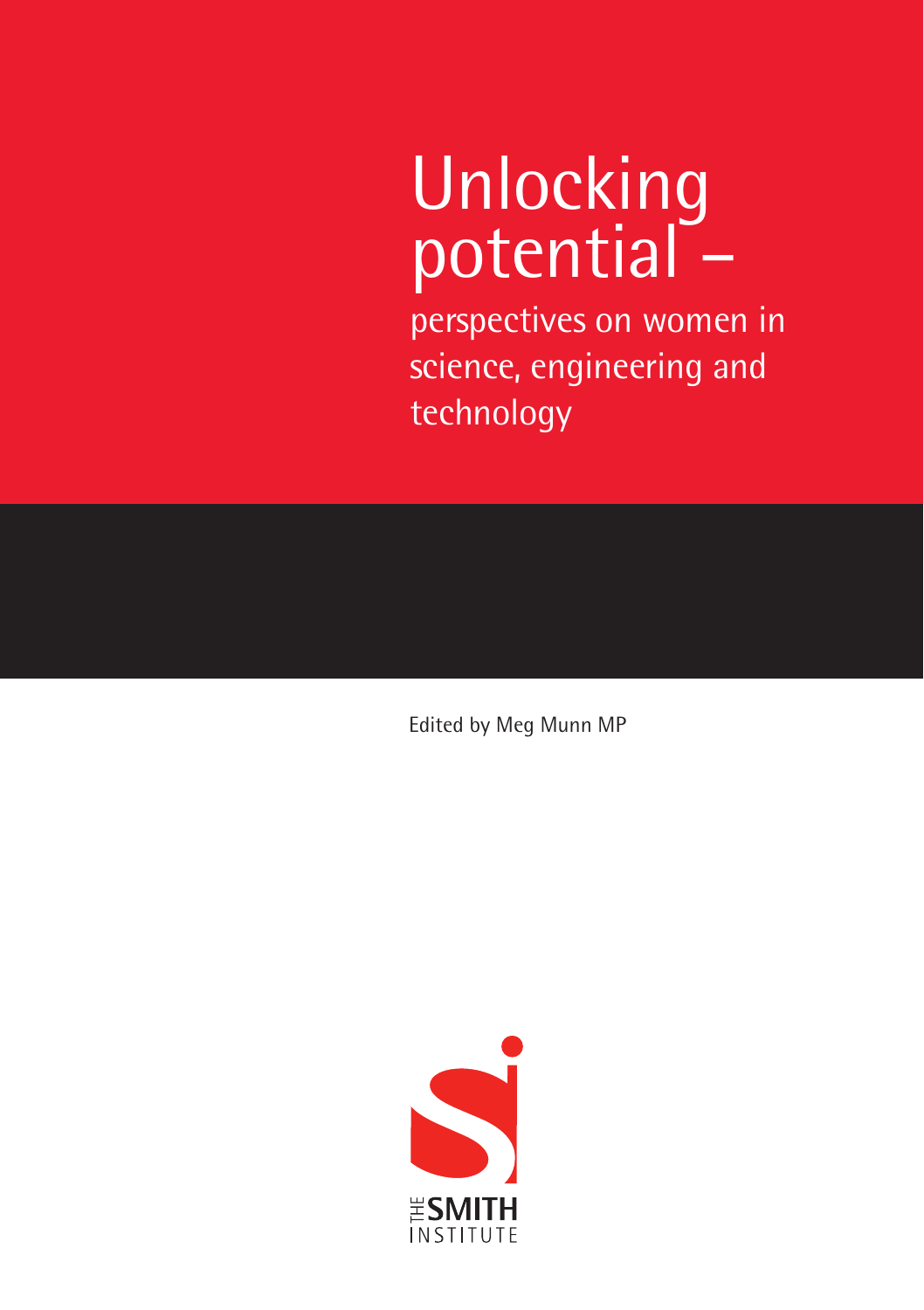# Unlocking potential<sup>-</sup>

perspectives on women in science, engineering and technology

John Smith believed that social justice and economic efficiency were two sides of the same coin. This phrase, which guides the work of the Smith Institute, is particularly apposite to the issue of women in science, engineering and technology (SET). Despite rapid progress in other areas of the labour market, women are still under-represented in SET jobs. The authors of this collection of essays highlight not just the inequalities of this situation but also the cost to the UK economy. We hope that this publication, which offers some practical suggestions on how government and the professions can help create a more balanced and skilled SET workforce, will raise awareness of the issue.

The Smith Institute thanks Meg Munn MP for editing this publication and offers its thanks to all the authors for their excellent contributions. We also gratefully acknowledge the support of the Institution of Engineering & Technology, the Institution of Mechanical Engineers, and the Institute of Physics towards this publication and the associated seminar.

*Paul Hackett, Director of the Smith Institute*

Published by The Smith Institute This report represents the views of the authors and not those of the Smith Institute. © The Smith Institute June 2011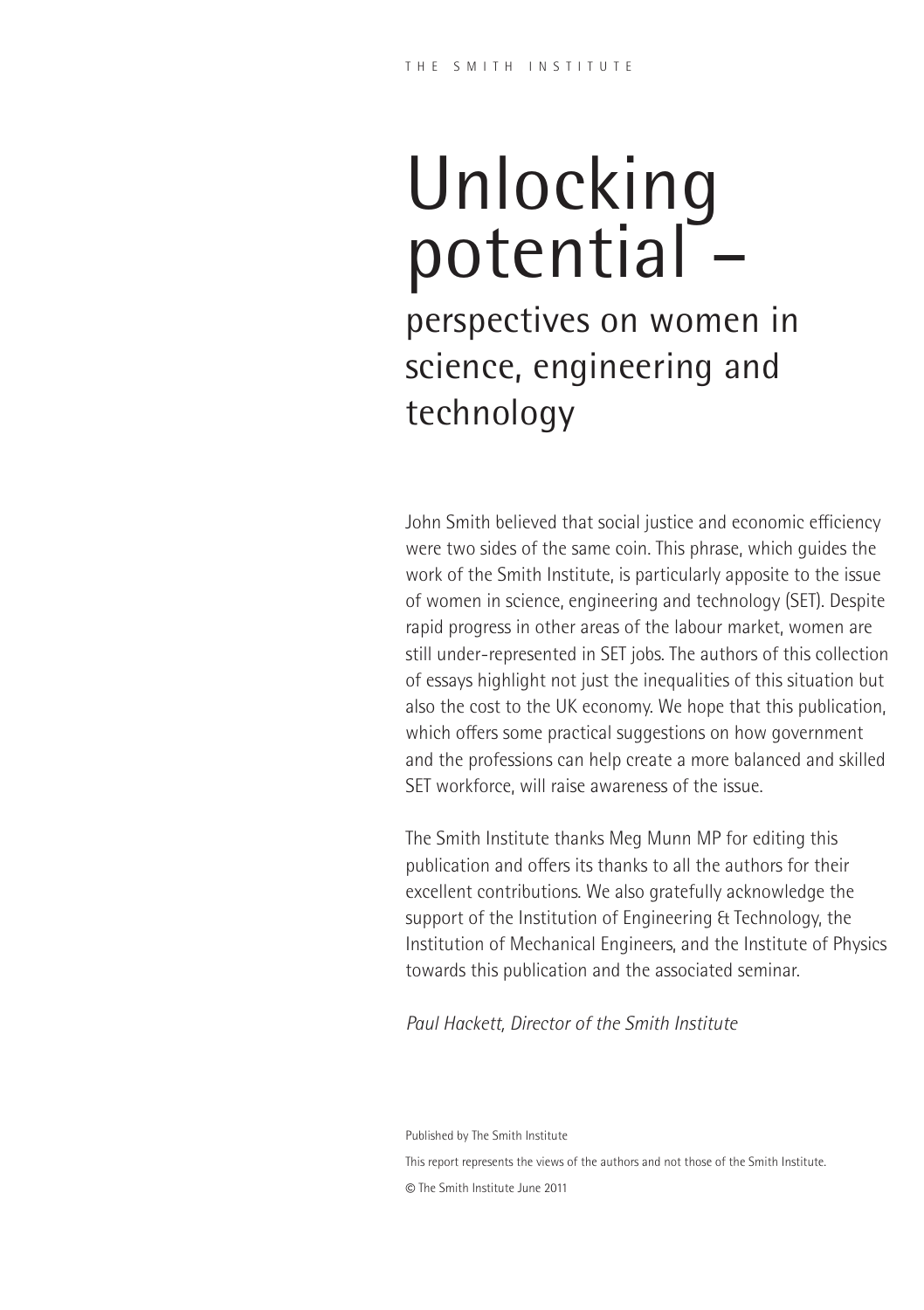## **Contents**

| Introduction<br>Meg Munn MP                                                                                                                                                                                                                                                                                                               | $\sqrt{3}$       |
|-------------------------------------------------------------------------------------------------------------------------------------------------------------------------------------------------------------------------------------------------------------------------------------------------------------------------------------------|------------------|
| Chapter 1: Business culture and HR<br>Sandi Rhys Jones OBE, FCIOB, Partner at RhysJones Consultants and Non-executive<br>Director of EngineeringUK                                                                                                                                                                                        | 12               |
| Chapter 2: The view from the workplace<br>Sue Ferns, Head of Research and Specialist Services at Prospect                                                                                                                                                                                                                                 | 24               |
| Chapter 3: The leaky pipeline wastes too much talent<br>Professor Athene Donald, DBE FRS, Director of the Women in Science, Engineering<br>and Technology Initiative at Cambridge University and Chair of the Athena Forum                                                                                                                | 32               |
| Chapter 4: The importance of schooling<br>Clare Thomson, Curriculum and Diversity Manager (pre-19) at the Institute of<br>Physics                                                                                                                                                                                                         | 44               |
| Chapter 5: A new era for careers - choices and consequences<br>Deidre Hughes, Immediate Past President of ICG and Associate Fellow at Warwick<br>Institute for Employment Research                                                                                                                                                        | 54               |
| Chapter 6: Returners<br>Dr Katie Perry, Chief Executive of the Daphne Jackson Trust                                                                                                                                                                                                                                                       | 62               |
| Chapter 7: Apprenticeships<br>Gareth Humphreys MBE, HR Adviser at MBDA, and Jenny Harvey, Fourth-year<br>Engineering Apprentice at MBDA                                                                                                                                                                                                   | 70               |
| Chapter 8: View from three award-winning young women in SET careers<br>Dr Liz Ainsbury, Institute of Physics Very Early Career Woman Physicist of the Year<br>Claire Jones, Institution of Mechanical Engineers Young Member of the Year<br>Arlene McConnell, Institution of Engineering & Technology Young Woman Engineer<br>of the Year | 76<br>78<br>80   |
| Chapter 9: Engineering down under<br>Martin Carl OF an Carter Frederick HAD                                                                                                                                                                                                                                                               | $\sim$ $\lambda$ |

Monika Sud CEng, Senior Engineer at KBR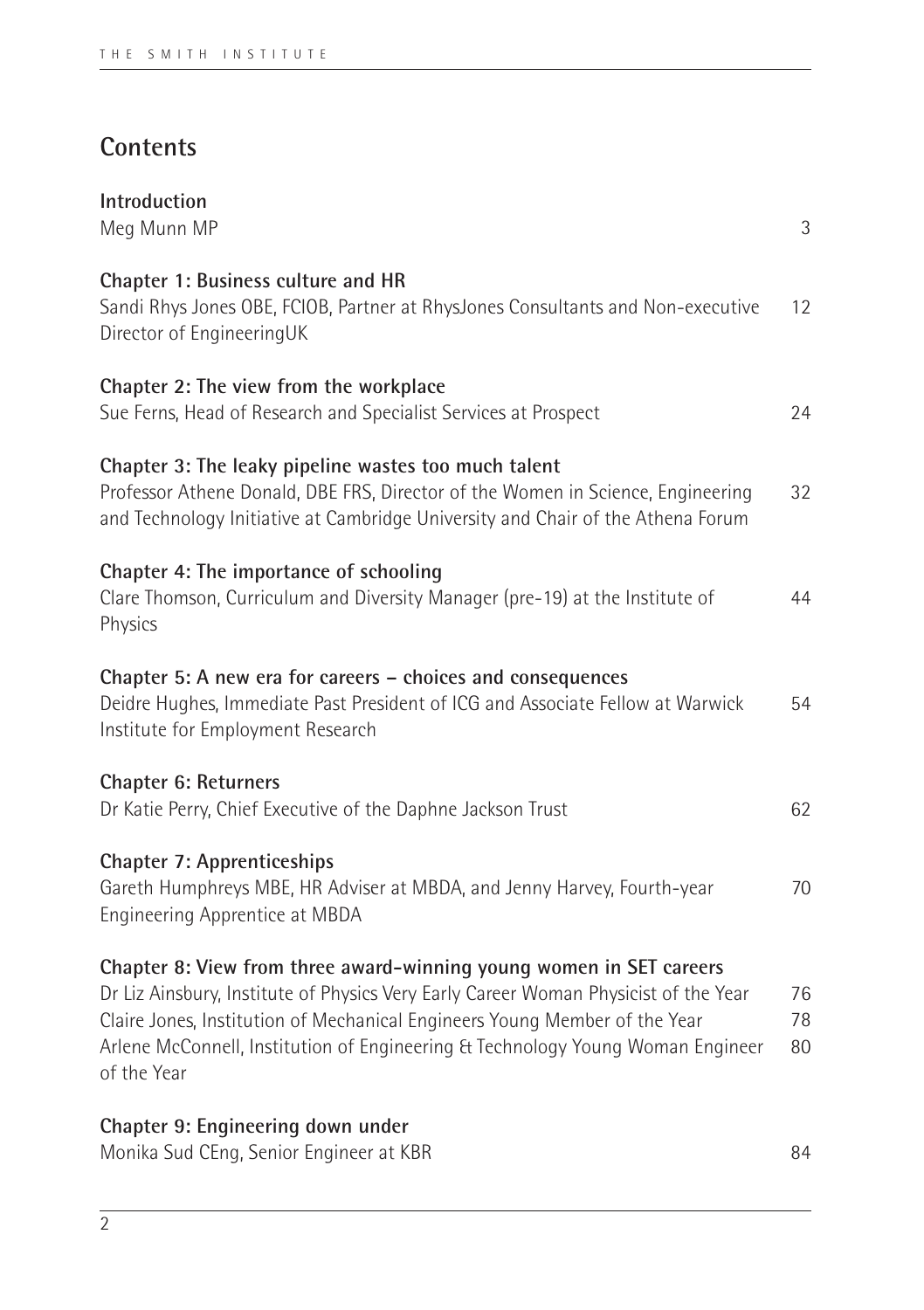### **Introduction** Meg Munn MP

Living in the UK in the 21st century, it is difficult to comprehend the scale of sexist remarks and outright bullying that some women experience at work, or how they can feel so isolated that they leave the profession for which they have studied and trained. It is in the fields of science, engineering and technology (SET) that some businesses and university departments perpetuate a culture which leads to around 70% of women with relevant qualifications leaving, not to return. The result, for companies and academic institutions, is a huge waste of skilled workers, and the UK economy has a serious problem because badly needed skills and talent lie unused.

The more we dig into the statistics, the more worrying it gets. In 2008, there were 620,000 female science, technology, engineering and mathematics (STEM) graduates of working age in the UK but only 185,000 were employed in SET occupations. In 2010 nearly 100,000 female STEM graduates were either unemployed or economically inactive.<sup>1</sup>

This outflow of skilled women, coupled with the derisory number of girls and young women choosing to study these subjects, means we waste a huge amount of talent. Who can know the innovations that remain undiscovered, the improvements in manufacturing that could produce better for less? This situation threatens the country's chance of keeping pace with the rapidly growing leading-edge economies of the world.

The UK economy loses billions of pounds when qualified women scientists, technologists and engineers leave for work in other fields, or are unemployed or economically inactive. It is precisely in the areas of science, engineering and technology that we need to develop and grow if the UK wants to remain one of the top economies in the world.

EEF, the manufacturers' organisation, points out the importance of manufacturing to the economy, stating that since the end of the recession, growth in manufacturing has been three times that of the rest of the economy. Its global value chains survey has identified that production is part of innovation, and that if the UK loses the ability to make things then we will lose the push to innovate.

In 2004 the then Department for Trade & Industry, in partnership with Intellect – the trade association for the UK IT industry – published a research report on how to retain women in

<sup>1</sup> UK Resource Centre for Women in SET *Women & Men in Science, Engineering & Technology: The UK Statistics Guide 2010*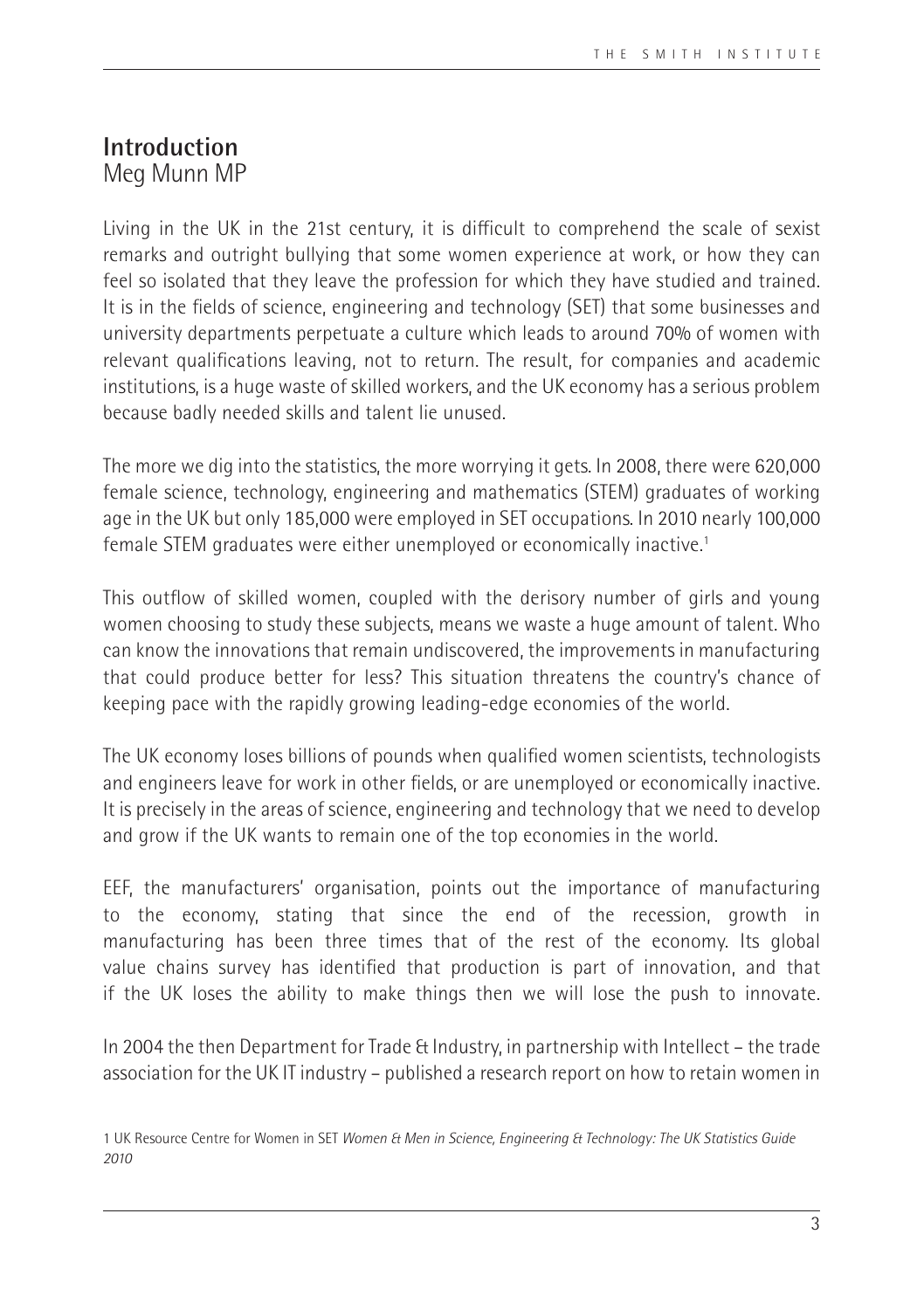the IT industry.<sup>2</sup> It found that women in their mid 40s were leaving the sector, at arguably one of the most productive points in their career. The main reasons given were poor worklife balance and an industry culture that did not value the skills of coaching and team working which are strengths of many women. It is unlikely that much has changed since then.

Looking to our near neighbours and economic competitors, a recent report by McKinsey & Company on the impact of the internet on the French economy<sup>3</sup> notes that the internet was responsible for a quarter of the growth in the French economy between 2004 and 2009. McKinsey estimated that in 2015 the significance of the internet in French GDP could rise from 3.2% to 5.5%. As part of this growth, around 450,000 jobs would be created, all requiring technological skill and aptitude.

Every science and engineering institution knows about the problem, and many words in many reports have analysed it. A number of initiatives have been developed, and good practice exists, in pockets. Yet despite these efforts the figures change little, and in the area of technology the situation has gone from bad to worse. Female participation in the UK's technology workforce plummeted from 27% in 1997 to 21% in 2004.<sup>4</sup> In terms of improving diversity, at best science and engineering are treading water, and technology is going backwards.

There are many issues at the root of this problem, many of them deep-seated and part of ingrained cultures. Some affect boys too, with science, engineering and technology failing to attract sufficient interest across both genders. This monograph brings together analysis of the issues from the classroom to the workplace, and gives voice to young women who are working in SET, so that we can learn from their experiences.

#### **Problems identified**

A number of themes emerge from across the contributions:

Firstly, it is clear that those working in science, engineering and technology have to get much better at portraying what they do, and show the passion and excitement felt by the contributors to this work. It is not just about better careers guidance and more contact between schools and the world of work; it's the need to show society just what engineers, scientists and technologists achieve.

4 Office for National Statistics *Labour Force Survey*

<sup>2</sup> Department for Trade & Industry and Intellect *How to Retain Women in the IT Industry* (2004)

<sup>3</sup> McKinsey & Company *The Impact of the Internet on the French Economy: How the Internet is Transforming our Country*  $(2011)$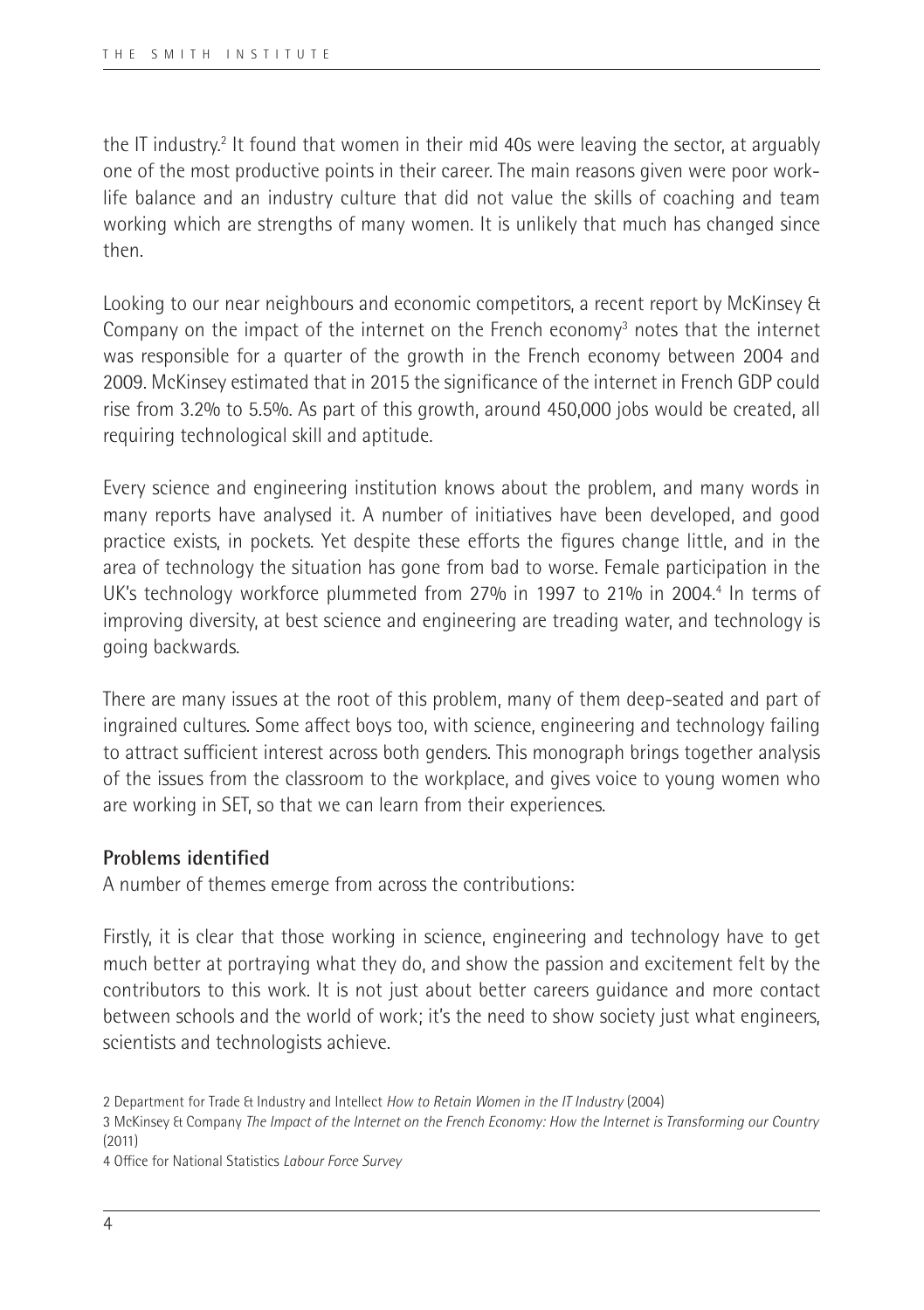Harnessing men and women who work in SET as role models is one way to do it, as is building on the approach that promotes successful young people as ambassadors. Ensuring that schools, from the earliest years, show children both women and men undertaking a wide variety of jobs is crucial if young girls are not to grow up thinking the world of science and technology is not meant for them.

Secondly, careers for girls in science, engineering and technology must be shown as interesting, challenging and rewarding. The women writing here describe how the idea of obtaining a challenging job inspired them to explore the possibility of a career in these sectors – job satisfaction is more often gained in careers that are demanding and challenging.

Increasing the number of women working in SET professions has to be seen as a central issue in policy terms, not just an add-on. The Labour government set up the UK Resource Centre for Women in Science, Engineering & Technology (UKRC) to provide advice, services and policy consultation. It works with employers, professional bodies, education institutions and a wide range of other organisations to promote gender equality. But unfortunately it remained funded from the Science and Society Budget, suggesting that its work was not central to the UK's science needs. The decision by the incoming government to cut the funding, while at the same time stating its determination to protect the science budget, showed a clear failure to understand the importance of investing in women and science.

More than one contributor was clear that some of the problems faced by women in SET careers are no different from those faced by women and men working elsewhere who have caring responsibilities. By working part-time, people do not lose touch with the changes and developments in their profession – often a key issue in areas where the pace of change is significant. Adopting flexible working has proved to be successful for many companies in both recruiting and retaining skilled employees.

For those that do take a career break, it should be possible to do so and not be forced to leave the profession. A poll by the Institute of Physics showed that seven out of 10 female physicists who took a career break did so to have children. But while 34% of all physicists left jobs in industry to start families, only 14% returned to the same posts – and 55% of those who did go back to the same employer went part-time.

For apprenticeships, it is theoretically possible for employers to offer part-time opportunities, but in practice few are available. Doing more to increase the numbers using this route to obtain both knowledge and skills is not just a matter of advancing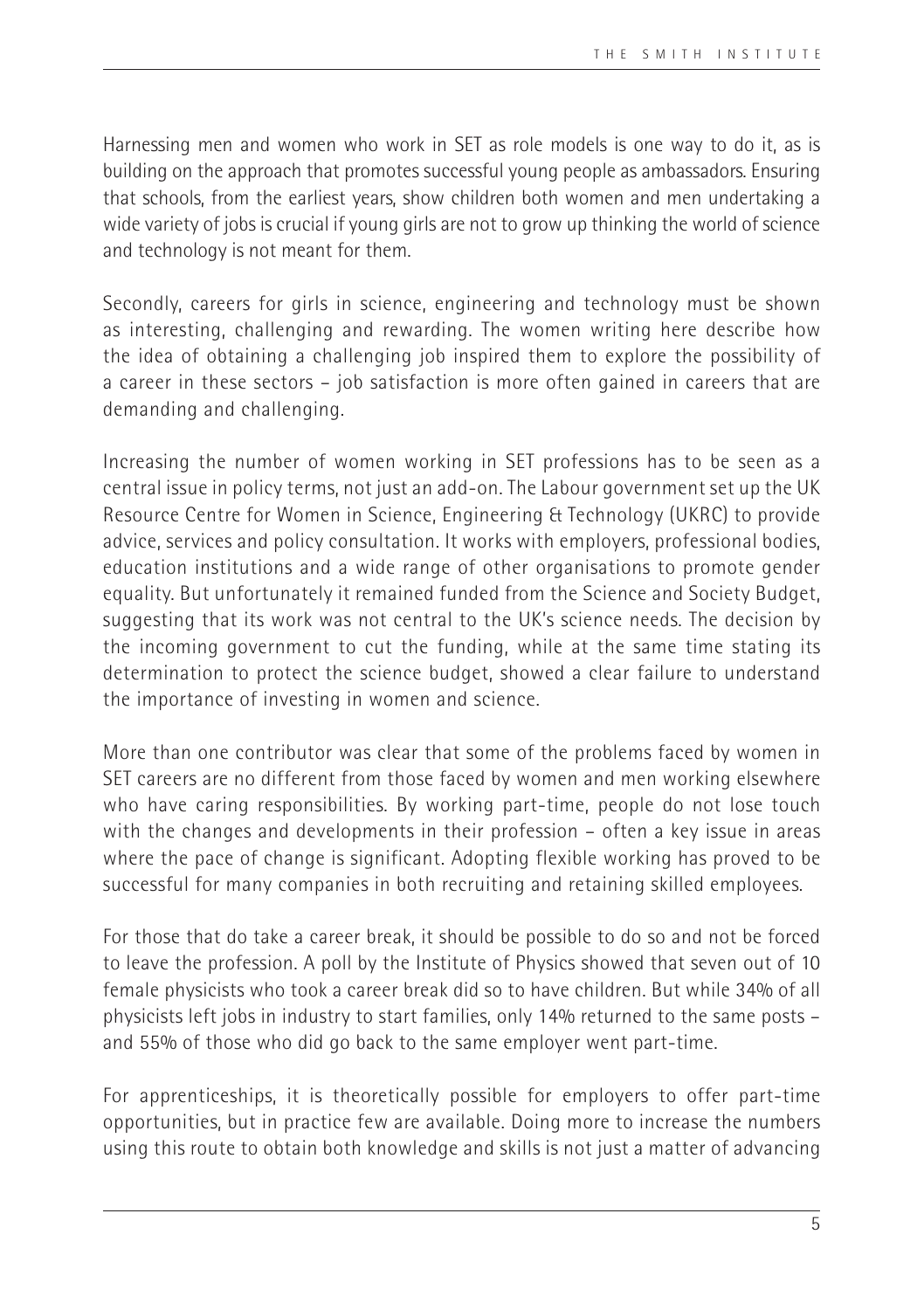opportunity for women, but is vital to improving the skills base and productivity of UK plc.

There are proposals for schools to have responsibility for providing the careers service. To avoid compounding the paucity of applicants for careers in science, engineering and technology, those providing careers guidance will need to understand the very real opportunities these fields offer students of all abilities. With the wide range of jobs available needing different skills levels, it is a crucial area we have to get right.

We need to spread more widely present good practice, to understand better the causes of the skills shortages, and to tackle the difficult area of cultural change. Without recognising the importance of workplace culture, we will have to be content with the current glacial speed of change here. Getting more of those already qualified back into the workforce is important, but ultimately we need a new generation of scientists, engineers and technologists of both genders to ensure we remain a topflight developed economy.

#### **The contributions**

In the first contribution, Sandi Rhys Jones puts forcibly the economic argument for businesses, showing that diverse organisations achieve more, and that with the present skills shortages we cannot afford to ignore half the population. She also challenges a pervasive belief in the SET sectors that somehow they are different, and that that is the reason progress is stubbornly low. Common to all businesses that want to attract and retain female employees, there is a need for part-time and flexible working, but crucially it is the entrenched cultural norms that require greater and urgent attention.

Sue Ferns complements these views. Prospect, which represents a significant number of women working in SET occupations, surveyed its members on a wide range of workplace matters. Some issues affect both men and women, while others are significantly more likely to impact on women. Men as well as women report problems with work pressure affecting home life – an indication that more flexible working could help all employees. Women continue to experience a significant pay gap, and find having children a negative influence on their career. As in many sectors, there exists a presumption against part-time working, which is particularly true for senior roles.

The importance of leadership and top management setting the tone for their organisations has long been known. And while many at the top have got the message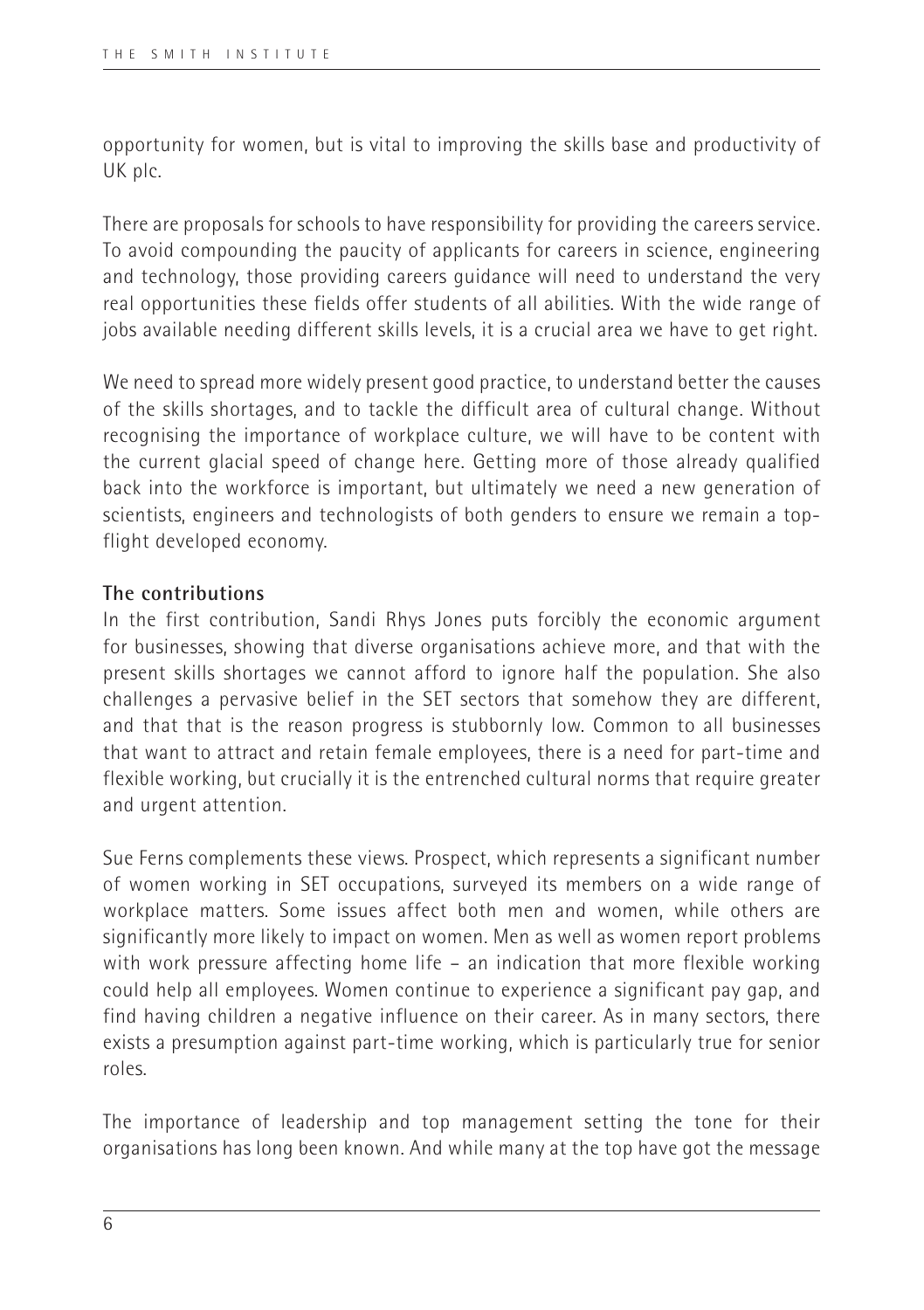that diversity is important, strategies and policies flounder because of poor implementation by managers further down the organisation. Both Sandi Rhys Jones and Sue Ferns identify the importance of middle management in really transforming the habits of an organisation – a message for all those intent on changing policies and culture.

Athene Donald highlights the need for multiple interventions in universities, taking a comprehensive approach with different actions at different career stages. She highlights the Athena Swan Charter, a scheme that recognises excellence in science, engineering and technology employment in higher education. Any university or research institution committed to the advancement and promotion of women in higher education and research can apply for membership. It is a proactive way of codifying and spreading good practice. Athene Donald sees things changing slowly and memorably writes, "The leaky pipeline still wastes too much talent at every stage from undergraduate on."

So while action is being taken to plug the leaks, attention must be given to increasing the number of girls and women entering the pipeline. This must start early. Clare Thomson, writing on the importance of schooling, tells us that from year three onwards children understand the concept of "girls' jobs" and "boys' jobs", while Deidre Hughes, writing on careers education, quotes research that says "what children say at the age of 11 is highly predictive of their actual behaviour at aged  $16"$ .

While promoting enthusiasm for science is a well-established aim in schools, more attention needs to be given to the values and context of science, with girls and boys being inspired by different uses of science and technology. Science can be advanced as the means by which many of the major problems facing humanity can be solved.

Clare Thomson further emphasises the importance of ensuring the appropriate subjects are studied post-16, as this can affect the subsequent courses and careers students can follow. She tells of the importance of students being able to meet inspiring individuals from scientific backgrounds as they can act as a catalyst to changing minds. In this vein, Deidre Hughes expresses disquiet about current changes in careers guidance and the potential detriment to the goal of increasing those studying science, technology, engineering and maths (STEM) subjects. School teachers tend to have a poor understanding of the engineering profession and are likely to perpetuate misplaced assumptions: that engineering is a dirty occupation; that engineers are car mechanics; and that engineering is for men. From work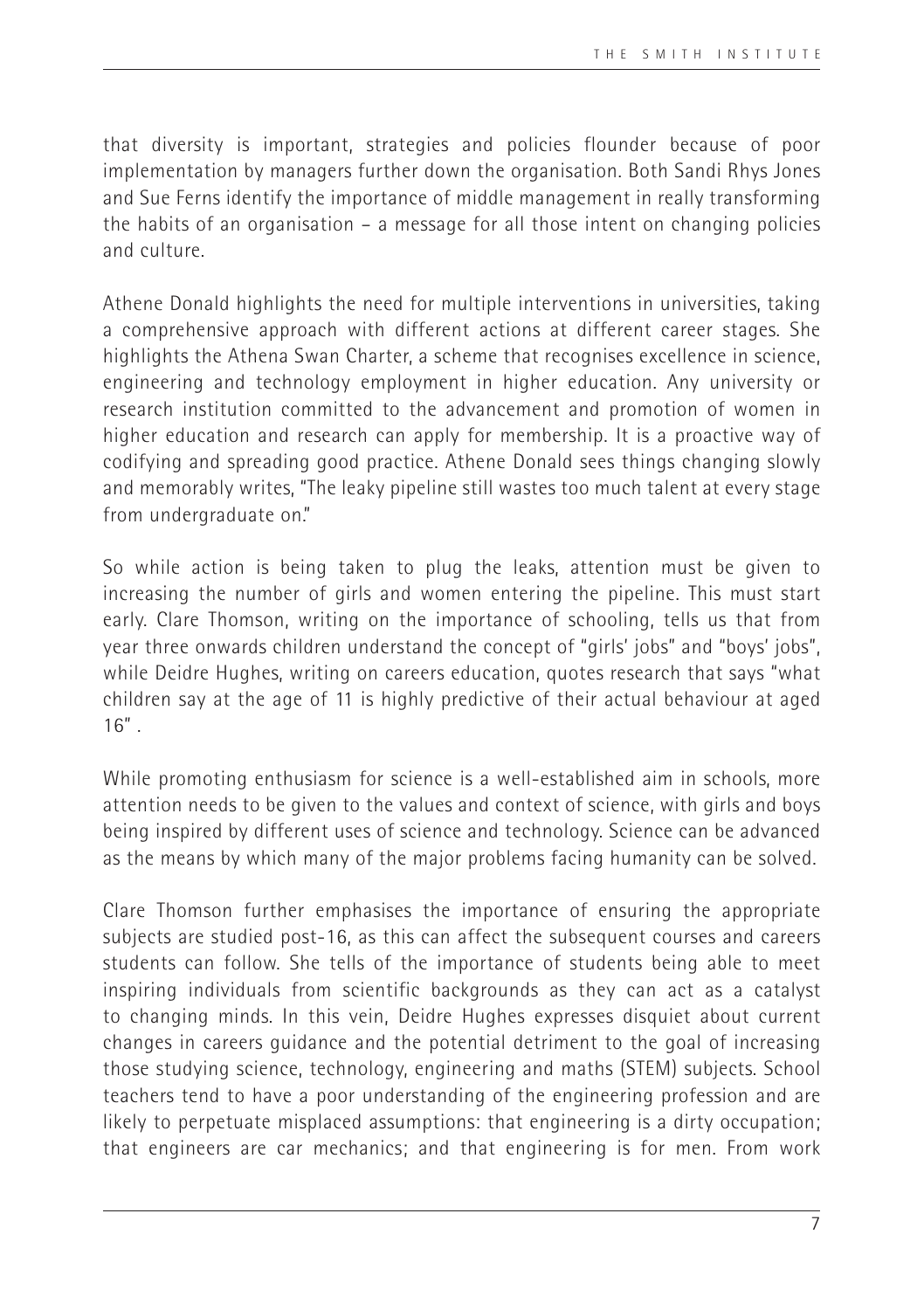placements to options such as apprenticeships, a great deal has to be done to improve the quality of advice and to ensure that it does not perpetuate gender stereotypes.

Katie Perry's contribution is about putting women back into the pipeline. Describing the work of the Daphne Jackson Trust, she shows that it is possible to overcome the challenges facing those returning to work after a career break. A charity, it helps those wishing to return gain valuable up-to-date experience through a research fellowship. The success rate is impressive, with practically all those supported by the trust successfully re-entering their profession. Given that most career breaks are only between three and eight years within a working life of probably 40 years, it has to make sense to invest a relatively small amount of money so as not to squander skills and experience.

In a description of the apprenticeship programme of the successful engineering company MBDA, Gareth Humphreys and Jenny Harvey show how these young people acquire the skills their business needs for the future. The impressive comments from their young female apprentices, just out of school, demonstrate that with a clear programme of outreach and persistence it is possible to attract young women in significant numbers into a company.

The penultimate chapter of the monograph contains contributions from women working in science, engineering and technology, drawing on their own experiences. The women seem to share a determination to take on a challenge despite others trying to put them off. For some it was precisely because it was not seen as a job for a girl that they were motivated to prove people wrong.

Liz Ainsbury, Institute of Physics Very Early Career Woman Physicist of the Year, emphasises the rewarding nature of a career in science. The importance of job satisfaction is stressed as opposed to financial reward. As a motivation for entering a career, it's a good one.

The widespread perceptions of engineering are a significant barrier to more women seeking it as a career. Claire Jones, Institution of Mechanical Engineers Young Member of the Year, explains how personal experience meant she was not influenced by the gender stereotyping around engineering that she believes is more engrained in Britain than in the rest of Europe. She calls for parents and teachers to be educated to understand that engineering is a career suitable for all.

Arlene McConnell, Institution of Engineering & Technology Young Woman Engineer of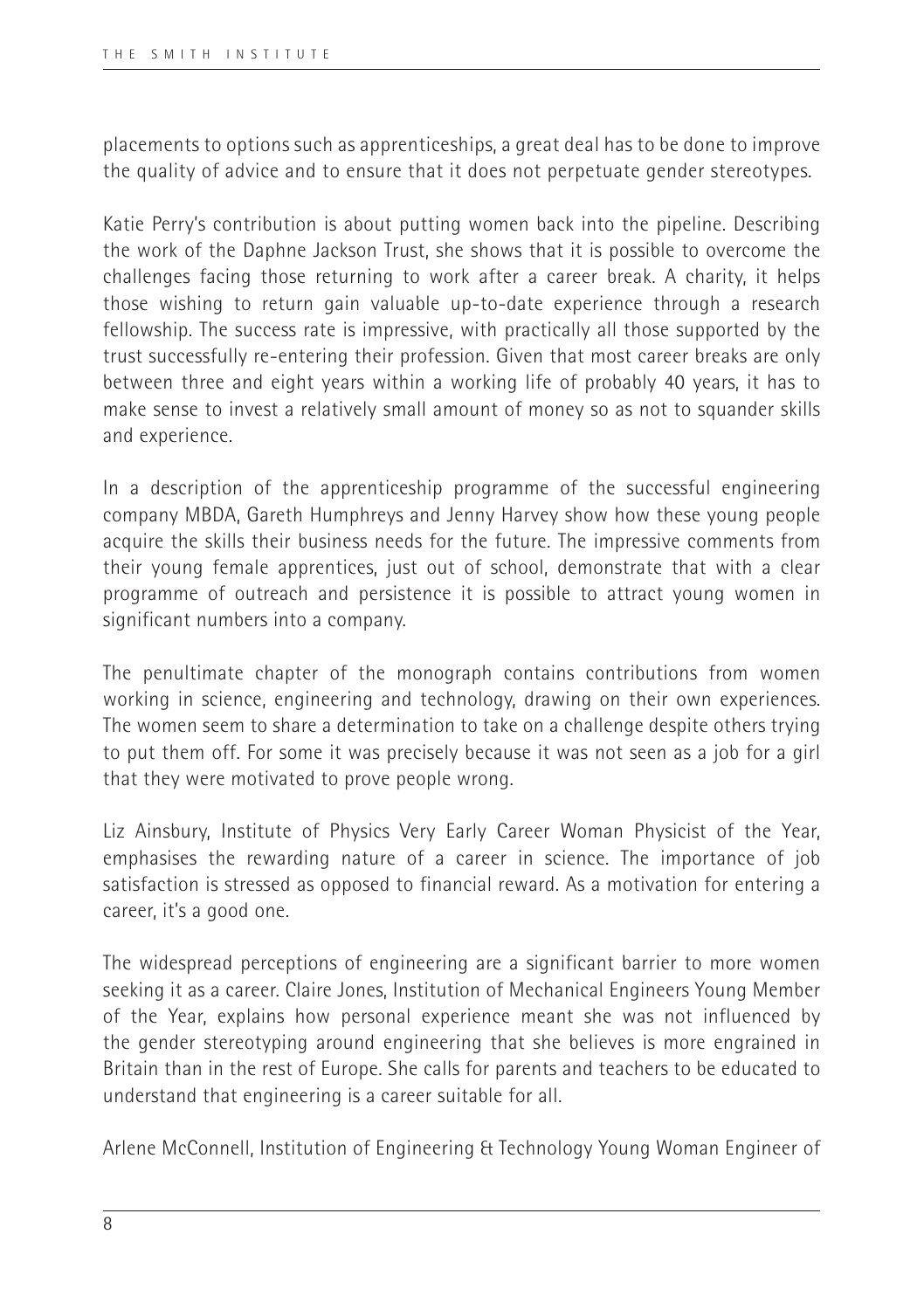the Year, talks of ingenuity, creativity and pure genius when describing some of the things technology and engineering have achieved. She also says, "it took me a while to work out what engineering was and how it fits into and improves the society we live in". She makes a passionate plea for greater attention to these industries: "If no one shines a light on the men and women solving the challenges that face us all or passionately champions these fields in order to inspire a new generation of engineers and technologists, then as a nation we are risking our future."

All these women identify the importance of mentors and role models, and they have taken on this job with enthusiasm. Presenting awards to young women, and showcasing their achievements, has to be one of the easier ways of creating role models. It is noteworthy that technology, with its paucity of institutions, does not have the same young female champions as science and engineering. Research in Motion, which makes Blackberrys, for a few years promoted awards for women and technology, but this has not taken on the same importance as those promoted by the science and engineering institutes.

Monika Sud throws a light on the experience in Australia, which shares a number of the same challenges as the UK. She describes how the shortage of skills in engineering is driving cultural change and creating opportunities for qualified women.

#### **Conclusion**

The voices of these engineers and scientists show that there is no shortage of enthusiastic women who want to take on the challenges in science, engineering and technology. A concerted effort is needed if we are not to see repeated time and time again the sentiments of a female scientist member of Prospect who wrote, "I am becoming more frustrated with what feels like fighting every day. An under 30 female science graduate is not an easy thing to be in my place of work … I'd like to get out of SET as soon as possible." The cost to her and society is just not acceptable.

Much is going on, but it needs joining up if we are to make a difference. Schools, academia and business all have to work together more closely. Telling the world what engineering, science and technology do is the job of those already engaged in that work, and they could start with schools. Teachers cannot on their own present the appropriate models of work. We know that the present knowledge and experience of work in schools is poor – businesses need to make links to school to change that.

Universities and businesses have to undertake the crucial changes in the culture of their organisations if they are serious about attracting and keeping skilled women. They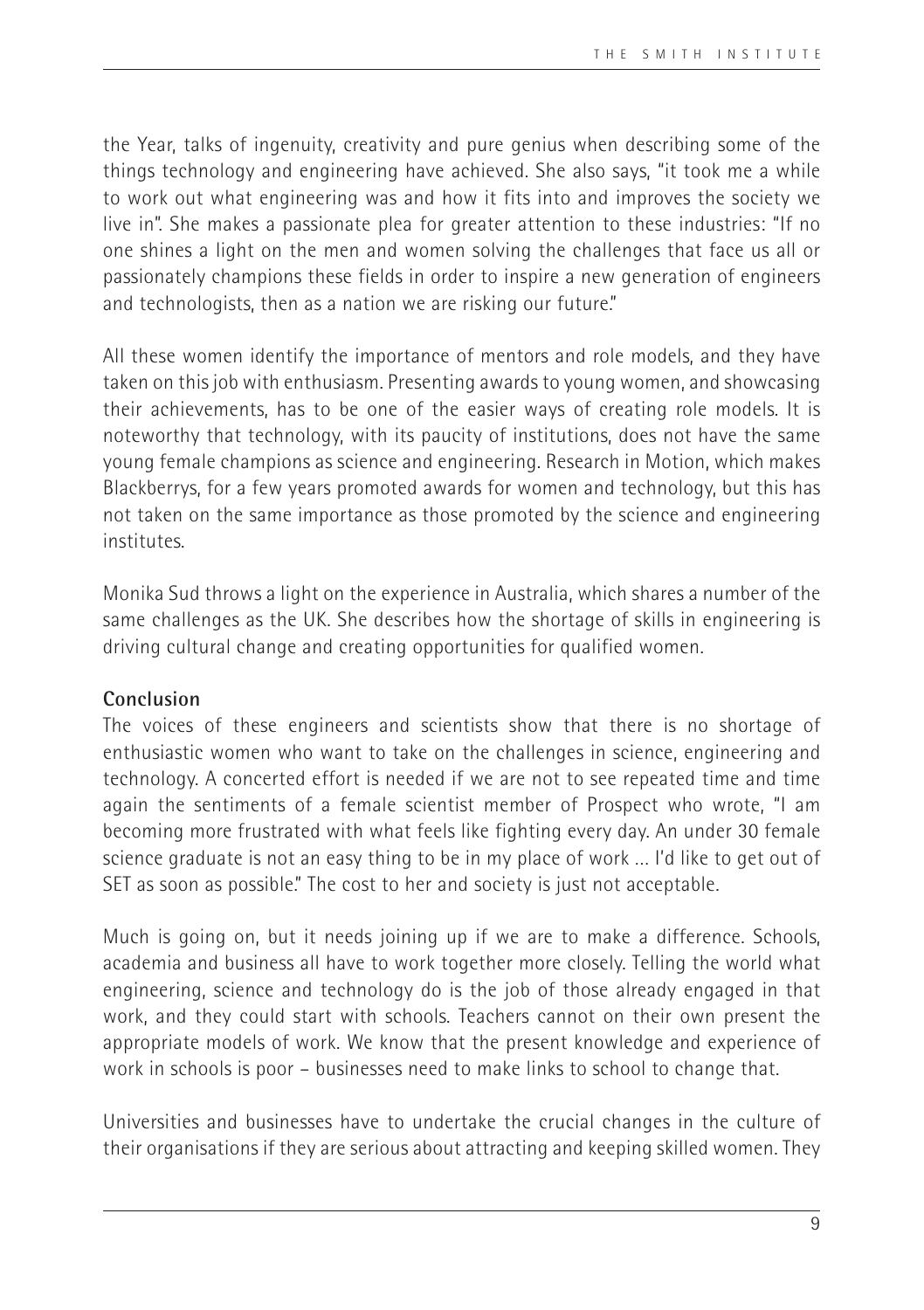have to be committed and undertake a real examination of their current workplace culture and what needs to change. This means not just a commitment from the top, but having the policy embedded into the middle management layers.

I am reliably told that there are 37 science and engineering institutes. The urgency of this issue demands that they work more closely together. They could act as a focus for good practice and pool their resources in this area in order to change the face of science, engineering and technology in the UK forever.

Government should look again at careers advice. Leaving it to schools without any support and guidance will fail the next generation of children.

The government also needs to re-examine the support it gives to encouraging women into these vital areas of the economy. The allocation made to the Royal Academy of Engineering for the new Diversity in Engineering Programme is £200,000 a year, less than 10% of the £2.5 million previously allocated to the UK Resource Centre for Women in Science, Engineering & Technology. It represents a miniscule proportion of the total science and research allocation of £4.6 billion per year. It is time for a thorough review of spending to identify in all its many areas of work where greater emphasis could be given to ensuring women both enter and remain in SET.

The figures for women in science, engineering and technology careers remain stubbornly low, the skills shortage is well known, and the importance of these disciplines to our future economic growth is uncontested. Nothing less than a concerted, determined and persistent approach by all will be sufficient to achieve the transformation that is required.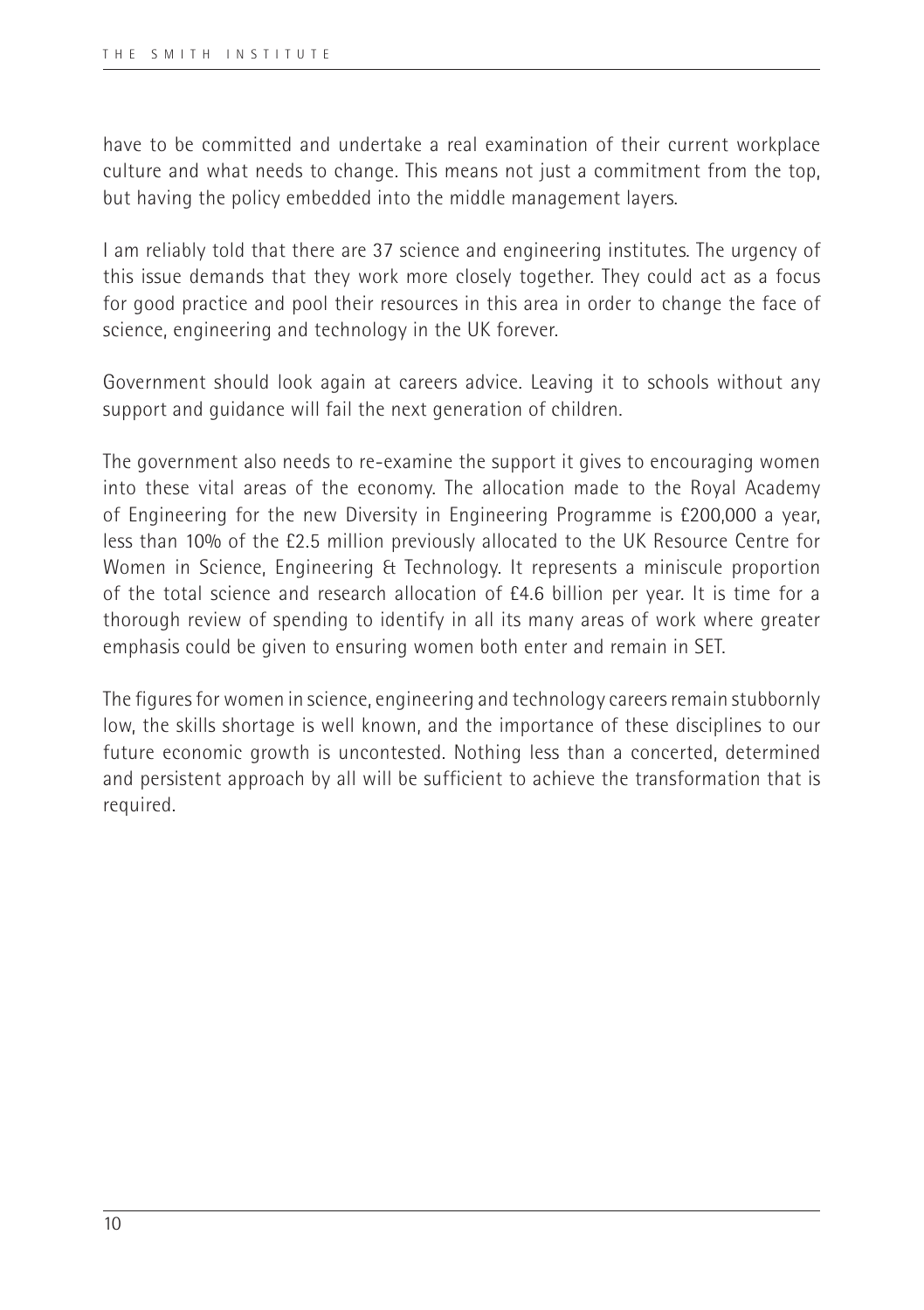**Chapter 1**

# **Business culture and HR**

**Sandi Rhys Jones OBE, FCIOB, Partner at RhysJones Consultants and Non-executive Director of EngineeringUK**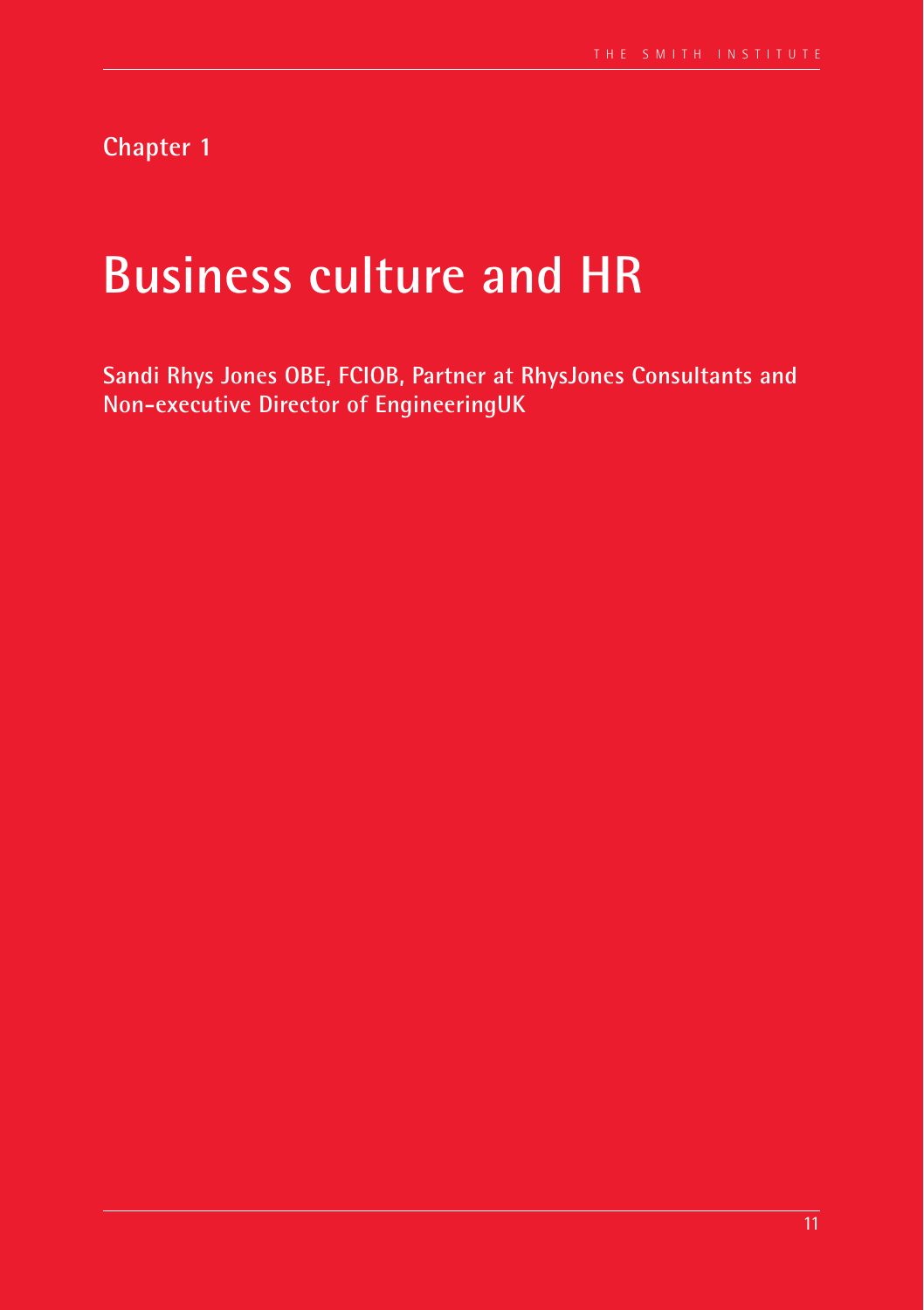### **Business culture and HR**

Frustratingly, despite considerable effort and a raft of initiatives, progress remains slow in raising the percentage of women working in science, engineering and technology (SET). The arguments have been debated for many years, and there is a wealth of information and academic data on the subject. The arguments have generally been based on four key drivers – skills shortages, demographics, economics and social justice – combined with the virtues of what are regarded as particularly female attributes and competences, such as collaborative working, good communication skills and empathy.

Meanwhile, women continue to progress in virtually every other sphere of industry and commerce, and are also recognised as significant purchasers of business and domestic goods and services. This reinforces another of the arguments for increasing the number of women in the SET workplace: helping companies to be more representative of their customers.

This paper proposes some reasons for the slow pace of change, provides some examples of what has worked, and highlights specific challenges requiring action.

#### **1. Cost or value?**

A major challenge is to demonstrate the tangible, bottom-line benefit value of employing women in the SET workplace. Initially arguments were based on the financial cost of losing women, rather than the economic benefit of keeping them, particularly when seen against the high attrition rate for women working in SET. It is known that some 70% of women with SET qualifications do not work in SET occupations. Another economic argument for increasing the number of women in SET is that employers benefit from a cheaper workforce because women are generally paid less than men for jobs of the same value.

However, in the last five years several research projects have been carried out to demonstrate and quantify the positive business benefits of greater gender balance. The international consultancy McKinsey began researching the relationship between gender diversity and financial performance in 2007. In *Women Matter: Gender Diversity,*  a Corporate Performance Driver,<sup>1</sup> the company reported that from 2005 to 2007 the 89 listed European companies (all with market capitalisation of more than €150 million) with the highest levels of gender diversity also had higher returns on equity, operating results, and stock price growth than the averages in their respective sectors.

<sup>1</sup> McKinsey & Company *Women Matter: Gender Diversity, a Corporate Performance Driver* (2007) (www.mckinsey.com)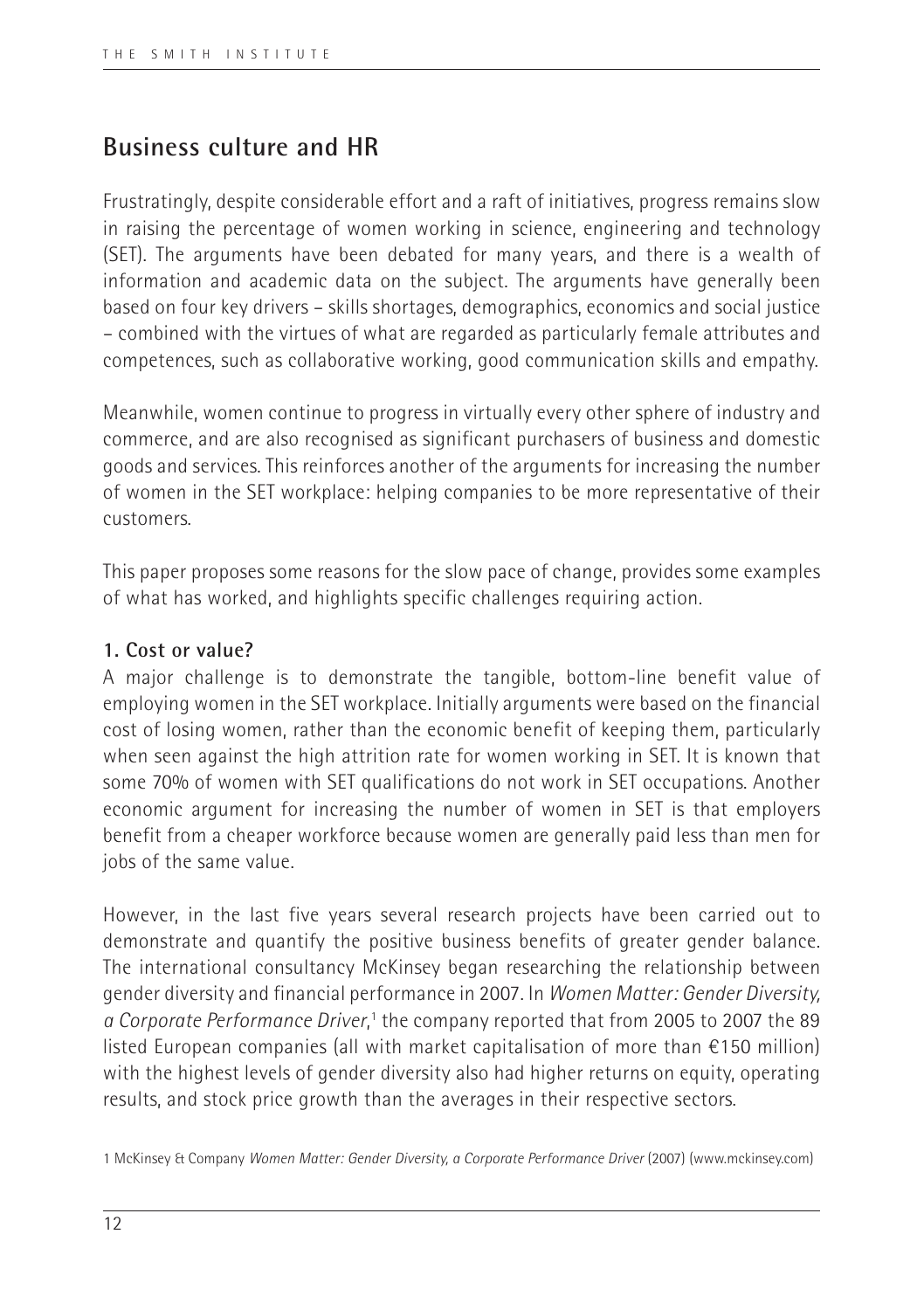In the same year, research carried out by the not-for-profit organisation Catalyst<sup>2</sup> found that Fortune 500 companies with more women corporate officers, on average, financially outperformed those with fewer. Further research found that the same holds true for Fortune 500 companies with more women on their boards of directors. On average, companies with more women board directors significantly outperform those with fewer women, by 53% on return on equity, 42% on return on sales, and a 66% on return on invested capital.

These reports provide positive evidence of the business benefits of employing women. McKinsey, together with other organisations including Ernst & Young and PricewaterhouseCoopers, have produced further material in support of the positive business and cultural benefits of recruiting and retaining more women. The growing contribution of women in business is also promoted on a weekly basis by the *Financial Times*, in addition to its annual report on influential women in business across the world<sup>3</sup>

#### *Challenge: SET is different*

The challenge is in convincing employers that the arguments produced by international management consultants and an independent, US-based think-tank, covering a broad cross-section of business and industry, are equally valid for the SET sectors. There is a long-established belief among such employers, particularly those in construction and engineering, that they have unique challenges, compared with other sectors, that make gender equality particularly difficult to achieve.

Those few SET companies who take positive action to recruit and retain more women are often regarded by others in the industry as simply being exceptional, with efforts to encourage others to replicate the good practice often being met with the dismissive, "Well, they're different; it wouldn't work for us."

There is also resistance to these bottom-line arguments by some gender equality campaigners who are concerned that arguments for increasing women's entry to SET are based solely on creating truly inclusive cultures rather than on business needs.

#### **2. The SET culture**

What is it about the SET workplace that makes gender equality so challenging? The progression of women in other traditionally male-dominated sectors such as medicine,

<sup>2</sup> Catalyst *The Bottom Line: Corporate Performance & Women's Representation on Boards* (2007) (www.catalyst.org) 3 "Women in Business" in *Financial Times* (www.ft.com/indepth/women); "Women at the Top" in *Financial Times*  (http://womenatthetop.ft.com/articles/women-top)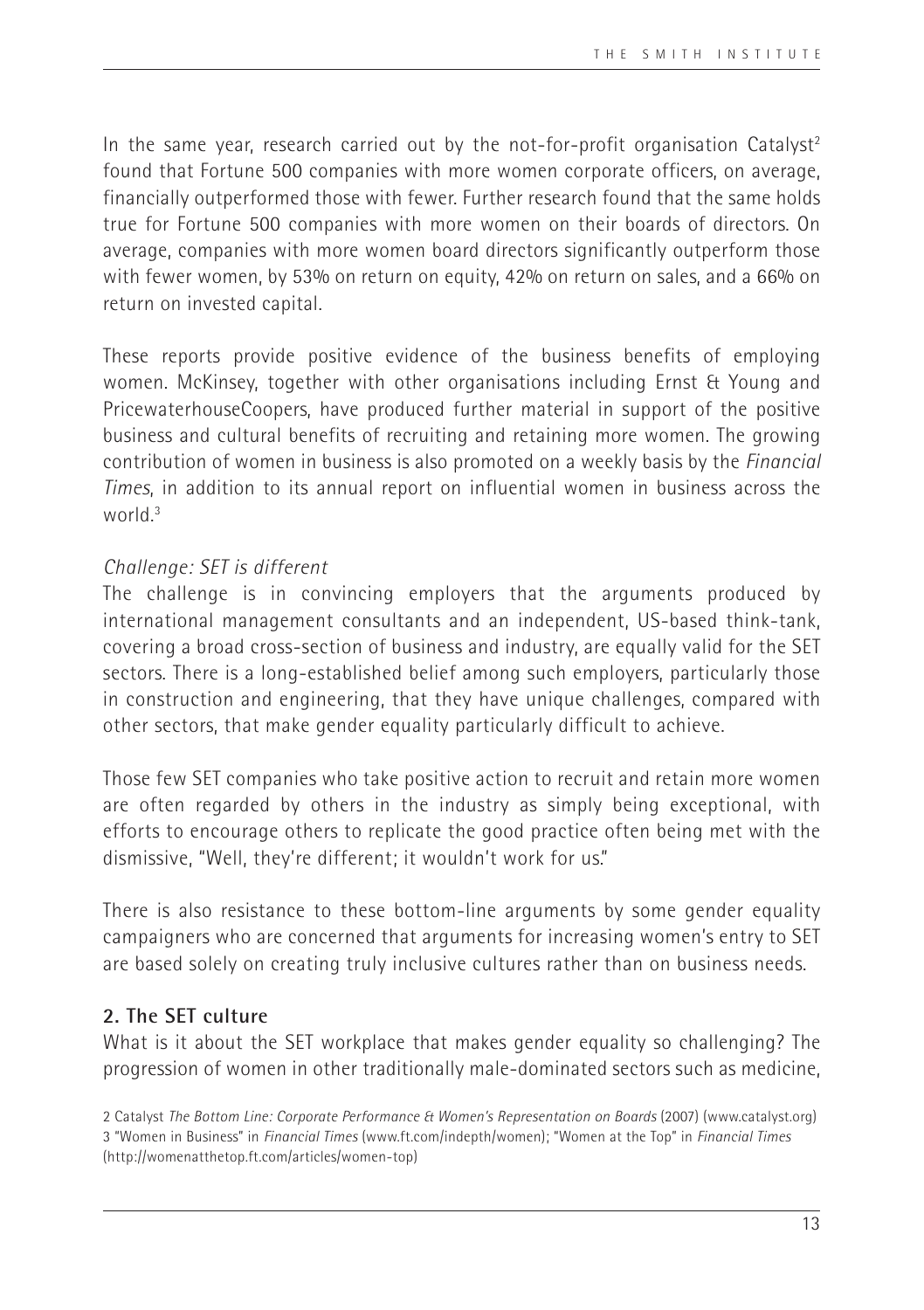law and accountancy is now seen as the norm. Even if there are concerns about insufficient women at the top of these professions, the pipeline is flowing faster and fuller than that in SET.

The level of female participation in different SET disciplines varies greatly. Science and research roles enjoy the highest proportion of women workers (40%-47%), but only a minority of around 5% work as engineering professionals. The lowest participation is within the skilled construction and building trades and skilled metal and electrical trades, where women account for only 1%. There has not been much improvement in female representation since 2001.

#### *Challenge: The 24/7 dilemma*

EngineeringUK, in a 2008 briefing paper on women in SET,<sup>4</sup> called for a different approach in recruitment and retention, citing evidence to suggest that "engineering employers with a predominantly male workforce exhibit corporate cultural norms and values, which are often alien to female employees. This factor alone dissuades many women from entering or remaining in engineering occupations."

In the same year, the UK Resource Centre for Women in Science, Engineering &Technology (UKRC) commissioned a team from Loughborough University to research workplace cultures. Led by Professor Barbara Bagilhole and Professor Andrew Dainty, the report<sup>5</sup> concluded that competitive workplace cultures mean SET employers value economic efficiency more than employee well-being, sustaining the tradition of long working hours, task or project oriented work and the expectation of total availability. Anything less is interpreted as a lack of commitment to career, profession and company. This is particularly significant for women, given that they usually have more domestic responsibilities than men.

#### **3. The soft skills debate**

The widely held view that women tend to have a more collaborative approach, work well in teams and be concerned about governance is supported by academic research, although these soft skills are difficult to quantify. Irritating though this may be to those who feel that the soft skills argument detracts from more important issues, there is a growing belief that these are important attributes in the business world where risk management, compliance and regulation are of growing importance and concern.

<sup>4</sup> EngineeringUK *Women in SET*, briefing paper (2008)

<sup>5</sup> Bagilhole, B, Dainty, A, Powell, A, and Barnard, S *Researching Cultures in Science, Engineering & Technology: An Analysis of Current & Past Literature*, research report series for UKRC no 7 (UK Resource Centre for Women in SET, 2008)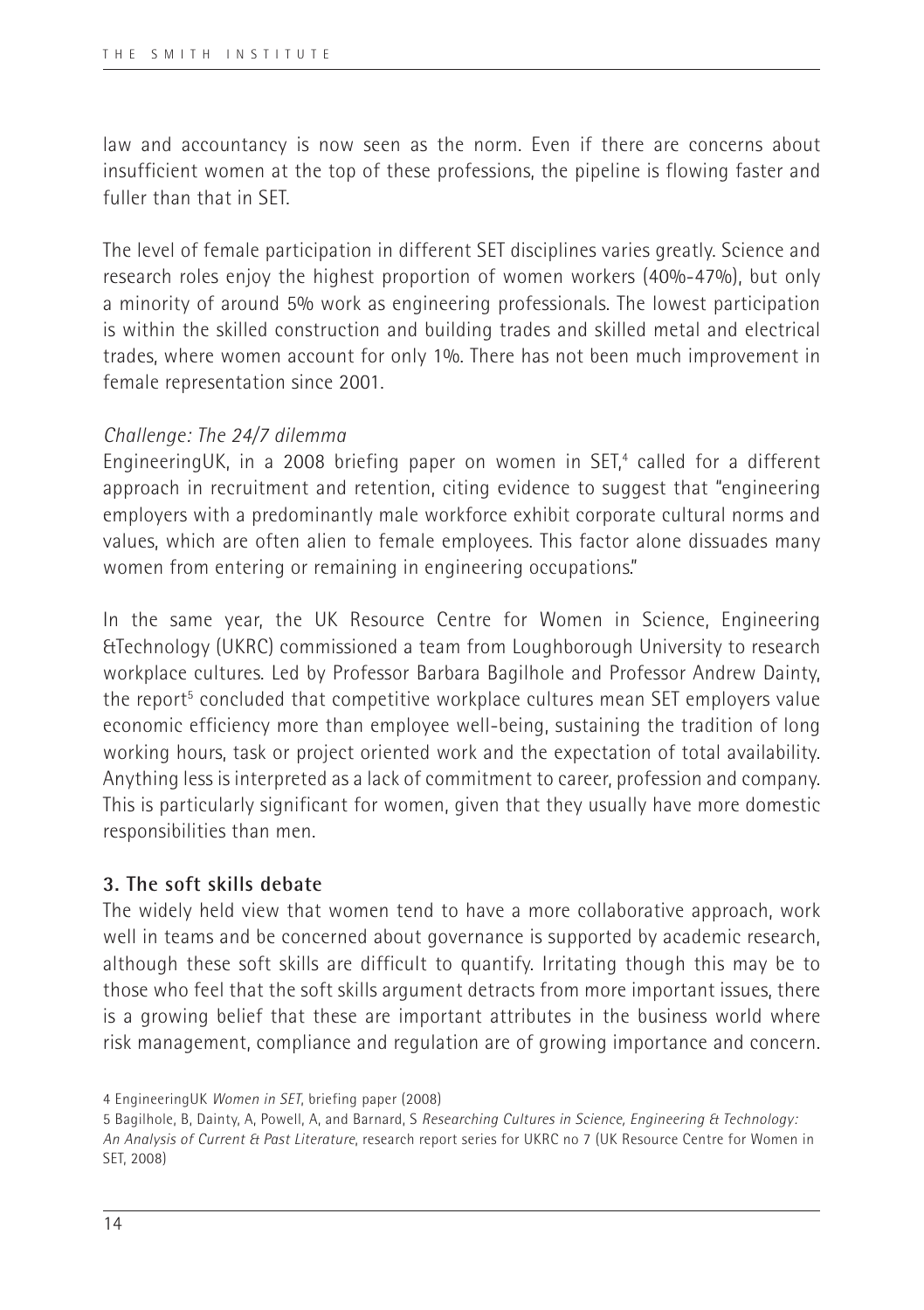Alun Griffiths, group HR director of the leading international consultancy Atkins, says:

*Our own experience suggests women are particularly strong at collaboration and partnership – essential skills in any project. A diverse workforce helps us bring different perspectives and a variety of approaches to the table, helping us to meet the challenges of the major design and development projects we're working on around the world. It means we can deliver much more effective results.* 

#### *Challenge: Collaboration or capitulation?*

The commitment to gender equality from a very successful engineering and design business such as Atkins is encouraging. However, compare and contrast the remarks above with the following comment from a successful woman with many years' experience in the high-tech communications industry. Trudy Norris-Grey, chair of the UKRC, asks:

*Is collaboration really valued? Business is highly competitive, so the pervading workplace culture is generally highly competitive. I am a big believer in team working, but I have noticed that people can be unwilling to share their intellectual property because they feel they risk losing their personal value, particularly in times of cutbacks. In today's SET workplace, is being collaborative an advantage for a woman, or a liability?*

#### **4. Does size matter?**

As pointed out in the McKinsey report:

*It's notable, if not surprising, that larger companies are likelier to take more actions to achieve diversity: more than 50 per cent of respondents at companies pursuing seven or more measures have more than 20,000 employees, compared with 19 per cent at the smallest companies.*

This trend is reflected in the profile of SET organisations committed to gender equality. The majority of organisations cited in case studies or signing up to the UKRC CEO Charter are large organisations, with the internal HR structures and resources to help implement and monitor programmes. More importantly, large companies are better able to cope with the complexity and burden of employment legislation. Some SET employers, particularly in construction and engineering, also argue that in comparison with other sectors, the profit margins are so low and the economic cycle so turbulent that spending time and money on gender programmes is a luxury.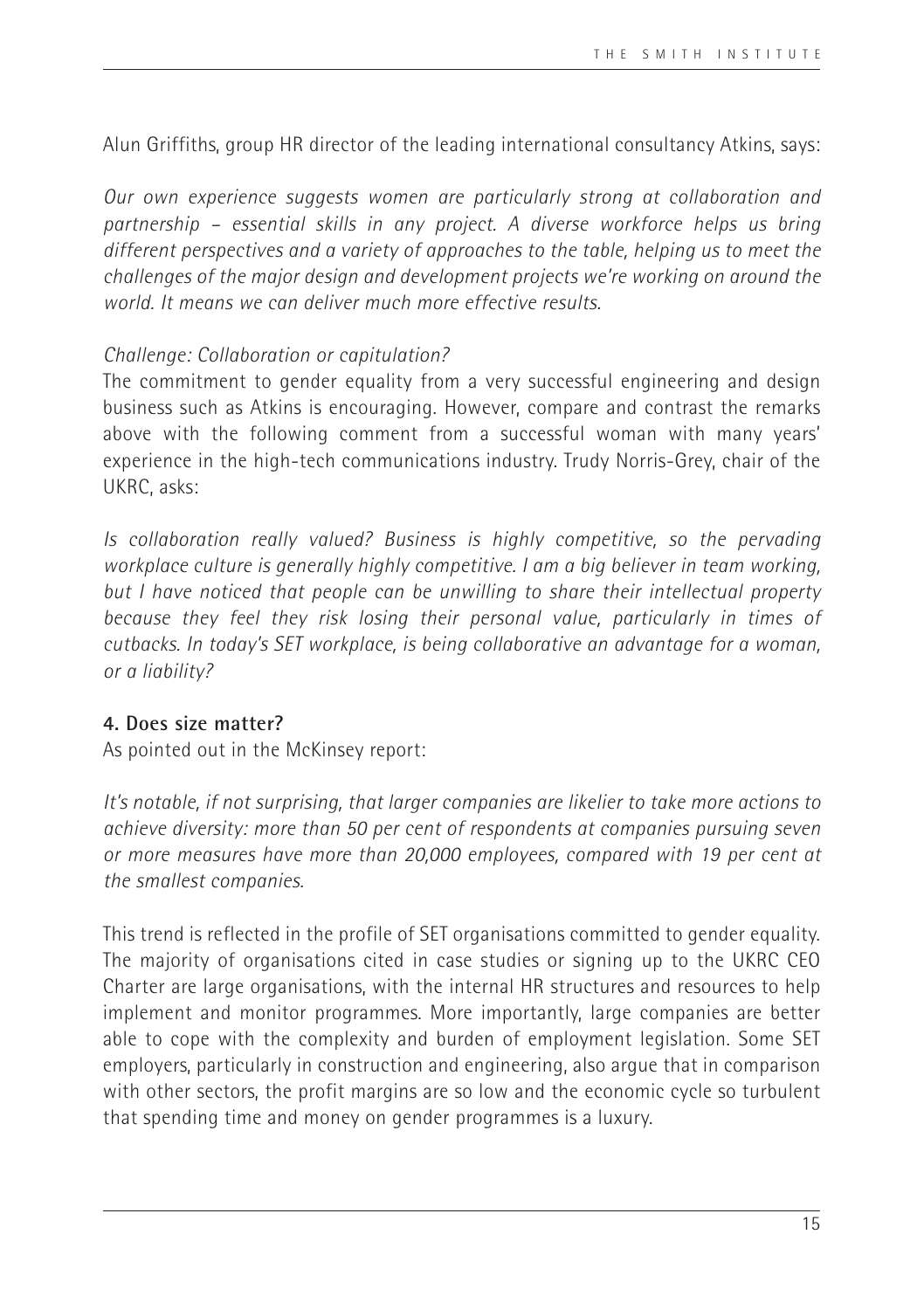#### *Challenge: Innovative and independent action*

What has become clear over the past 10 years is that change is sometimes driven by small and medium-sized enterprises (SMEs), and in particular by private or family-owned businesses where bold decisions can be made quickly without concerns over impact on the share value or negative analyst statements. Even more significantly, when such enterprises decide to take action, the practical help and advice they find most useful has often come from the voluntary, not-for-profit sector.

For example, construction company Durkan's building maintenance workforce grew to 50% female following participation in the Building Work for Women project conceived and delivered by the charity Women's Education in Building (WEB). This charitable organisation is sadly defunct, after more than 20 years of consistently and successfully training more women in construction trades from one west London training centre than the Construction Industry Training Board achieved across the UK.

Recently, Astins, a specialist subcontractor in the construction industry providing internal fit-out and external cladding services, has invested £1 million to set up its own fully accredited NVQ training academy to develop the skills of young people, particularly women, who would otherwise be unemployed. In developing its own training programme, Astins has conceived an assessment tool that empirically demonstrates that good training pays for itself many times over in improved quality, productivity and wellbeing. The advisory board includes representatives drawn from Astins' major contractor clients, who are also committed to recruiting and retaining more women.

#### **5. How can businesses change to alter the gender bias?**

The mechanisms for change within business to recruit and retain more women in SET are well known. Flexible working, mentoring, role models, transparency of pay, and structured career paths (with breaks) are consistently proposed. There are persuasive examples too. BT estimates that its flexible work culture has saved it more than £510 million a year in office costs, while its home workers are on average 20% more productive than their office-based colleagues.<sup>6</sup>

One of the few research projects to find out why women leave a SET profession was carried out in 2007 by the Raising the Ratio task force of the Royal Institution of Chartered Surveyors, which produced data showing that, contrary to many assumptions, women who stopped practising as surveyors had not given up work altogether.<sup>7</sup> In fact,

<sup>6</sup> BT Conferencing *Flexible Working in BT*, case study (BT, 2009)

<sup>7</sup> Kingston University *What Motivates Women to Leave the Profession: A Study of Qualified Surveyors Currently Holding Non-practising Status with the RICS*, research carried out for RICS Raising the Ratio task force (RICS, 2006)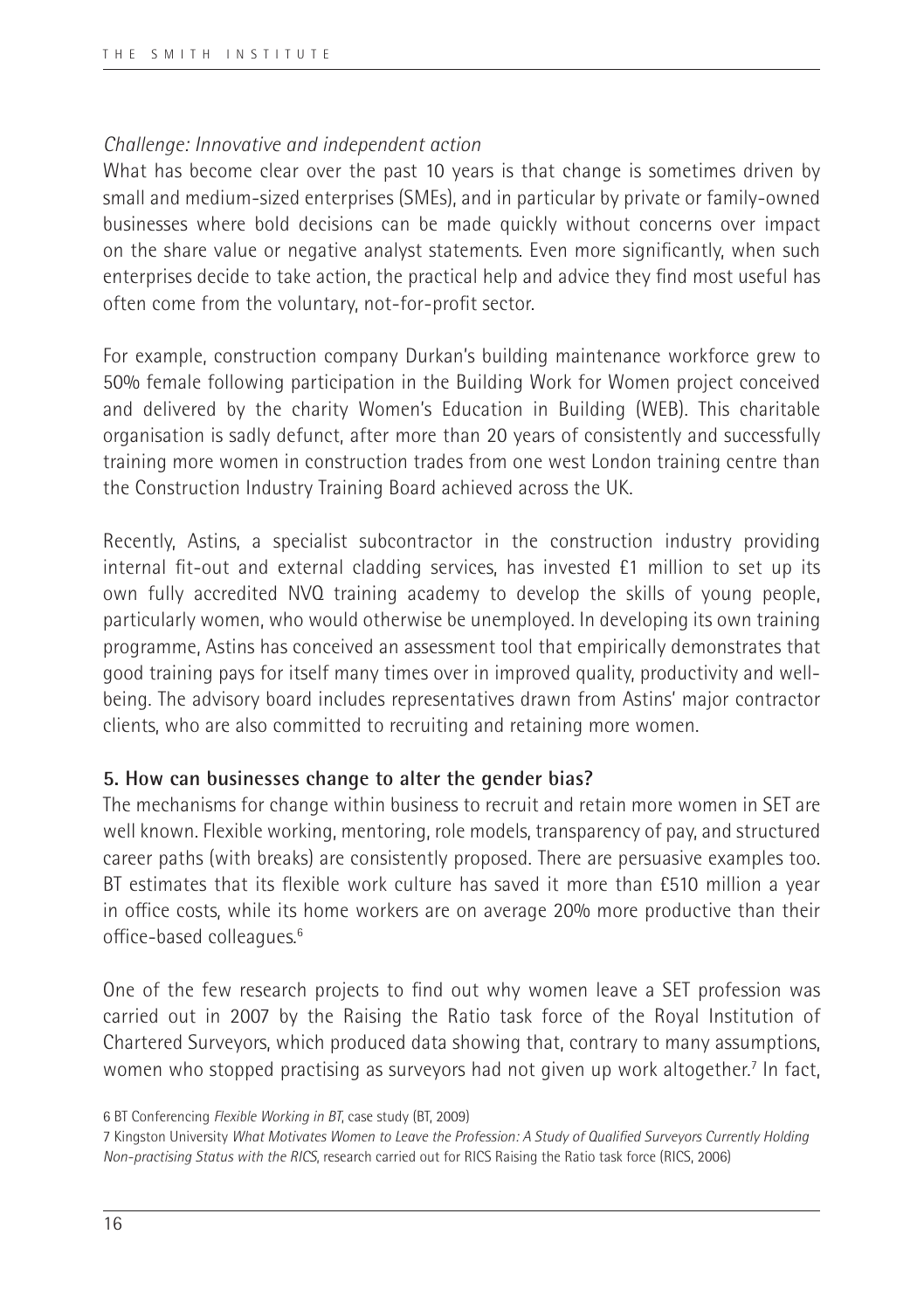40% of those surveyed had retrained in careers that were more appealing. Salary was less of a driver than flexible working, proximity to home and job satisfaction. The high cost of losing these skilled women, together with the cost of recruiting replacements, was a powerful argument in encouraging employers to review working structures. The RICS agreed to fund the research project after the task force pointed out that the institution was losing some £250 million a year in lapsed subscription revenue.

The role of HR professionals is also under scrutiny. Margareta Pagano, business editor of the Independent on Sunday, wrote recently in an article for the journal of the Chartered Institute of Management Accountants:8

*Egon Zehnder International (EZI), an international recruitment firm, showed that one of the reasons why companies claim they can't find the right women is that they are using the wrong criteria in their search process. It's sponsoring its own PhD project at Cambridge to look at the "systemic bias" it believes is endemic to the recruitment process, which is largely carried out by the "male, pale and stale" and seeks others in its own image. If this prejudice is proven, EZI will then look at how recruitment companies can change the way they assess people so that bright women can be brought forward. Women have so many other competencies – not always measured by recruiters – which have to be drawn out in different ways.*

Creating the positive environment required to bring these practices about is generally seen to require top-down commitment together with gender awareness training among managers, particularly at middle level. Unfortunately, middle managers often see themselves as vulnerable, holding back those below them and obstructing the flow of initiatives from the top.

#### *Challenge: Positive action – a poisoned chalice?*

One of the biggest inhibitors, however, is that even when such structures are put in place, the prevailing workplace culture means that women are reluctant to take them up. As the UKRC workplace cultures report<sup>9</sup> says, work-life balance and flexible working opportunities are viewed as rhetorical and as a "women's issue", despite their availability to men, and as a result their take-up is perceived to have negative consequences on careers.

A 2006 study of high-tech organisations in Ireland<sup>10</sup> revealed that women believed that although their organisations provided family-friendly policies, the organisational

<sup>8</sup> Margareta Pagano, comment piece for *Financial Management*, journal of the CIMA (http://www.fm-magazine.com) 9 Bagilhole and Dainty, op cit

<sup>10</sup> Cross, C and Linehan, M "Barriers to Advancing Female Careers in the High-tech Sector: Empirical Evidence from Ireland Women" in *Management Review* vol 21, no 1 (2006), pp28-39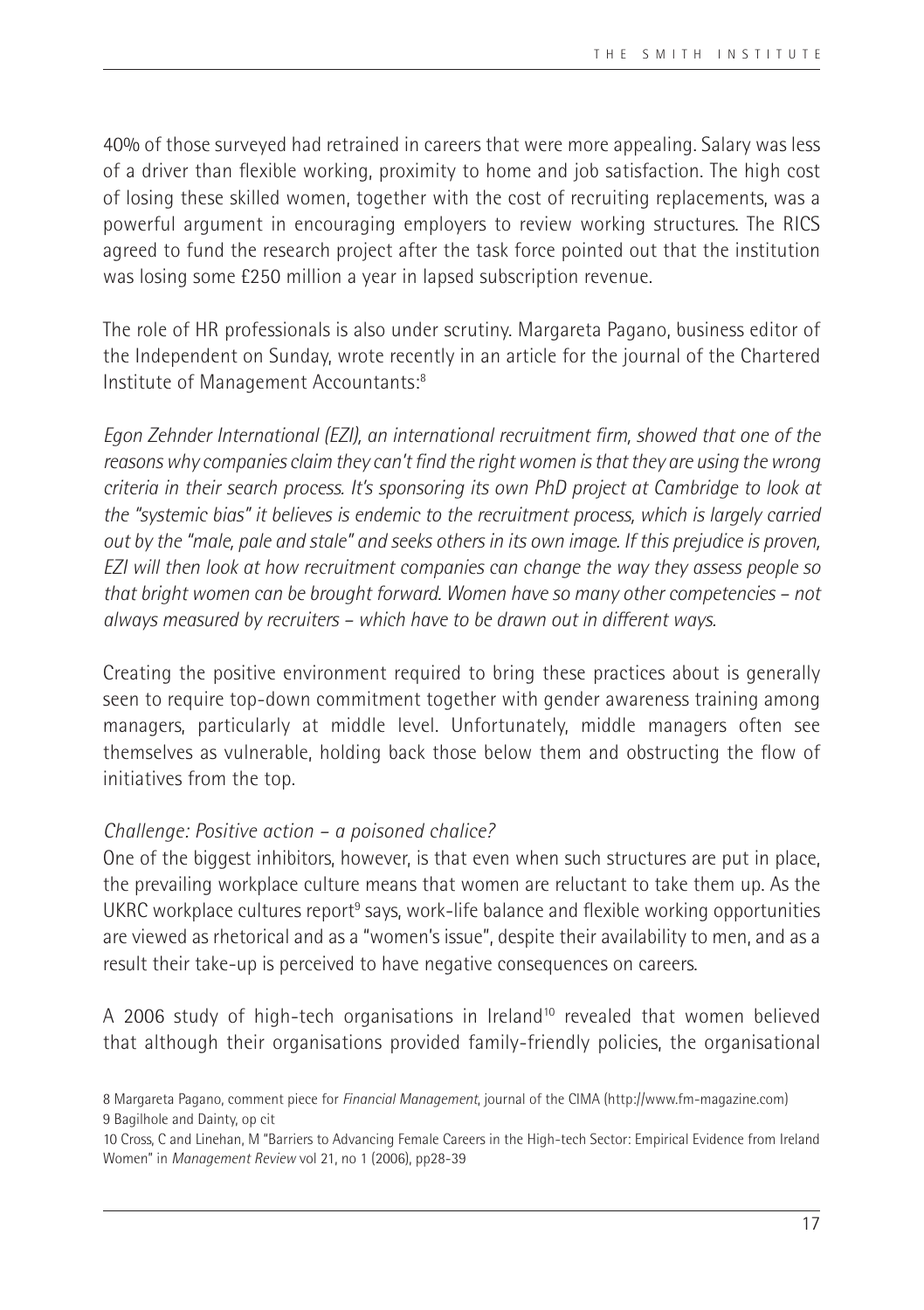cultures meant they were realistically unable to avail themselves of these policies. Rather, women perceived that to take up the policies would put them at a distinct disadvantage in relation to their men colleagues, who rarely used such policies.

#### *Challenge: Mentor and role model or queen bee?*

Women are viewed in a biologically determinist way, which means they are visible by their sex (they are in a minority) and invisible as engineers and scientists. For this reason, it is seen as helpful for women to work in groups of at least two or three, rather than solitary individuals in traditionally male-dominated workplaces. This is also recommended at senior manager and board level.

However, successful solitary women can be as protective of their hard-won position as an ambitious man, and indeed value their individuality. Rather than helping to change the culture for women, there is a tendency for senior women to pull up the drawbridge behind them.

As Trudy Norris-Grey comments:

*There is no doubt that mentoring is very effective and role models valuable. But it is essential to have the right role models. If you have the wrong role model – the female sociopath – you get the wrong behaviour.*

The recent recommendation to follow the Norwegian model and call for quotas for women on the boards of British companies generated a heated response. It was notable that the majority of women who objected publicly to quotas were already on the boards of at least one company – but were quick to express the concern that women appointed under such an arrangement would be mediocre tokens rather than capable candidates.

Lucy Kellaway, *Financial Times* columnist, was one of those dismissive of quotas, and also commented that while she enjoyed being one of two female non-executive directors it was not her role to support the progression of women in the company. Several letters critical of her views were published, including one pointing out that ensuring a positive business culture is a responsibility for board members, whether executive or non-executive, male or female.

In the SET sector there is growing support for board quotas, in the face of such slow change at the top. As Trudy Norris-Grey puts it, "I have resisted the idea of quotas for many years, but I now believe that it is the only way to bring about change."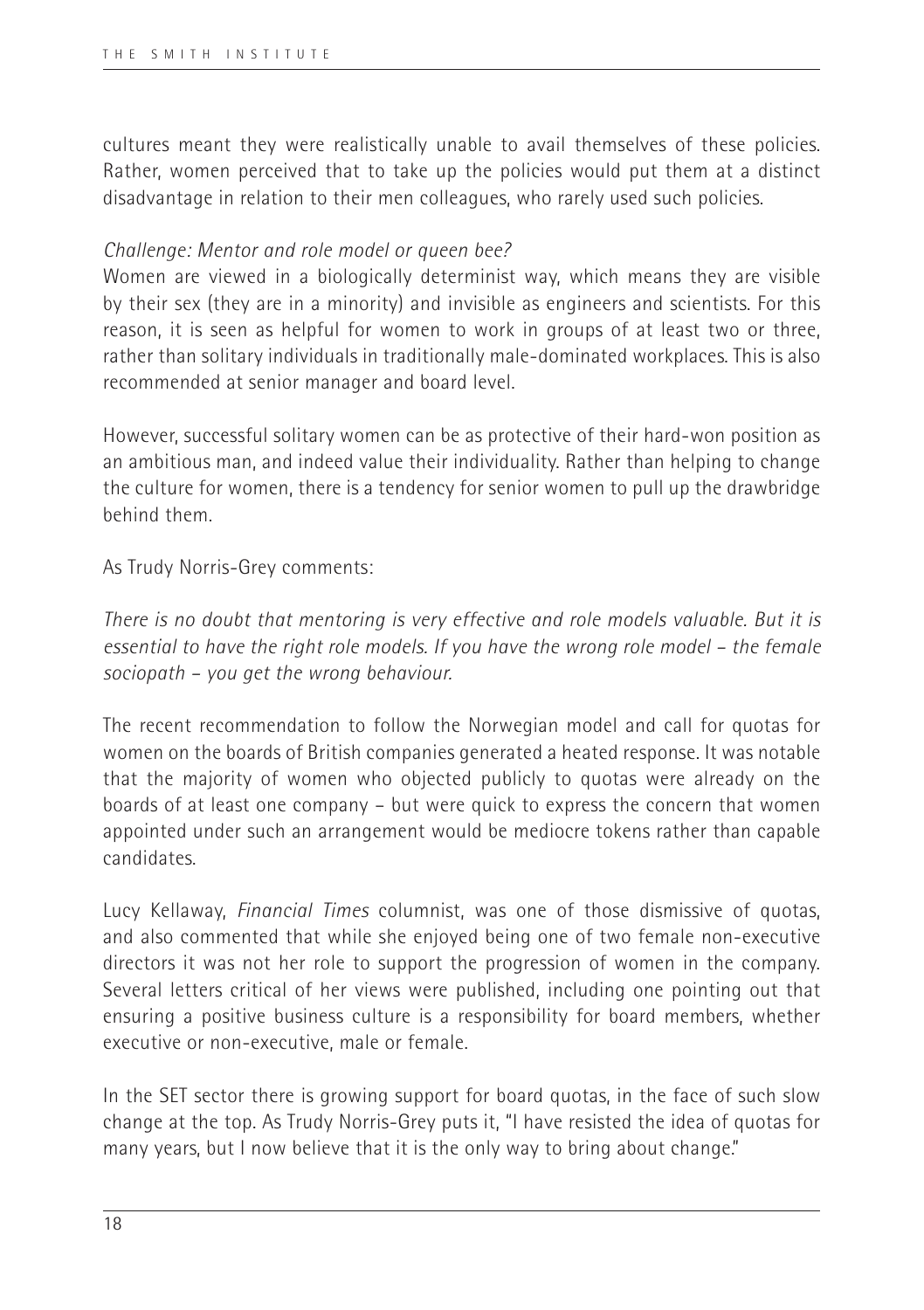#### **6. Entrepreneurship – or sisters doing it for themselves**

In 1996, the report *Tomorrow's Team: Women & Men in Construction*11 put forward a series of practical recommendations to bring about change and increase the number of women entering, staying and progressing in the industry. Most of these recommendations remain valid today and have been reflected in this paper. In addition to proposals for employers, the report also included a set of practical recommendations for women themselves. As a result, a number of women's groups were set up, some within professional institutions, others as informal networks.

This call for women to be proactive rather than passive in male-dominated occupations has been echoed in other reports. But as the UKRC report on workplace culture commented:

*The coping mechanisms women have been shown to adopt tend to be individualistic strategies, whereby the management of gender is seen to lie in women's own hands, but such coping strategies have failed to challenge the persisting cultures and structures in SET.* 

#### *Challenge: Optimism and celebration*

It is an occupational hazard that authors writing about barriers to change tend to focus on the negative, and on the overall percentages that gloomily depict a glacial pace of change. Dispiritingly, the authors of the UKRC workplace culture report conclude, "Concerns over whether SET professions should be marketed to women given the barriers that they face have re-emerged throughout this period as increasing numbers of women have failed to prevent the reproduction of masculine cultures." Frustratingly, the authors call for further research into the issues, rather than proposed specific actions to assist in bringing about the change.

In such a climate it is very important to balance the negative with identifying the positive, recognising that the topic of women in SET remains on the agenda, and that there are a number of employers who have committed to making a difference, who are seeing numbers of women rising in their workforce and progressing up the career ladder. Major projects such as London 2012 have also encouraged the development of gender-diverse training and opportunities by SET employers.

Following on from the observation that women have responded to managing their careers through individual strategies, it is fascinating to note that almost every one

<sup>11</sup> Construction Industry Board *Tomorrow's Team: Women & Men in Construction* (Thomas Telford, 1996)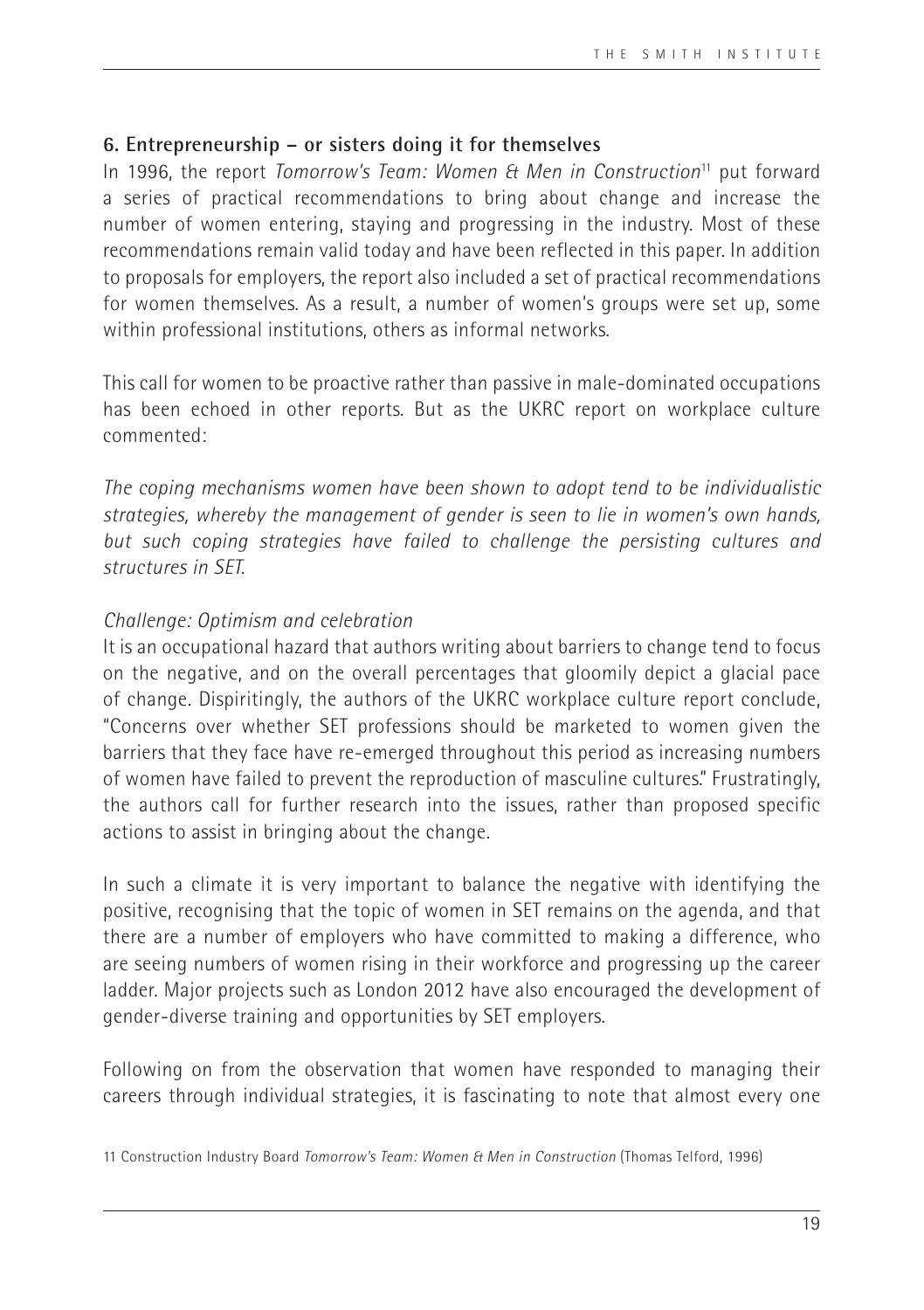of the women who have risen to the top of their SET professions – becoming presidents of their professional institutions – are either independent women running their own businesses or work in academia.

What stops women working in SET companies from progressing to these highly visible professional positions? And why do organisations lose such entrepreneurial and professional talent?

#### **Women presidents of SET bodies**

The **Royal Town Planning Institute** has had three female presidents, starting with Sylvia Law in 1974, Hazel McKay 20 years later, and in 2008 Janet O'Neill, who runs her own practice.

The **British Computer Society** (now known as BCS: The Chartered Institute for IT) has had four female presidents. The first, in 1989, was Dame Stephanie Shirley (an entrepreneur and philanthropist), followed in 2003 by Professor Dame Wendy Hall (an academic), in 2007 by Rachel Burnett (who runs her own business) and in 2010, by Elisabeth Sparrow (a consultant).

The **Royal Institute of British Architects** (RIBA) currently has its first female president, Ruth Reed (who runs her own practice and is an academic), who will be succeeded by its second, Angela Brady (who also runs her own practice).

Other notable first female presidents in the SET sphere are:

- Pam Liversidge OBE, **Institution of Mechanical Engineers**, 1997 (runs her own company)
- Professor Dame Julia Higgins, **Institution of Chemical Engineering**, 2002 (academic)
- Professor Dame Jocelyn Bell Burnell CBE, **Institute of Physics**, 2008 (academic)
- Jean Venables CBE, **Institution of Civil Engineers**, 2009 (runs her own practice)
- Dr Sarah Buck, **Institution of Structural Engineers**, 2010 (runs her own practice)
- Professor Lesley Yellowlees, **Royal Society of Chemistry**, 2010 (academic).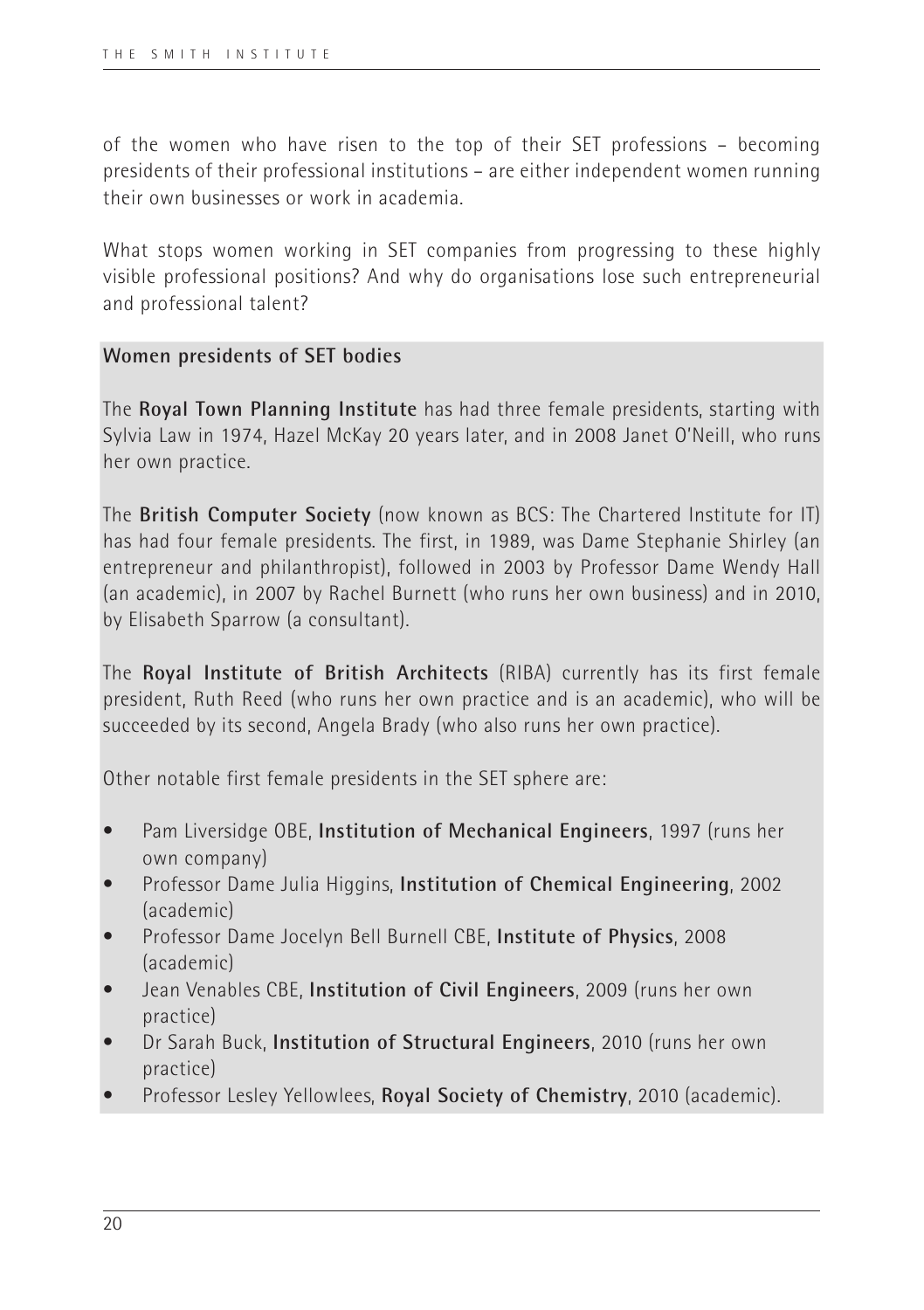#### **Conclusion**

Recruiting and retaining more women in the SET workplace is difficult. The culture, attitudes and behaviours are deeply entrenched, the business environment challenging and the pipeline of women smaller and leakier than for other sectors.

However, there is a wealth of research and an explosion of employment legislation, despite there being little need for more of either – apart from board quotas. There are also the tools, mechanisms and professionals who can provide practical help to businesses.

For example, the *Building Work for Women* project addressed the Catch 22 situation facing women training in the construction trades: finding employers willing to provide the site experience necessary to complete the transition from training into work. The project was successful, because the delivery team helped employers deal with the issues inhibiting change and supported the women trainees.

At the property and construction company Simons Group, a female non-executive director was asked to find ways of increasing and developing the women in the company. Through workshops and an innovative mentoring programme, with senior women from its blue-chip retail and financial clients, women in the businesses were encouraged and empowered to realise their potential – not only becoming visible as professionals, rather than simply as women, to their male colleagues, but also being recognised as professionals with ability, influence and value.

The key is to match the help with the needs and profile of employers and individual women, taking a pragmatic view, understanding the business realities and providing appropriate support and advice to bring about mutual benefit. Eloquent and determined champions are essential, to present the arguments, encourage collaboration and promote the importance of SET and the contribution of women within it.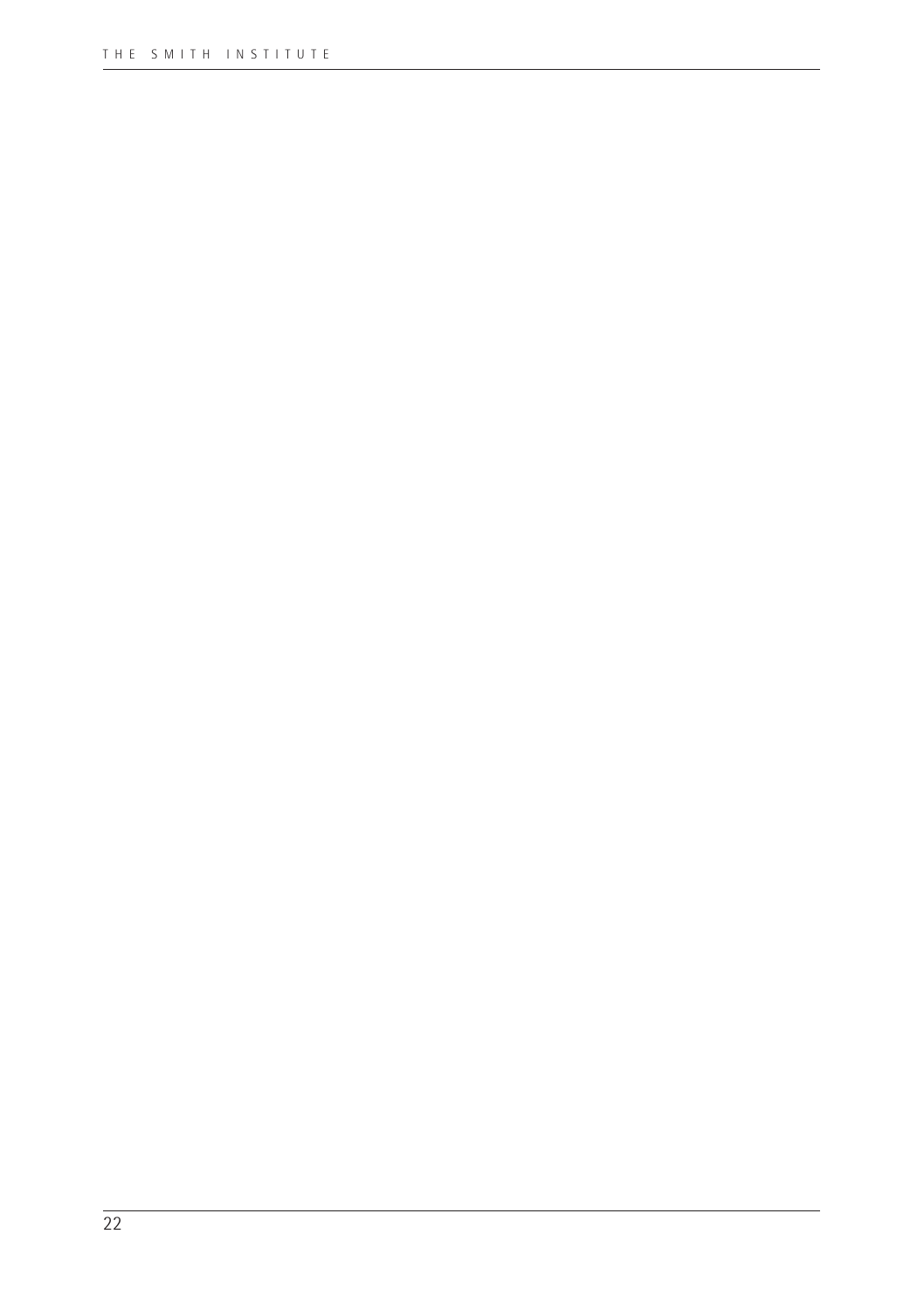**Chapter 2**

# **The view from the workplace**

**Sue Ferns, Head of Research and Specialist Services at Prospect**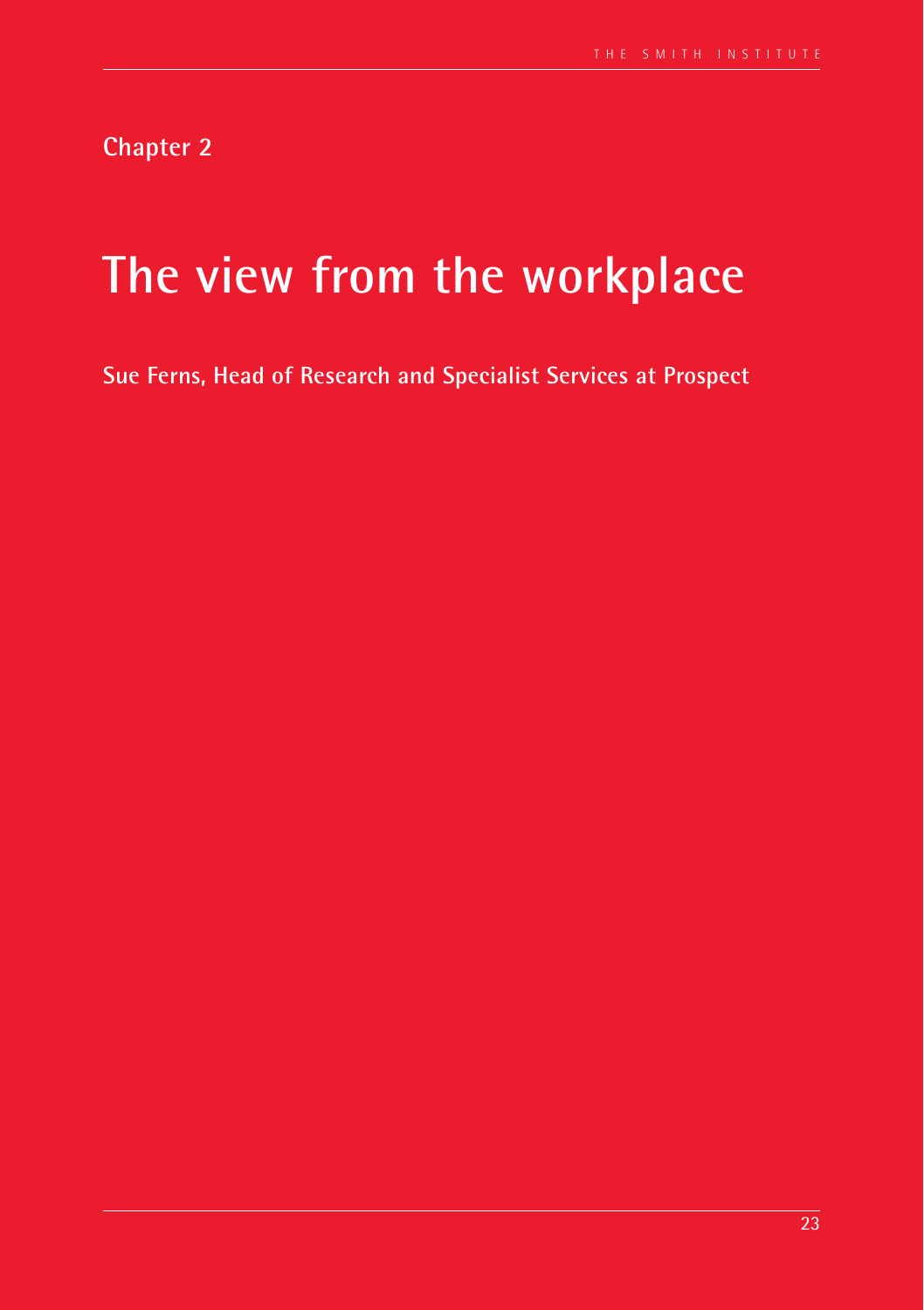## **The view from the workplace**

Women's under-representation in science, engineering and technology (SET) is not a new problem but, despite some slow progress in recent years, it remains pervasive. In 2008 women accounted for 12.3% of all employees in SET occupations,<sup>1</sup> up from 10.3% in 2003, but this compares with 45.1% of women in the workforce overall. Women are even less well-represented in some SET occupations: for example, only 6.9% of engineering professionals and 1.1% of skilled tradespeople are women. Furthermore, the "leaky pipeline" ensures that a higher proportion of women than men either never use their STEM (science, technology, engineering and mathematics) qualifications in an SET role or leave for other occupational pastures: 29.8% of female STEM graduates of working age are employed in SET, occupations compared with 50.3% of men.

The Smith Institute is right to be concerned about the future: we are facing widespread job insecurity in the public sector, where many women in SET occupations are employed, as well as systematic undermining of government support for gender equality – including an 80% cut in the funding for the UK Resource Centre for Women in Science, Engineering & Technology. But there are opportunities too. There is already evidence of SET skills shortages and gaps across a number of sectors, and the government has recognised the important role of a STEM-qualified workforce in securing and sustaining economic recovery.

In thinking about what works well and what needs to be done to secure real progress, I want to focus on the views of women who work in SET and are members of my own union, Prospect. Prospect represents 121,000 professionals and specialists across the public and private sectors. Around 50,000 of our members work in SET roles. Women account for approaching a quarter of our total membership, though they make up a higher proportion of recent recruits. We cover some of the most gender-segregated sectors of the economy, including energy and defence. However, we are immensely proud that Sarah Curtis, the winner of the 2010 Women's Engineering Society Prize, is a Prospect member. Prospect does not recruit in the health sector, where women do best in SET, constituting over half of all professional and associate professionals.

#### **Membership survey results**

In 2010 Prospect undertook a comprehensive membership survey,<sup>2</sup> to which 10,000 members responded. The survey included a series of questions to help us understand

<sup>1 &</sup>quot;Women and Men in Science, Engineering and Technology: The UK Statistics Guide 2010" (http://www.theukrc. org/files/useruploads/files/final\_sept\_15th\_15.42\_ukrc\_statistics\_guide\_2010.pdf)

<sup>2 &</sup>quot;Membership Survey 2010 – Full Report'" (http://library.prospect.org.uk/id/2010/00750)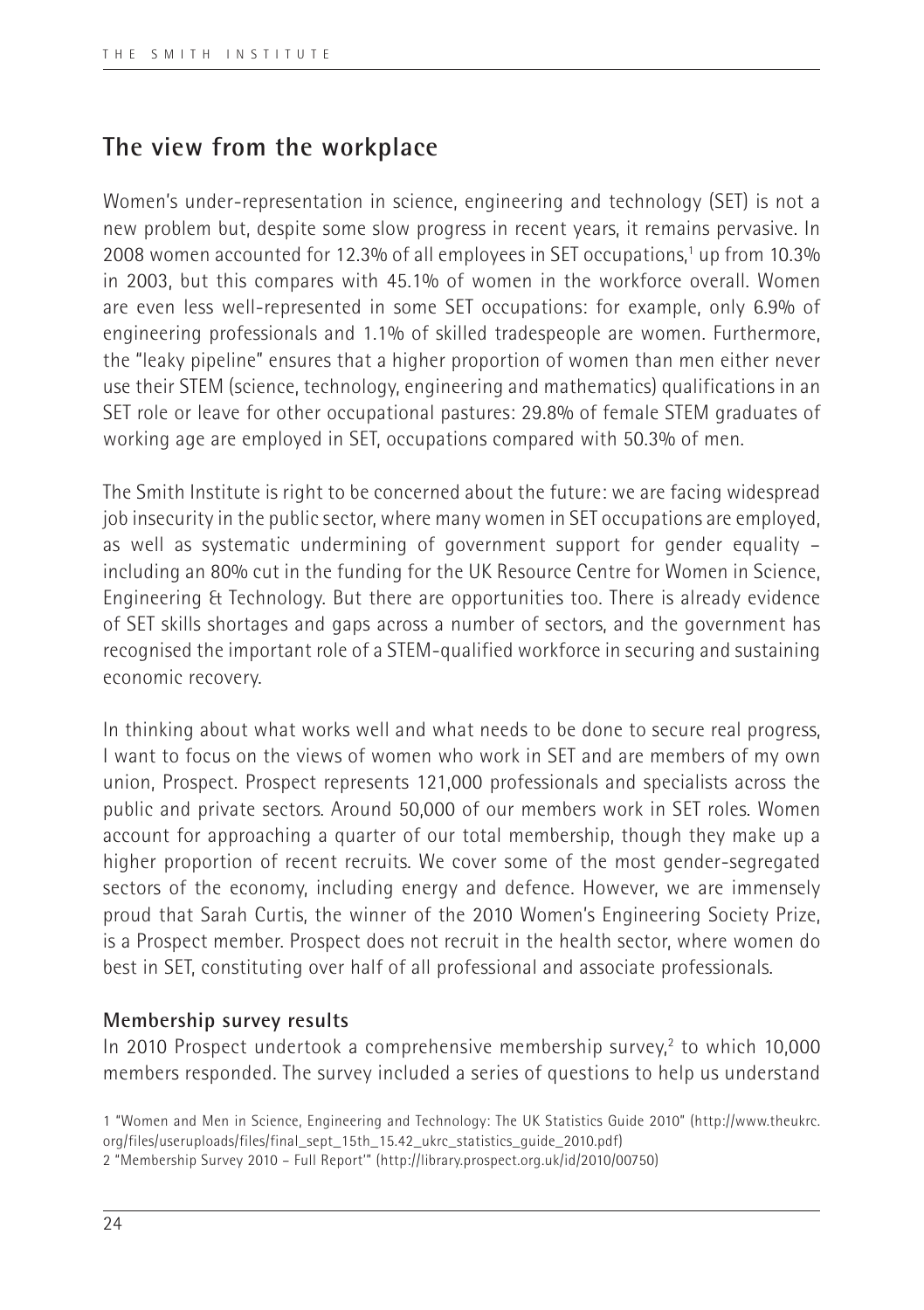respondents' views about their working lives. As might be expected, women and men working in SET had similar perceptions on some issues. For example, around threequarters of both said that they enjoy their job. Just over half (55% of women and 57% of men) consider that they have sufficient training opportunities at work, but 24% of both groups do not think that this is the case.

But there are also some interesting differences between the attitudes of women and men. A higher proportion of women (66%) than men (56%) express concern about their job security. Women (35%) are less likely than men (42%) to feel that they have opportunities either to develop in their current job or for promotion (15% of women and 19% of men).

While 99% of both women and men report that they work for longer than their contracted hours, women (60%) are more likely than men (54%) to work between one and five hours extra, and men (19%) are more likely than women (12%) to work for six hours or more beyond their contracted hours.

Similar proportions of women (48%) and men (47%) are concerned about being too stressed at work. However, 41% of women (compared with 35% of men) report that they have experienced a period of stress they considered to be work-related and which affected their health and well-being. Similarly, a higher proportion of women (14% – compared with 9% of men) said that they have experienced bullying or harassment at work.

Some 40% of women and 38% of men report that work pressures are affecting their home life, but women (28%) are more likely than men (22%) to say that they do not have a good work-life balance.

Although women (42%) are more likely than men (38%) to express satisfaction with their pay, in fact the median salary of the women we surveyed was in the £20,000-£30,000 band, compared with a median salary band for men of £30,000-£40,0000. Men were twice as likely as their female counterparts to have a salary in the band £40,000-£50,000 and four times as likely to be paid £60,000-£70,000. This pay distribution is probably influenced to some extent by the younger age profile of women respondents (median age range 31-40) compared with men (41-50). However, it is not easily explained by level of qualification – although 52% of male respondents are qualified to doctoral level, compared with 48% of women, men are also over-represented at lower qualification levels – 18% are qualified only to A-level or equivalent, compared with 12% of women. A more telling fact may be that just 32% of women are members of a professional body, compared with 53% of men.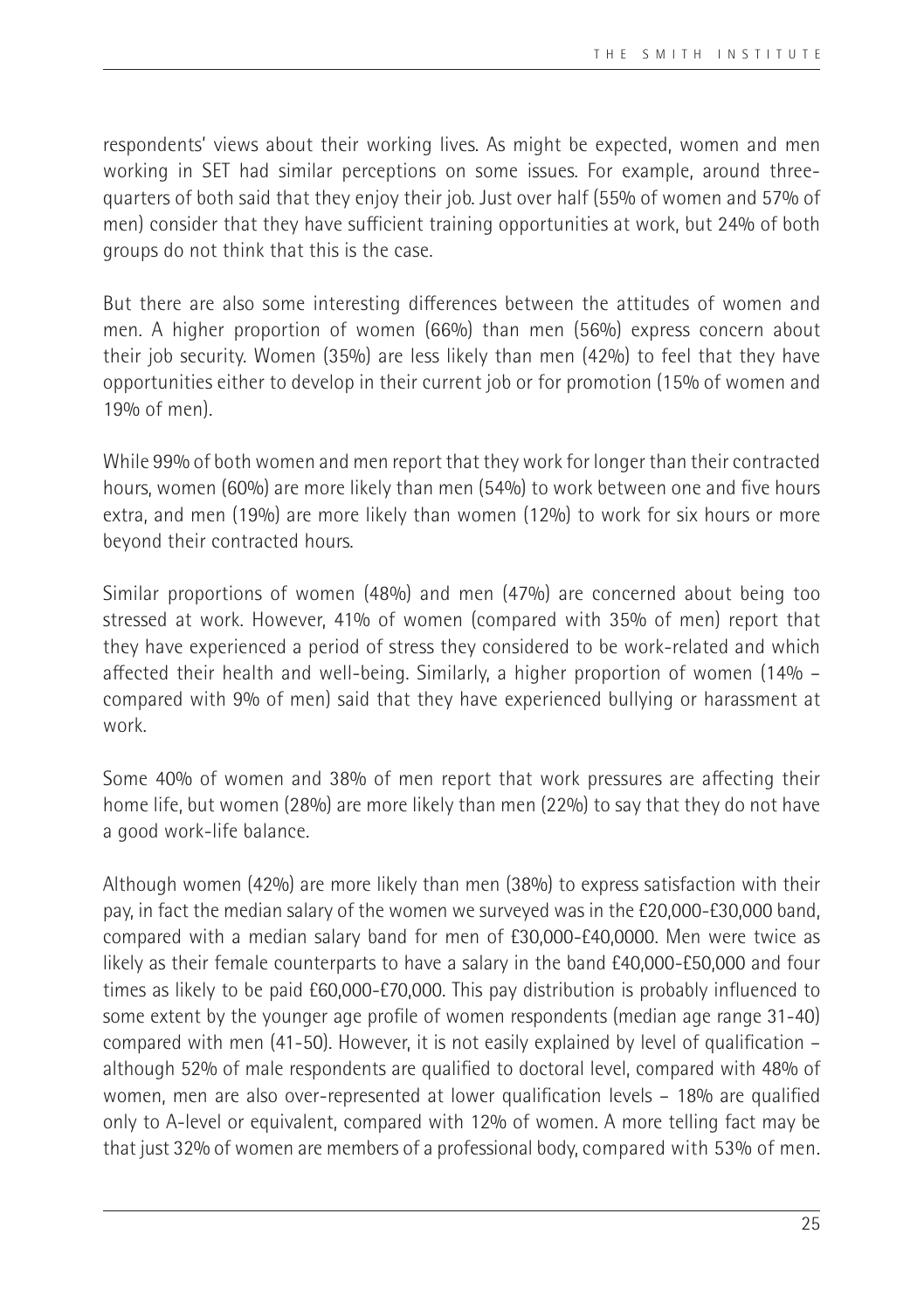These survey findings are helping to inform the work the union does on stress, wellbeing, work-life balance and working time,<sup>3</sup> and we are constantly developing the support we provide in response to the demands of the current economic and political climate. For example, a recent conference of Prospect's health and safety representatives focused on the impact of organisational change on health and well-being, building on our published guidance on "Fair Change".4 We have also devised a series of career workshops and resources to provide practical support to members facing redundancy.

Prospect's litigation in the case of Health & Safety Executive inspector Bernadette Cadman provided a long-awaited breakthrough for women in specialist roles whose pay had been disproportionately affected by very slow progression through excessively long pay bands. However, this is only the tip of the iceberg, and the government's public-sector pay freeze is already adding to equal-pay pressures, including as a result of its decision not to honour negotiated pay progression arrangements.

#### **Women's voices**

However, we still wanted to gain a richer understanding of women's experiences in SET workplaces. So very recently Prospect's survey work has been supplemented by qualitative research specifically to gather the views of female science and engineering members working across a range of sectors.

These women speak very positively about the enjoyment to be had from "doing the science", "providing solutions", "working with stakeholders", an "interesting mix" of work, working "pro-actively and anticipating issues", "juggling many balls", "the intellectual challenge and learning new things" and "making a difference". They also highlight the importance of been "given credit for my work" and "appreciated by colleagues". Causes of frustration include "lack of inspirational leadership", "poor management", "unwillingness to consider people when decisions are made", "lack of consistency" across an organisation, "being sidelined", "the amount of paperwork" or other system requirements, and "lack of commitment" to the science being undertaken. Women are still frustrated that "all the managers are men"; "there is still an element of the culture of presenteeism rather than output focus"; and that organisations don't provide cover for gaps in staffing, including maternity leave.

One woman working in the private sector said: "There is a lack of women in the company in middle and senior management – I'm often the only woman or one of a couple

<sup>3</sup> For example, see: http://www.prospect.org.uk/equalities/women and http://www.prospect.org.uk/healthandsafety/ workrelatedstress

<sup>4 &</sup>quot;Fair Change – Prospect Guide to Organisational Change" (http://library.prospect.org.uk/id/2009/00546)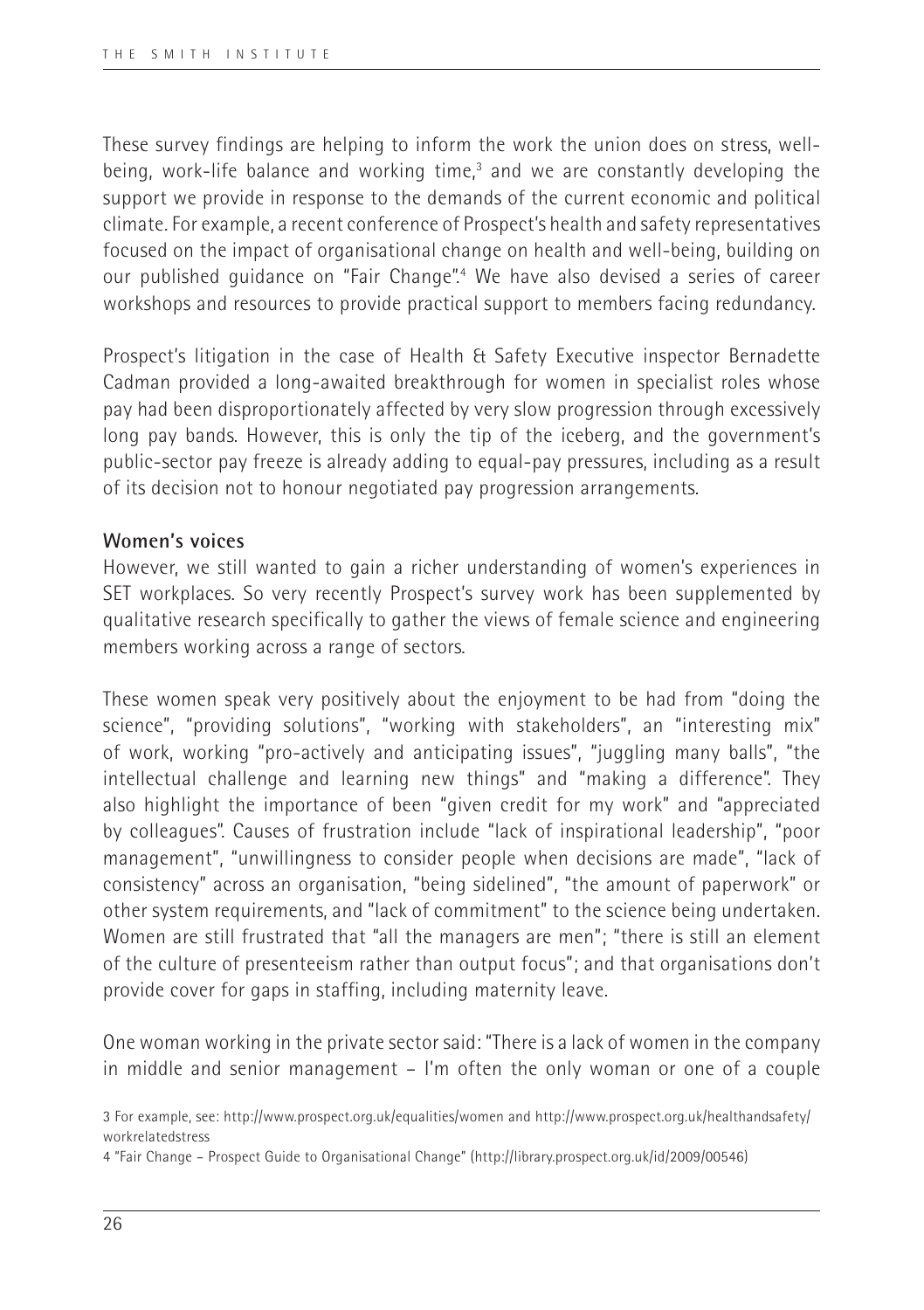of women in meetings. I have also in the past been accused of being emotional – a label that would never be placed on a man. I've heard other women say they've felt the environment is hostile towards women – I wouldn't go that far, it can however be intimidating and draining to be constantly championing a different perspective to the rest of your colleagues."

The role of managers again featured strongly when we asked what single change would or has made the biggest difference to our members' working lives. Responses highlight the importance of positive approaches from management, particularly line and middle managers. One respondent commented that while "there are very good guidelines on discrimination, programmes aimed at advancing female members of staff … this does not always get filtered to the 'rank and file' who have to implement these procedures".

Line managers who are supportive evidently make a huge difference to the quality of women's working lives. Opportunities to network with other "strong" women are one way to combat isolation at work, though one respondent commented that "there are so few women engineers and, with the geographical spread, I am not likely to meet them … Having more women at engineering and line manager level would make the greatest difference. The company does not really acknowledge that women engineers may have different requirements from their male colleagues and I fear that every woman has to make her own way in solving these problems."

#### **The impact of caring responsibilities**

Sadly, women's negative experience of work after having children continues to have a major influence. Many of the women we spoke to felt that they had only survived, let along thrived, because they didn't have caring responsibilities. However, a number did recognise that in this regard workplaces have "changed a lot over the years", though there is still something of a presumption against part-time working, especially at more senior levels. One woman engineer commented that while she had never experienced discrimination as a woman engineer, "When it comes to being a mum and working part-time then I have experienced issues over the years and I'm not sure they've changed all that much. Being a valued engineer has made it easier to work part-time but the organisation does not deal proactively with the issues [involved] and it can depend to a huge extent on the attitude of your line manager."

Those without caring responsibilities also acknowledged the benefits of flexible working arrangements for all staff, provided they are applied constructively. However, another respondent noted that although it was easier for her to combine work with caring responsibilities than it had been for her mother and grandmother, "just recently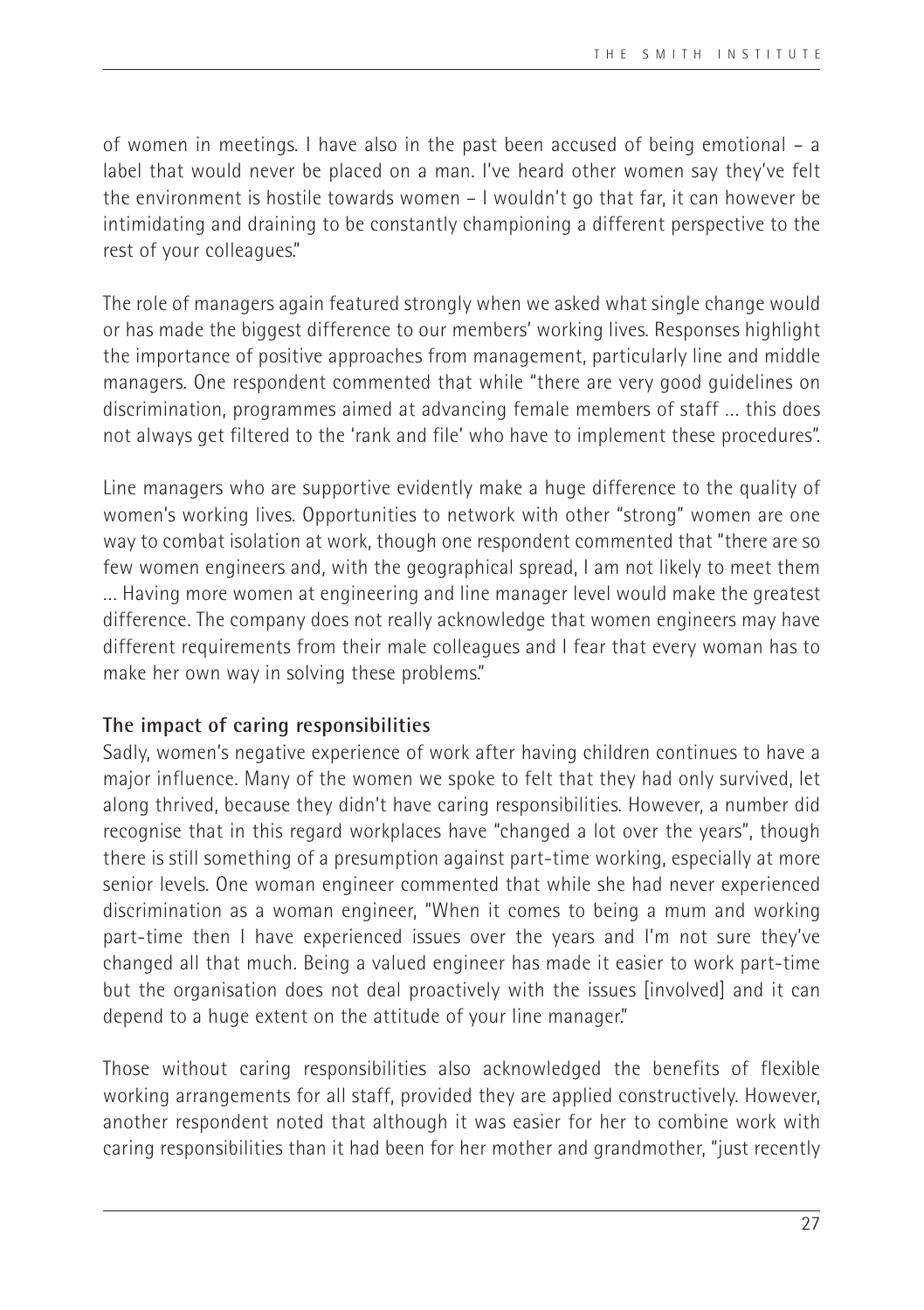there seems to be the beginning of a backlash against flexible working and worklife balance". The high costs of childcare are also undoubtedly a deterrent for some, including relatively well-paid women.

Most of the women we spoke to expected to stay in SET, and most expected to stay in their current organisation, though their reasons ranged from the very positive ("there is still a challenge for me and a lot I can offer") to pessimism about lack of alternative opportunities. Respondents working in the public sector were notably more uncertain about whether they would be able to stay where they were. One noted that she had personally benefited from a deliberate move out of SET at an earlier stage of her career, stating: "I found this a useful addition to my skill base, making me much more effective on my return to the technical world."

This contrasts with the views of two women at early stages of their career who commented, respectively, that, "I am becoming more frustrated with what feels like fighting every day. An under-30 female science graduate is not an easy thing to be in my place of work" and "I suppose it's possible that if I were to go abroad the pay may be better .. but in the UK, no, I'd like to get out of SET as soon as possible. It feels like being trapped in a dead end." Another respondent in mid-career articulated a preference that accords with actual experience across a range of Prospect membership areas: "While I stay with this employer I expect to stay in SET – but if I left I think I would look for a career change. Been there, done that – is my view at the moment."

#### **Women's assessment of their own prospects**

These women vary in their assessment of their own career prospects. Comments fall under four main themes:

- *• Optimism*: "As the engineering population demographic in [my industry] is highly skewed, with many due to retire in the next few years, there are real opportunities for those with time left to progress."
- *• Uncertainty*: "The only reason I would leave … would be for redundancy."
- *• Glass ceiling*: "I think I have reached the highest level I can in the organisation, there are even less women higher up and I think I'd feel even more isolated."
- *• Resignation*: "My male counterparts who I was recruited with have all progressed to [a higher] level and have been there for a good few years. I have taken a year off on maternity leave so should be a bit behind, but maybe not this far."

No doubt these perspectives reflect a combination of factors including career stage, employment sector, and quality of management. Several respondents also expressed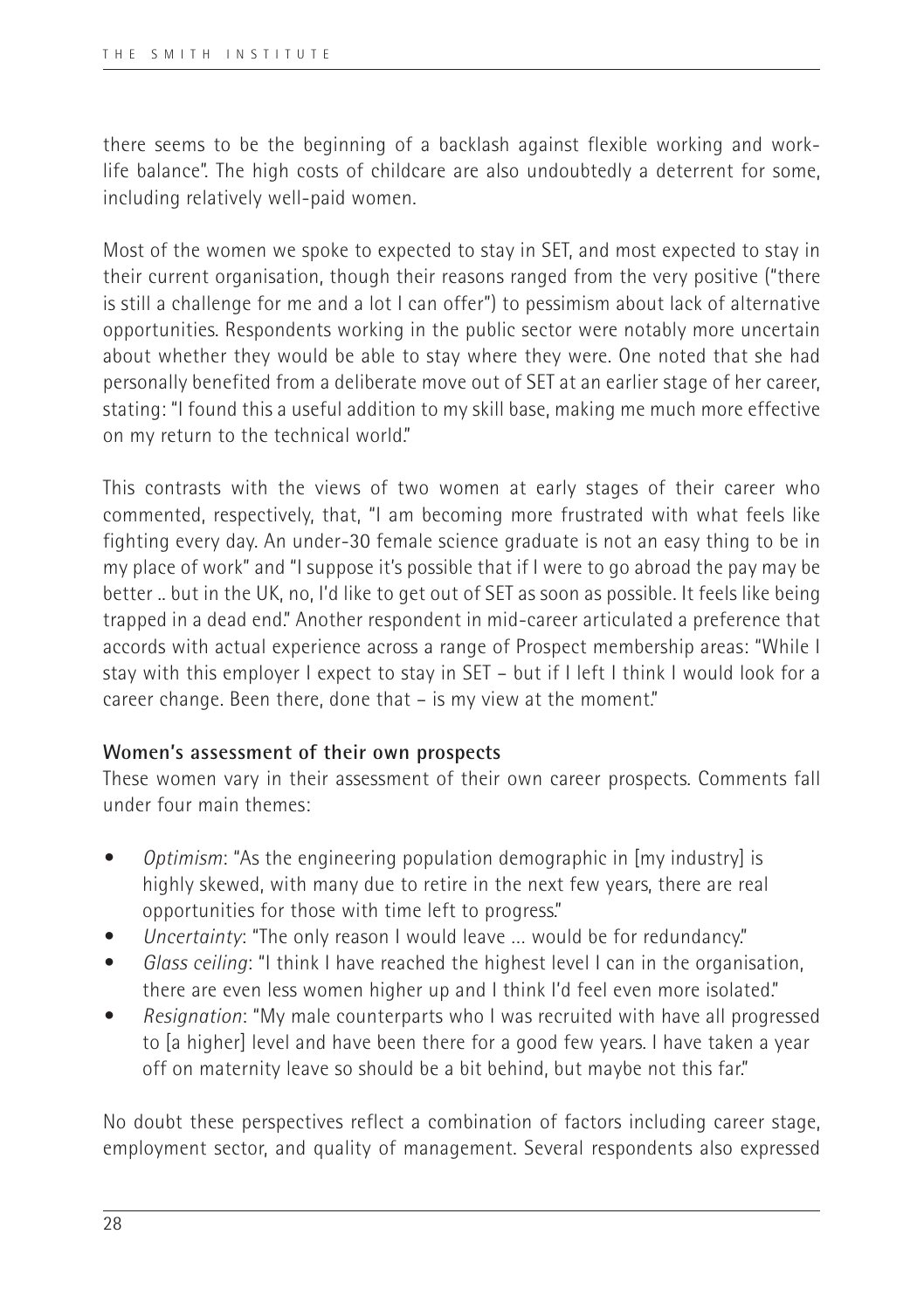frustration that opportunities for progression are management focused and that specialist, "hands on" career paths are few and far between.

These women are inspired by great scientists, such as Jocelyn Bell Burnell and Professor Nancy Rothwell, but equally by: their mothers, partners and families; "women in higher management and visible political roles"; peers who have worked their way up from the shop floor; and networks, such as those provided by the Women's Engineering Society. Selfconfidence and self-motivation are also very important, not least because "reorganisations have stripped away the organisation's spirit and commitment to the common good".

Encouragingly, young women in particular are inspired by their own choices, whether to "do a physics degree" or engage with their professional body. One Prospect member described how proud she is to have recently been elected as the youngest fellow of the Society of Biology. Another reported how working on the Young Members Board of the Institution of Mechanical Engineers has "not only given me the opportunity to meet prospective employers but [has] improved my impact and influence in work".

There is nothing unique about this group of women. Their experiences confirm that more still needs to be done to deal with endemic problems, for example relating to work-life balance, the glass ceiling and the culture of SET workplaces. Some of the problems they face require political action and others will be affected by economic pressures. It is core to Prospect's mission to try to influence political and economic decision making: that is why, for example, our new manifestos for Scottish science<sup>5</sup> and for science in Wales call on all the candidates in the May elections to make a commitment to safeguarding the SET skills base, providing decent pay and careers for staff and tackling the underrepresentation of women in SET.

As our members have identified, changing organisational and management behaviours is crucial, and unions too need to do more to visibly promote the rights and needs of women in SET. Prospect is keen to work collaboratively with good employers where there are opportunities to do so, and also to build on our existing links with other TUC unions, the UKRC, WISE, the Women's Engineering Society and the Campaign for Science & Engineering.

But the final word goes to one of our young members, who said: "I am inspired by blue sky thinking. I believe anything can be reality if you try hard enough." Perhaps if we all try hard enough we can move from unlocking women's potential to realising it.

<sup>5</sup> *Ten Steps, One Giant Leap. Prospect's Manifesto for Scottish Science* (March 2011) (http://www.prospect.org.uk/ dl/23224\_1469992670.pdf/as/2011-00318-Leaflet-booklet-Ten-steps,-one-giant-leap-–-Prospect's-manifesto-for-Scottish-science-Version-08-03-2011.pdf?\_ts=19913&\_ts=19913)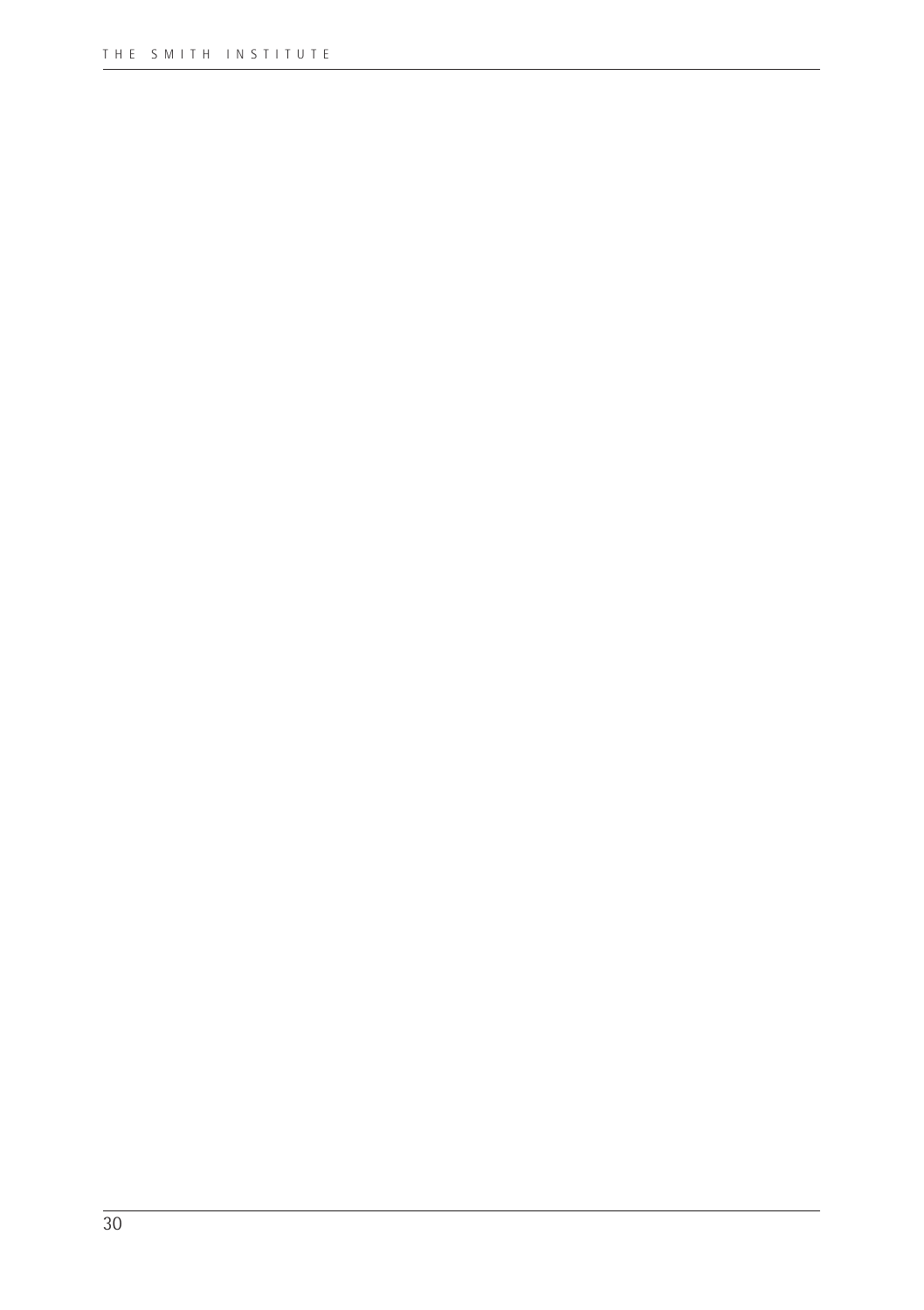**Chapter 3**

# **The leaky pipeline wastes too much talent**

**Professor Athene Donald, DBE FRS, Director of the Women in Science, Engineering and Technology Initiative at Cambridge University and Chair of the Athena Forum**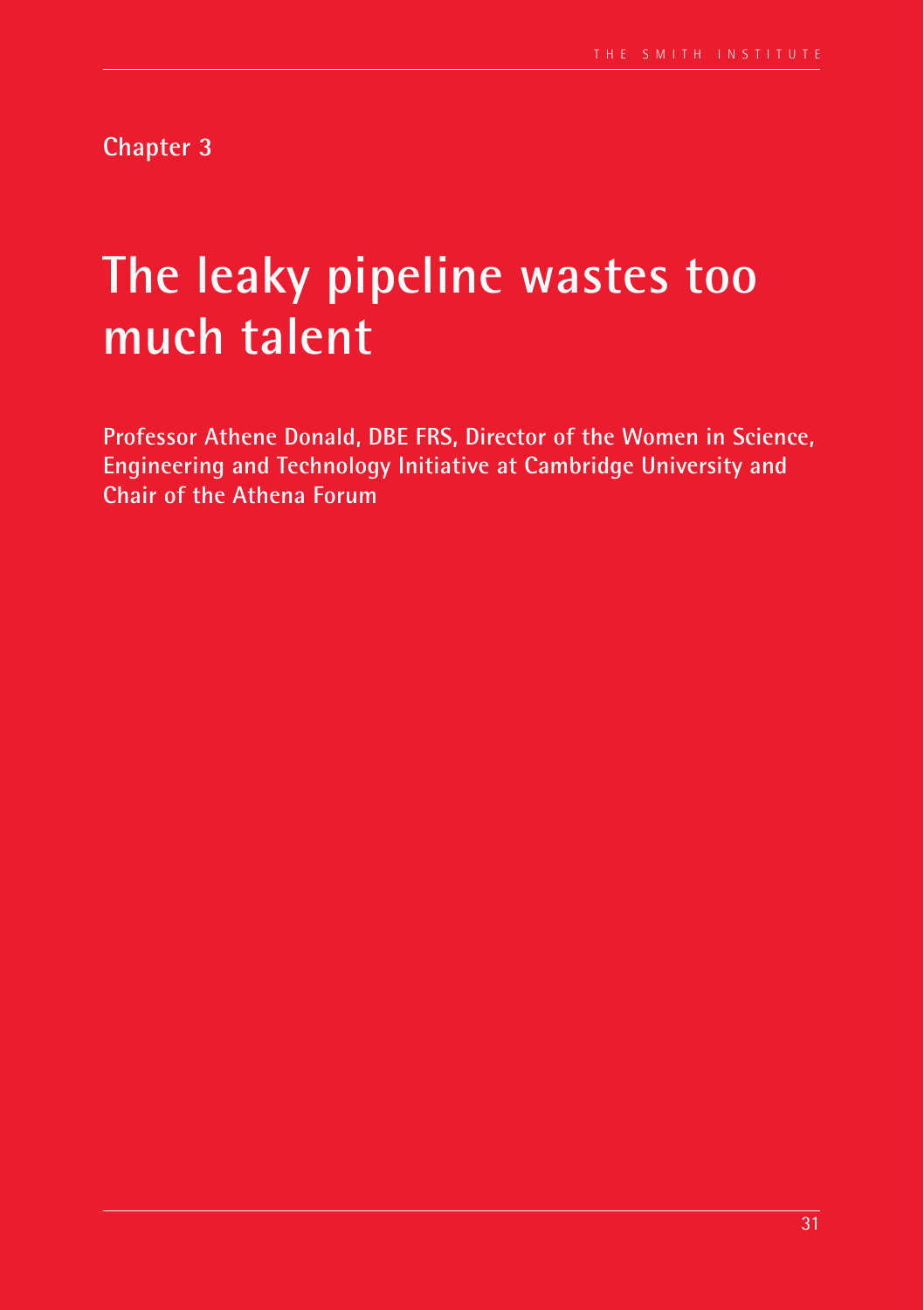## **The leaky pipeline wastes too much talent**

Any set of statistics about any academic science department or faculty in the country will show the same basic fact: women are not represented at the highest levels of the scientific academic ladder in the same numbers as they are at the undergraduate level. My own discipline, physics, starts off with a relatively low number of women entering university to read the subject, around 25%, but the fall-off is not too precipitous, with around 15% of lecturers being women (although only around 6% at professorial level). In the biological sciences, undergraduate courses may have a heavy preponderance of females in the undergraduate classes – up to 80% – but at professorial level the percentage of women nationally is around 15%.

The reasons are complex: multiple factors play a role, and which of these dominate depends on both the particular scientific sub-discipline and the individual. If there is no simple, single contributing factor, there will equally be no simple solution or set of actions that will transform the situation. Nevertheless, some strategies can be employed to help redress the balance.

At both the individual departmental level and at the institutional level, thoughtful actions can make an appreciable difference to the experience of individual women, and increase the likelihood that they will not leave the field. Key to any successful outcome is that an organisation gathers appropriate data, to identify where the problems are most significant, and uses these to prompt self-reflection on how to move things forward. Particularly when money is tight, it is important that actions taken are those most likely to be productive. However, very often the sums of money required to make a difference are small, and it is the cultural changes that are crucial.

An interesting and explicit example of a higher-education institution that has publicly examined its internal practices and considered how to move forward, admittedly outside the UK, is MIT. In 1999 it published its first report on the status of women,<sup>1</sup> which has very recently been followed up, allowing an examination of progress.<sup>2</sup> This pair of reports is particularly illuminating because they show how progress can be made relatively easily, but also reveal the sometimes unanticipated consequences of actions taken which can create new problems. However, the US offers a very different climate (particularly as regards the legal position around issues such as maternity leave) and so it can only provide indicators.

<sup>1</sup> http://web.mit.edu/fnl/women/women.html

<sup>2</sup> http://web.mit.edu/newsoffice/images/documents/women-report-2011.pdf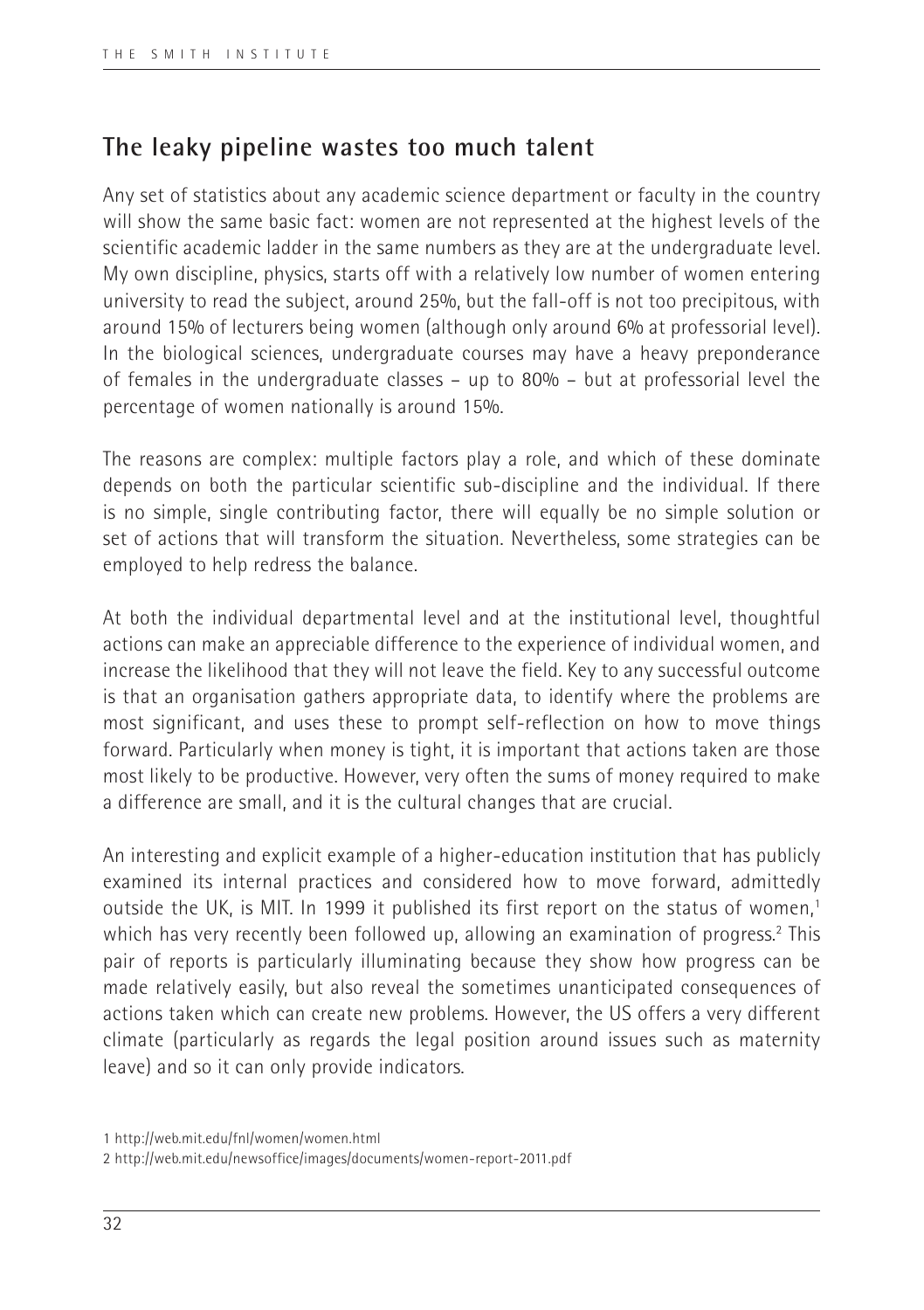The challenges that women face can be divided up under a variety of headings. Firstly there are those factors that are personal, under which I would include:

- family;
- work-life balance:
- lack of confidence.

Although these factors may be personal, there is much that an organisation can do to ameliorate their effects, as I will show.

Then there are those factors that I would attribute to the local working environment:

- isolation;
- lack of role models:
- lack of mentoring:
- lack of support networks.

Finally, and most perniciously, there are factors that arise due to more concrete actions by others around the individual, both at the same level and higher up the hierarchy, which may create a difficult, and sometimes impossible, work environment:

- unconscious bias present in co-workers;
- stereotyping allowed to persist;
- bullying and harassment.

Any of these factors may be enough to cause women to say, "Enough! I am not going on battling in this unconducive atmosphere – I will take my services and skills elsewhere." Elsewhere may often be back home to lick wounds, when combining academic life and children just seems too hard. These are frequently women the workforce can ill afford to lose. However, there are other options that may tempt women out of academia into situations that seem less stressful or where the workforce is more balanced in its gender mix, thereby removing the isolation that can hit women hard.

#### **Institutional buy-in**

Individuals can do only so much to keep fighting in an unattractive atmosphere. Having the senior leadership give visible and explicit backing to policies and their implementation provides an important signal to all, including the next tier of management (such as heads of department) to indicate how important maintaining a fair environment and encouraging diversity is to the institution.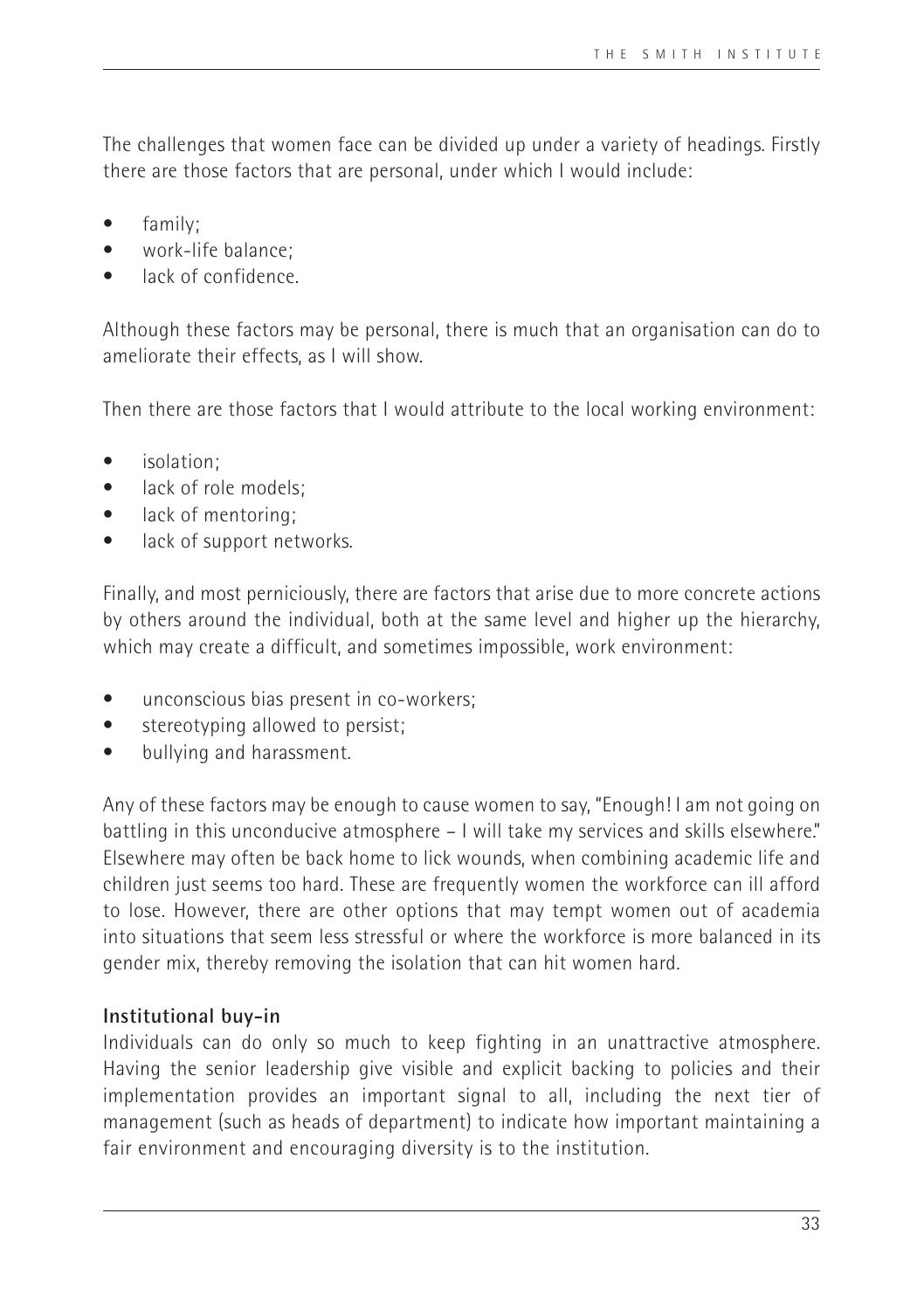One very successful tool for encouraging both senior-level buy-in and self-reflection is the Athena Swan Charter<sup>3</sup> and its awards, made to both entire universities and subsequently to individual departments. The charter has six strands, which need to be incorporated into action plans:

- *1. To address gender inequalities requires commitment and action from everyone, at all levels of the organisation*
- *2. To tackle the unequal representation of women in science requires changing cultures and attitudes across the organisation*
- *3. The absence of diversity at management and policy-making levels has broad implications which the organisation will examine*
- *4. The high loss rate of women in science is an urgent concern which the organisation will address*
- *5. The system of short-term contracts has particularly negative consequences for the retention and progression of women in science, which the organisation recognises*
- *6. There are both personal and structural obstacles to women making the transition from PhD into a sustainable academic career in science, which require the active consideration of the organisation.*

In seeking to become a member of the Swan Charter, first a university must submit an application as a whole, to demonstrate the organisation's commitment to these principles, and – assuming this is successful at the bronze level – thereafter individual departments can make their own application for bronze, silver and gold awards. Some universities have multiple departments achieving silver awards, others have none.

A key part of the application has to be the internal reflection that a department (or university) has to go through when assembling its proposal. Monitoring is integral to this: gathering data on the numbers of women at each stage of the pipeline, whether they are on comparable terms (for instance, are there more women than men on fixedterm contracts?), and where women are being lost or stuck at some bottleneck along the pipeline. Based on this, an appropriate action plan can be put together to try to overcome identified problems.

There are many relevant issues beyond simple statistics which this self-assessment may tease out, and many types of good practice a department or institution might already be pursuing or could readily adopt.

<sup>3</sup> http://www.athenasurvey.org.uk/universities.htm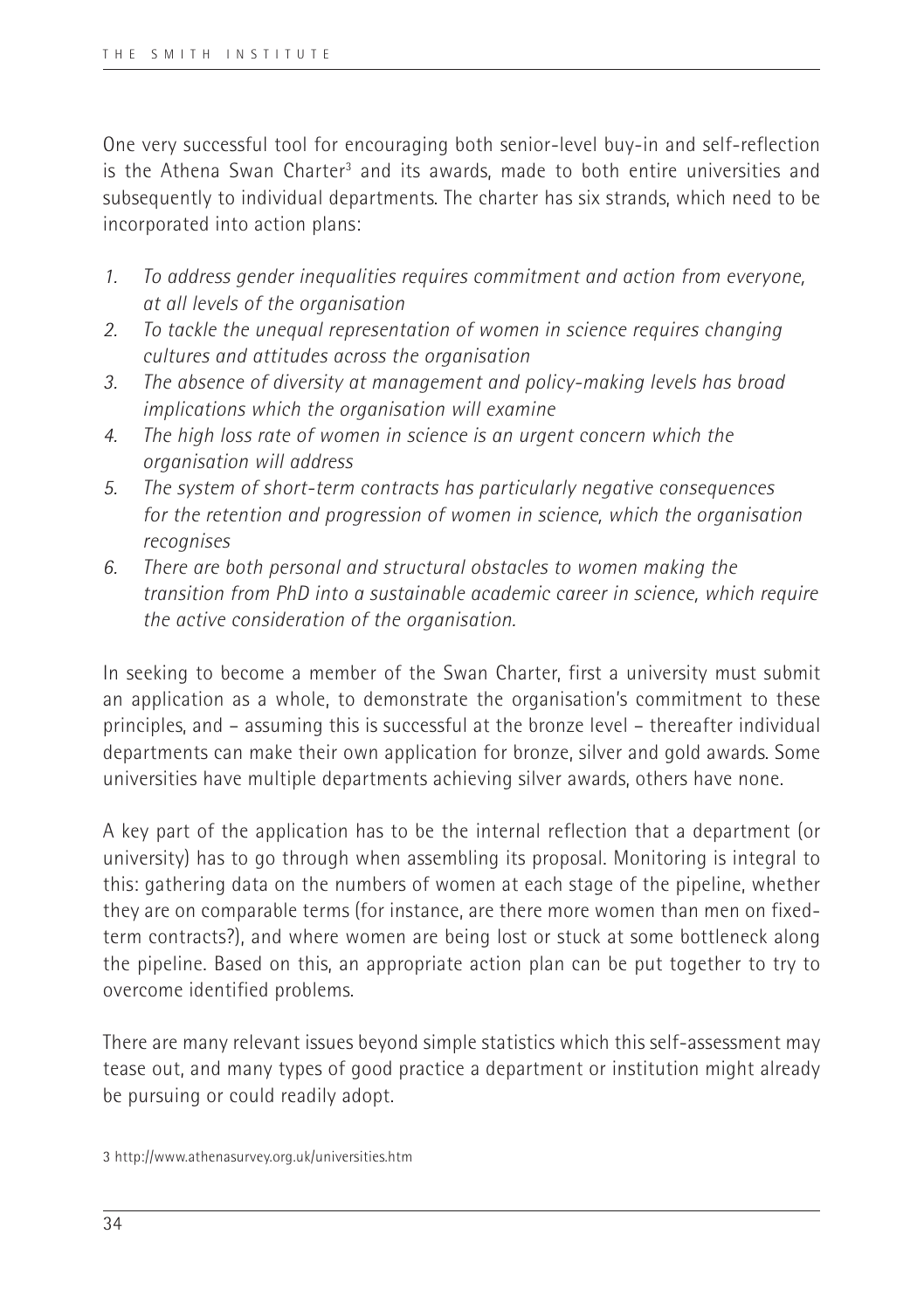At the institutional level, areas that should be scrutinised include:

- consideration of flexible working patterns;
- transparency of processes around recruitment and promotion:
- involvement of women in decision-making processes and high-level committees;
- the creation of support networks; and
- the provision of mentoring.

At the departmental level, relevant steps might cover:

- exit questionnaires, to establish why people are leaving;
- the timing of research seminars to be sure they are family-friendly;
- inclusive staff meetings:
- discussion forums, maybe different ones for people at different stages, to identify concerns and propose actions, and/or staff satisfaction questionnaires; and
- again, the involvement of women in the decision-making processes.

Many of these initiatives do not cost much in explicit cash, although some may be quite time-consuming for key people in an organisation, but the impact on the working culture can be extremely beneficial.

There are different ways of establishing how the workforce feels about working conditions, but questionnaires (anonymous) are often useful if numbers are large enough for anonymity to be preserved and statistics to be meaningful. Within the UK, a useful tool has been the national ASSET (Athena Survey of Science, Engineering and Technology) survey<sup>4</sup> carried out every few years. There is a good-practice guide associated with this at the website, which identifies helpful approaches and ways to use the institution's disaggregated responses. Because the survey is for men and women and carried out at regular intervals, it is particularly illuminating about differences for the sexes, and how these may be changing over time.

#### **Different career stages, different actions needed**

The undergraduate population clearly represents the start of the university feeder pipeline. As mentioned above, the proportion of women starting degrees in the sciences may be well over half in the biological and veterinary fields, but the subsequent falloff is substantial. On the other hand, in physics, engineering and mathematics the numbers hover around a quarter of the undergraduate population, and do not seem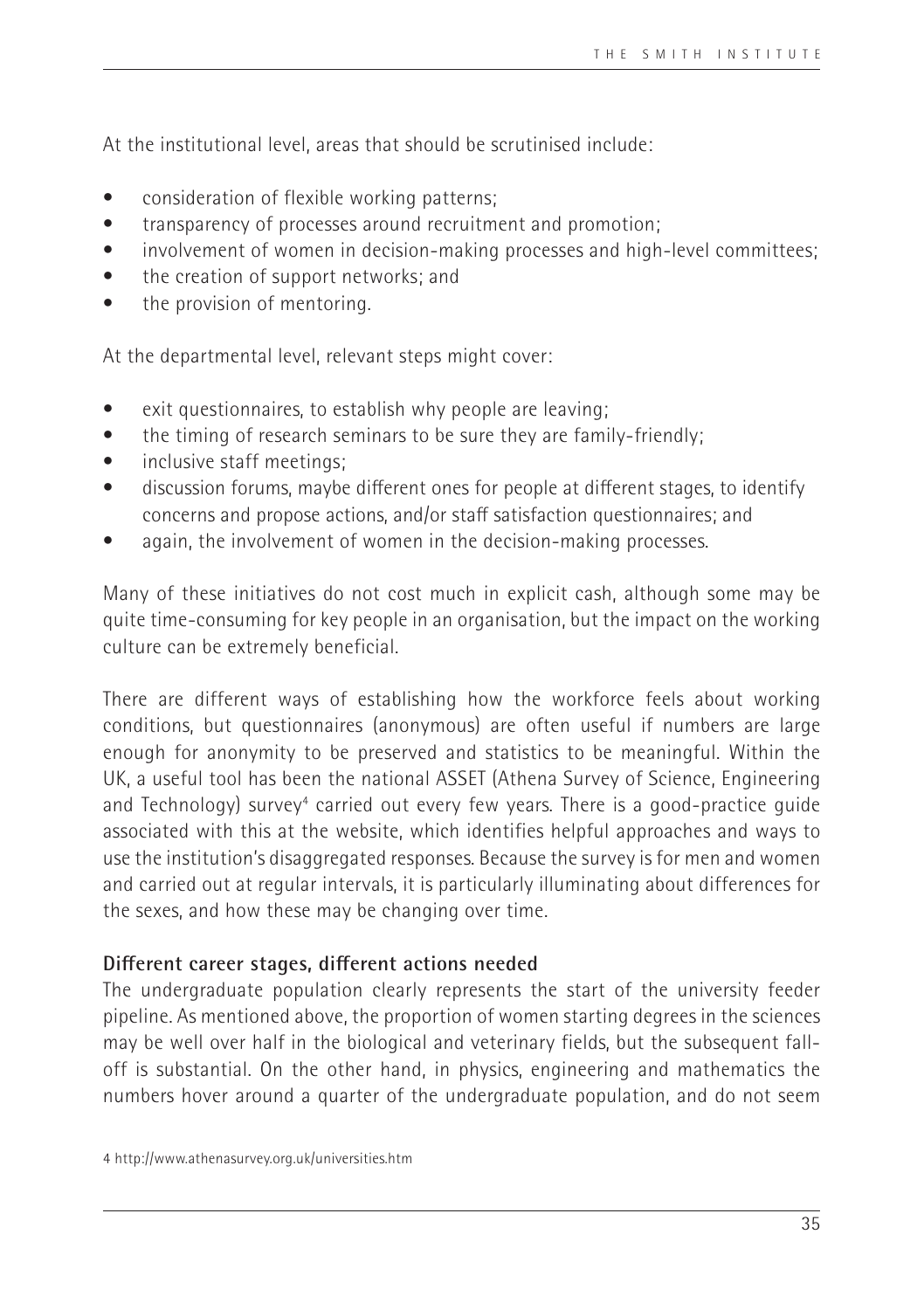to be increasing substantially with time. These numbers are clearly related to problems much earlier in the schooling system, and probably also cultural messages young girls receive about what is "appropriate" for them to do through the media, their friends and peers, family and even teachers. This stage of the pipeline represents a different challenge, beyond the scope of this article. However, the very fact that fewer girls than boys enter physics or engineering degrees may mean that those who do have already self-selected as being willing to be strong-minded and actively to be "different".

Universities need to ensure they are monitoring how male and female students are performing. Anecdote has it that girls are less likely to take risks, are more likely to end up with second-class degrees, with fewer receiving marks at the extreme ends of the ranges than men do, and that they are likely to be favoured by continuous assessment more than exams. Course directors should see to what extent these possible outcomes apply to their own specific course and, if an attainment gap is found between the sexes in examination results, they need to try to work out why. Does this actually reflect a genuine difference in ability as, for instance, measured by school examination grades, or is there something more insidious at work here, including the way exams are either taught/tutored or marked?

In particular, are there subtle messages being given during the course teaching which may cause young women to underperform? The work of Claude Steele on stereotype threat, usefully pulled together in his book *Whistling Vivaldi*, 5 explores issues that may lead college students (again from the US) to underperform because of expectations that they will do so. He also highlights so-called self-affirmation strategies that may be used to help overcome such negative outcomes, something which has also recently been highlighted in work specifically with physics students.6 Small actions, again, can be seen to make big differences in outcomes.

## **Early career researchers**

The time that women start research careers, during their PhD and initial postdoctoral years, is the time when the local working environment becomes so important for them in aiding retention. If young researchers feel unsupported and isolated, if they feel there is no one to turn to if things start going wrong – particularly if this explicitly relates to their gender – then they may well choose to leave for a situation they find more conducive, or drop out of science completely. Here is an arena where universities and departments can do a great deal to offer backing by ensuring that supervisors and

<sup>5</sup> Steele, C *Whistling Vivaldi* (WW Norton, 2010)

<sup>6</sup> Miyake, A, Kost-Smith, LE, Finkelstein, ND, Pollock, SJ, Cohen, GL and Ito, TA "Reducing the Gender Achievement Gap in College Science: A Classroom Study of Values Affirmation" in *Science* vol 330, no 26 (2010), pp1,234-1,237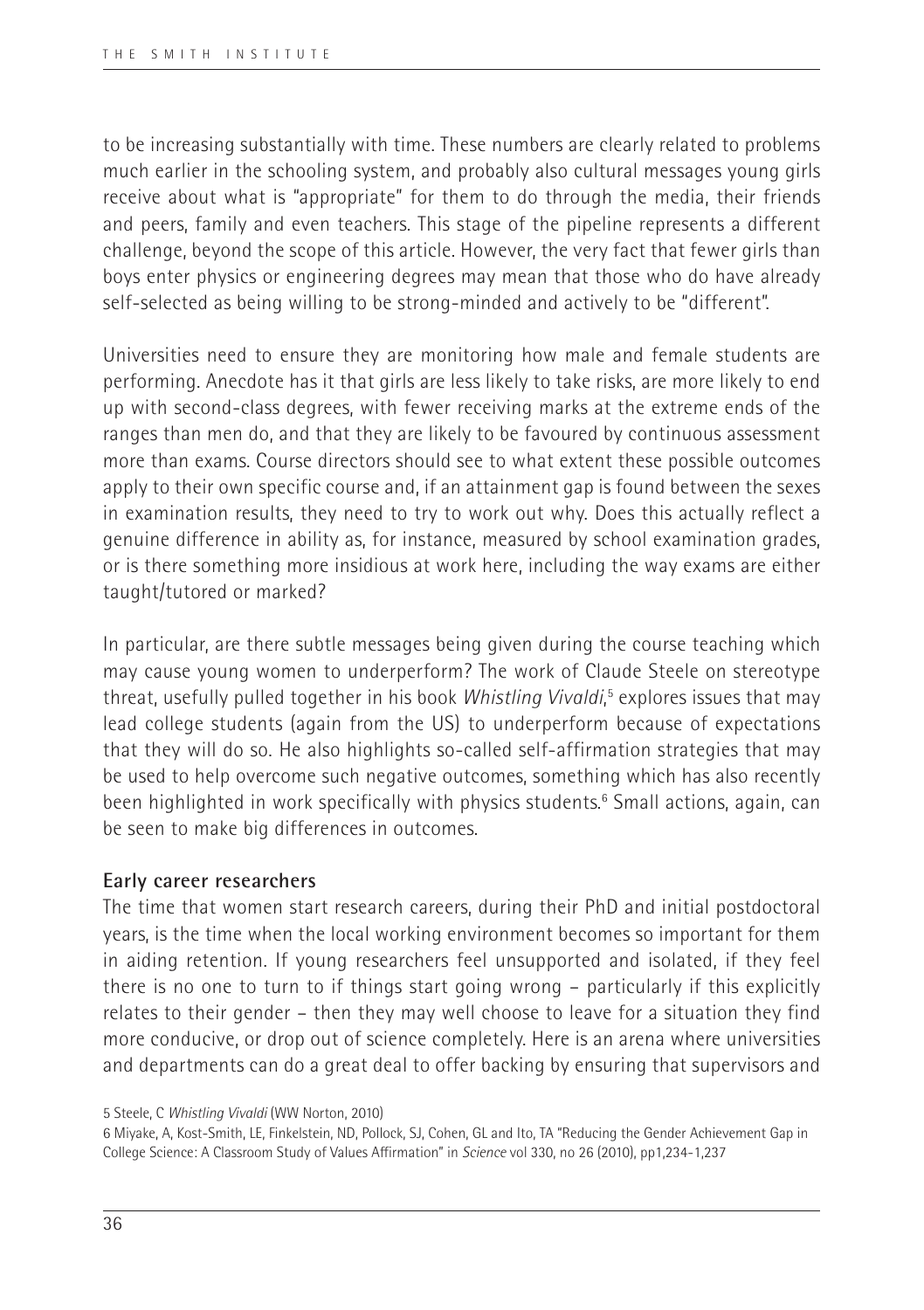peers are well aware of what is unacceptable and that any inappropriate behaviour (even relatively minor comments in the tea-room) are stamped out. The role of a head of department is crucial in setting the right tone, and those who allow minor transgressions to be laughed at rather than dealt with will infect other members of the department.

Proactive steps will also be extremely helpful. Departments should think about setting up mentoring schemes, not necessarily using female mentors (almost certainly there won't be enough of them) or senior members of the department; those only a rung or two higher up the ladder than the mentee are often most useful because they remember better what it was like to be at that stage. Support groups, perhaps explicitly backed by the department in the form of provision of refreshments and space, enable individuals who otherwise might not often encounter other women to come together and share experiences and advice.

Appropriately targeted workshops around skills such as confidence building, CV writing and interview techniques may benefit all researchers at this stage, but often women will particularly profit. In developing appropriate strategies, for instance to cope with being the only woman in a room, assertiveness training and role plays can be very effective. Universities should explore the availability of such workshops; online courses simply don't work in the same way as face-to-face sessions.

Thus there are a variety of low-cost but targeted actions which may provide the support women need to give them the encouragement to stick in university science. However, the women themselves have to take responsibility for career planning and control of their lives. In order to facilitate postdocs knowing what questions they should be asking, and what actions they may need to take, the Athena Forum has produced a bookmark<sup>7</sup> and accompanying guide<sup>8</sup> which it is hoped individual universities will adopt and personalise with their own websites and logos.

## **In mid-career**

A particular challenge is that childbearing years tend to coincide with that crucial stage of getting a first independent fellowship or a permanent position. There is no way around this biological factor, made worse by the fact that most universities are recruiting faculty at an increasingly late stage, in other words not just after a single postdoctoral position. For many women this is crunch-time, or else they decide there

<sup>7</sup> http://www.athenaforum.org.uk/Athenabookmark.pdf 8 http://www.athenaforum.org.uk/forum%20bookmark%20web%20text091222-1.pdf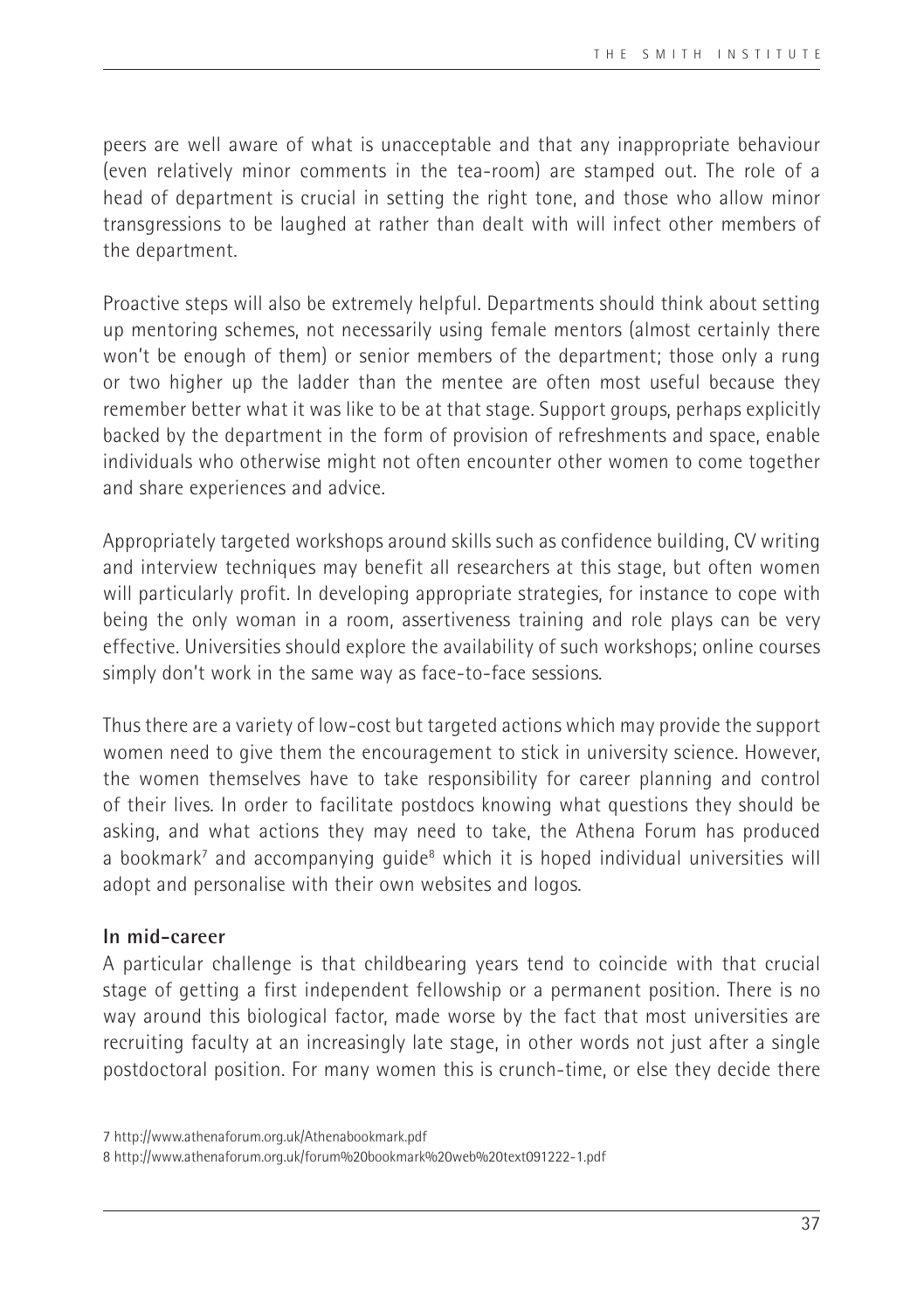is no solution so they give up without trying to combine motherhood and academic career.

Visible role models are valuable here: women in institutions who can stand up and say, "Yes, I did it; it's not easy but …", or case histories available on university websites. Additionally, Ottoline Leyser has created an excellent booklet<sup>9</sup> of such case histories, which serves to debunk some of the myths of what scientific mothers can and cannot do (for instance around the timing of having children) and illustrate the enormous variety of ways mothers can "have it all".

Availability of good, on-campus and ideally subsidised childcare is vital: not only earlyyears nurseries, but also after-school and holiday provision. The importance of the availability of this extends beyond the simply practical to delivering a positive message to parents, of both sexes, as well as prospective parents. (I am discussing childcare in the context of mid-career, but these issues can, of course, be relevant to women at earlier stages in their career.) Timing of meetings should also be carefully considered: end-of-day meetings that clash with children returning from school should be avoided and, where at all possible, key departmental meetings fixed during the middle part of the day when anyone working flexibly (see below) can attend.

Another key issue will be the availability of flexible working practices and the generosity of maternity leave, particularly with pay. What happens to a young mother who wants not to return to work full-time – at least to begin with – after the birth of her child? University policy might permit several options, including graduated return (returning to full-time working over a matter of months or even years) as well as parttime working. The latter can be creatively managed so that a woman might choose, for instance, to work full-time during school term but reduced hours in the holidays. The important thing is to enable dialogue to take place to work out an outcome positive for both the individual and the institution. Facilitating "keeping in touch" days during maternity leave, so that women don't feel completely cut off during their absence, helps a continued sense of involvement, as does ensuring that emails about departmental events and news continue to be sent out.

Another useful measure an institution can put in place is some mechanism to facilitate the returner re-establishing her research. Certainly in research-intensive universities, this is likely to be of greater importance than simply returning to join the cohort of teachers or committee members. Routes to achieve this might be a commitment to

<sup>9</sup> Leyser, O "Mothers in Science: 64 Ways to Have it All", downloadable from the Royal Society's website at http:// royalsociety.org/Content.aspx?id=3224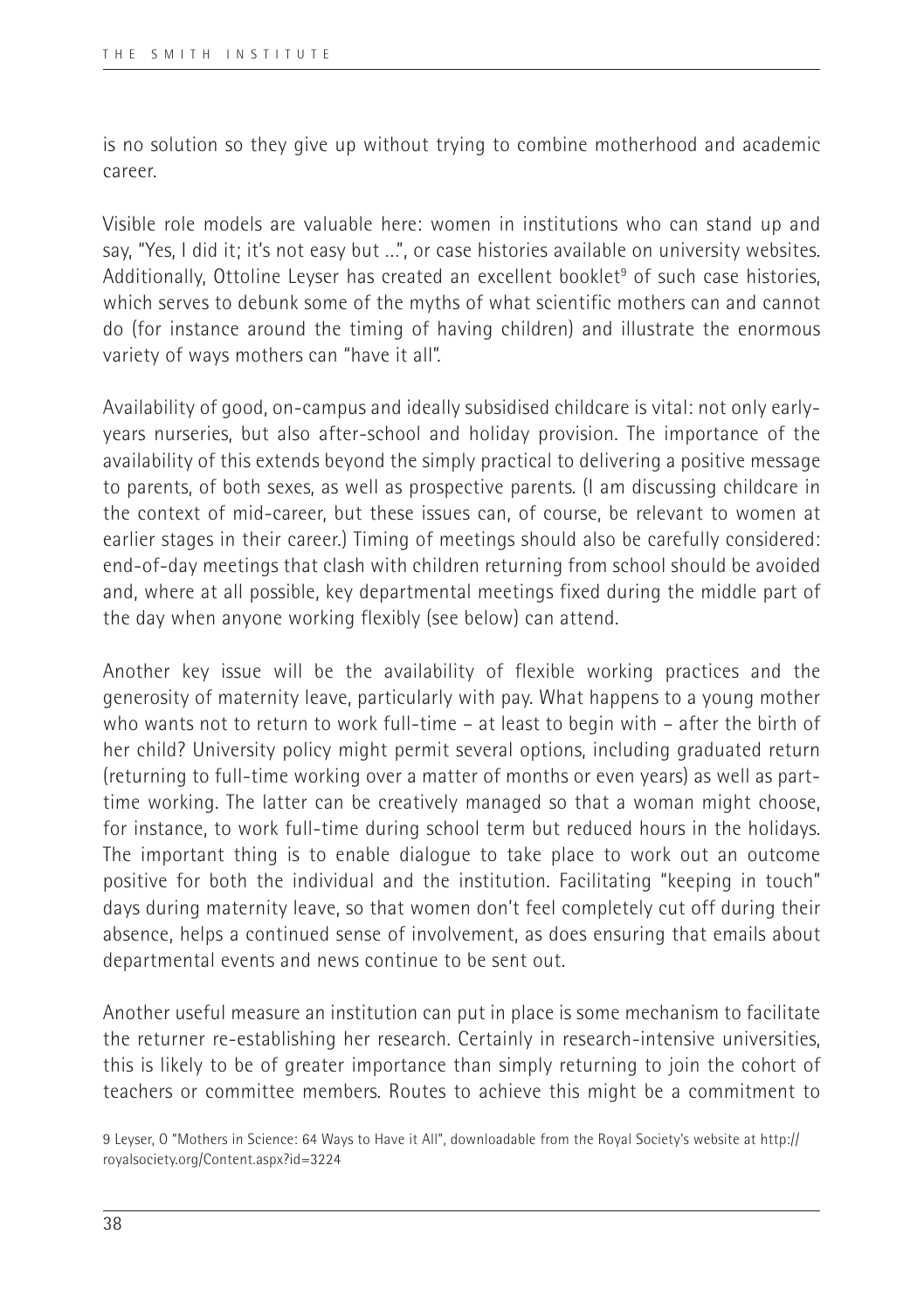the woman having no new lecture courses to give within the first year of her return, a release from laboratory teaching, or even (and requiring explicit cash) funds being offered to allow the recruitment of a researcher for a fixed period to kick-start the returner's research programme, or allow new directions to be explored. A good example of this last was set up at Sheffield University in the form of the Women Academic Returners' Programme (WARP),<sup>10</sup> whereby funds were made available to the department to cover any additional staffing needs so that the returner could get research up and running again.

The worst thing a department can do at this stage is to expect an immediate return to full strength on all the fronts of teaching, pastoral care, committee work and research. A department that does that should not be surprised if women find the expectation too great and hence choose to leave rather than struggle on. Recent changes in paternity law may mean a greater number of men take extended leave around the birth of a child, so such policies may increasingly be of importance for male employees too.

## **Mid-to-late career stage**

A key finding from the original MIT report was that women felt marginalised, not involved in important committees and the decision-making process as a whole. As women moved up the career ladder this was a sensation they became increasingly aware of as they watched less-senior male colleagues' views being sought while theirs were not. The recent MIT report2 shows that the lessons have been learned, and there is now a much stronger sense of inclusion and being valued felt by female faculty. This is a lesson that all universities should take on board.

Committee membership should be diverse, to ensure not only that women's voices are formally heard, but also that an appropriate breadth of views are taken into account. It is, after all and in another sphere, becoming established that companies that have diverse board membership tend to thrive better than those in which the board is uniformly white, male and all of a similar age.

However, for women in the sciences where the numbers of senior women are still low, there is a potential downside: the few women there are may end up with a high volume of committee work expected of them to the detriment of other parts of their job, including research. This fact needs to be taken into account when committee membership is discussed and creative approaches should be taken to solve the problem (for instance using a woman at a slightly earlier career stage, upon occasion, than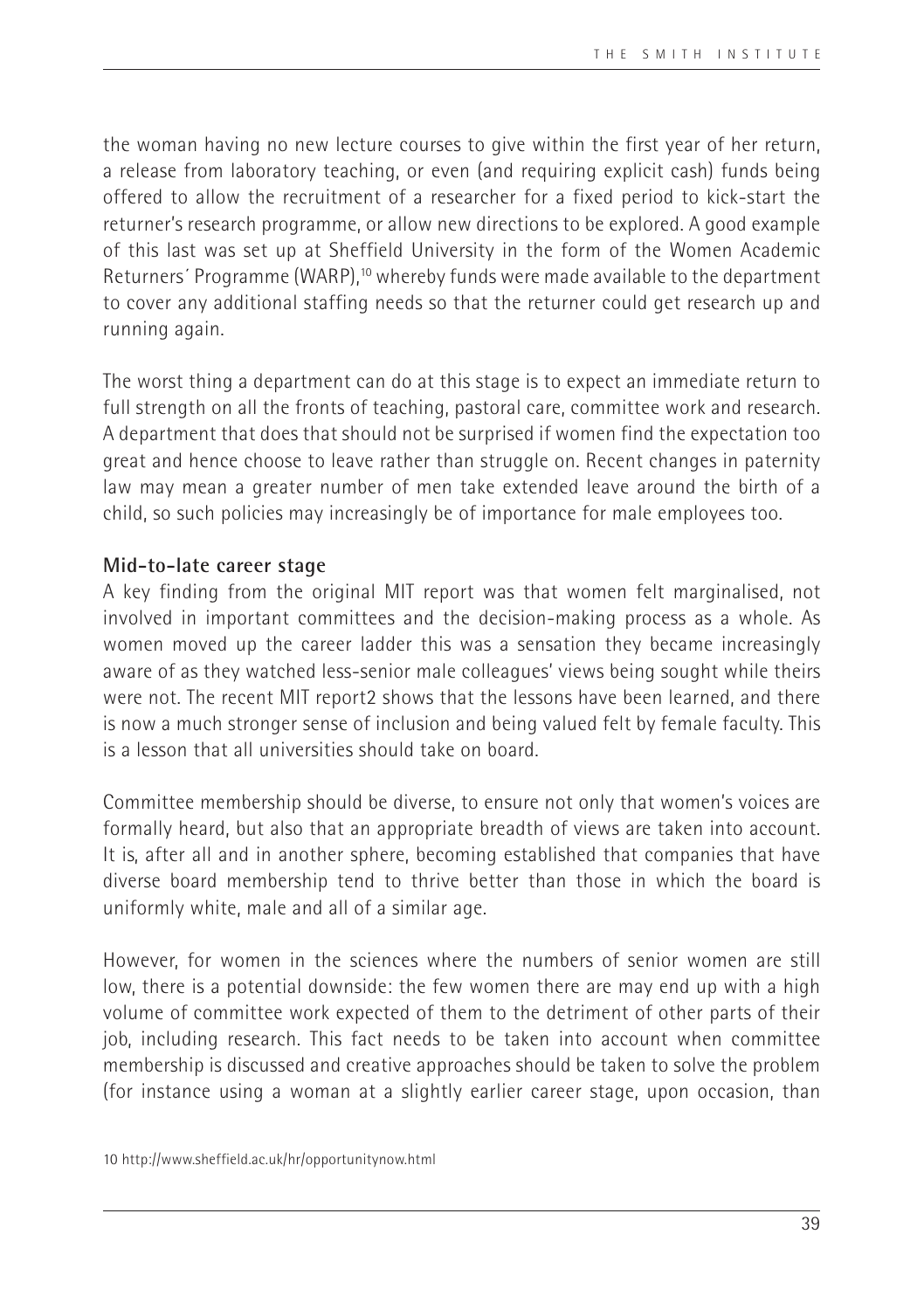would normally be the case). Women themselves should also consider carefully invitations to serve, to ensure that the roles being asked of them are meaningful and relevant, not just being offered to fulfil nominal quotas.

A corollary of this is that at times strong chairing of committees will be required to ensure that the women really are heard, and that inappropriate behaviour by male colleagues does not occur, which otherwise can lead to the involvement of women being no more than a fig leaf covering up continued marginalisation in practice.

As at earlier stages in their careers, senior women may feel quite isolated as their numbers are so low. Furthermore, if they have not had appropriate mentoring and confidence building previously, their ability to assume a full leadership role within the university may be compromised (promotion is likely to be due to factors other than leadership skills). Skills-based workshops, including formally around leadership and management, may be helpful. If the courses are also allowed to bring women at equivalent levels together, they may be able to share tips and experiences, creating an informal network that can help to disseminate best practice across the university.

Out of such networks it may also be possible for the university to identify a series of champions in different parts of the university, to be visible beacons of success and experience to encourage junior women to stick with academic careers, and to act as two-way conduits for information exchange. Such champions can also usefully be involved in and with groups setting policies and strategies regarding the working environment, once again helping to disseminate best practice.

## **Conclusions**

There is no doubt that the climate for women in the sciences in universities is improving, and the numbers of such women are slowly climbing. However, the leaky pipeline still wastes too much talent at every stage from undergraduate onwards, and active steps must be taken by organisations to reduce these losses. This article documents a few interventions that may help individual institutions to stem the outflow of women. Absolutely central to any programme of change must be clear and visible buy-in regarding the importance of this issue right from the very top, and encompassing heads of departments and equivalent.

Only by taking active steps to support women at each stage, and by demonstrably working to overcome negative stereotypes and what is often quite crude bad behaviour in some quarters, will all the talented women who wish to pursue academic careers be facilitated in doing so. That the supply of young women entering the pipeline at under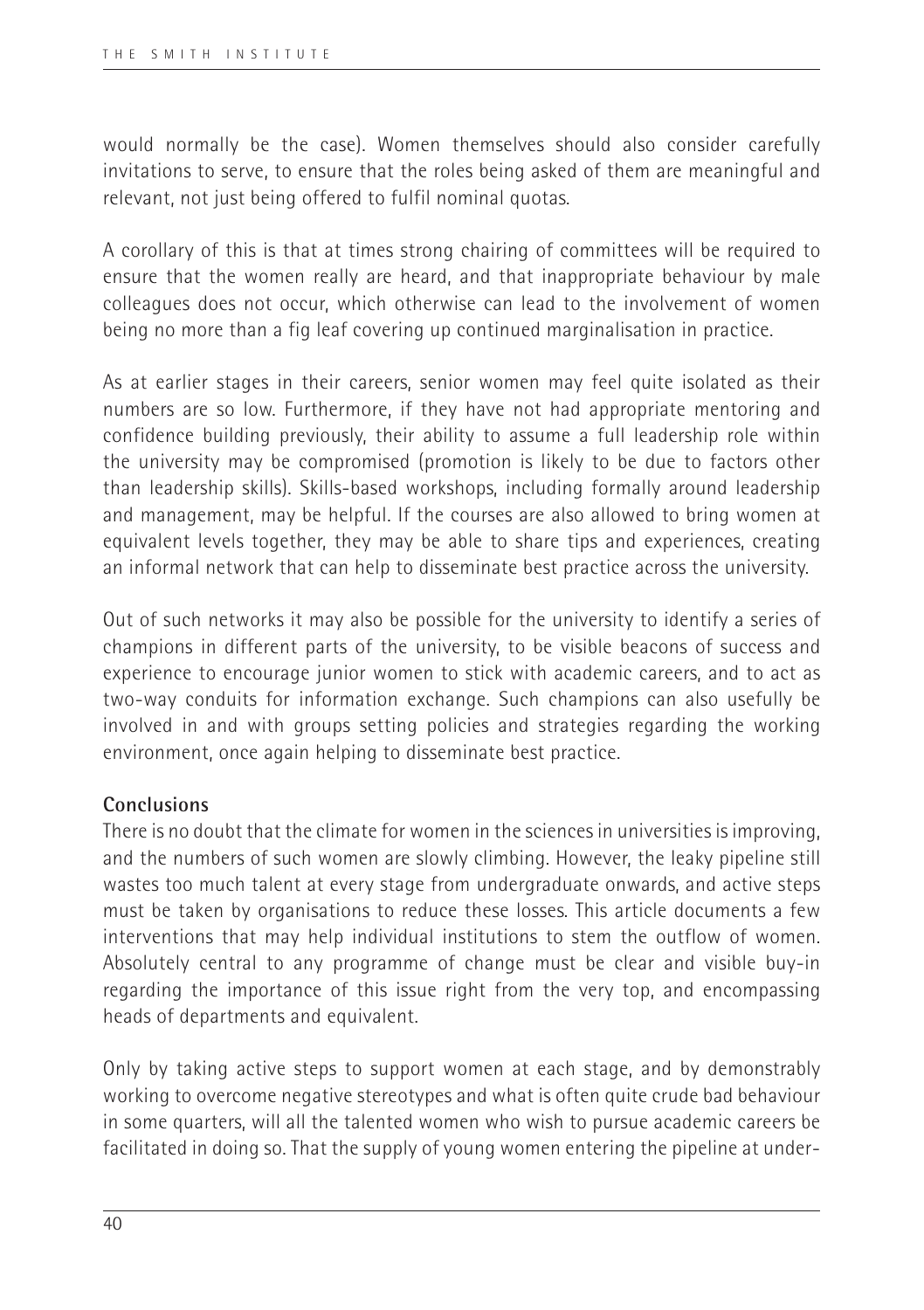graduate level in the physical sciences and engineering is so low is a different sort of problem, but one that also urgently needs to be addressed.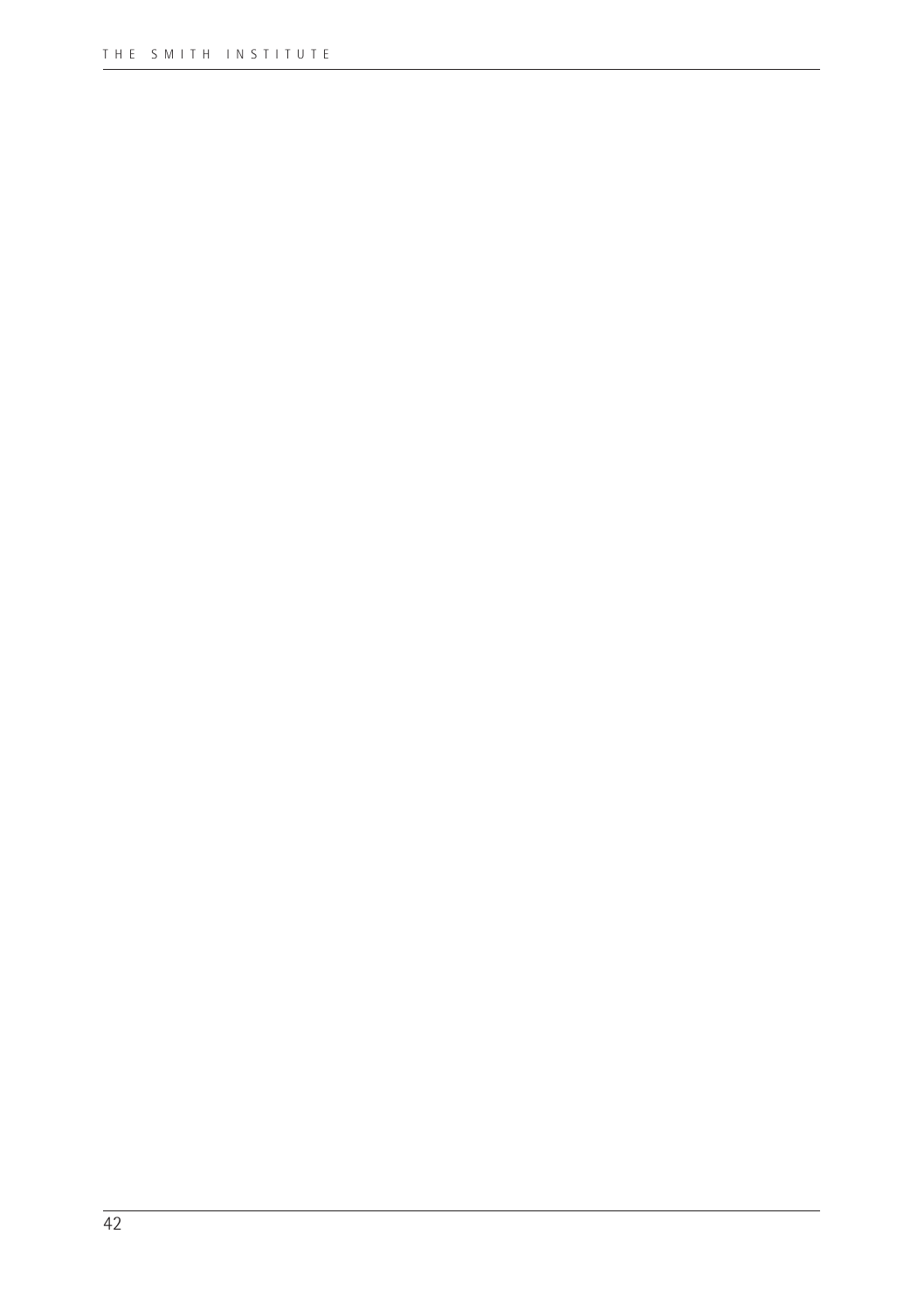**Chapter 4**

# **The importance of schooling**

**Clare Thomson, Curriculum and Diversity Manager (pre-19) at the Institute of Physics**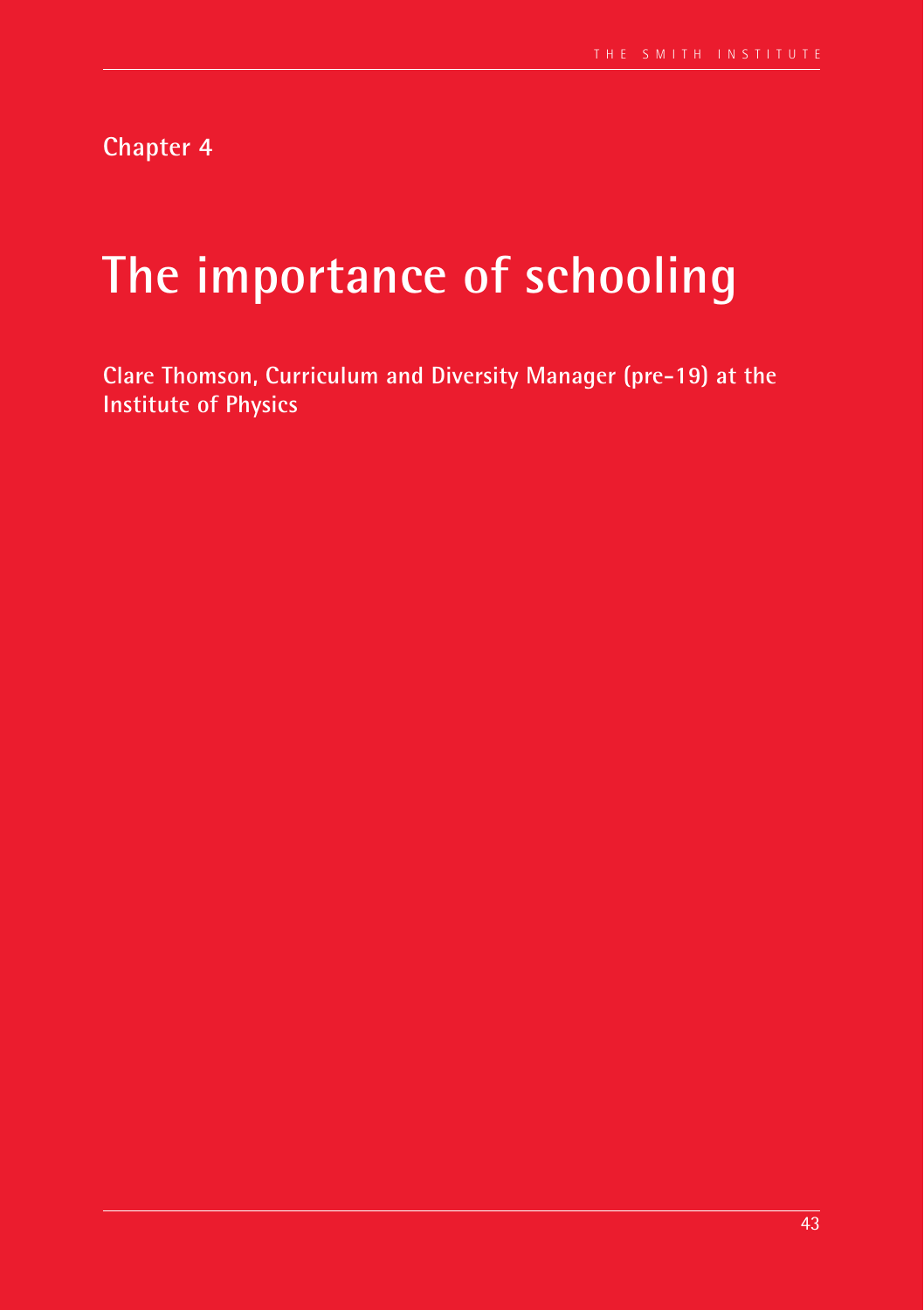## **The importance of schooling**

A-level physics, or its equivalent, is a gateway subject to a whole range of careers in the physical sciences, engineering and technology, as well as in many other areas of finance and business. For that reason, it is a major cause for concern that the proportion of girls studying physics post-16 has remained around 22% for the past 20 years. Although girls enter medicine and the biological sciences in at least equal numbers with boys, they are not engaging with physics in the same way. The early success of young women in education does not translate into similar advantages in terms of careers and pay in later life, and they are significantly less likely than men to work in science, engineering and technology.

The analysis of gender differences is complex and indicates a number of interacting influences. There is no simple solution to the lack of girls choosing physics post-16, and many long-standing beliefs about the reasons for girls' alienation from physics have been contested in the literature. Efforts to improve the situation have had some limited success, but frequently the results have not been clear-cut and there has been a lack of sustainable change. The problem is deep-rooted, multifaceted and thus difficult to solve, but it is vital that girls find the physics classroom experience engaging and meaningful, if they are to progress with physics beyond the compulsory stage.

Promoting enthusiasm for science is a well-established aim of school science, not only to encourage take-up of subjects post-16, leading to careers in science and engineering, but also to enhance all students' interest in scientific issues as they continue into adult life. In recent years there has been a range of studies concerning students' attitudes to science, focusing on factors that influence attitudes and subject choice post-16. The best-known of these are the Norwegian Relevance of Science Education (ROSE) project<sup>1</sup> and the Trends in International Mathematics and Science Studies (TIMSS).<sup>2</sup>

#### **Negative attitudes**

These studies show that the more developed the society, then the more negative the view of school science held by young people. Those countries whose students are the most successful in the TIMSS studies, and which offer a very traditional science education with an emphasis on scientific knowledge, have students with the most negative attitudes towards science. Such data are of concern to all developed societies

2 TIMSS: Trends in International Mathematics and Science Studies (http://nces.ed.gov/timss/); TIMSS 2007 International Mathematics and Science Reports (http://timssandpirls.bc.edu/TIMSS2007/intl\_reports.html)

<sup>1</sup> ROSE: Relevance of Science Education (http://www.ils.uio.no/english/rose/); introductory overview of the ROSE study (http://www.scienceinschool.org/2006/issue1/rose)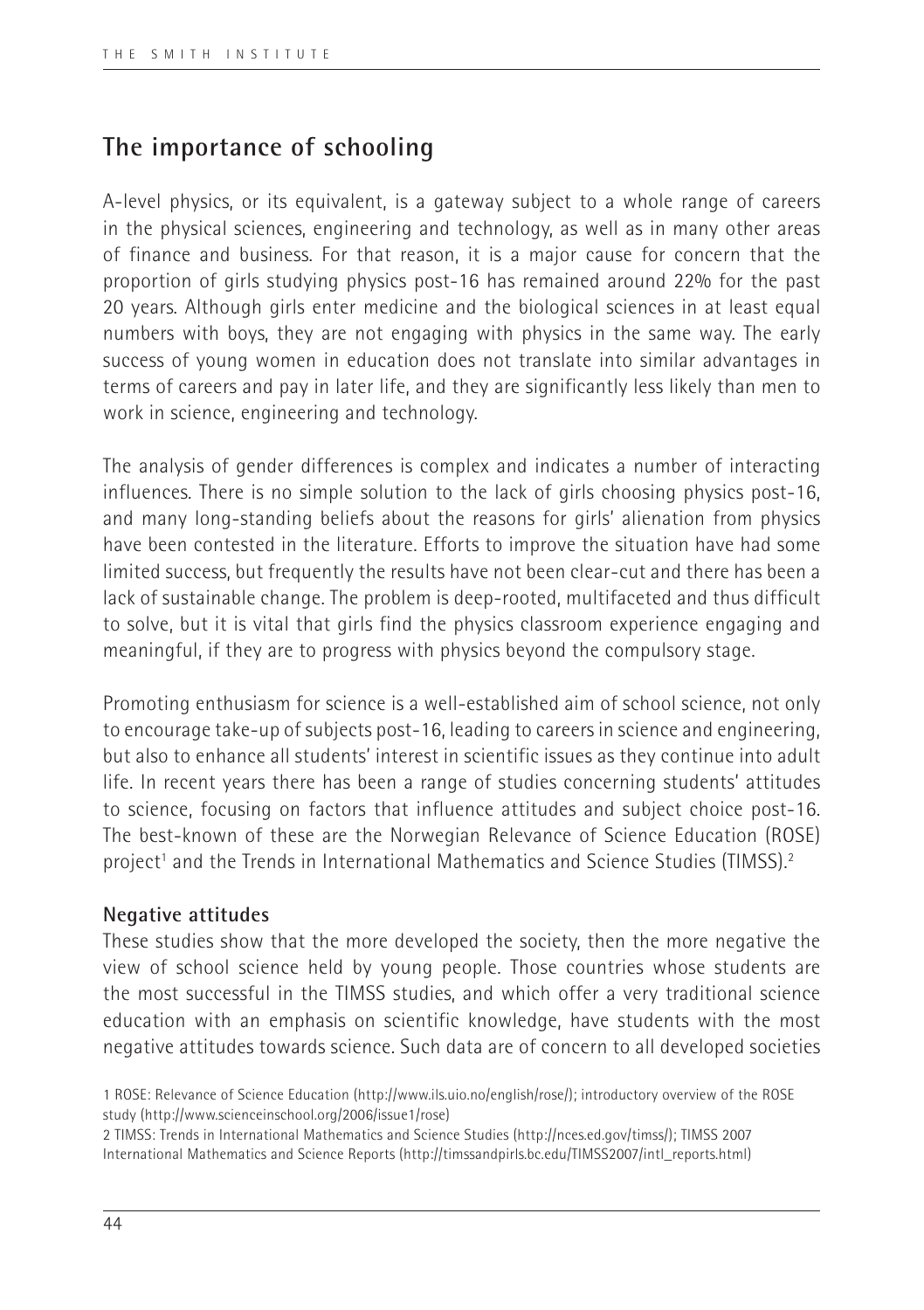who perceive a lack of student interest in the study of science as a threat to their knowledge-based economies.

Osborne and colleagues conducted a major review of the research in the area of student attitudes.3 They observe that, in the UK, more pupils than ever are taking A-levels or their equivalents, and have an increasing range of subjects to choose from. The consequence is that fewer and fewer are taking only science and mathematics A-level combinations. It may be that it is not so much that science is not interesting, but rather that science is less interesting than other subjects. Simon and Osborne4 point out that there is a gap between students' attitudes to science itself, which are generally positive, and their attitudes to school science, which are increasingly negative for a significant proportion of students. Studies suggest that this gap is due to the message presented by school science, which situates school science as a value-free, detached activity, unrelated to any societal context that would give it meaning or relevance.

Haste, in her work<sup>5</sup> analysing questionnaire data from samples of the youth cohort, suggests it is not so much that girls are less interested than boys in science, but rather that girls focus on different things. This is clearly exemplified in the English ROSE data whereby respondents were asked to rank 108 items that they would like to learn about in science. The top five items for girls and boys are shown in the table below.

| <b>Boys</b>                                                             | Girls                                                                 |
|-------------------------------------------------------------------------|-----------------------------------------------------------------------|
| Explosive chemicals                                                     | Why we dream when we are sleeping and what<br>the dreams might mean   |
| How it feels to be weightless in space                                  | Cancer – what we know and how we can treat it                         |
| How the atom bomb functions                                             | How to perform first aid and use basic medical<br>equipment           |
| Biological and chemical weapons and what<br>they do to the human body   | How to exercise the body to keep it fit and strong                    |
| Black holes, supernovae and other<br>spectacular objects in outer space | Sexually transmitted diseases and how to be<br>protected against them |

**Figure 1: The top five items boys would like to learn about in science and the top five for girls (English ROSE data)**

3 Osborne, JF, Simon, S and Collins, S "Attitudes towards Science: A Review of the Literature and its Implications" in *International Journal of Science Education* vol 25, no 9 (2003), pp1,049-1,079

5 Haste, H *Science in My Future: A Study of the Values & Beliefs in Relation to Science & Technology amongst 11-21 year olds*, Nestle Social Research Programme (2004)

<sup>4</sup> Simon, S and Osborne, JF "Students' Attitudes to Science" in Osborne, JF and Dillon, J (eds) *Good Practice in Science Teaching* (2010)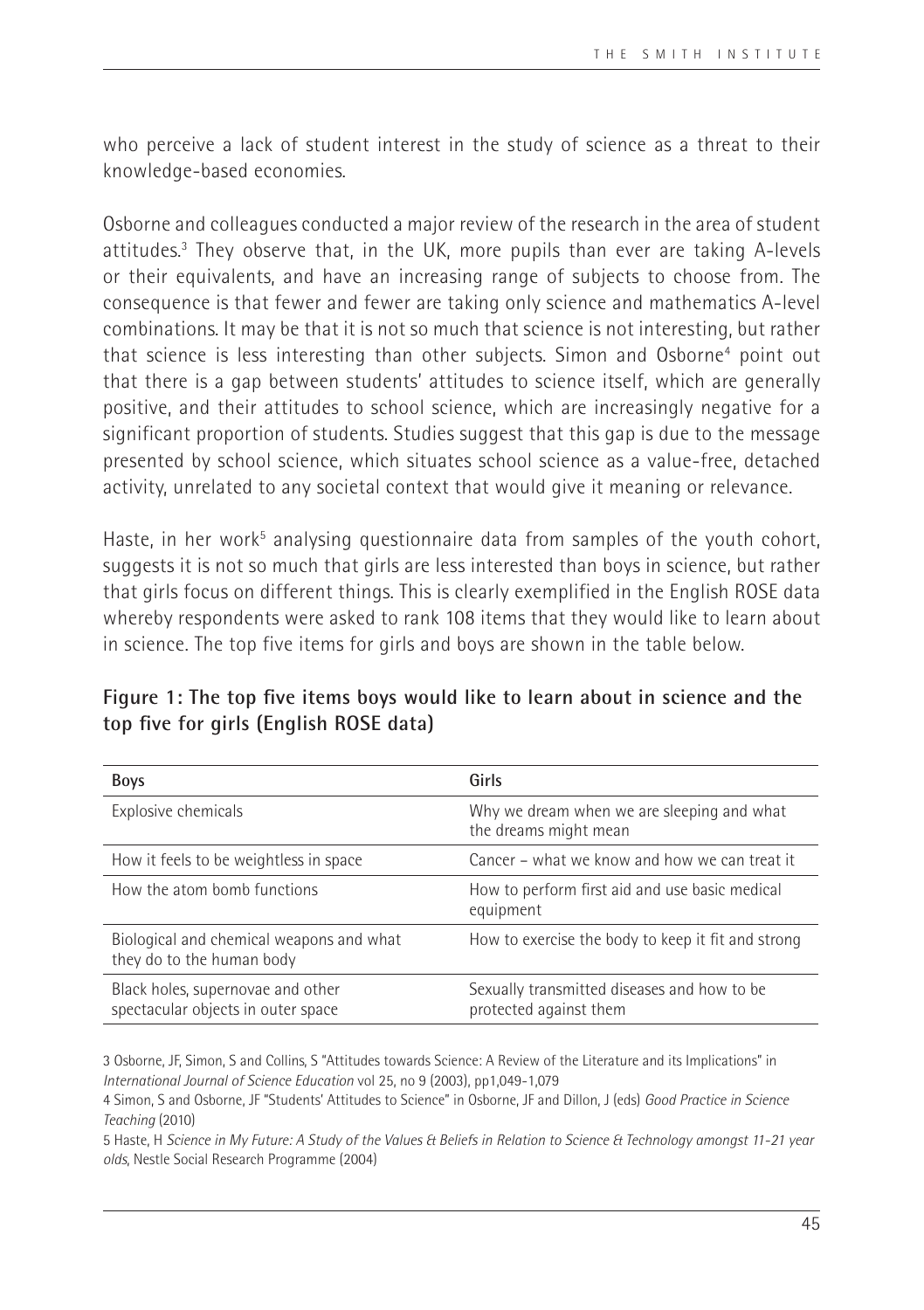The things boys are most interested in we would categorise as physics or chemistry and the things that girls are most interested in we would call biology. Girls want to know about areas of science and engineering that affect them personally. They are also more concerned about the ethics associated with the application of science and appear to have a more realistic view of the future, believing that science cannot solve basic problems like poverty and unhappiness. Clearly, if girls hold these values, a decontextualised, value-free science without opportunities to explore the social or ethical implications of science is unlikely to appeal.

Simon and Osborne<sup>6</sup> suggest that contemporary society gives pre-eminence to the individual and therefore school science needs to present itself to young people as the means by which the major problems facing humanity can be solved:

*The values emphasised by contemporary advanced societies include care for the environment, democracy, care for others, creativity and self-realization. That this is so is reflected in the fact that recruitment in Western societies into medicine, the life sciences and environmental studies is not falling and, in these areas, girls often outnumber boys …. The desire, therefore, to work in an area that students find meaningful is a driving force in their choice of subjects to study.*

## **Examining girls' lack of engagement**

As a result of the concern over the continuing decline in the numbers of students, particularly girls, choosing A-level sciences in the early part of the 21st century, the Institute of Physics commissioned two pieces of work about girls' engagement with physics. The findings draw together the research over a wide number of sources.

"Yes She Can" was an investigation by Bob Ponchaud (former government inspector of schools for science) into schools that are successful at attracting girls to study A-level physics and how this might inform other schools. This report was not published separately, but forms the basis of the first section of the 2006 publication *Girls in the Physics Classroom: A Teachers' Guide for Action*. 7

Patricia Murphy and Elizabeth Whitelegg of the Open University carried out a review of the research into the participation of girls in physics.<sup>8</sup> This aimed to consolidate current

6 Op cit

<sup>7</sup> Hollins, M, Murphy, P, Ponchaud, B and Whitelegg, E *Girls in the Physics Classroom: A Teacher's Guide for Action*  (Institute of Physics, 2006)

<sup>8</sup> Murphy, P and Whitelegg, E *Girls in the Physics Classroom: A Review of the Research on the Participation of Girls in Physics* (Institute of Physics, 2006)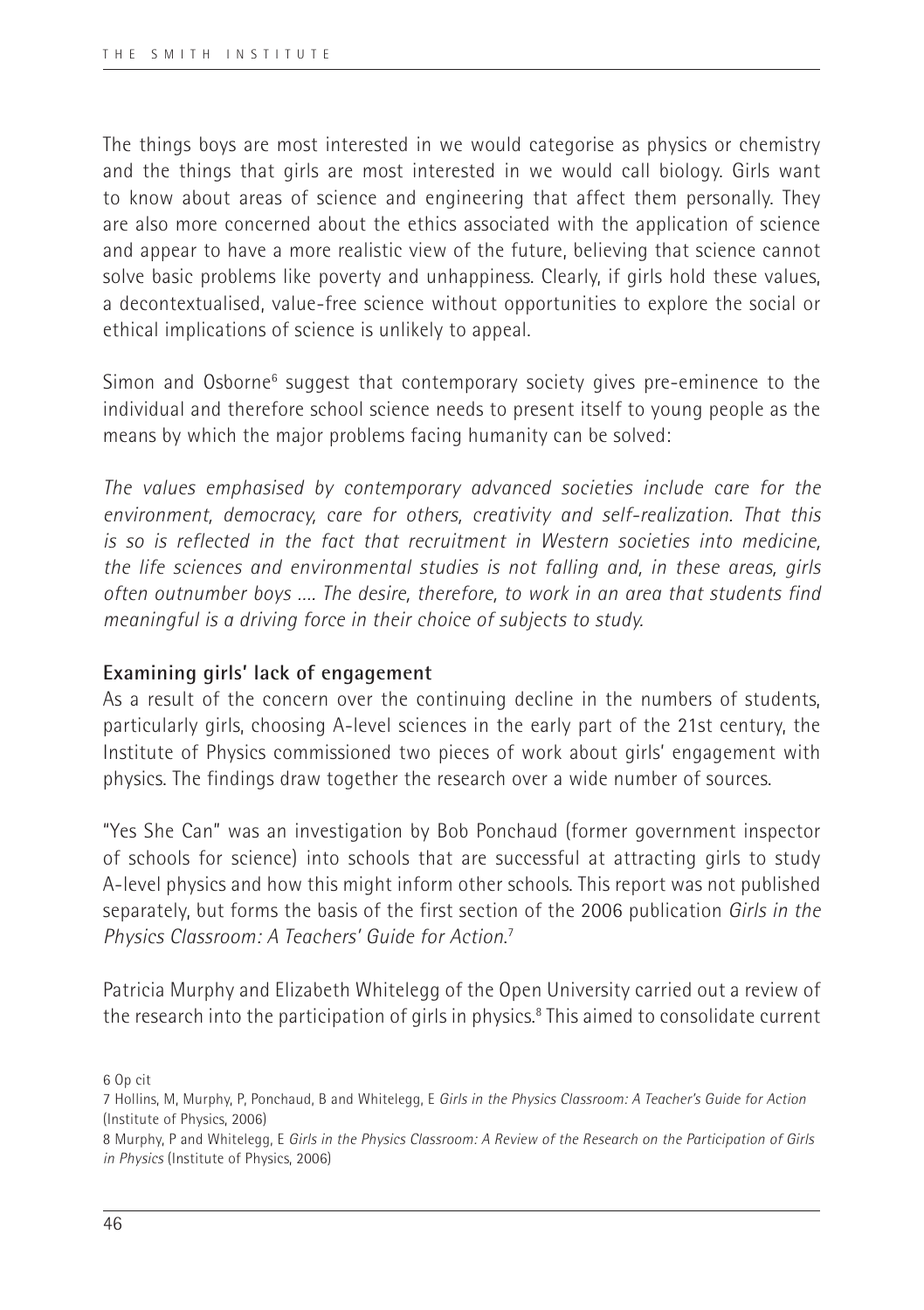understanding of the problem and to identify from existing research the reasons why girls choose not to continue studying physics. The two reports reveal some of the important issues that underlie the statistics for examination entries:

It cannot be assumed that in the current National Curriculum provision all students, in particular girls, are gaining meaningful access to physics. It is of particular concern that the most recent statistics for GCSE triple-science results (2010) show that all three sciences are still being taken by more boys than girls (roughly 54% of total entries).

Students' interest in science declines as they progress through school, and the decline appears to become steeper after age 14, particularly for girls and particularly in physics.

Girls, more than boys, experience a difference between their personal goals for learning and the learning objectives of the physics curriculum. As a consequence they are less inclined to opt for physics, even if they achieve high grades and enjoy the subject.

As they go through secondary schooling, students experience physics as increasingly difficult. This perception is partly due to the mathematical demands of the subject but also to girls' developing feeling of "not being able to do physics". The feeling is not borne out by the reality of girls' performance; see figure 2.

**Figure 2: Percentage of the cohort (girls or boys) who achieve an A\* or A grade at GCSE**

|      | <b>Mathematics</b> |             | <b>Physics</b> |             | Chemistry |             | <b>Biology</b> |      |
|------|--------------------|-------------|----------------|-------------|-----------|-------------|----------------|------|
|      | Girls              | <b>Boys</b> | Girls          | <b>Boys</b> | Girls     | <b>Boys</b> | Girls          | Boys |
| 2010 | 16.0               | 16.4        | 47.9           | 48.8        | 51.3      | 46.9        | 49.1           | 45.0 |
| 2009 | 15.2               | 15.5        | 49.2           | 49.5        | 53.1      | 49.1        | 48.8           | 47.0 |
| 2008 | 14.8               | 14.1        | 52.1           | 51.2        | 54.4      | 51.2        | 49.0           | 48.1 |
| 2007 | 13.8               | 13.7        | 45.8           | 48.5        | 48.3      | 45.9        | 46.4           | 43.4 |

Source: JCQ

The key influences on students' attitudes to physics were identified as:

- self-concept that is, students' sense of themselves in relation to the subject, the value they place on the subject and their willingness to engage with it;
- views of physics that is, how students experience physics at school; and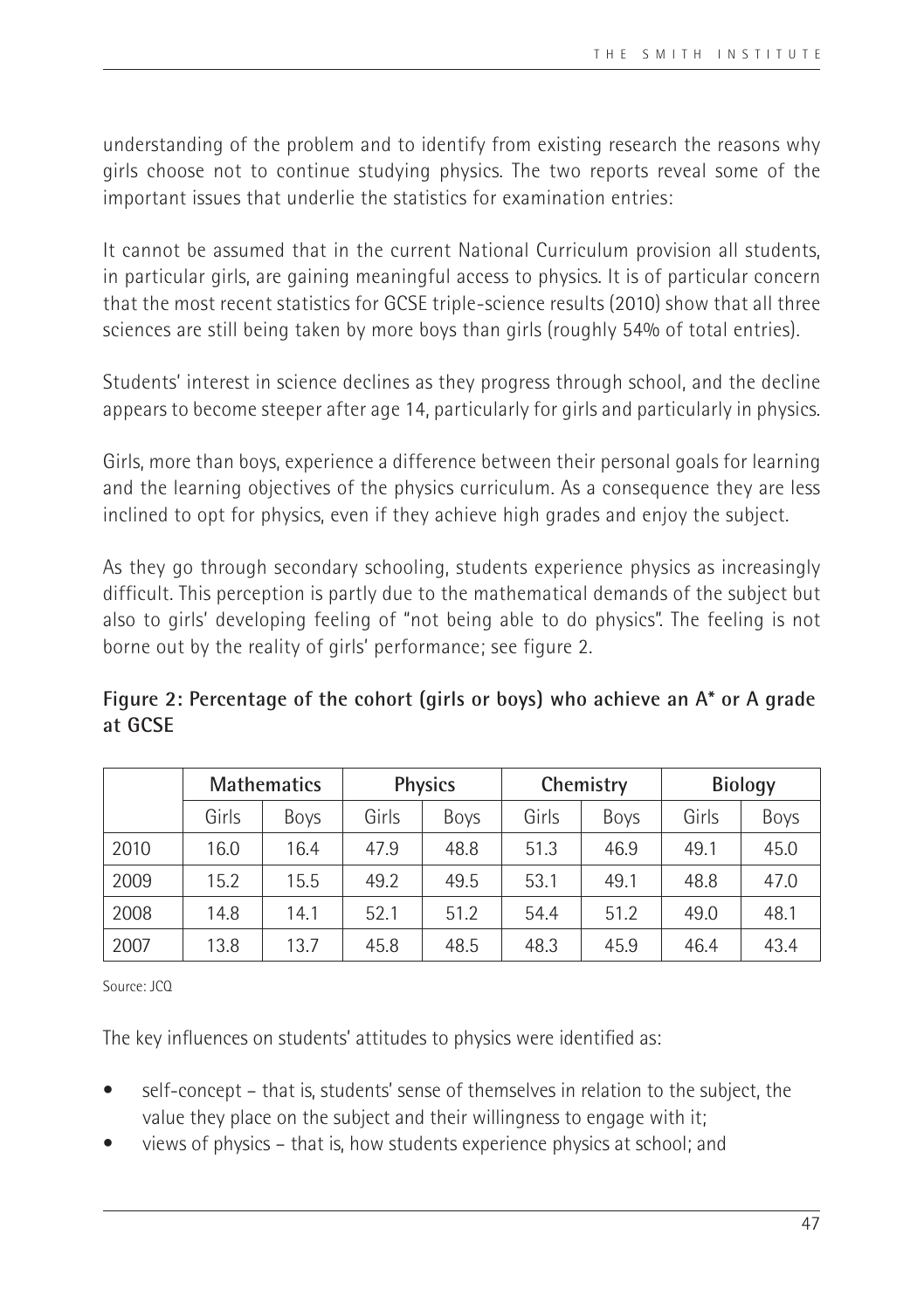• teacher-student relationships – that is, how personally supportive students find their physics teacher.

Ofsted has just published a report<sup>9</sup> on girls' career aspirations, based on a small-scale survey. This looked at the choice of courses and careers made by girls and young women at various stages in their education and training. Inspectors found that from year three onwards, the girls spoken to were thinking about what they would like to do after they left school. For girls of all ages, this thinking was strongly influenced by family and friends, and they were aware of the conventions surrounding "girls' jobs" and "boys' jobs".

Almost all who took part in the survey were open to the possibility of pursuing a career that challenged gender stereotypes, if it interested them sufficiently, but their awareness of this potential did not always translate into practice. In the few examples where girls had changed their minds and set out on a new and unfamiliar route, that change had often been catalysed by a personal experience of meeting a professional in school, or directly encountering the new kind of work for themselves.

The key findings of the report echo other work in this area, and include the following:

- The programmes of careers education and work-related learning, and the provision of information, advice and guidance in the schools visited, were not focused sufficiently on the knowledge, understanding and skills that girls and young women need in order to deal with factors such as career breaks and the role they might wish to play as future parents.
- A narrow range of gender-stereotypical work placements dominated choices in almost all the settings seen.
- The girls and young women had limited knowledge and understanding of how choices about courses and careers influenced pay and progression routes.

## **What can be done**

It is clear that, although societal pressures have a significant impact on the choices that girls and young women make, schools can and should do more to help overcome the perceived barriers and stereotypical views held by many of the girls and young women going through the education system. School science needs to offer girls, in particular, a vision that shows it is the physicist or engineer who is going to make major contributions to providing new

9 Ofsted *Girls' Career Aspirations*, ref no 090239 (2011)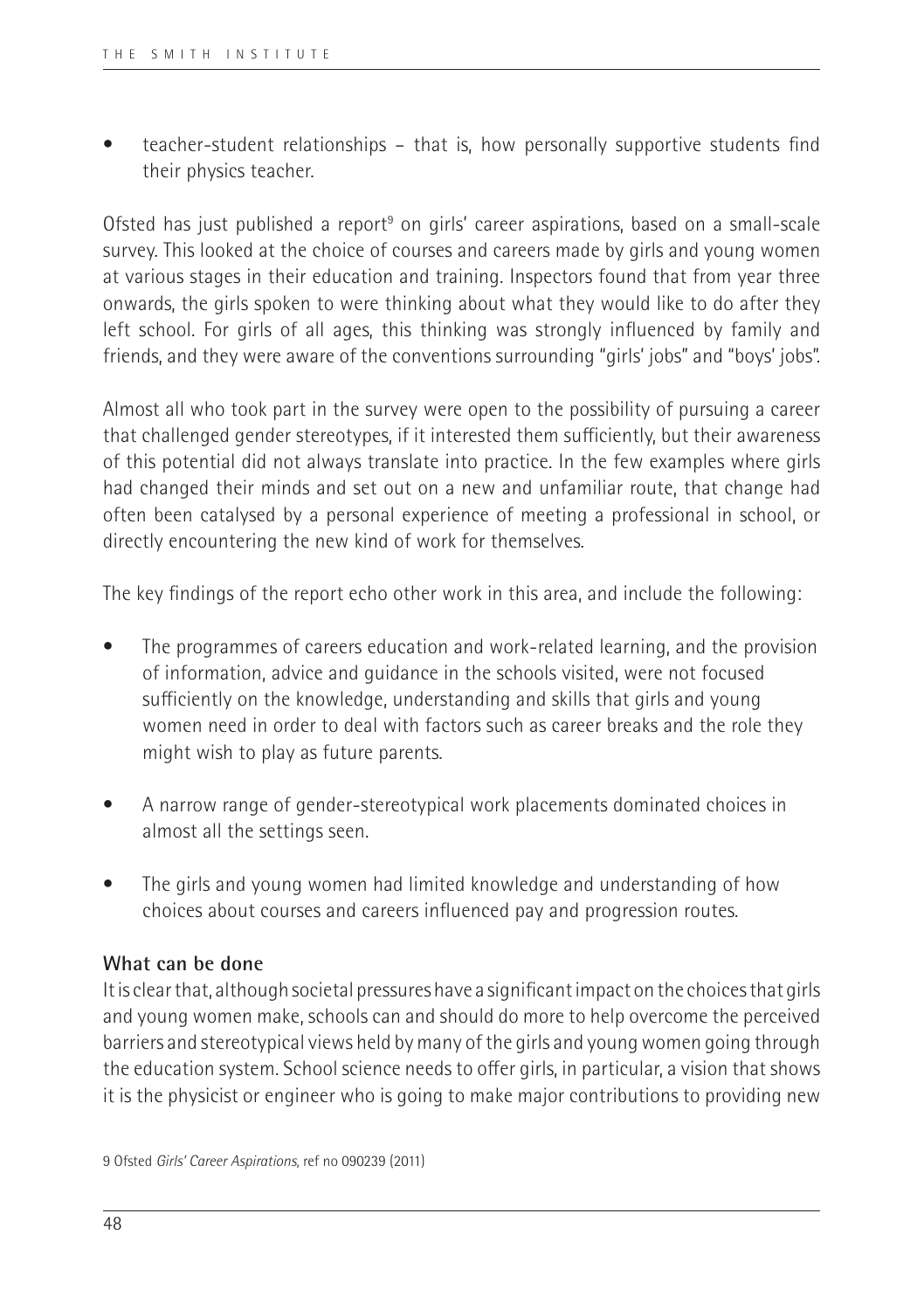alternative energy sources, animal- and environmentally-friendly food production, new methods of eliminating disease and solving the challenges of global warming.

After the publication of the two Institute of Physics reports, the Science Learning Centres obtained funding to explore supporting teachers using action research to help girls engage more successfully with physics. This work took place in two phases in 2006-07 and 2008, with the second phase involving around 66 schools. The Girls into Physics action research programme arose from a desire to work in a way that shared information with teachers and supported them to try out strategies that had been identified as successful in the *Teachers' Guide for Action*. In their evaluation of this work, Daly, Grant and Bultitude10 concluded that teachers require time, space and support to implement significant change in their pedagogy and the culture of the school. There were three themes identified as crucial first steps in the process of changing girls' participation in physics in schools:

- A consideration of gender equality in relation to theory, policy and practice is needed to inform teachers in their current practice and have an impact on girls' participation in physics in the long term.
- Action research is an effective way for teachers to use the Institute of Physics materials. This type of learning is experiential, with teachers trying out methods for themselves. For many, the starting point is very general, but there is the opportunity to engage with the issues personally and as a school, leading to the development of more meaningful research questions.
- Listening to students and valuing their contributions is an important legacy of the project. Many teachers reported that they found pupil voice to be one of the most informative aspects of the project. The informal and qualitative discussions that teachers had with pupils had a significant impact on their appreciation of the extent of girls' disengagement from physics.

A follow-up report commissioned by the Institute of Physics shows that for such work to have a lasting impact on embedding and extending good practice in gender-aware teaching of physics, and a significant increase in girls' take-up of A level physics, a number of key factors need to be present. Of prime importance is the support of senior management in the school, as well as the leadership and inspiration provided by the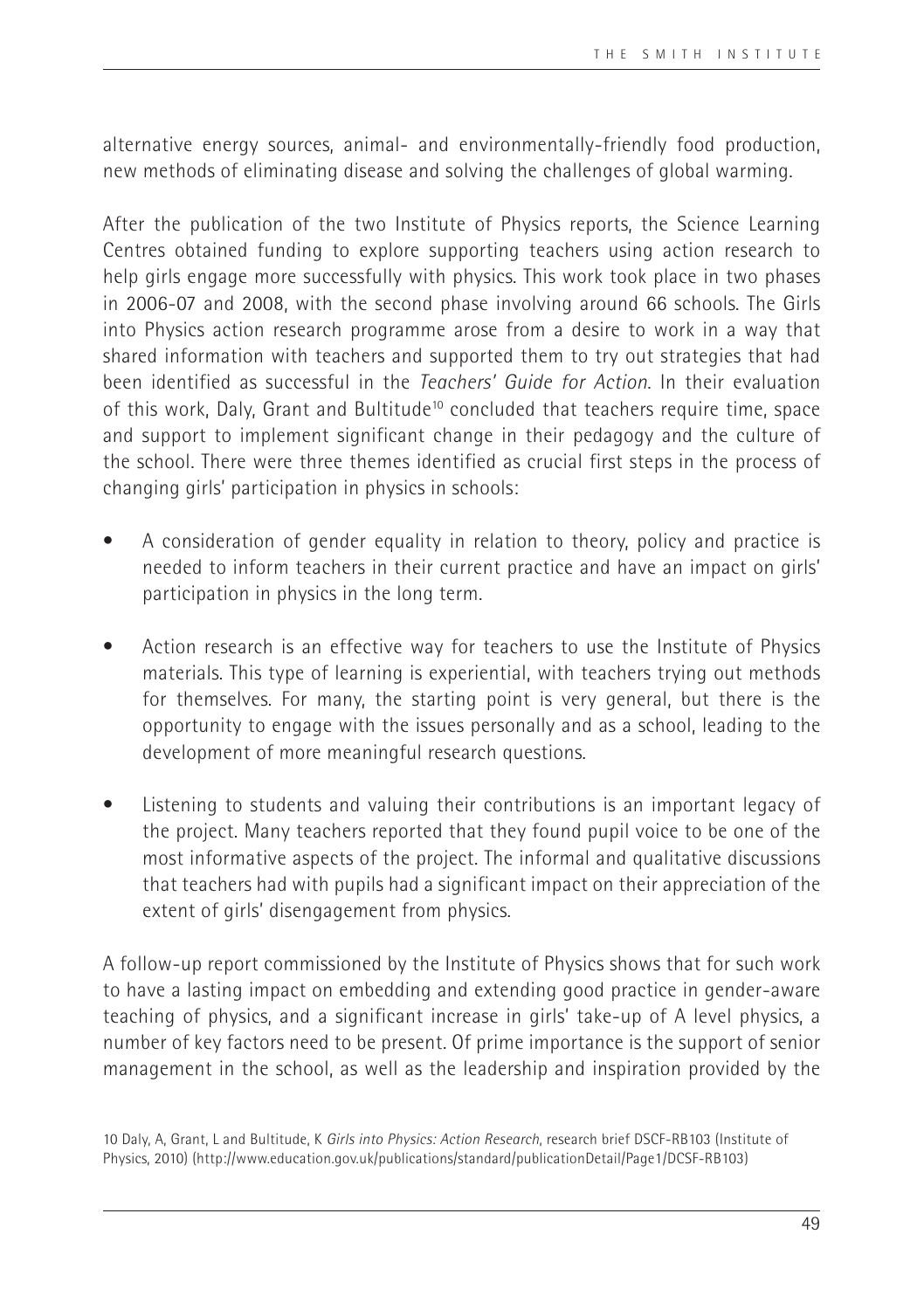head of science, and alongside this a commitment to improving science and physics achievement across the school. Successful teachers have a reflective approach, with a desire to improve their practice, and use teaching and learning strategies in class that engage students with the ideas of physics and that support active learning. A good physical environment, both in terms of laboratory space and equipment, also helps.

In conclusion, girls are more likely to continue with physics after the age of 16 if physics is taught in a way that engages with the interests of young people and where there is an expectation that anyone can do physics. In successful schools classrooms are managed to ensure active participation by students, and the focus of learning is ideas rather than unconnected facts. Students feel supported in their learning and understand the contribution that physics makes to society and can make to their lives.

The teacher is crucial to the success of the delivery of such a context-based or humanistic curriculum, which assumes a particular view of physics knowledge and an approach to teaching and learning where the teacher acts as a guide to students but the students have responsibility for their own learning. Some teachers struggle with the approach, either because it conflicts with their view of teaching and learning or because they need more support to teach and assess using this approach. However, interest in the work with teachers and the institute's resources has been growing, and there is hope that, if the impact can be sustained, then there may be measurable improvement in the number of girls continuing with physics post-16.

Implicit within this is the necessity for schools and subject teachers to develop a better understanding of the wide range of progression routes available in science, engineering and technology so that girls and young women can make informed choices. Ofsted recommends that schools should develop more carefully planned opportunities for young women to meet professionals working in non-stereotypical roles and to learn about what such work entails, so that they have a better understanding of the longterm impact of career choice on their lives and potential earnings. Subject teachers need to consider how to link, more frequently, the content of lessons and the skills to be developed to career opportunities.

A good supply of well-qualified and enthusiastic physics teachers is vital, because girls, who often lack familiarity with the situations and activities that are commonly used as contexts in physics, require more support to negotiate shared meanings and are therefore more sensitive to poor teaching than are boys. Teachers need to be able to set their subject in well-chosen and engaging contexts for their particular students and should be able to run well-ordered and stimulating lessons.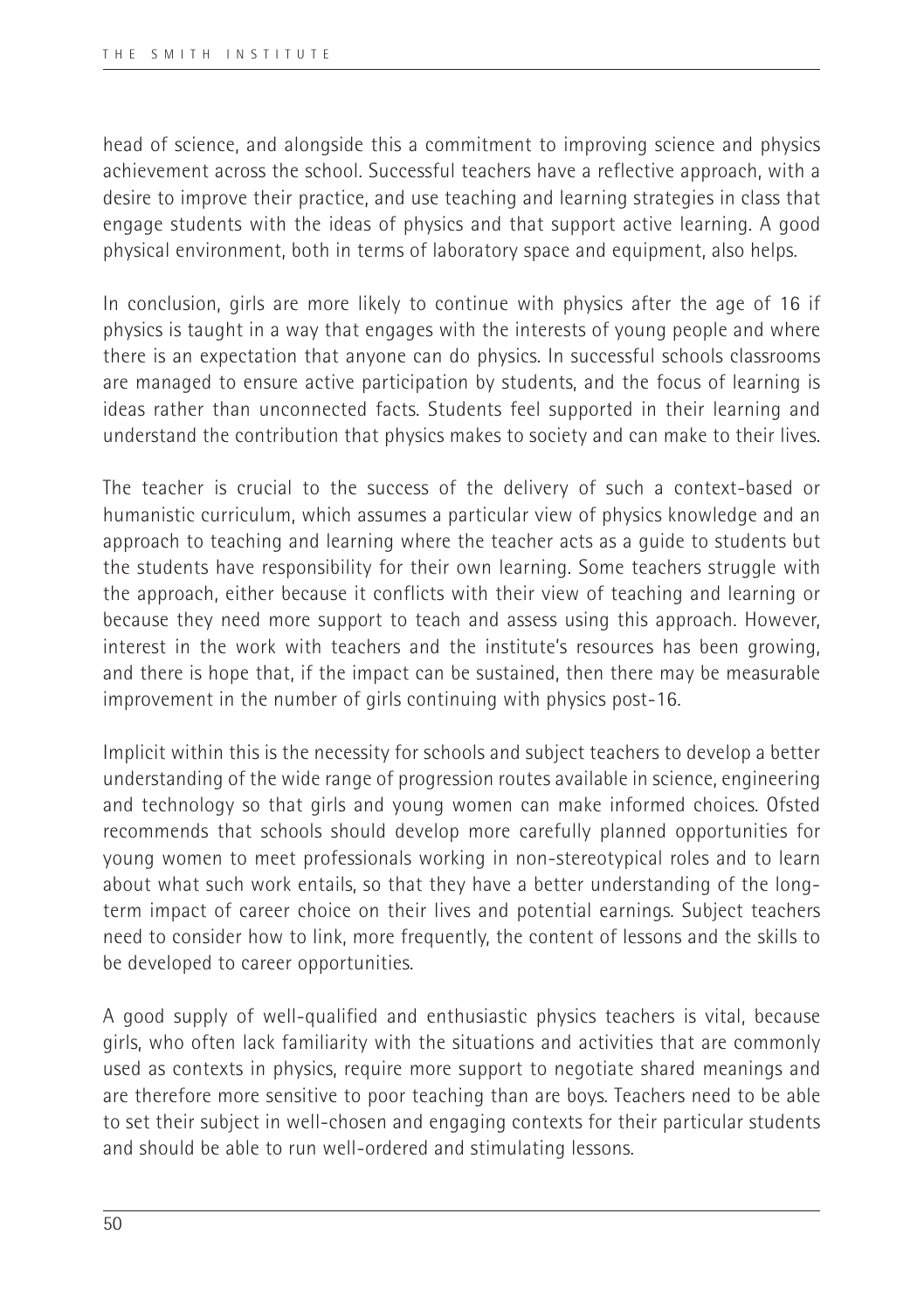Any changes to the physics curriculum should be informed by an understanding of the gender issues, and assessment processes must not introduce barriers to the participation of girls in physics. The physics curriculum itself must develop students' understanding of how the physics they are learning relates to themselves, has an effect on the modern world, and opens up a range of professional and technical careers.

## **Additional references**

*Engaging with Girls: Increasing the Participation of Girls in Physics – an Action Pack for Teachers* (2010) (includes: Daly, A, Grant, L and Bultitude, K *Girls into Physics: Action Research* (Institute of Physics, 2010)

Department for Children, Schools & Families "Gender and Education Mythbusters" ref: DCSF\_00599-2009 ISBN: 978-1-84775-441-7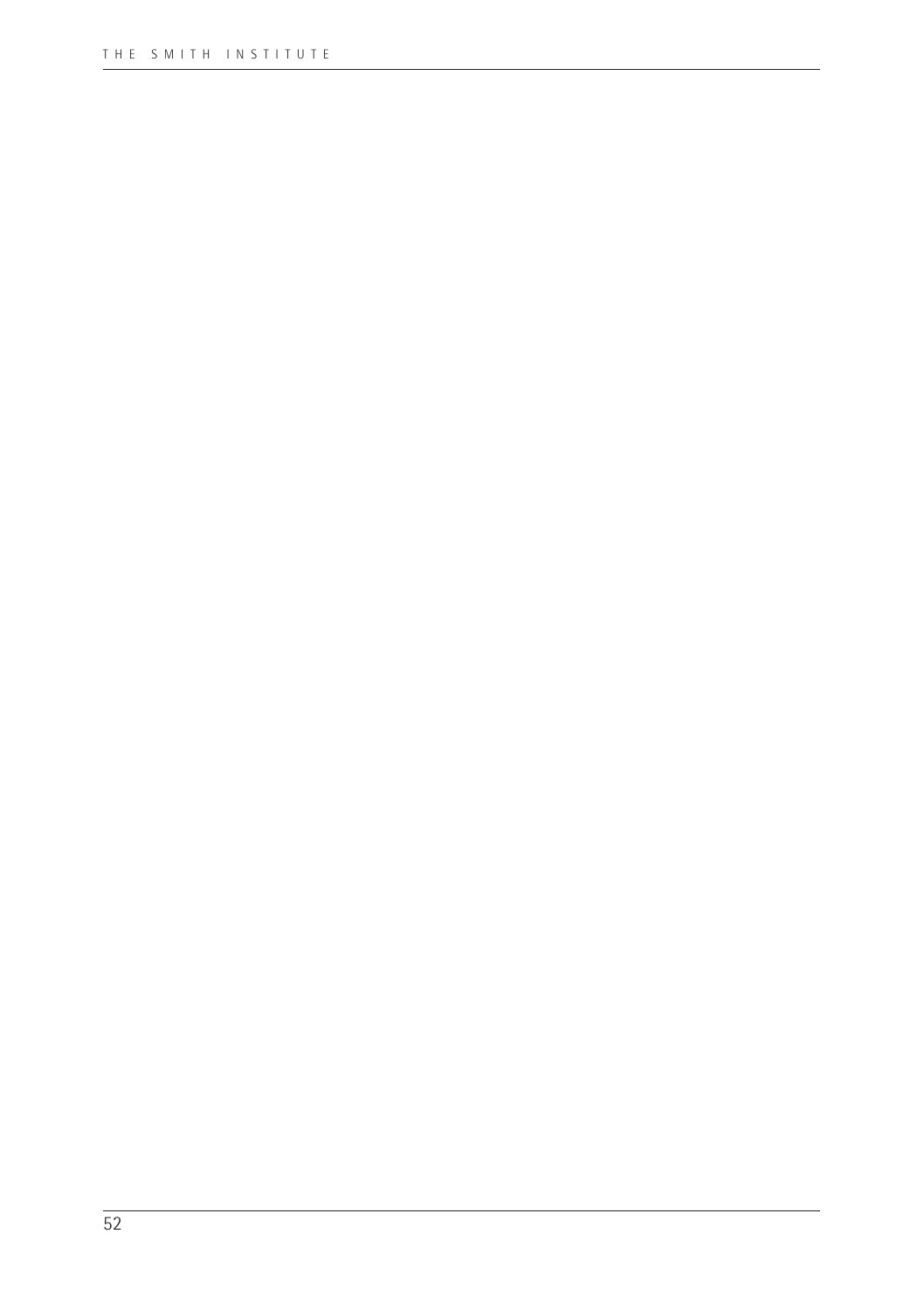**Chapter 5**

# **A new era for careers – choices and consequences**

**Deidre Hughes, Immediate Past President of ICG and Associate Fellow at Warwick Institute for Employment Research**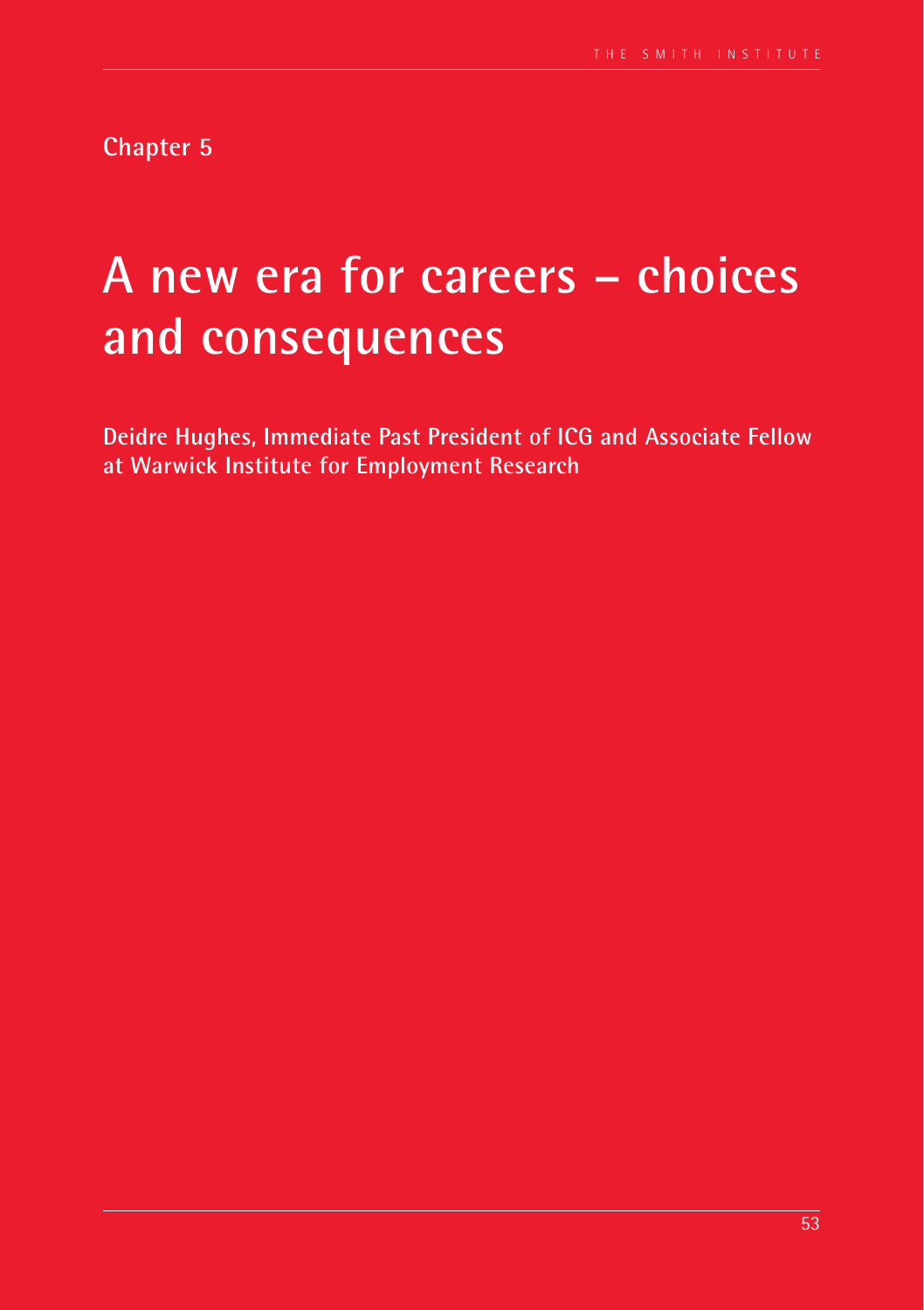## **A new era for careers – choices and consequences**

Shifting global and economic conditions are affecting the opportunities that individuals perceive they can readily access, including opportunities to learn and earn abroad. With the economic growth of the BRIC nations (Brazil, Russia, India and China) and the challenge they represent for Europe and the US – and with China and India being the two most heavily populated countries in the world<sup>1</sup> – there is pressure on the UK to sustain its competitive edge by inspiring more individuals to acquire and apply science, technology, engineering and mathematics (STEM) knowledge, skills and expertise.

Research evidence shows that fewer girls and women engage in STEM subjects, studies and occupations, thereby creating significant loss of human capital for UK plc. Across Europe, changing patterns of working, learning and career development<sup>2</sup> highlight the importance of job mobility and enhanced careers services for individuals in a wide range of settings. In the UK, it is notable that despite women's labour market participation in numerical terms now being roughly comparable with men's, their work commitment and related employment patterns are often different, in many ways more complex, and seem to be increasing in diversity. Given this reality, how adequate are careers support services in responding effectively to girls and women in relation to STEM?

A major international comparative study, ROSE (Relevance of Science Education)<sup>3</sup> led by the University of Oslo in Norway, researched the relevance of science and education and suggested that it may be seen as paradoxical that "in spite of the increasing importance of science and technology, schools in many countries are facing a lack of interest in these subjects". The problem seems to be that many individuals are broadly content to enjoy the benefits of STEM, but STEM subjects are commonly perceived as difficult or boring to study and learn. To unlock potential, particularly in girls and women, it is necessary to stimulate their interest and curiosity in these subjects and to promote their confidence and abilities in STEM and other related areas.

This article briefly examines some trends relating to emerging perspectives on the formation of career aspirations from an early age and how this can affect young

<sup>1</sup> A combined total in 2008 of 2.4 billion people out of 6.6 billion (adding up to 36% of the total world population)

<sup>2</sup> Browne, J et al *Securing a Sustainable Future for Higher Education: An Independent Review of Higher Education Funding & Student Finance* (2010)

<sup>3</sup> Schreiner, C and Sjøberg, S "Sowing the Seeds of ROSE: Background, Rationale, Questionnaire Development and Data Collection for ROSE (Relevance of Science Education) – A Comparative Study of Students' Views of Science and Science Education" in *Acta Didactica* (University of Oslo, 2004) (http://www.ils.uio.no/english/rose/keydocuments/key-docs/ad0404-sowing-rose.pdf)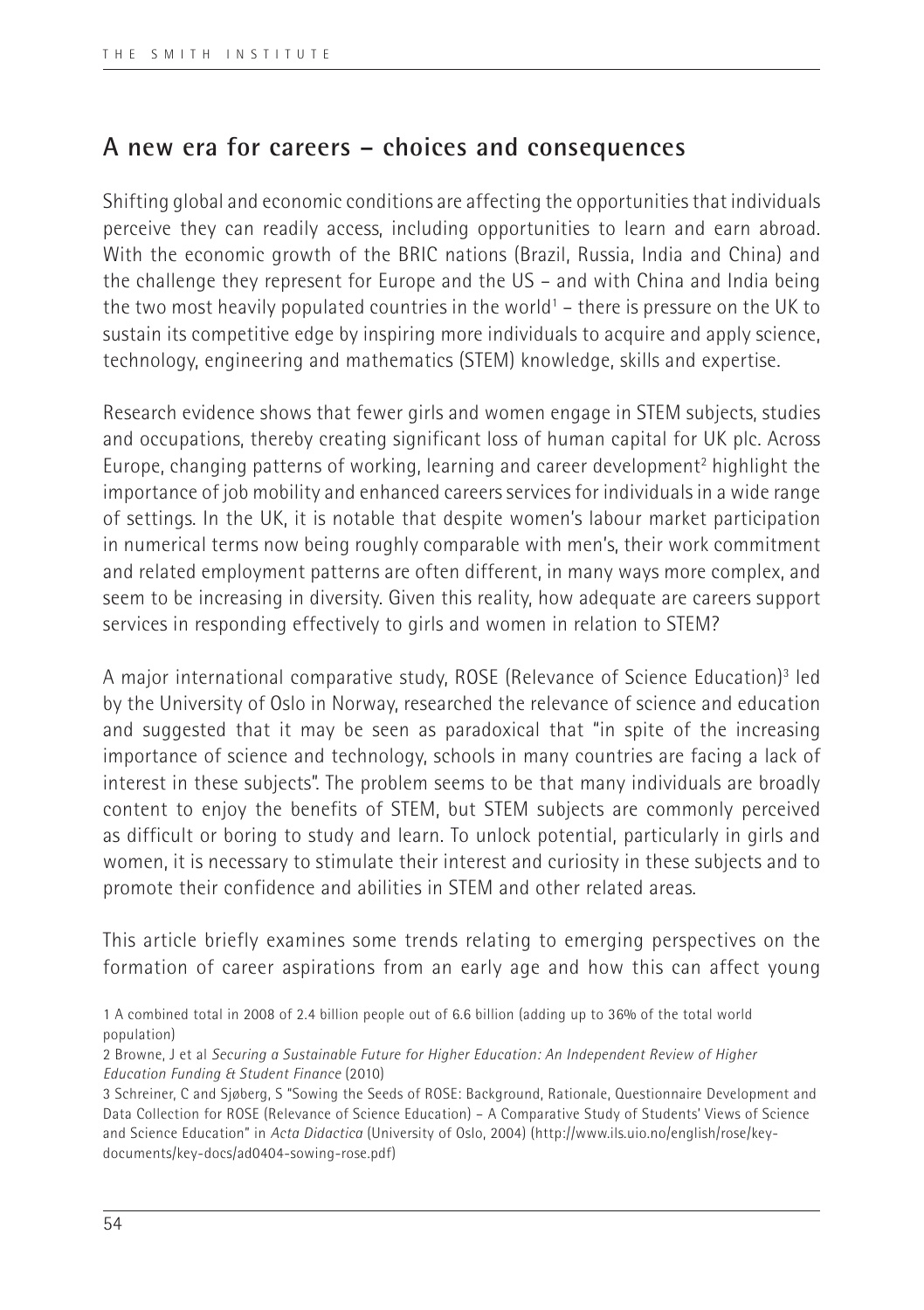females' and adults' perceptions of women in science, engineering and technology. The current policy context in England for a new all-age careers service<sup>4</sup> is also considered within the context of "improving social mobility, increasing retention within education and reducing drop-out". There are growing concerns about a lack of investment in careers education and workforce development to ensure teachers and careers professionals are sufficiently trained in providing access to accurate labour market information and appropriate careers guidance support in the interpretation of data relevant to individual circumstances. It sets out the main challenges for those responsible for the design and delivery of careers support services to help tackle gender and ethnicity imbalance issues.

## **Trends and emerging perspectives**

With 80% of the 2020 workforce already in work, it is clear that "we must fix the 'stock' of adult skills as well as the 'flow' of young people into the labour market".5 The *Science*  for Careers report from the Science & Society Expert Group<sup>6</sup> and subsequent findings published by Holman and Finegold<sup>7</sup> outline a growing need to commence careersrelated work from an early age. A further review of the evidence base by Bysshe and Hughes<sup>8</sup> reaffirms that the formation of aspirations begins early: for example, "what children say at the age of 11 about their educational intentions is highly predictive of their actual behaviour at aged 16.9

Gottfredson<sup>10</sup> argues that children aged nine to 13 begin the progressive elimination of least-favoured alternatives. By this stage, children and young people are beginning to dismiss a large range of occupations according to gender stereotypes, at unacceptably low or high levels, or beyond their capabilities. Although this eases the burden of choice, it also forecloses individuals' potential by limiting their experience and educational choices. It is also notable that only around a third of undergraduates in STEM disciplines are female, and although this position has improved over time, the

7 Holman, J and Finegold, P *STEM Careers Review: Report to the Gatsby Charitable Foundation* (2010) 8 Byshhe, S and Hughes, D *Future Choices: Raising Aspiration & Attainment in Years 5-8* (Aimhigher Initiative,

2010)

<sup>4</sup> http://www.bis.gov.uk/news/speeches/john-hayes-national-careers-service-for-england

<sup>5</sup> UK Commission for Employment & Skills *Ambition 2020: World Class Skills & Jobs for the UK* (2010) (http:// www.ukces.org.uk/upload/pdf/UKCES\_FullReport\_USB\_A2020.pdf)

<sup>6</sup> Garnham, D *Science for Careers: Report of the Science & Society Expert Group* (Department for Business, Innovation & Skills, 2010) (http://interactive.bis.gov.uk/scienceandsociety/site/careers/files/2010/03/BIS-R9199- URN10-767-WEB.pdf)

<sup>9</sup> Croll, P and Moses, D *The Formation & Transmission of Educational Values*, final report to the ESRC, project no R000239963 (ESRC, 2005)

<sup>10</sup> Gottfredson, LS "Gottfredson's Theory of Circumscription, Compromise, and Self Creation" in Brown, D (ed) *Career Choice & Development* (4th edition) (Jossey-Bass, 2002), pp 85–148)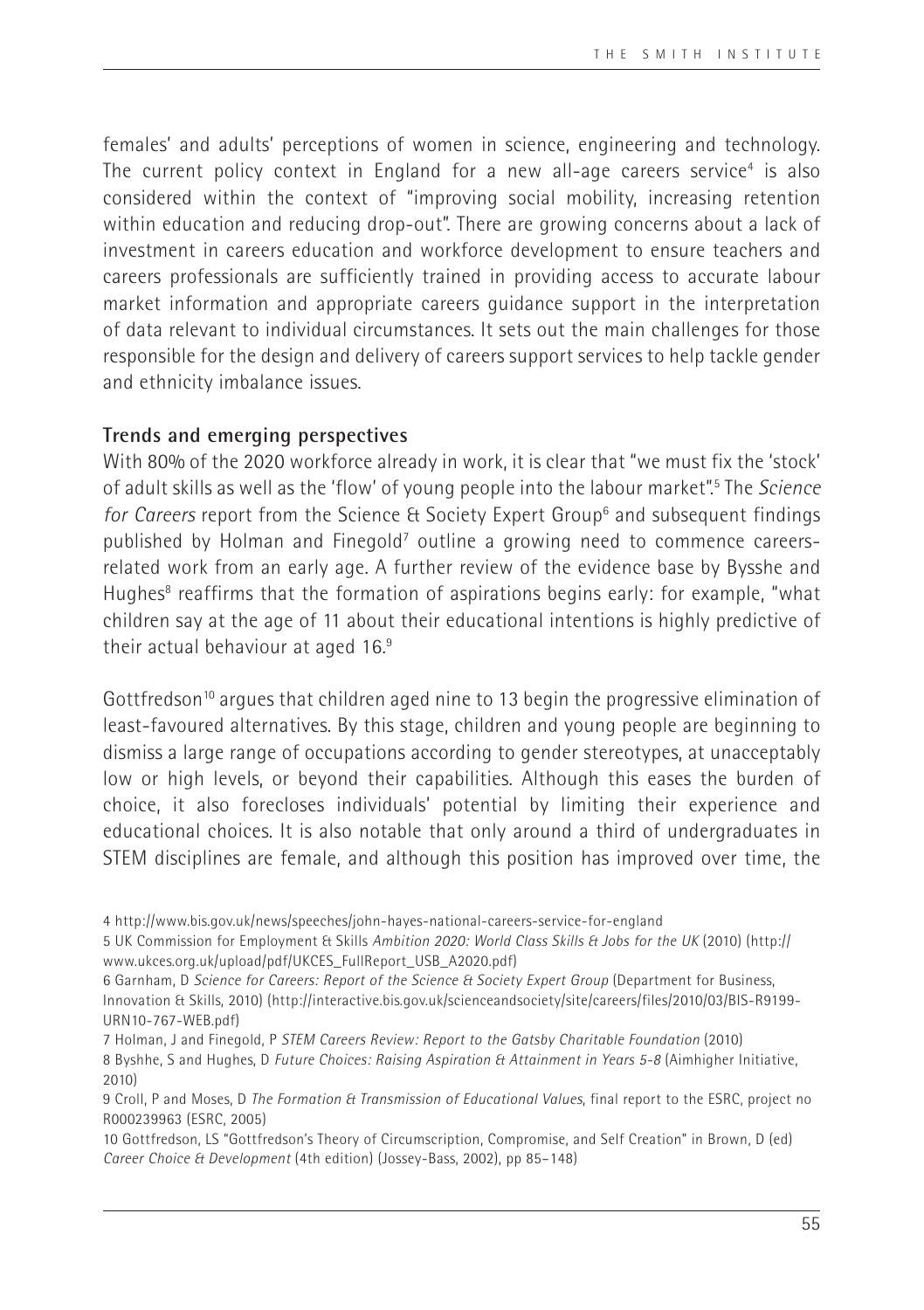gender gap is still considerable. As a consequence, it is crucial to explore, support and inform individuals' aspirations and to help them to see a relationship between what they are doing in the present and what they may wish to do in the future – thus linking aspiration and attainment, throughout the life course.

Ofsted<sup>11</sup> has recently reported that girls are receiving weak information about careers, making it difficult for them to make informed choices about courses. It highlights that most examples of work placements for young women collected from school records were stereotypical experiences. It also found that most of the schools were not doing enough to promote confidence and ambition in girls or encouraging them to challenge vocational stereotypes. In general, girls aged 11 to 14 had limited knowledge and understanding of how choices about courses and careers influenced pay and progression.

Examples of work being carried out to understand issues related to the gender imbalance in STEM subjects and careers resources can be seen through a plethora of initiatives, including the National STEM Centre<sup>12</sup> and Teachers Development Agency for Schools (TDA), which together are planning to update professional development materials for teachers to include a focus on ICT and STEM. There is also the intention to explore the scope for involving the TDA in increasing teachers' knowledge and understanding of STEM careers through initial teacher training. Without these new approaches, unlocking potential among girls and women (and other under-represented groups) remains a missed opportunity in harnessing available human capital to good effect.

The OECD13 indicates that across the UK and further afield:

*Academically trained teachers have often spent most of their lives in education. Their experience of the wider work environment can be limited and their formal or informal advice to students may be biased towards general education and university pathways. They may be reluctant to recommend vocational courses, particularly to bright students.* 

While this can be interpreted as a broad generalisation of those in the teaching profession, it does illustrate powerfully the requirement for a new partnership approach between teachers, careers professionals, employers and training providers.

12 http://www.nationalstemcentre.org.uk/

<sup>11</sup> Ofsted *Girls' Career Aspirations* (2011) (http://www.ofsted.gov.uk/Ofsted-home/Publications-and-research/ Browse-all-by/Documents-by-type/Thematic-reports/Girls-career-aspirations)

<sup>13</sup> OECD *Challenges & Policy Options for More Effective Career Guidance* (2010), p5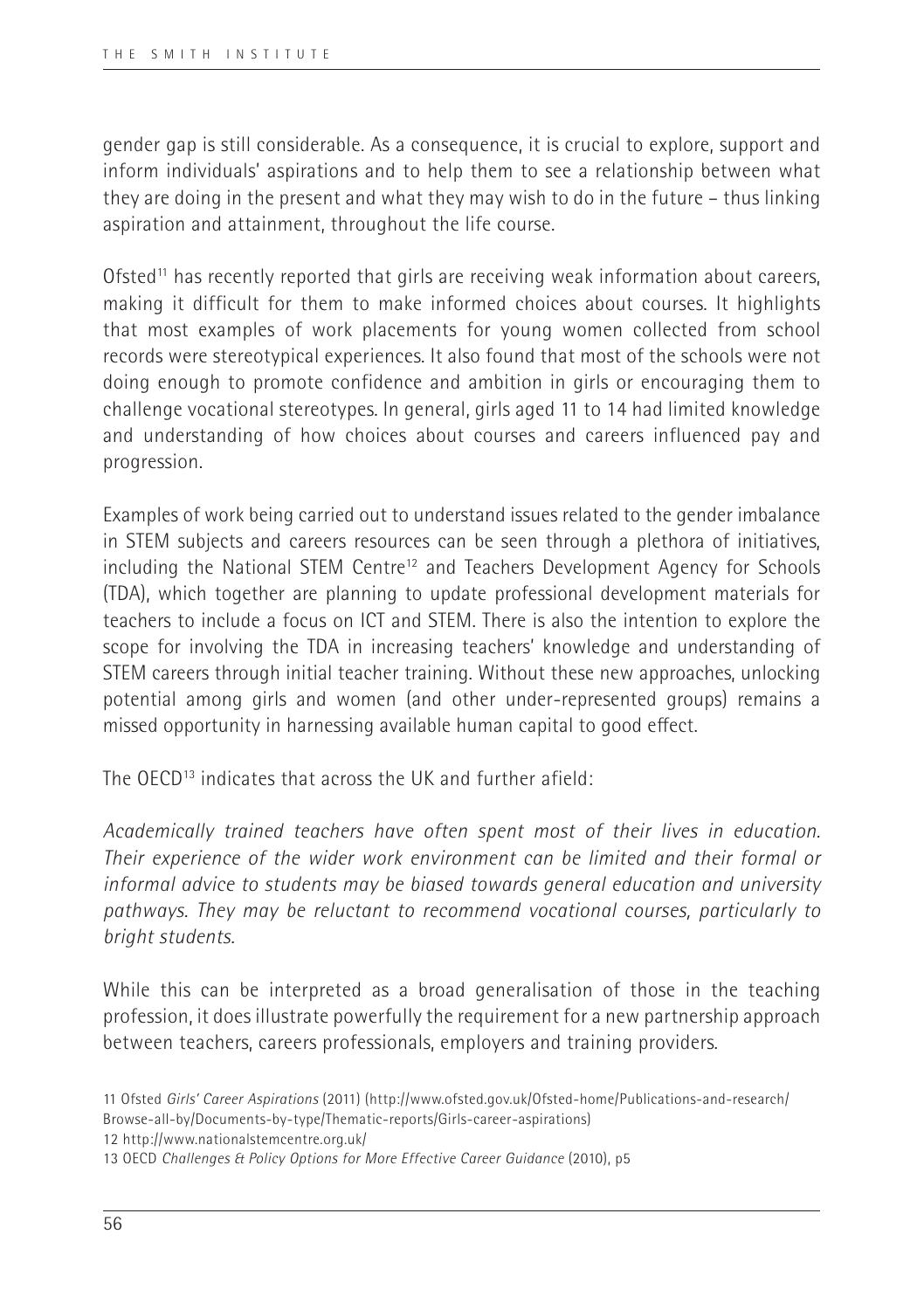Last October, the Education and Employers Taskforce<sup>14</sup> published a report undertaken by Deloitte on the role of employers in careers education. The findings made clear that young people today enter a labour market that is highly dynamic and confusing without adequate knowledge of the range of jobs and careers, nor of the skills required for each role. The task force stated that "even at this time of record youth unemployment, some 15,000 apprentice places remain unfulfilled, and with increases in university fees due in 2012, the penalty for a wrong careers decision grows greater".15 In summary, it is widely agreed that careers support services need to improve significantly in order to increase levels of connectivity between young people (and adults), educationalists and employers.

## **The policy context**

John Hayes, the minister for further education, skills and lifelong learning, has articulated clearly the importance of career guidance in promoting social mobility increasing retention within education and reducing drop-out.16 The government's approach builds upon the 2010 Browne report,<sup>17</sup> which highlighted the importance of career guidance in relation to entry to higher education, whereby "students should be better informed about the range of options open to them.… Their choices will shape the landscape of higher education." Also, the 2009 Milburn report<sup>18</sup> outlined the role of career guidance in broadening access to the professions, followed more recently by the deputy prime minister's launch of the government's Strategy for Social Mobility.19 In the latter report, it is stated that "it is notable that between 2000 and 2009, 15-year-olds in the UK have fallen from 4th to 16th in international rankings in science",<sup>20</sup> with similar statistical trends reported in relation to literacy and maths.

This is reinforced by concerns raised in the 2011 Wolf report, $21$  which outlines the challenges faced by young people aged 14-19 in their selection of vocational studies, and the need for greater involvement of business and employers in promoting successful and sustained progression into the labour market. What appears to be

14 http://www.educationandemployers.org/what-we-are-doing.aspx

15 Nick Chambers, director of the Education & Employers Taskforce in England, speaking at the Institute of Career Guidance annual conference, November 2010

16 John Hayes in the Education Bill Committee, 29 March 2011

17 Browne, J et al (op cit), p25

21 Wolf, A *Review of Vocational Education – The Wolf Report* (Department for Education, 2011) (http://www. education.gov.uk/publications/standard/publicationDetail/Page1/DFE-00031-2011)

<sup>18</sup> Panel on Fair Access to the Professions *Unleashing Aspiration: The Final Report of the Panel on Fair Access to the Professions* (2009)

<sup>19</sup> HM Government *Opening Doors, Breaking Barriers: A Strategy for Social Mobility* (2011), pp40-41 20 Op cit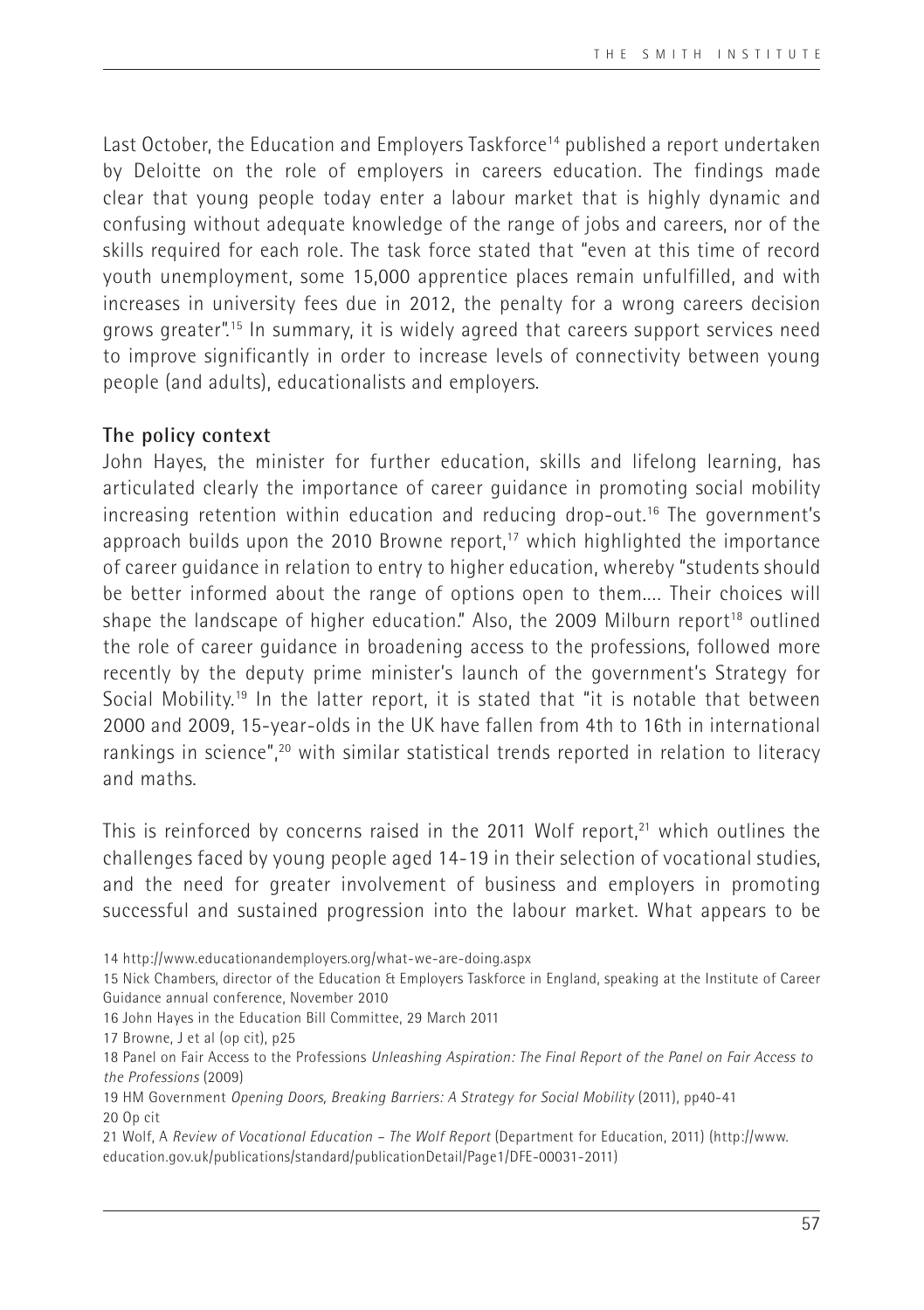missing is the need to find more creative ways to stimulate interest and learner engagement in STEM subjects, in particular for girls and women. We know that schooling performs a moral purpose by enabling individuals to construct themselves as adults. Yet within a wide range of educational institutions (ranging from primary schooling through to higher education) insufficient attention is given to careers education and the design and delivery of effective careers support services.

There is great concern that the Coalition's current education legislation proposes to remove the secretary of state's direction-making powers regarding local authority services in England and to place a duty directly on schools requiring them to secure access to independent careers advice. Thus pupils would be reliant on the quality of advice secured by individual schools. With fewer young women choosing STEM subjects, and by not encouraging young women through careers education and guidance interventions, there could be further gender stereotyping in education, with resultant occupational segregation in the workplace. Bimrose<sup>22</sup> argues that occupational segregation is one of the three main factors contributing to the gender pay gap, alongside pay discrimination and unequal impact of caring responsibilities.

Occupational segregation is apparent in the majority of apprentices in the two highestpaying sectors dominated by males (manufacturing engineering, and electro-technical), whereas the majority of apprentices in the three lowest-paying sectors are dominated by females (hairdressing, early-years work, and health and social care).<sup>23</sup> From a STEM perspective, it may well remain the case that, however well girls and women achieve, they are likely to face disparity in earnings in spite of increased attainment<sup>24</sup> unless further work is done on this. In order to address this obvious gender imbalance, it is vital to step back and consider how this can be tackled when the provision of careers advice becomes fragmented.

The current government reportedly views careers education as an on-going process, part of what schools do as a matter of course to prepare their students for the next stage in their learning or career, and they believe that schools should be trusted to do that. But therein lies a dual problem.

Firstly, embedding STEM careers into the curriculum is one of the routes open to raise awareness of students (and teachers), strengthened by a partnership approach with

23 *STEM Choices: A Resource Pack for Careers education, Information, Advice & Guidance Practitioners* (2009), p15 (http://www.education.gov.uk/publications/standard/SchoolsSO/Page14/STEM-CHOICES) 24 Op cit, p15

<sup>22</sup> Bimrose, J "Guidance for Girls and Women" in Athanasou, JA and Van Esbroeck, R (eds) *International Handbook of Career Guidance* (Springer, 2008), pp375- 404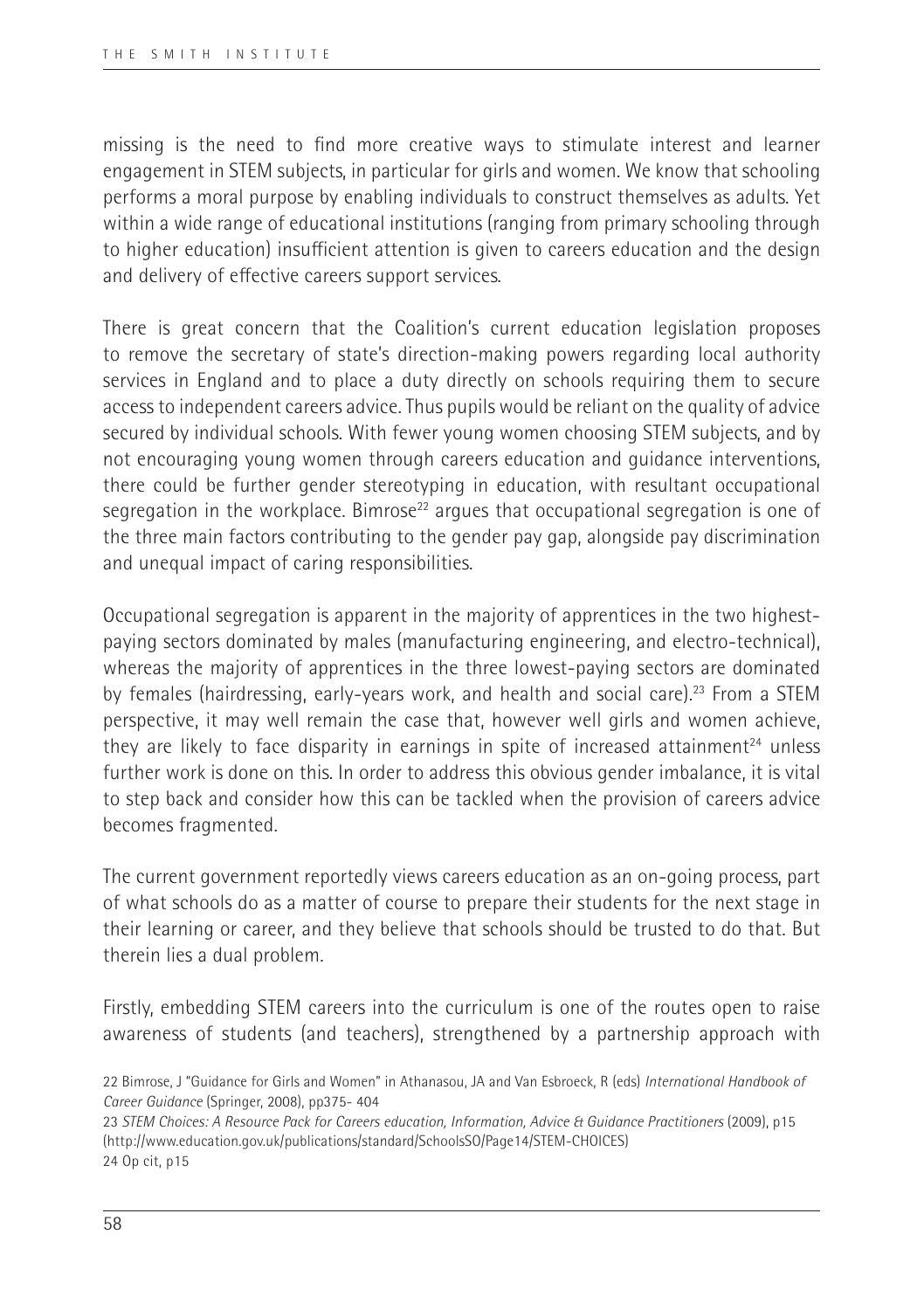career professionals.25 Although the government has confirmed that local authorities continue to have responsibility for provision of advice until the law is changed, given the recent demise of Connexions services throughout England there is justifiable concern about what will happen to this year's cohort of year 10 and 11 students.

Secondly, OECD findings cited earlier highlight that many teachers are ill-equipped to design and deliver effective career learning for their students. These problems could be further compounded by applying free market principles to the delivery of careers guidance services26 and the removal of ring-fenced funding in schools for careers education and allied careers support services.

## **Workforce development issues**

Until the new National Careers Service is fully launched in April 2012 and its structure and design specified more fully, it will be essential to ensure resources and expertise are not completely lost. The Careers Profession Task Force in England (commissioned by the government in February 2010) has highlighted the need to further strengthen the competence of those working in the careers sector.<sup>27</sup> A conclusion from the research was that this should be done by embedding STEM, labour market information and ICT skills and competencies as central in both initial work-based and off-the-job training.<sup>28</sup> Similar conclusions emerged from a recent review of careers services in Wales.29 The UK Careers Profession Alliance,<sup>30</sup> led by Ruth Spellman OBE, is now establishing a new set of common professional standards and a code of ethics for careers professionals and careers educators.

In autumn 2010, the STEM subject choice and careers project team (led by Sheffield Hallam University)31 linked up with the Warwick Institute for Employment Research to produce an online learning module to support the active learning through continuous

26 Bimrose, J, Hughes, D and Barnes, SA *Integrating New Technologies into Careers Practice: Extending the Knowledge Base* (UK Commission for Employment & Skills, 2011) (http://www.ukces.org.uk/upload/pdf/Integrating%20New%20 Technololgies%20into%20careers%20practice.pdf)

27 Department for Education *Towards a Strong Careers Profession: An Independent Report to the Department for Education* (2010), p2 (http://www.education.gov.uk/publications/eOrderingDownload/CPTF%20-%20External%20Report. pdf)

28 Op cit, p13

29 Edwards, H, Sanders, D and Hughes, D *Future Ambitions: Careers Services in Wales* (Welsh Assembly Government, 2010) 30 The Careers Profession Alliance is committed to creating a professional, single-body organisation, which will set standards, maintain a professional register (possibly leading to a licence to practice), and will provide a range of professional services.

31 http://www.shu.ac.uk/research/cse/stem-careers.html

<sup>25</sup> Op cit, p3. Note: "It is important to ensure that career routes and qualifications form an intrinsic part of all STEM courses … this will require a partnership approach at the level of curriculum design from both careers professionals and teachers."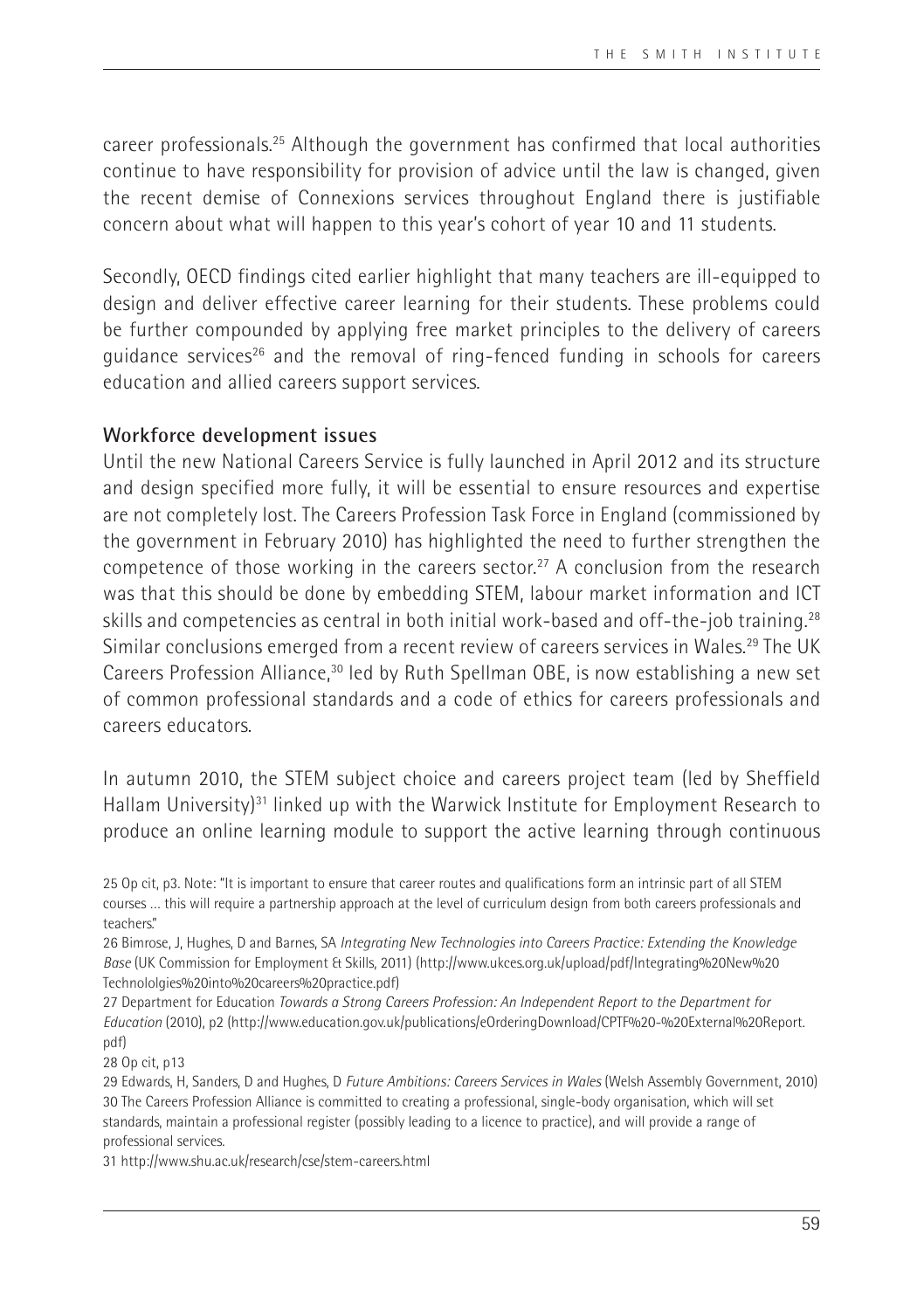professional development (CPD) of teachers and careers professionals in the area of STEM. This resource will provide labour market information on STEM issues and support the process of learning required to think through and undertake research into current and reliable labour market information on STEM on an on-going basis. It will be available in late spring of 2011. This work extends and complements that of the National STEM Centre, drawing on resources that have been already been developed under this initiative.

The main challenges for policy makers and practitioners include how best to inspire girls and women to realise their full potential and to explore all alternatives open to them, including STEM opportunities. The urgent imperative is to open up new possibilities for careers aspirations to move beyond traditional stereotypes, while simultaneously providing UK plc with an increase in human capital in this sector. To maximise impact, access to reliable labour market information and STEM resources for young people and adults is necessary through the provision of both online and local face-to-face services.

Policy makers and practitioners will need to meet this challenge at a time of shrinking resources in this current climate of austerity. The UK Commission for Employment & Skills has recently published a series of reports on different aspects of integrating ICT into careers practices.32 These are all available through a common portal and provide a clear indication of the potential for extending and developing practice in this area. These works make clear that the adequacy of careers support services cannot be left simply to over-reliance on online services.

In conclusion, there is a strong need to eliminate gender stereotyping from an early age. Teachers are well placed in local communities but their skills and experience in providing careers support is generally very limited. The demise of the Connexions services has exacerbated the issue of young people's access to high-quality and impartial careers guidance. A lack of ring-fenced funding in educational institutions for careers provision is a major concern. While this period of uncertainty remains, professionals will have to find a way of managing this. Embedding STEM, labour market information and ICT within both initial work-based and off-the-job training must be achieved at low cost. However, there is a high cost for individuals, particularly for families and communities and for the national economy, of ill-informed career decisions. Inspiring girls and women to visualise and experience future possibilities in STEM has to be up there as a major priority.

<sup>32</sup> http://www.ukces.org.uk/our-work/strategy-and-performance/information-advice-and-guidance/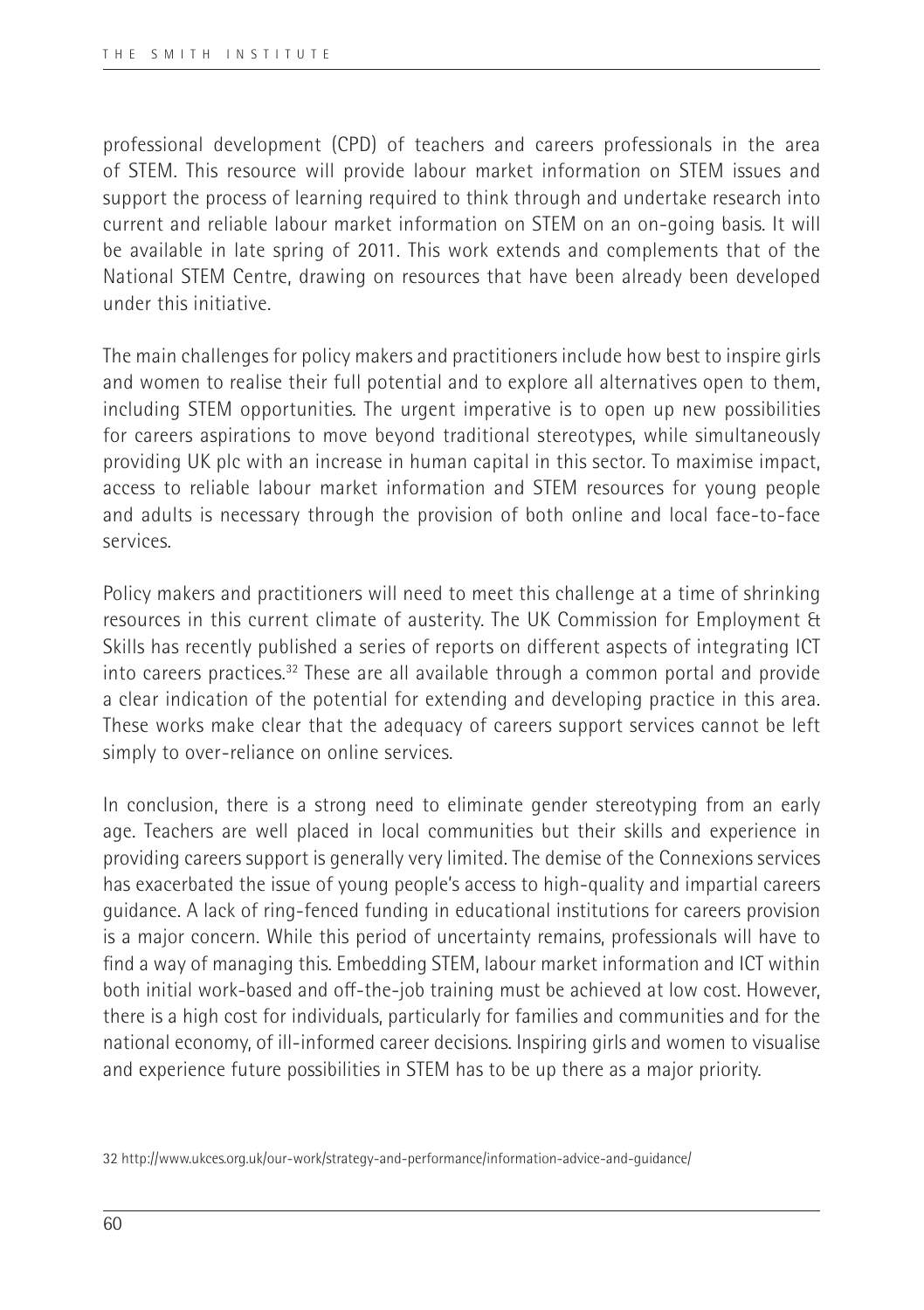**Chapter 6**

# **Returners**

**Dr Katie Perry, Chief Executive of the Daphne Jackson Trust**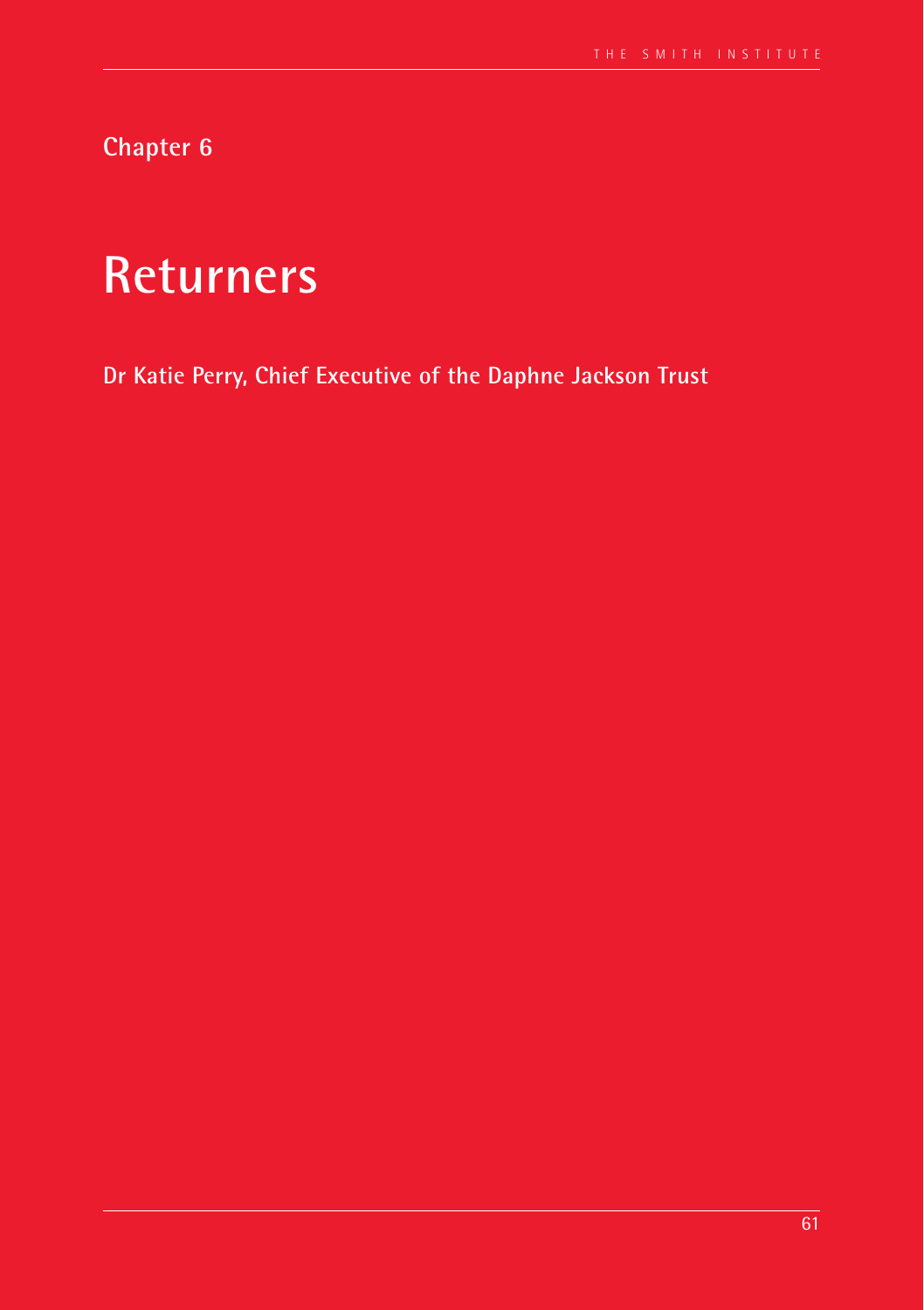## **Returners**

## **Personal perspective**

Some years ago I thought I had reached a point in my professional career where nothing much surprised me. Having worked as a physicist, for a learned society and in science communication, I knew certain things: that there will always be a battle to try to increase the numbers of women in science, engineering and technology (SET); that, despite any amount of legislation, the landscape faced by female scientists, engineers and technologists will not change overnight; that, whatever amazing projects are initiated, someone somewhere will always be ready to criticise them; and that there will always be small groups of determined campaigners working very hard but whose voices will struggle to be heard above the noise.

Knowing all the current trends in promotion of science, engineering and technology, and with the experience myself of being a woman in a male-dominated environment, I embarked on what I thought would be a predictable new role as press and PR officer with the Daphne Jackson Trust and started communicating on a regular basis with a sector of the scientific community who were new to me – returners.

As I had more dealings with the returners who had completed Daphne Jackson fellowships, I began to realise what an incredible and under-utilised resource returners actually are. Remarkable, inspiring, determined, resourceful: these are just a few of the ways to describe these women – and, more recently, men – who have been helped by the Daphne Jackson Trust. My "predictable" role turned out to be anything but, and I am now delighted to see on a daily basis just how talented and inspiring returners can be, and also delighted that eight years on I am now the chief executive of the charity.

## **Barriers faced by returners**

I am very often disturbed by the anecdotal evidence I hear about employers, in both public and private sectors, not valuing staff who are parents, worrying about whether staff will have time off if they have children who are ill, and generally questioning the commitment of those who are parents. In my experience, both of being a parent and in dealing with returners who have children, there is no better training for a stressful work environment and working to deadlines than having a career break to bring up small children. As anyone who has done it knows very well, it sharpens your multitasking abilities, negotiation skills (especially when dealing with teenagers), ability to deliver on time and on budget, and conflict resolution skills. Having made the decision to overcome the many barriers and return to a career, returners will show a high degree of dedication, loyalty and commitment that is less often seen in other employees.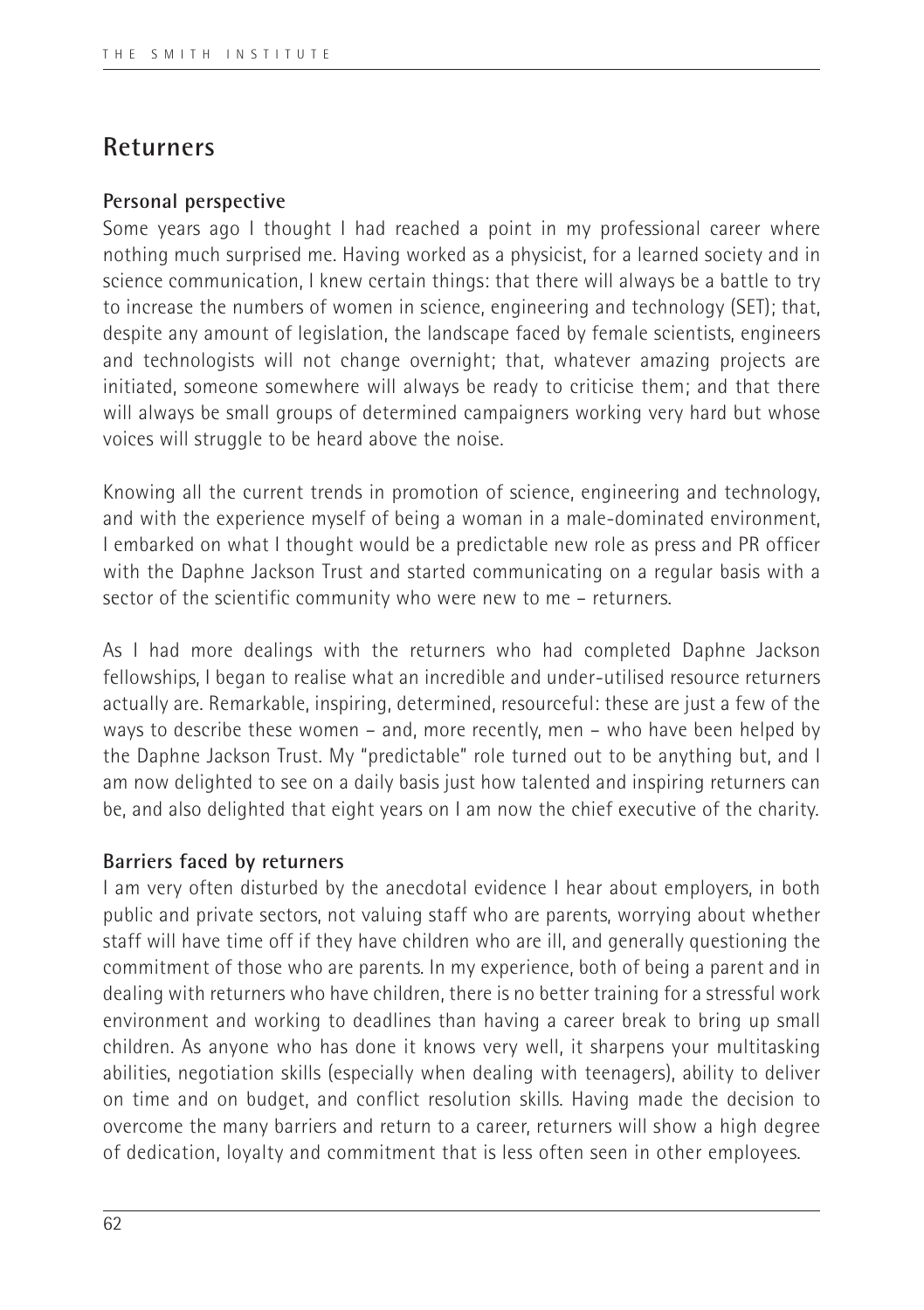Career breaks are taken not only by those who have children, though, and not exclusively by women either. There can be many reasons for a break in a scientific career, such as relocation with a partner, caring for elderly relatives, or illness. As society gradually changes and men and women are in more equal partnerships in terms of careers, it can often make more sense for a father rather than a mother to take a break to care for children, or for a man to take on a supporting role and have a break from his own career as his partner goes up the career ladder. Even so, it is still predominantly women who take career breaks, and the most common duration is between three and eight years.

Scientists, engineers and technologists often feel unable to return to their previous careers, for a wide variety of reasons: lack of part-time or flexible posts, difficulties with childcare, unpleasant and outdated working environments, lack of career progression, secretive and unfair recruitment and promotion procedures, to name but a few. In fact, it can be almost impossible for many to return without the help of a Daphne Jackson fellowship, as this offers the opportunity to re-establish scientific credentials and obtain a recent research record while retraining and renewing skills that are essential for a future career.

The Daphne Jackson Trust is the only charitable organisation in the UK dedicated solely to returning scientists, engineers and technologists to their careers following a break of two years or more. The trust offers flexible, part-time, paid fellowships in universities and research establishments throughout the UK, normally for two years, during which fellows undertake a challenging research project and an individually tailored retraining programme. Fellows must be resident in the UK and intend to stay in the UK after completing their fellowship.

With the current global economic crisis, employers in both academia and industry can no longer afford to ignore the fact that scientists, engineers and technologists who take a career break often do not return to their old jobs. This has serious implications for the cost of recruiting and training staff and, overall, is affecting the competitiveness and productivity of the UK. The business case for employing returners is now stronger than ever. High staff leakage rates lead to very low return on initial investment and high recruitment and training costs.

Not only are returners fully qualified for the role in the first place, but also their career breaks have often heightened the skills required by top-class employers: time management, flexibility and adaptability, conflict resolution and working under pressure. So by taking on returners, employers gain a person with enhanced skills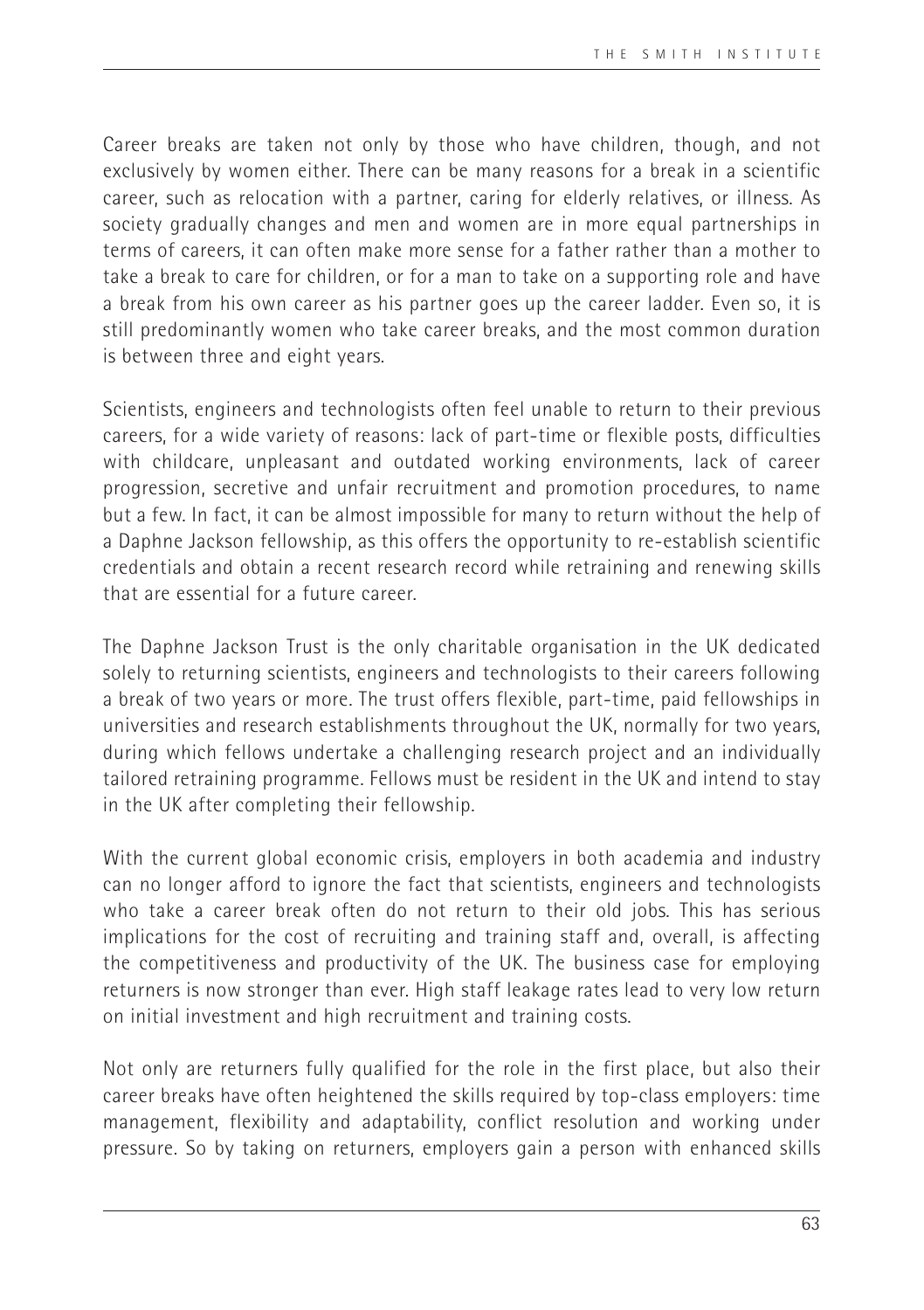and better company and industry knowledge than a totally new employee. More importantly, but perhaps less easy to measure, are the intangibles: boosted morale and performance among staff overall, increased competitiveness, and diverse thinking reflecting a diverse customer base.

The Daphne Jackson Trust has become a trusted source of experience and knowledge about returners, the barriers they face, the business case for employing them, and the benefits of engaging with this untapped pool of talent. Fellowships are individually sponsored by organisations with an interest in both the research being undertaken and helping return a valuable scientist to the workplace. The list of sponsors spans the public and private sector and includes research councils, universities, charities and companies.1 The trust benefits hugely from donations of all amounts from those with an interest in helping scientists return to careers so that they can make a valuable contribution once again.

Undoubtedly a change in culture is required, but that is true for all women, regardless of whether they have had a career break. Sadly, little has changed over the last few years to make any of those who work in the sector feel that much headway is being made. The trust produced a report in September 2006 which was concerned with the issues faced by returners and was drawn from three seminars at which returners hotly debated the issues and their own experiences. The report made recommendations for all those who deal with returners, as well as the returners themselves, and these are summarised below.

## **Report recommendations**

These recommendations, from the Real Returners report published in September 2006, are the activities and actions that women who are either trying to return to a career in SET, or have recently returned, feel would make the greatest difference to their situation.

## *Learned societies and professional bodies*

Attendees at the seminars indicated that they were most likely to turn to these bodies for information on jobs, opportunities and support when looking to return to their careers. However, those who had sought help from these bodies had in some cases been disappointed by the lack of advice and help on offer. Learned societies, professional institutions and the research councils must make clearer on their websites and in their literature the various sources from which returners can get information, advice and funding for returning to a career in SET.

<sup>1</sup> A full list of sponsors and donors is on the website at www.daphnejackson.org.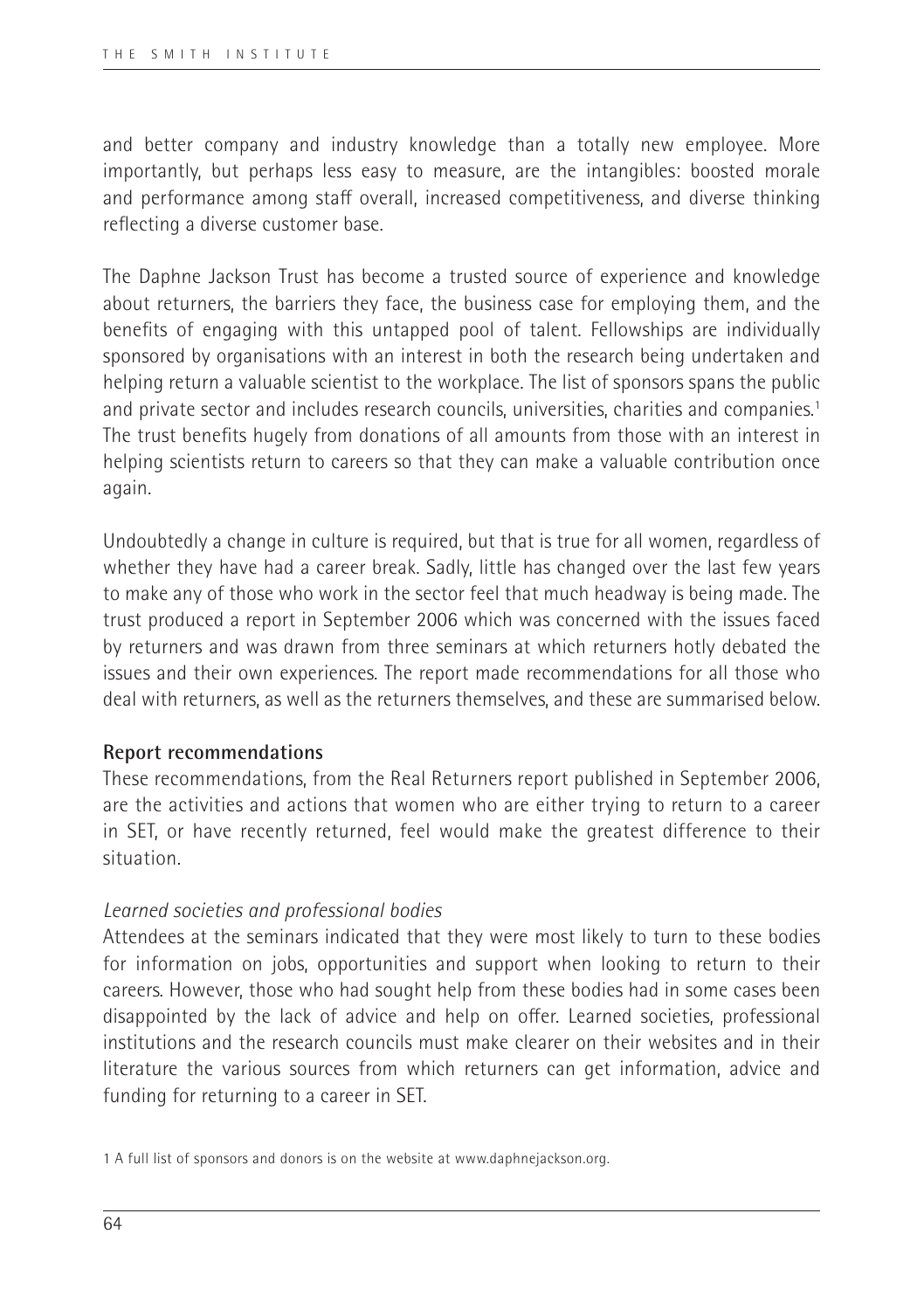There is also a role for these bodies in helping those on a career break to keep their skills and knowledge up-to-date, whether via the internet or regular publications specifically targeted at their needs.

Learned societies and professional bodies can also take direct action to tackle the oldfashioned and outdated attitudes prevalent within many academic departments and industry by establishing schemes similar to the Institute of Physics' diversity surveys of physics departments across the country.

## *Research councils*

The research councils must make their policies for funding applications absolutely transparent and must also actively welcome funding applications that include parttime workers. This process is already under way, but it is vital that the research councils do more to publicise these policies to academic departments.

The research councils should also work with the Research Assessment Exercise to ensure an applicant's career breaks are taken into account – whether the person is applying for funding, a new job or a promotion.

## *Industry*

In order to tackle the misconceptions that exist about part-time workers in industry, visits should be arranged by large companies participating in schemes such as the Daphne Jackson Trust fellowship scheme, to showcase how it is possible to work parttime successfully, particularly to smaller organisations. Many returners who work parttime feel that they are ambassadors and would be happy to participate in such visits.

An opportunity also exists for employers to put a business case to the Employment Agencies Federation regarding the recruitment of returners to fill positions within science, engineering and technology. Many recruitment agencies do not operate in the science sector because they have difficulty finding candidates to propose. If they could use the pool of returners, this would open new areas of business for many of their agency members and would encourage companies to seriously consider women returners.

## *Academia*

According to the women attending the seminars, academia is one of the last strongholds of negative and outdated attitudes towards women returners. In many cases, heads of departments and senior managers persist in fostering an atmosphere that is not conducive to the needs of female staff or returners. Academic institutions must look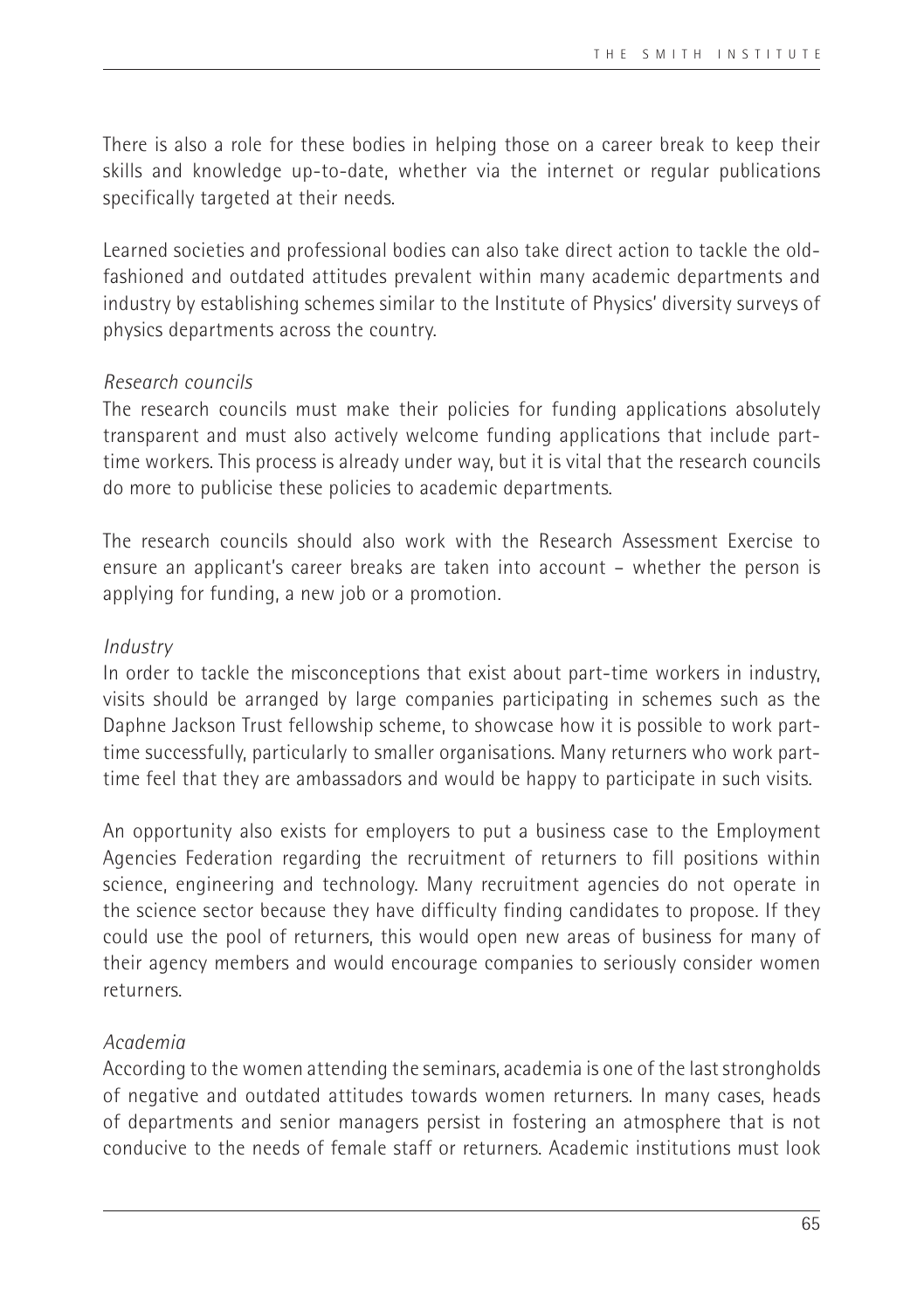closely not just at their attitudes towards returners but also at their policies for funding applications, recruitment, promotion and diversity in general.

## *Government*

One of the biggest factors for many women in deciding whether to return to a career in SET is the provision of good-quality, affordable childcare. Where such facilities exist, places are often oversubscribed or prohibitively expensive. Yet in many locations, suitable childcare is not available near the place of work and does not match the hours a woman works. The government must make more effort to provide suitable childcare for all.

There is also a role for the government to encourage companies and academia to tackle the prejudices that many of these organisations have against part-time working, showing the benefits that employing women returners can bring.

## *Women returners*

Returners must be motivated and consistent in their approach to finding suitable opportunities to enable them to return to their careers. Individuals need to see their break as a positive experience that has enhanced their skills and put this on their CVs, rather than regarding it as a negative. They must sell their skills at interview and use the existing part-time structures within universities (which allow employees to spin out companies, for example) and companies to their own advantage.

## **Has there been any change?**

Since the report was published in late 2006, I am aware that some of these areas are being addressed. However, we certainly still have a long way to go before all the recommendations have been taken up and we have the kind of culture change needed to really make a difference. That is why, when asked to contribute to this report and offer my thoughts on what more can and should be done for women returners, I have restated these recommendations. They are what the returners themselves know would make a difference to them, and there is still a long way to go. All those who were at the seminars were clear on one point, however, and that is that without a Daphne Jackson fellowship they would not have returned to their careers.

## **Benefits of a Daphne Jackson fellowship, and success rates of fellows**

The fellowships offered by the trust really do make a difference to the careers of many talented, well-qualified and very experienced scientists, engineers and technologists. The tremendous success rate may be attributed to the service that is offered to these individuals from the moment they initially contact the trust. The fellowships offer an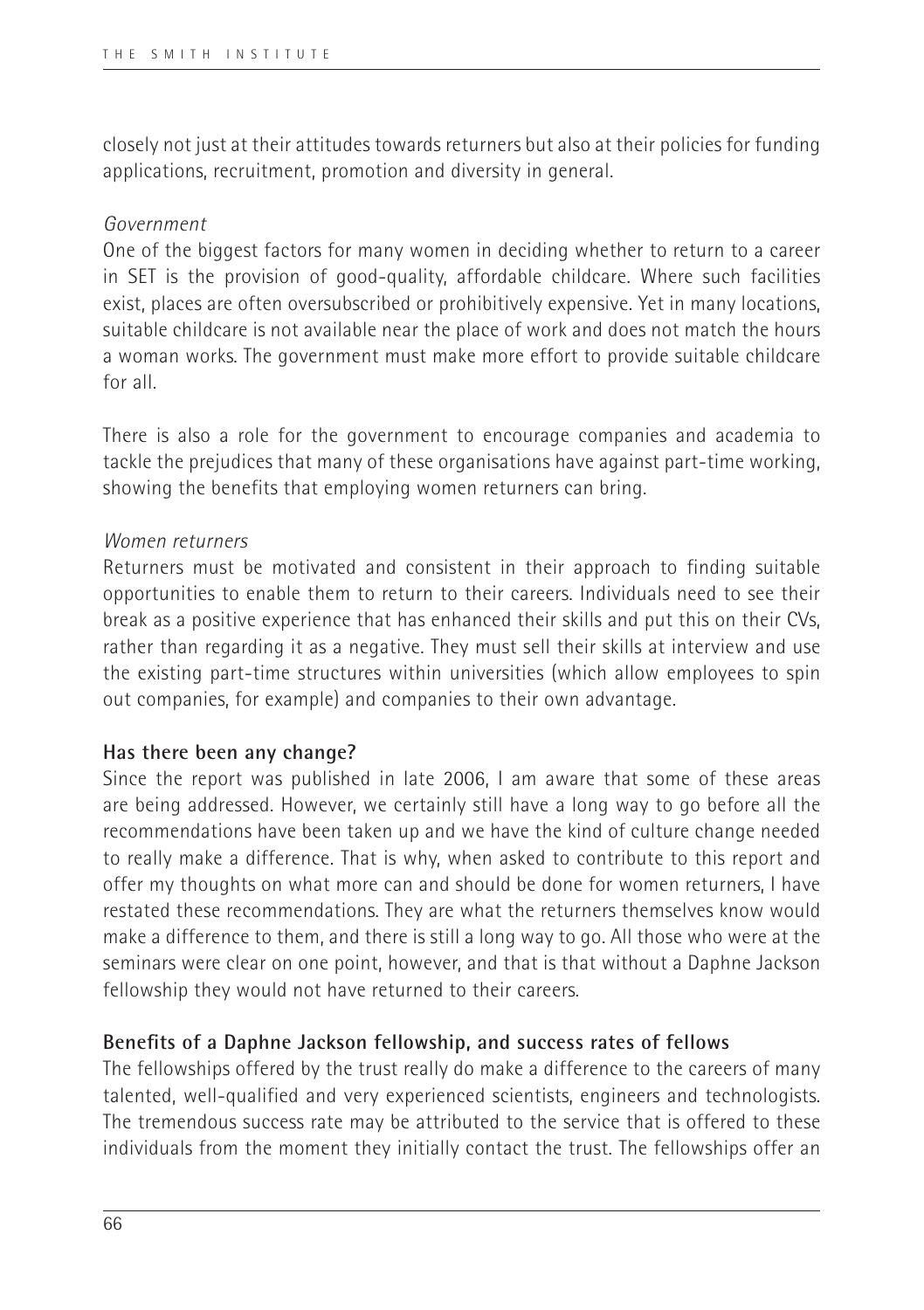unrivalled amount of flexibility and support to each candidate to allow them to reach their full potential to return successfully. Each individual has their own challenges, both personal and professional, to overcome in order to return at the right level to their career.

The fellowships offer flexibility, and each one is unique and tailored to meet the needs of the individual. The retraining programme of at least 100 hours may be used to learn new skills and expertise in a slightly different scientific field or discipline, in order to increase employability and long-term career prospects. The trust offers support and encouragement through each stage of the application process and then through the fellowship itself. After completion, each fellow is encouraged to remain in contact with the trust and help in whatever way they can to promote the fellowships.

In 2007 a project was undertaken to contact as many past Daphne Jackson fellows as possible in order to obtain some accurate statistics about what has happened to them after their fellowships have finished. It uncovered some quite inspirational stories from many of the past fellows. The trust is often asked about its success rate. This invariably leads to a need to define what is meant by "success". The fellowships offered to returners are intended to take away the disadvantages inherent in taking a career break for research scientists and equip them to re-enter the workplace of their choice. At the end of a fellowship, the fellow should be back on a level playing field with their peers and able to compete for employment once more. Therefore, the trust counts success as a fellow obtaining SET-based employment for a period of at least two years at any time after completion of the fellowship.

The overall success rate in returning fellows to SET-based employment is 96%. It was very interesting to find out that 72% of past fellows returned to employment in research careers, while 10% returned to careers in teaching and 15% returned to careers in SET-based academic administration or management. Such is the nature of research that 21% have moved from an initial research career to another career in the broader SET sector, such as university administration or other work in the public or private sector. Some of the careers that past fellows have moved into include science writing, science presenting on television, or starting a new business. Some have now retired but enjoyed fulfilling careers for a number of years after their fellowships. There are many past fellows who have returned to very enjoyable and worthwhile careers in research and who have been very successful. The trust now has four past fellows who have been awarded personal chairs, and many others are well on their way to such an accolade.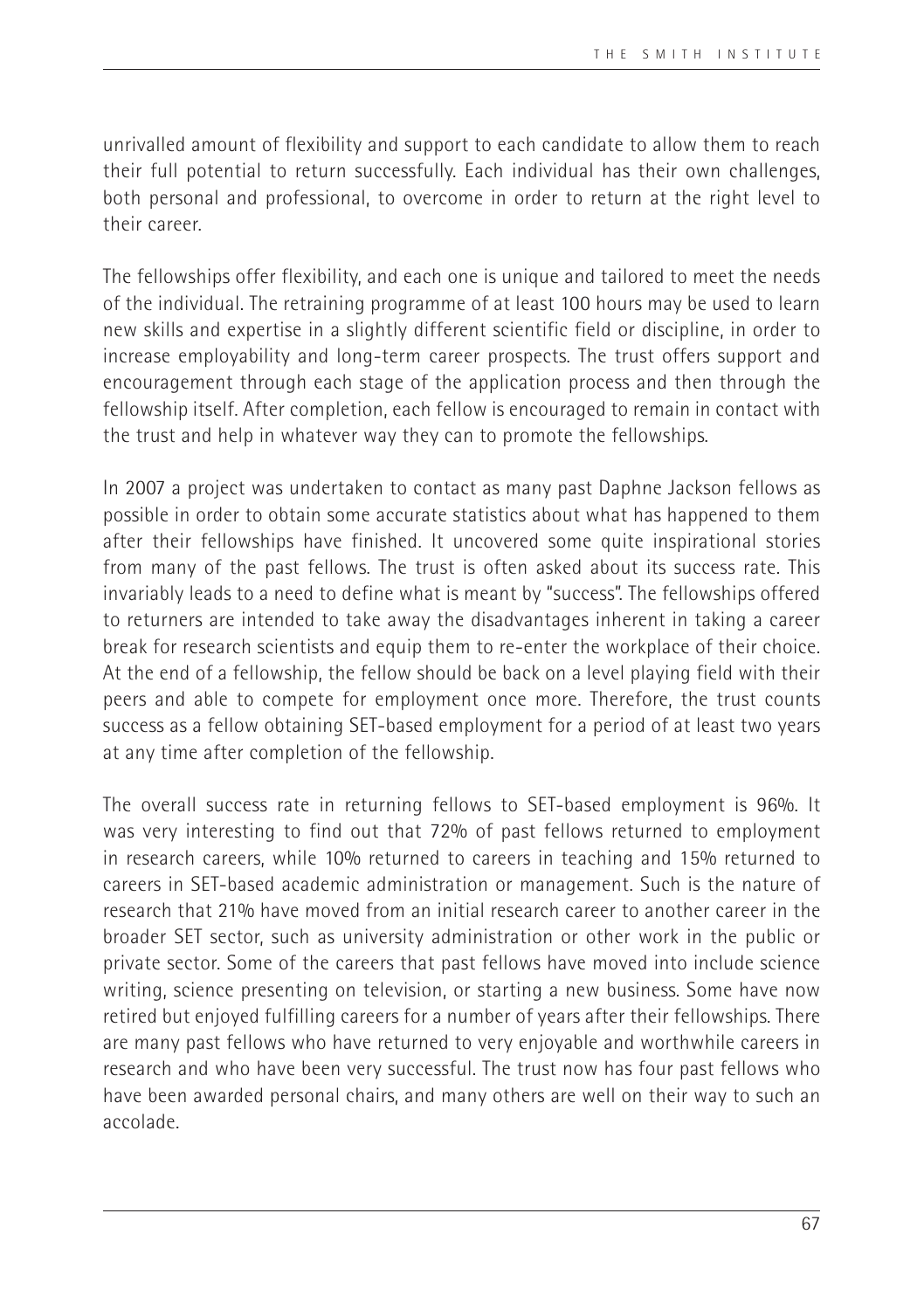There are many inspiring case studies to be found in the trust's annual reports and in other reports on the website at www.daphnejackson.org.

## **The future for returners**

The Daphne Jackson Trust remains focused on its goal of returning more and more talented scientists, engineers and technologists to their careers. As the incoming chief executive, I have some key goals in mind and am determined to see returners moving up the agenda, discussed independently and not tacked on as an afterthought in discussions on women in SET.

I am often asked in a work setting what I would like for the trust, and – after the flippant response of a few million pounds, an extra day in the working week and the ability to clone myself – my serious response is that I would like the engagement of each and every university in the UK. Personally I don't think this is an unreasonable request: it would take very little input and effort from each one, and it is my mission to make that happen.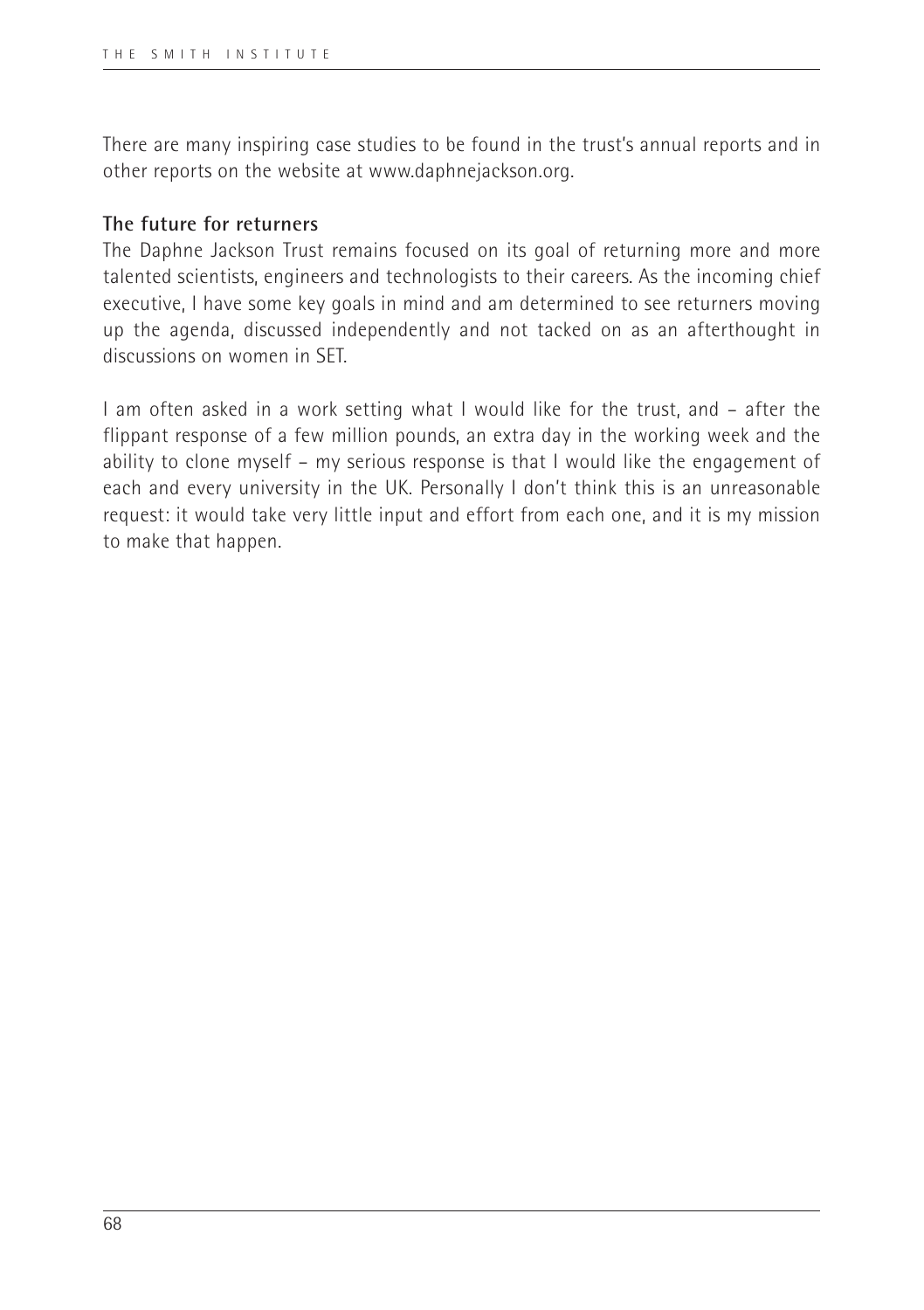**Chapter 7**

# **Apprenticeships**

**Gareth Humphreys MBE, HR Adviser at MBDA, and Jenny Harvey, Fourth-year Engineering Apprentice at MBDA**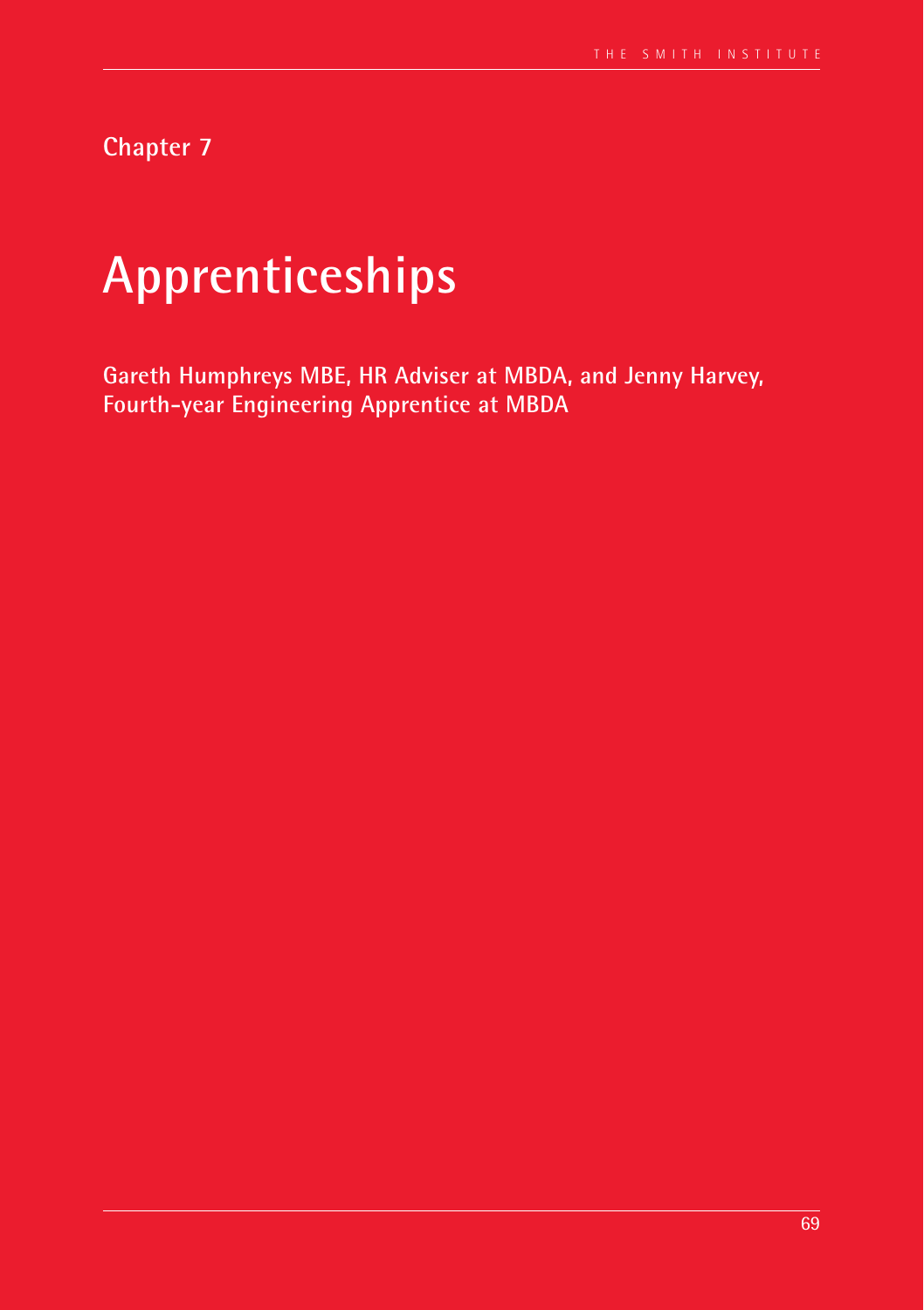## **Apprenticeships**

## **Investing in employees**

MBDA is a world-leading, global missile systems company, delivering cutting-edge technologies with around 10,000 employees based across the UK, France, Italy, Germany and the US. MBDA has always employed engineering and commercial apprentices since its sites were opened over 60 years ago.

Current apprentices are on four-year programmes built around three pillars of development: professional, personal and technical. Structured rotational work placements combined with learning objectives are supported by day release at college or university, providing apprentices with a broad range of technical skills and knowledge.

MBDA provides not only further-education opportunities but also a significant number of bespoke courses in technical and personal development, run both internally and externally. These include presentation skills, languages, negotiation skills, team working, project management and further technical courses. Apprentices have access to 3,000 online courses and an additional £200 a year to spend on books and further training of their choice. They receive full-time programme managerial support and trained mentors to support their on-going development and transition to a permanent role.

The average length of service for employees is 25 years, and the development of apprentices guarantees continuity of service to our customers. We have to ensure continuity of high-quality skills and technical knowledge to support updates, servicing and disposal requirements for our industry. Our programmes are tailored to ensure that anticipated skills gaps of the future are addressed and filled. The apprentice programme demonstrates commitment to long-term support of our customers, which allows us to maintain our technical competitive edge.

## **Improving diversity**

A higher percentage of apprentices are female compared with the rest of the employees of the company, demonstrating our commitment to improving diversity and equal opportunities within MBDA.

To attract women into science, engineering and technology, MBDA takes groups of school pupils (made up of half girls and half boys) to engineering events including Farnborough Air Show, the Institution of Mechanical Engineers' Formula Student and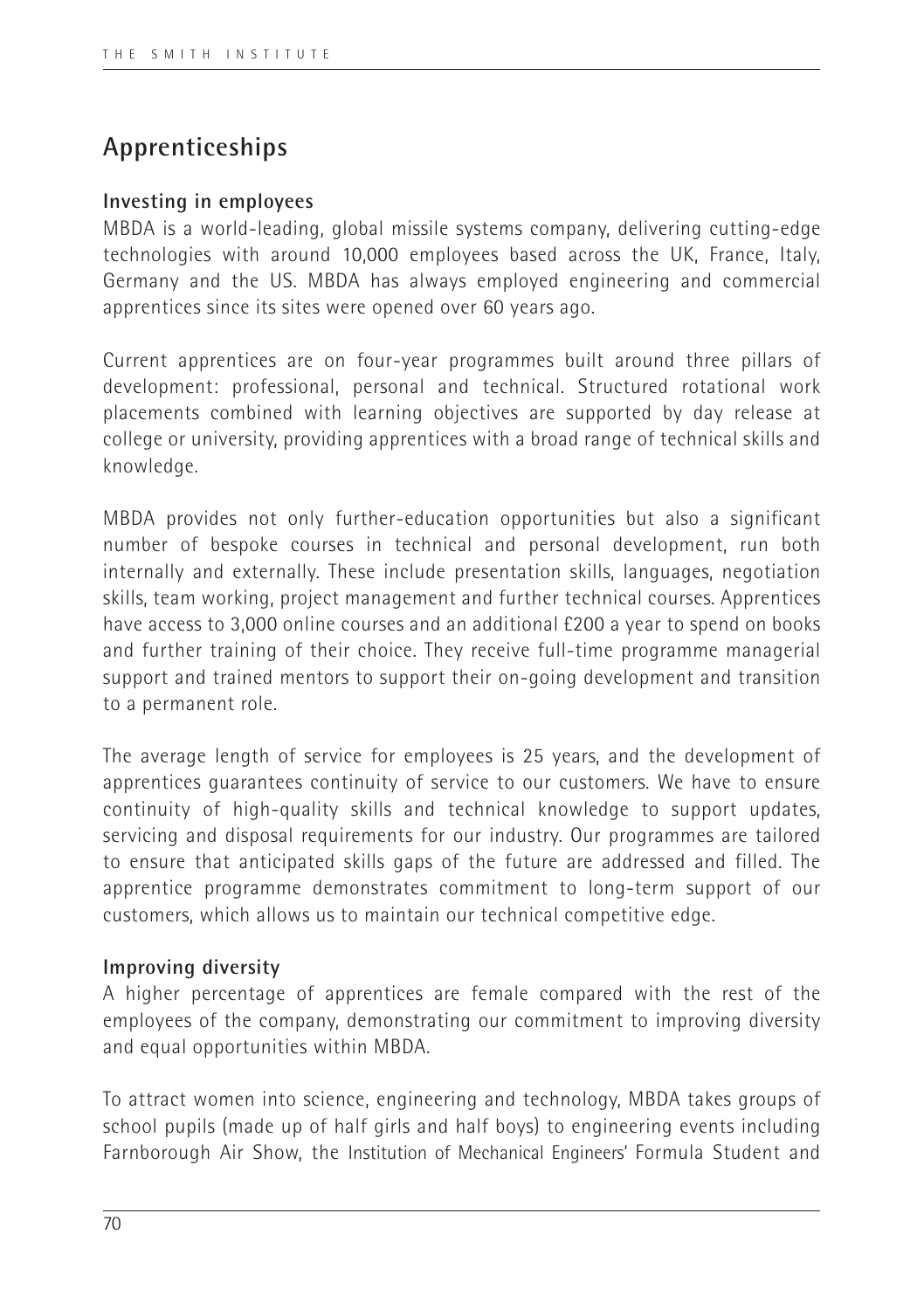Big Bang Events. The school pupils are mentored at the events by MBDA apprentices, both male and female. This gives the students an opportunity to meet women working in engineering and ask any questions they might have about the industry.

We also send female role models into schools to give presentations and attend careers events within engineering and technology schools and colleges. This raises the profile of engineering, apprentices and females in the industry. We give workshops and site tours to technology teachers to improve the awareness of engineering and the opportunities it brings.

We have an extensive work experience programme at MBDA that is divided equally where possible between female and male students. Each student is mentored during the week by apprentices, which gives the students a real insight into how the company works and what it is like to be working as an engineer.

## **Working in partnership**

We are actively working with the National Apprentices Service (NAS) to open access to 3,000 of our suppliers so that NAS can promote apprenticeship programmes. This is key to our success, as these businesses need to have the people with the right skills and knowledge to support the future growth of our business. We have also run numerous visits and workshops for other companies and shared our expertise to help promote apprenticeships. Our own scheme has grown considerably in four years; development is continuing as the business changes.

Local schools and colleges benefit from the time, effort and energy of apprentices who support science, engineering and business projects. MBDA allows its apprentices to go into schools and act as role models for students. As a result of our dedication to support local schools, we have forged excellent working relationships and have constant requests for help at events.

MBDA strives to ensure that all apprentices are actively involved in local community projects and they all receive quarterly performance and progress reviews, which determine their yearly salary increases. Projects managed by apprentices helped raised over £132,000 for charity in 2010, and such work experience also helps build apprentices' confidence for the future. They have opportunities to work in Europe as well as placements on all three MBDA sites in the UK.

Through long-established partnerships with educational institutions such as Hertfordshire University and by supporting local charities and community projects,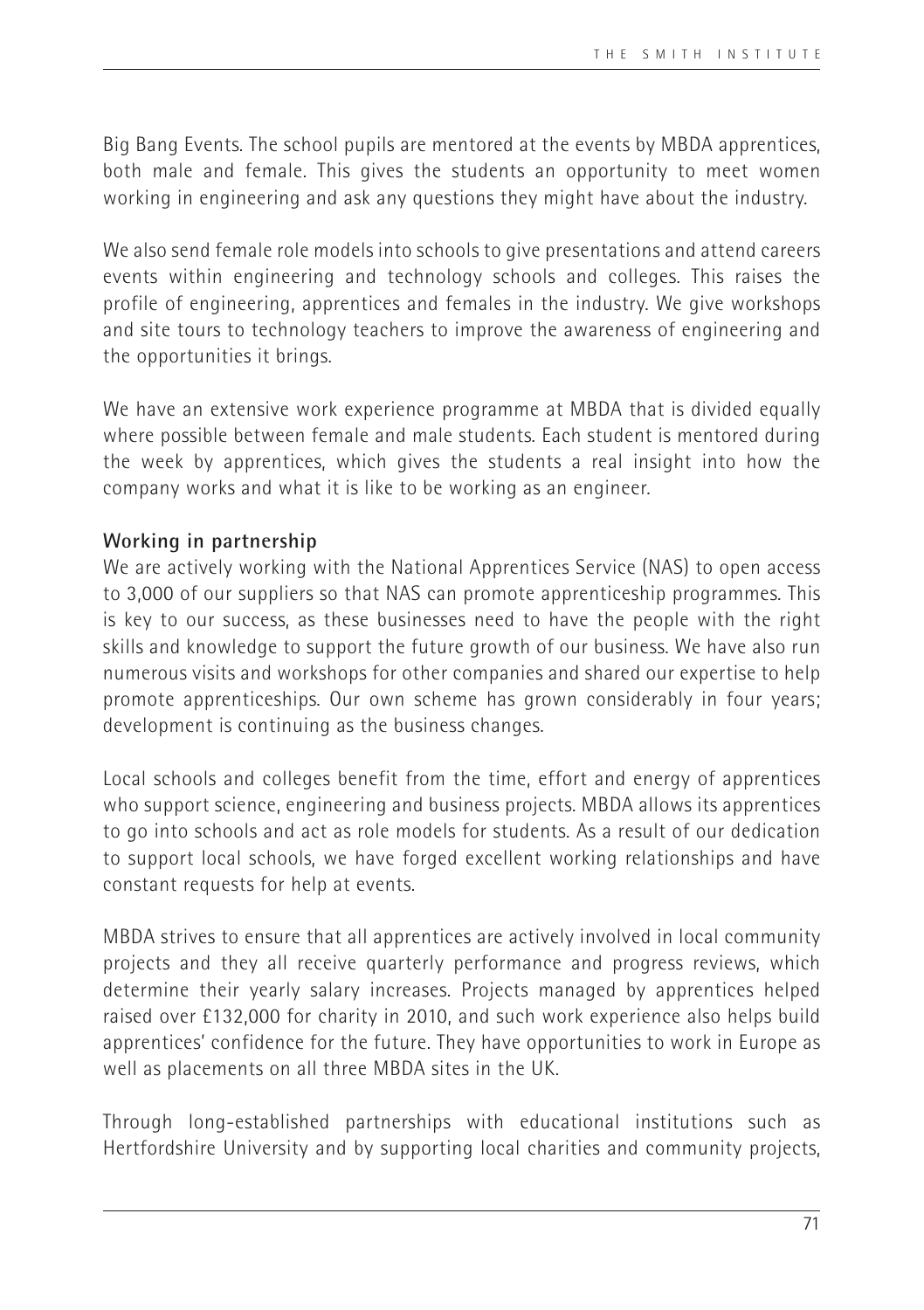our apprentices develop confidence, leadership and organisational skills. They represent MBDA at all company events and are involved in many visits from outside guests, including hosting and presenting to MPs.

Taking on accountability for our own programmes is key to their success; we are also prepared to share our expertise in developing apprentices with other companies, running workshops, hosting visits and attending meetings about apprentice development. We have taken apprentices from other companies on our training schemes and are giving the NAS the opportunity to work with our supply chain and offer support for increasing apprenticeships in other sectors. We organise and run training programmes for local schools, colleges and training providers so that they are fully aware of the latest technical developments, which helps increase their knowledge and skills.

#### **Developing skills**

Apprentices work and learn simultaneously, allowing them to transfer skills and knowledge from university and college to the workplace, thus enhancing performance at work and academic results. Support and guidance from managers and peers has equipped them with a solid understanding of business demands in a complex industry, and the tasks and projects that they are asked to complete help develop their capabilities while ensuring business objectives are met.

They benefit from gaining academic, vocational and professional qualifications, together with the skills to present in public and manage small teams, and they also develop the confidence to communicate with all kinds of people, from schools pupils to senior executives. Apprentices enter national and international skills competitions; since 1992 there have been many national winners, and some have gone on to represent the UK at WorldSkills events.

Apprentices receive personalised training to enable them to be more flexible when adapting to new working environments and are trusted with a high level of responsibility, taking on key roles in organising company events, which helps shape their own development.

In their final year, all apprentices are placed in a department where they receive specialist training in their chosen discipline. By the end of the programme they will have completed NVQs at level 2, 3 and 4, as well as either an HND or degree, and a City & Guilds level 4 in personal development.

Investment in performance-to-excellence training for staff has increased, so they know how to pass on knowledge, skills and competencies. Apprentices have won 20 national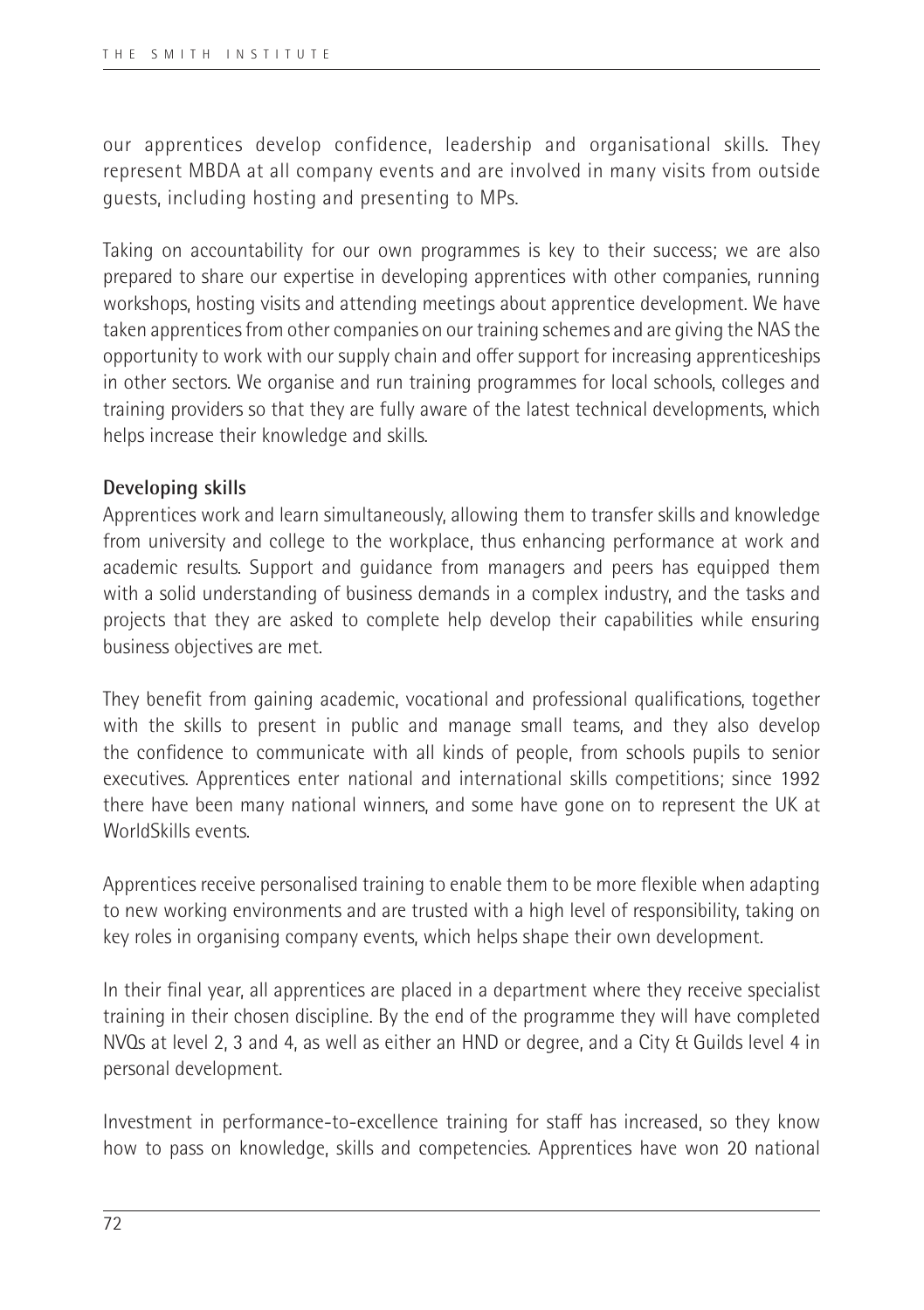skills competitions, and over a nine-year period retention rates are 100%.

As apprentices settle into their final roles towards the end of their programmes, this ensures they are highly skilled, motivated professionals, ready to commence their professional career already having gained invaluable experience in their chosen discipline.

#### **The business case**

Our apprentices have infectious enthusiasm and commitment alongside their willingness to learn and their striving for continuous development. These attributes help to motivate and reinvigorate those employees supporting them, and help to develop people management and leadership skills as well as the personal satisfaction of those responsible for their development. Due to the time and effort put into training, these apprentices are facilitating their confidence building and play a key role in enabling the business to keep moving forward.

The participation of apprentices in national and international skills competitions has helped to recruit further high-calibre school leavers, who can be further developed to improve the business in the long term, and has.

#### **Quotes from apprentices**

*I really appreciate that our opinions are valued within the business and more than that, they are encouraged and respected .The most inspiring factor is when someone who has been in the business for 40 years would ask myself for advice* 

Samantha Ball, aged 18

*I was attracted to engineering as I enjoy taking things apart and putting things back together. I'm interested in finding out how things work and function to do certain jobs. Also I am fascinated by engineering drawings and how technical and precise they have to be. In addition my elder brother inspired me to do engineering as he is also an engineering apprentice working for Marshall's Aerospace.*

Kelly Yarwood, aged 17

*I really enjoyed electronics at school and wanted a career that would continue along the same lines and engineering was an option that fulfilled those criteria.*

*I wanted to do a job that would make a difference because you always hear about famous women who were nurses or designers or charity workers and there is nothing wrong with*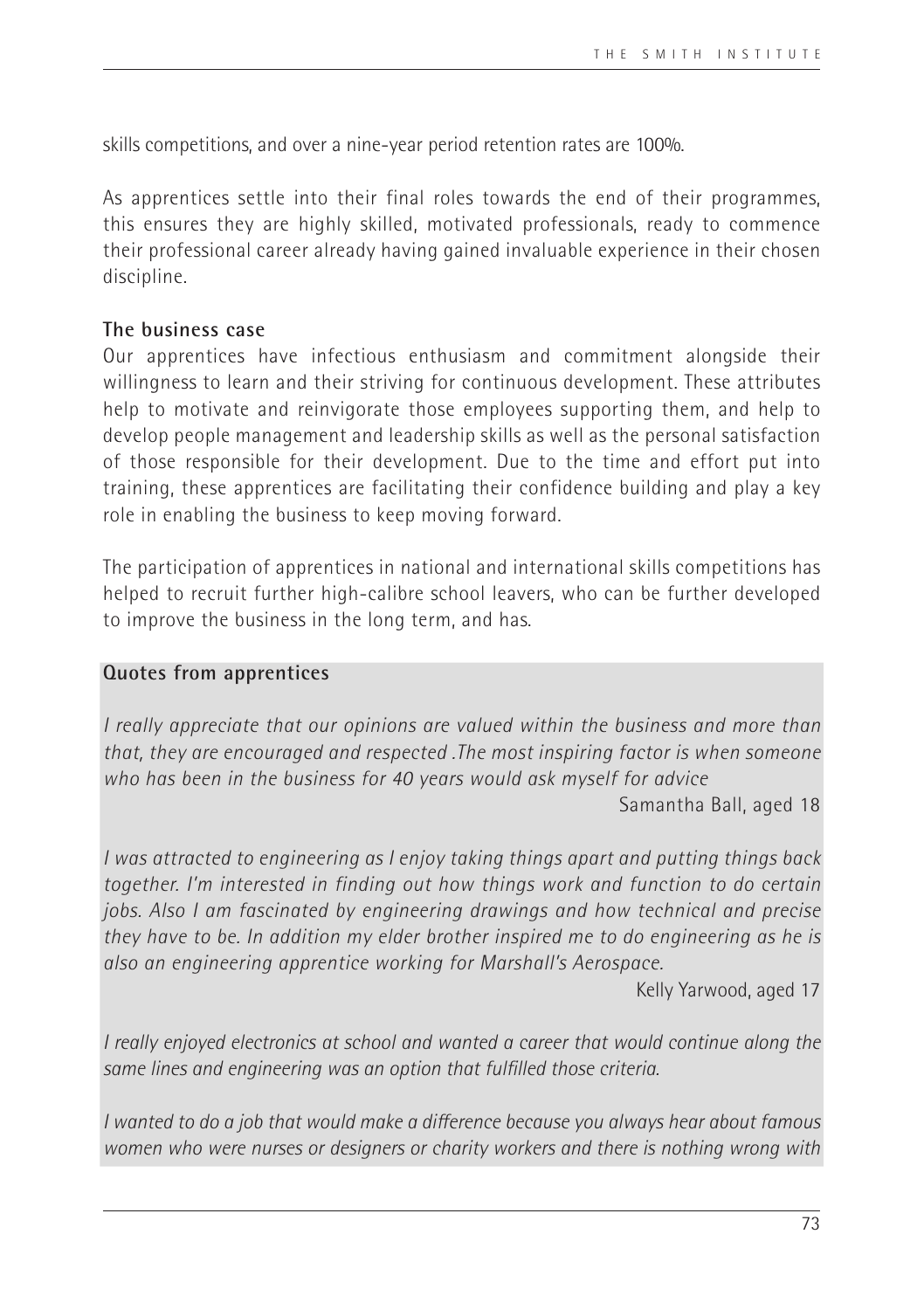*that. But you never hear about women who build bridges or invent things or design rockets. I thought why not have a go at being the first woman to be recognised for that and engineering was the way to do that.*

Heather Peach, aged 16

*I've always been interested in subjects such as maths and science, I also enjoyed having a project and something to make in technology, but it had never crossed my mind to look into engineering. After researching it I realised that engineering incorporates all of the subjects that I enjoyed at school in new and challenging ways; there are a lot of different branches of engineering to go into and you can be at the front of some of the latest technology.*

Melissa Garratt, aged 19

*What attracted me to engineering was that it isn't a narrow career path, there are so many different areas to it and it's interesting, especially knowing that you could look at something and think, "Yeah, I have an idea how that works," and gain a better respect and understanding for things. Also I just love the idea that it can take you anywhere, from MBDA in the defence industry to architecture and lots of other vast things, I liked that it's a career that is always needed and can help you outside of work and in other aspects as well.*  Beki Davies, aged 17

*Engineering brings challenges which can lead to great new or updated technology. This can lead to improving people's lives or even saving them. I've always admired engineering as it is what shapes the world of tomorrow.* 

Tammy Imber, aged 20

*What attracted me to engineering is the satisfaction I get from making something. I was also attracted to engineering because I was told that I wouldn't go anywhere as a female engineer, as it's mainly male dominated, but so long as I apply myself and concentrate I can prove them wrong and be the best.*

Lauren Wood, aged 18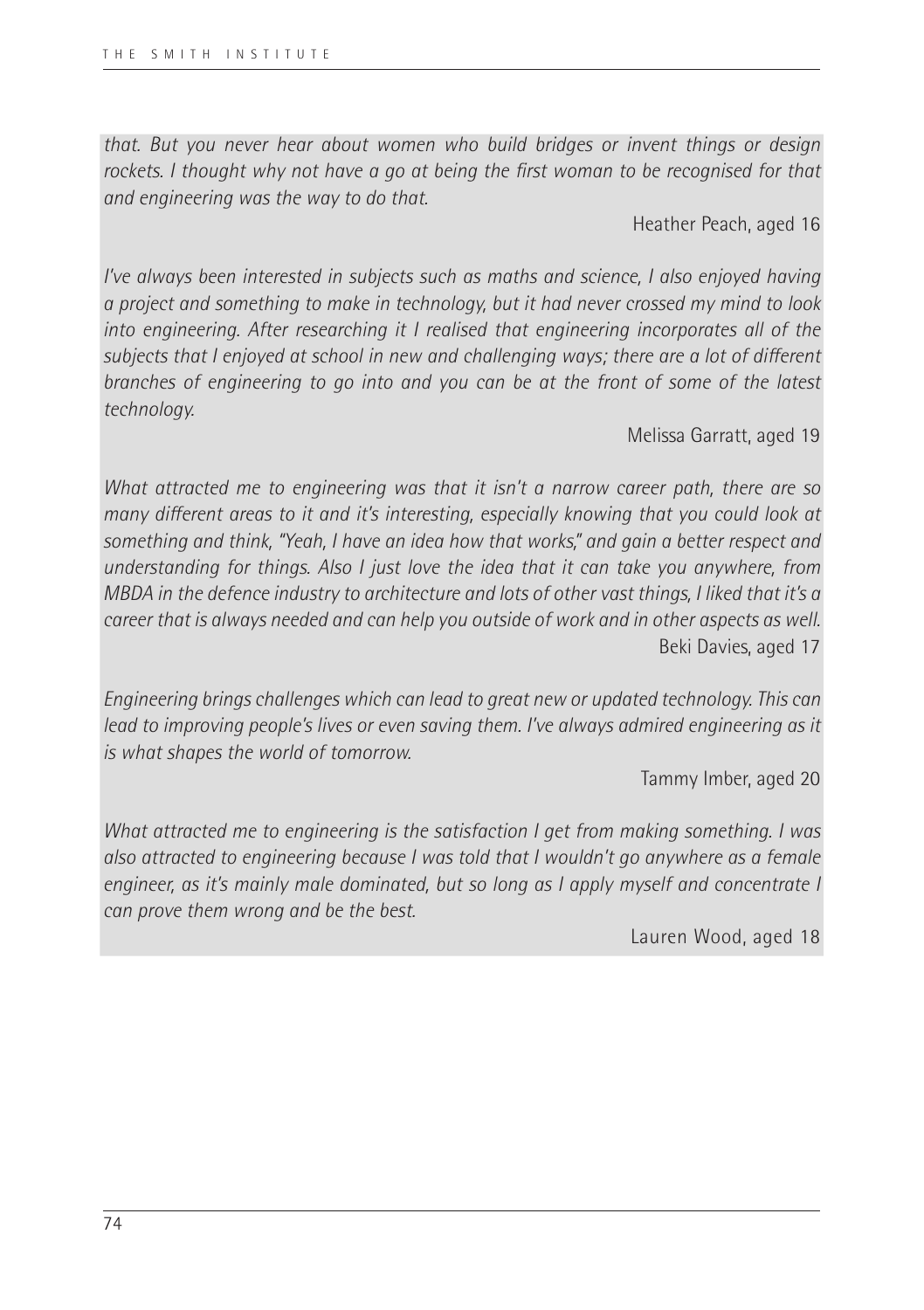**Chapter 8**

## **View from three award-winning young women in SET careers**

**Dr Liz Ainsbury, Institute of Physics Very Early Career Woman Physicist of the Year** 

**Claire Jones, Institution of Mechanical Engineers Young Member of the Year** 

**Arlene McConnell, Institution of Engineering & Technology Young Woman Engineer of the Year**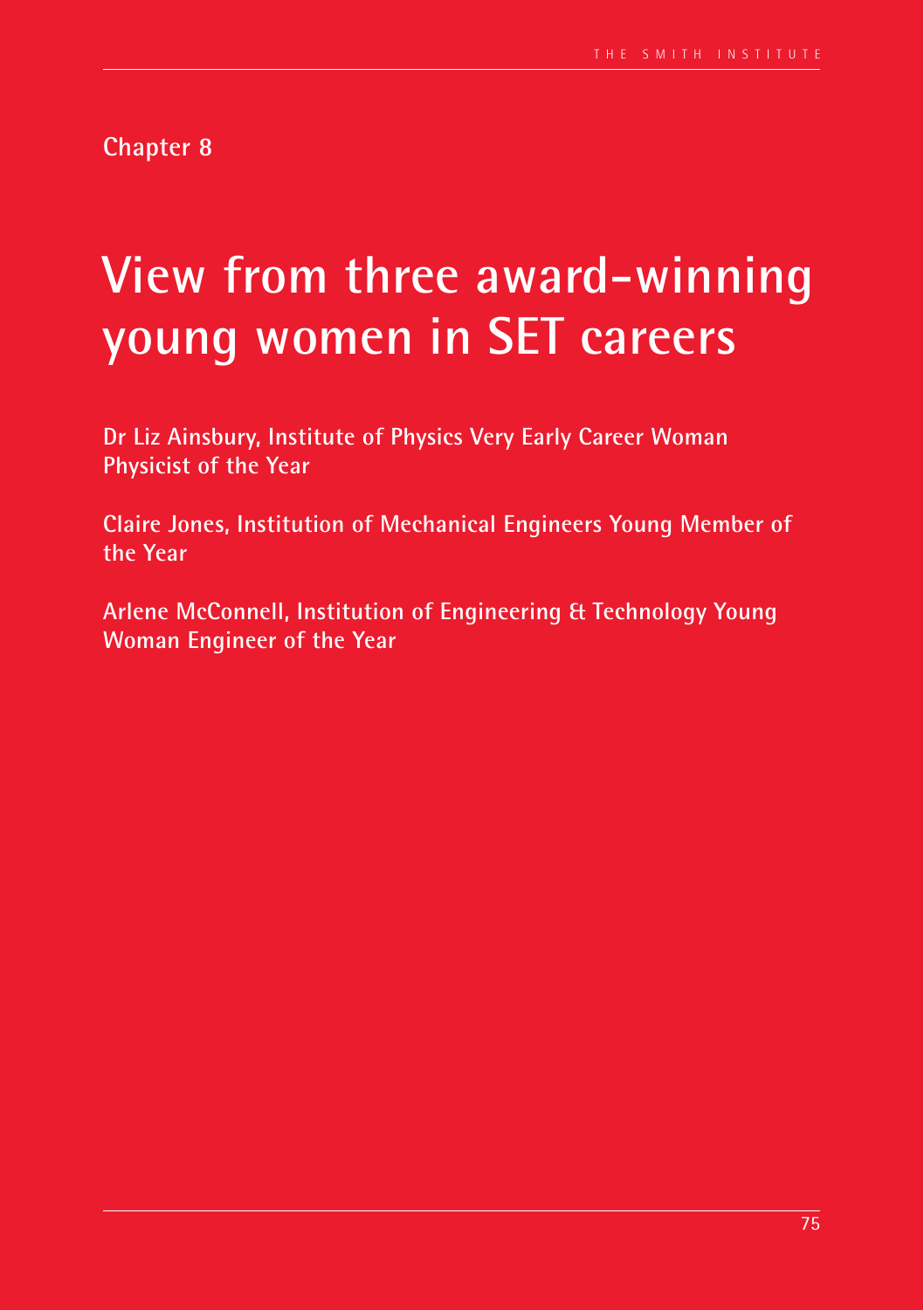## **Dr Liz Ainsbury, Institute of Physics Very Early Career Woman Physicist of the Year**

Luck is not a very scientific concept, but I want to start by saying that I feel I have been very lucky. I actually came into physics in what might be described as rather a fortuitous manner. At school I was interested in everything. I did fairly well at most subjects, while not really excelling at anything. I actually chose to study physics at university (Bristol) mostly because I wanted to do something really hard that would impress my peers! But also of course because I was still interested in everything, and, although it is rather a cliché these days, physics really is the science of everything.

Well, after three years of study and one year in industry, I gained my degree in physics with astrophysics, and managed to secure a postgraduate place, still in Bristol, in the Human Radiation Effects Group. Four years later I submitted my PhD thesis, and started a job in the Radiation Effects Department at the Health Protection Agency. In short, studying physics was the best decision I ever made: I loved my studies, and now that I am fortunate enough to have a career in scientific research (still at the Health Protection Agency), I love my job. Few people are lucky enough to be able to say that.

In February 2007, just five days after submitting my thesis, I was awarded the Institute of Physics Women in Physics Group Very Early Career Woman Physicist of the Year Award. The award was for my PhD research looking at the physics of extremely low-frequency magnetic fields and my contribution to physics outreach. I was extremely honoured to receive this award, and extremely surprised too. I had become involved in outreach work as I also love telling people how much I enjoy my job – I truly believe that a career in science is one of the most rewarding things you can do. Sadly, it seems that that message is still often lost in the reams of careers advice that young people receive, which often seems to be purely geared towards potential future earnings. Of course science careers are not the most lucrative, but shouldn't job satisfaction be the most important thing? I still continue to do as much outreach work as possible, with the full support of both the Institute of Physics and the Health Protection Agency (I'm still in the same job).

At the time of receiving the award, I was largely unaware of the work of the Institute of Physics' Women in Physics Group, and only applied on the advice of a senior female lecturer at Bristol. Since winning the award, I have become much more involved in the work of the institute, joining both its Women in Physics Group and diversity committees. I now really appreciate the huge importance of the Institute of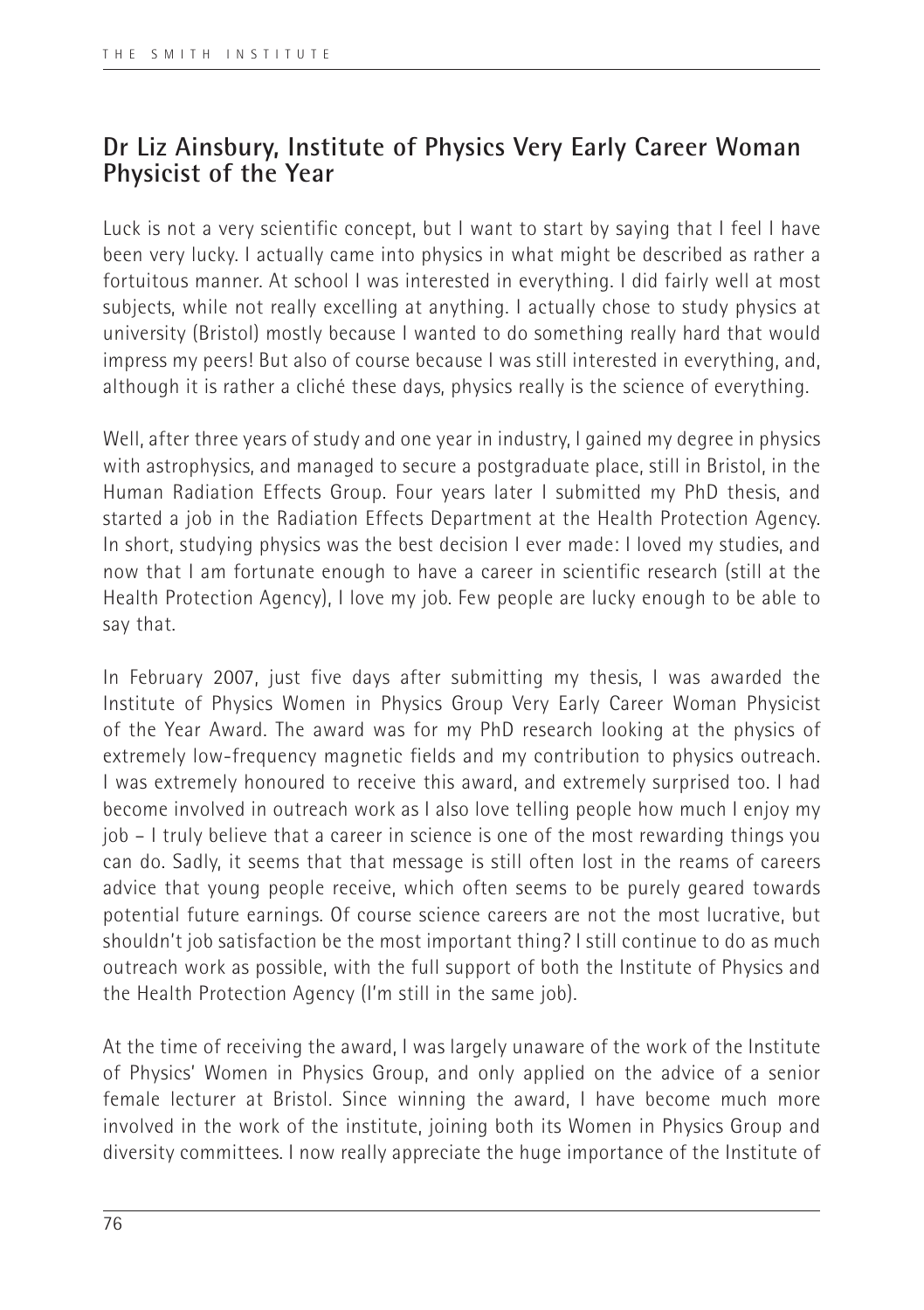Physics and the work it does for its members, providing information, resources and career support.

In fact, 2007 was the inaugural year for the Very Early Career Woman Physicist of the Year Award, and the award event was the culmination of a large amount of work carried out by the Women in Physics Group, who work extremely hard to encourage and support women in physics careers. The main aim of the award itself is to recognise the outstanding work of women embarking on a career in physics, to promote the career opportunities open to people with physics qualifications, and to provide role models at the start of their careers.

Each year since 2007, the Women in Physics Group has invited applications from women who are at the start of their careers in physics, who have made a substantial contribution to the subject and have undertaken activities to support and encourage others in the field. The prize is awarded to a woman who is within five years of the award of her first degree in physics (bachelor's or master's) and is either working as a physicist or is engaged in postgraduate study in physics.

The winner is presented with £1,000 and an award certificate at a major Institute of Physics Women in Physics Group event in spring of each year. Initially the prize was sponsored by HSBC, but since 2008 has been sponsored by Shell. The magnitude of the prize is designed to demonstrate how important the development of young people is to the institute, and sponsorship by such illustrious external partners demonstrates that events such as this are recognised as being hugely important by industrial employers. As well as providing recognition of the winner's work, the event also provides valuable networking opportunities, and I have met a large number of extremely interesting people at the events – invited speakers as well as winners, all of whom have been brilliant.

So, I want to conclude by saying again that I have been very lucky – I have received a huge amount of support from teachers, lecturers, and the Institute of Physics, and I really hope that I have been able to go some way towards fulfilling one of the aims of the Women in Physics Group in setting up the award: to encourage other young people to consider a career in physics too.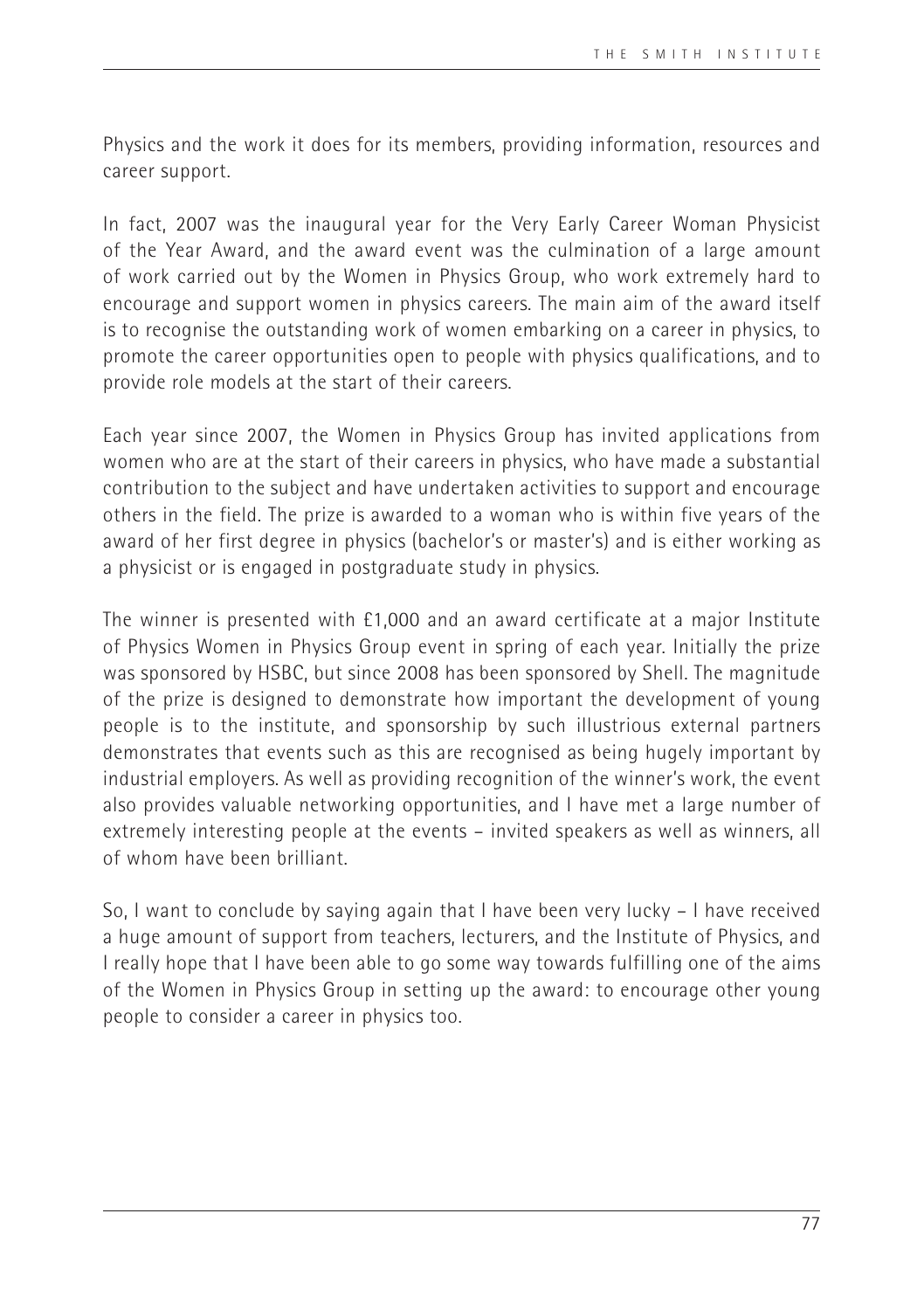## **Claire Jones, Institution of Mechanical Engineers Young Member of the Year**

I believe the route to achieving more women in the SET workplace lies not in special treatment but in having women in their role because they have earned it on merit, on a fair playing field with men. Both positive and negative discrimination, whether actual or perceived, has detrimental effects on not just the woman involved but their peers and those that succeed them. In my experience, the lack of women, particularly in high positions, means women are noticed, judged and remembered – for good or bad – more than their male counterparts.

I have worked within five different companies as an engineer, and I believe that the first two months are the most critical. Starting a new job will always be a challenging experience; while university and work experience can prepare an individual for the work, it cannot help you fit into a team. As a new starter, I have often had my patience and sense of humour tested by the existing engineers. I have been the recipient of sexist (and ageist) comments. Understanding the difference between comments meant in jest, and those with malicious intent, can sometimes be difficult.

This is where I believe a mentor can be invaluable. The best mentors I have had are those working within my office who have not been officially appointed, but have grown out of an office friendship. A mentor in this sense does not need to be in the same technical field, but to be able to provide advice outside the mentee's management structure, understand the team dynamic and be a vessel for honest communication.

Gender stereotypes are engraved in British society, and with regard to engineering more so in Britain than in the rest of Europe. Education, of parents and teachers, is the key to both men and women believing that engineering is a suitable career for all. I believe the foundations to my career were laid by my parents, who believed in gender neutrality for both household chores and their children's toys. Subsequently, I was brought up in an environment whereby in the early years I was unaware of gender stereotypes and questioned my peers' assumptions. As I grew, I became aware of society's stereotypes but I had already formed my own opinions.

An individual's mindset and ability are the key to success. I believe it is best to think of oneself as an engineer, not a female engineer. While it is obvious that you are a female, the novelty for your colleagues soon wears off and you are judged on your abilities. At the age of 13, I knew that I wanted a career in the engineering or science sector. I wanted a career that would challenge and interest me as well as providing me with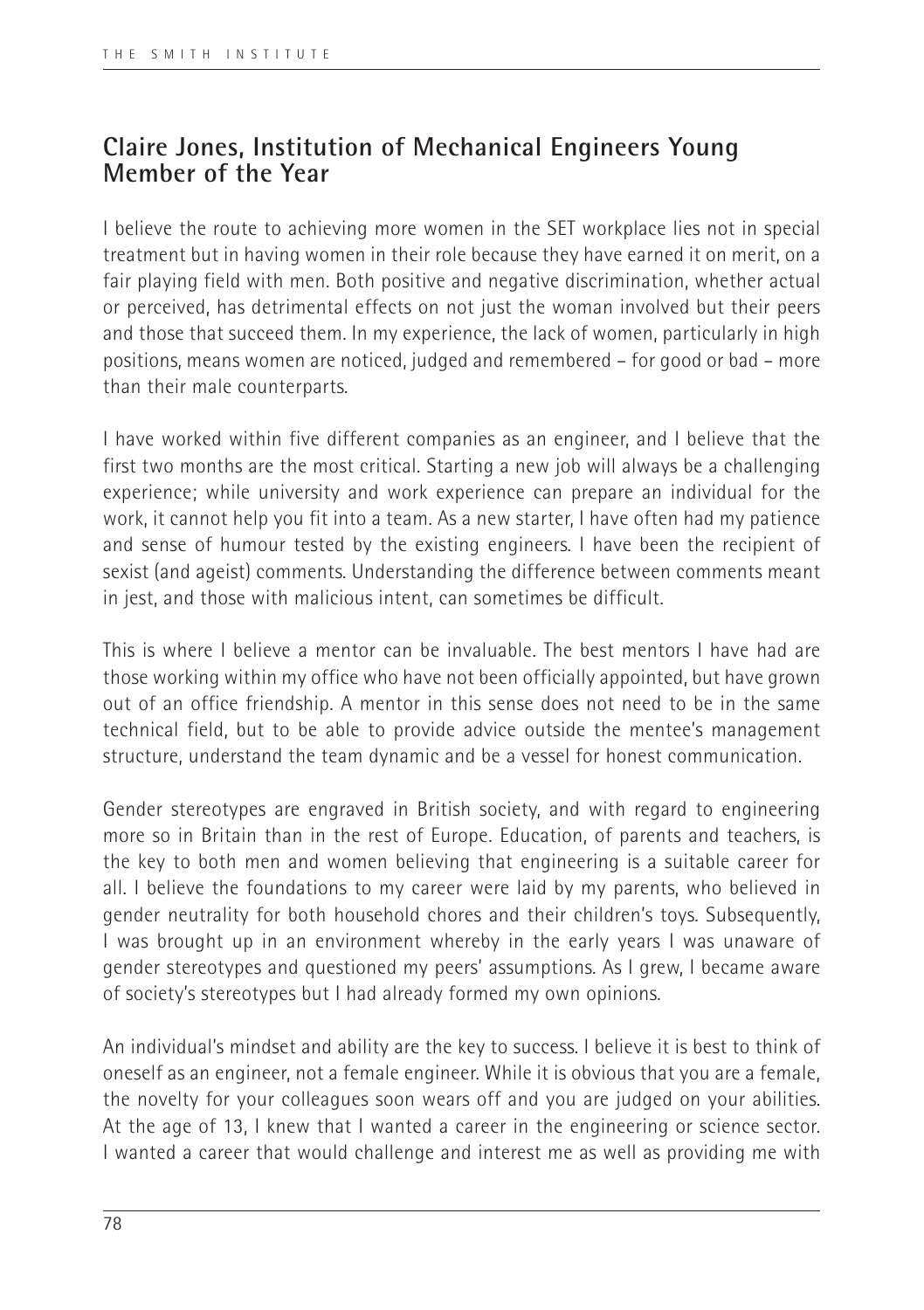financial stability. I was aware of gender stereotypes at this age, but they did not hold me back: in truth, I think the challenge made it more appealing.

I believe the lack of personnel management training within many companies results in managers finding themselves in positions where they are forced to manage others with no training or guidance. Managers who have conducted their career in a male-only environment may find having to manage a female a testing time, and their difficulties can often be transferred to the female. I do not believe this is the individuals' fault, but increased training for management may help to resolve this issue.

The nuclear sector is growing rapidly, providing engineers with exciting projects and promotional opportunities. Legacy issues result in the sector still being maledominated and old buildings not always having adequate female welfare facilities. The industry currently relies heavily on contractors. While this can be good in the short term for companies, it does not facilitate long-term training for the individual or secure long-term success for the company. The lack of benefits from associated terms and conditions (maternity pay, flexible working and so forth) make this an unattractive environment for women. Consequently, there are very few women in contracting. To attract more females into the nuclear sector, more permanent staff jobs need to be available.

The nuclear sector divides into jobs on-site and off-site, and while a number of jobs need to be based on-site in old buildings with unsociable working hours, there is opportunity for change. In moving non-essential workers off-site there is a greater possibility to improve the working environment for all, resulting in attracting and retaining more male and female engineers.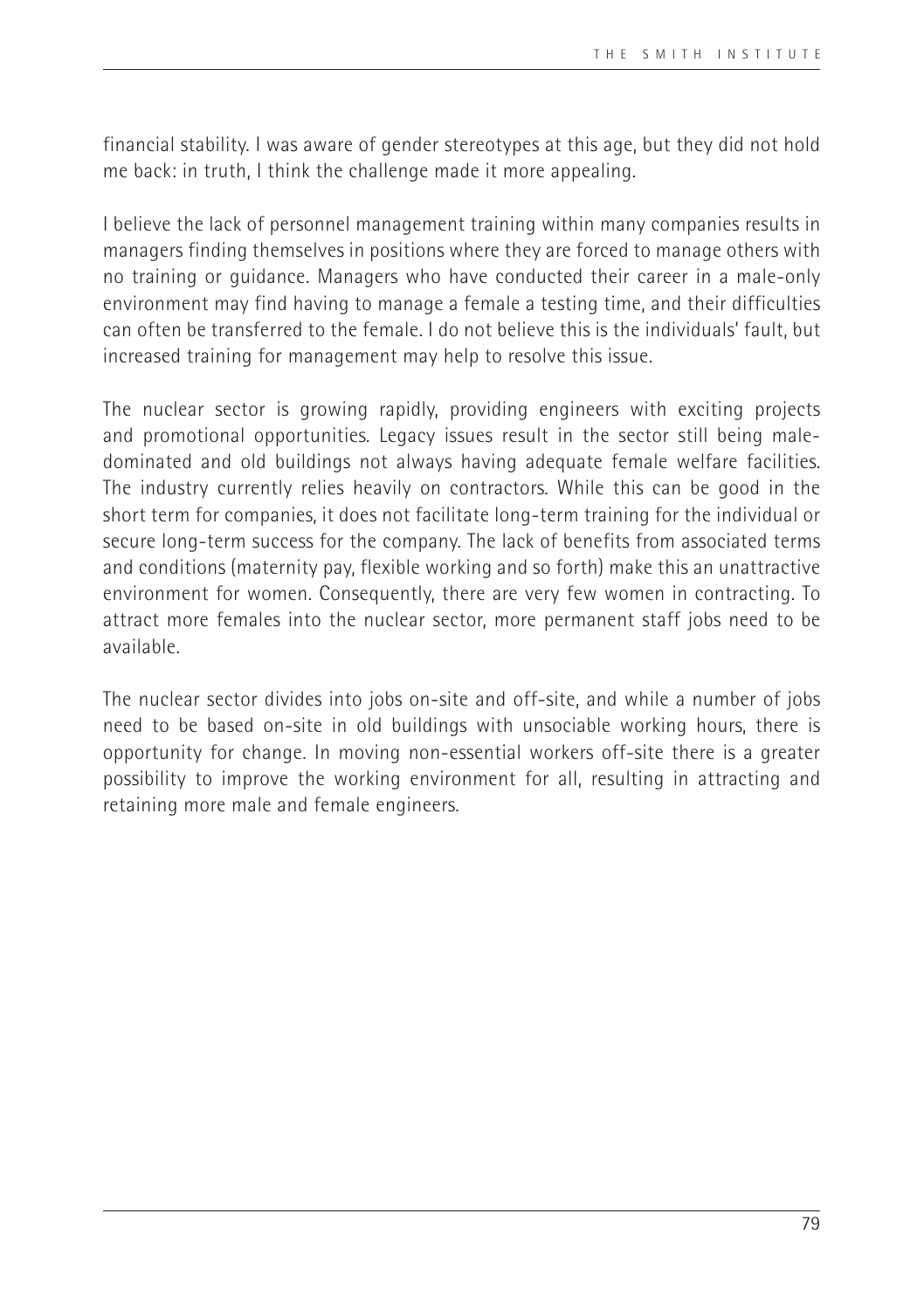## **Arlene McConnell, Institution of Engineering & Technology Young Woman Engineer of the Year**

When you pull yourself out of bed in the morning and reach for the shower controls or jump into your car to travel in climate-controlled, smooth comfort to your workplace, very rarely, if ever, do you pause for a second to admire the ingenuity, creativity and sometimes pure genius of the things we've come to take for granted. Technology and engineering surround us from the instant we wake up, making our lives healthier, greener, more productive and more enjoyable; it is so much part of how we live that we never pay it any attention. This indifference has become normalised, to the point that young people today are failing to take up careers in the STEM industries that make these everyday impossibilities possible. If no one shines a light on the men and women solving the challenges that face us all or passionately champions these fields in order to inspire a new generation of engineers and technologists, then as a nation we are risking our future.

My name is Arlene McConnell. I am a recent graduate of Glasgow University, a RADAR and advanced targeting systems engineer for SELEXGalileo and this year's recipient of the Institution of Engineering & Technology Young Woman Engineer of the Year Award. I arrived at a career in engineering by a slightly unconventional route. Upon leaving school, I opted to work for a couple of years in different jobs; I was employed as a support worker for deaf-blind people and also served in the Gulf as part of the Royal Auxiliary Air Force. It wasn't until after I returned from overseas service that I realised that I had spent a fair proportion of my spare time building things to make life in the Gulf more comfortable. As a result, I decided to complete an HND in automotive engineering.

This led me to university, where I studied for a degree in electronics and electrical engineering before taking up my current position with SELEXGalileo. I have been successful in the early part of my engineering career and I hope here to give a brief insight into my experience and observations on early career development in the science, engineering and technology sector and elucidate why I think accolades such as the Young Woman Engineer of the Year Awards help, through increased visibility and interaction, to inspire and encourage young women to take up valuable roles in the STEM industries.

The Engender report submitted in the 55th session of the Commission on the Status of Women stated that over 70% of women who have studied SET subjects do not go on to work in SET occupations, resulting in a high proportion of women working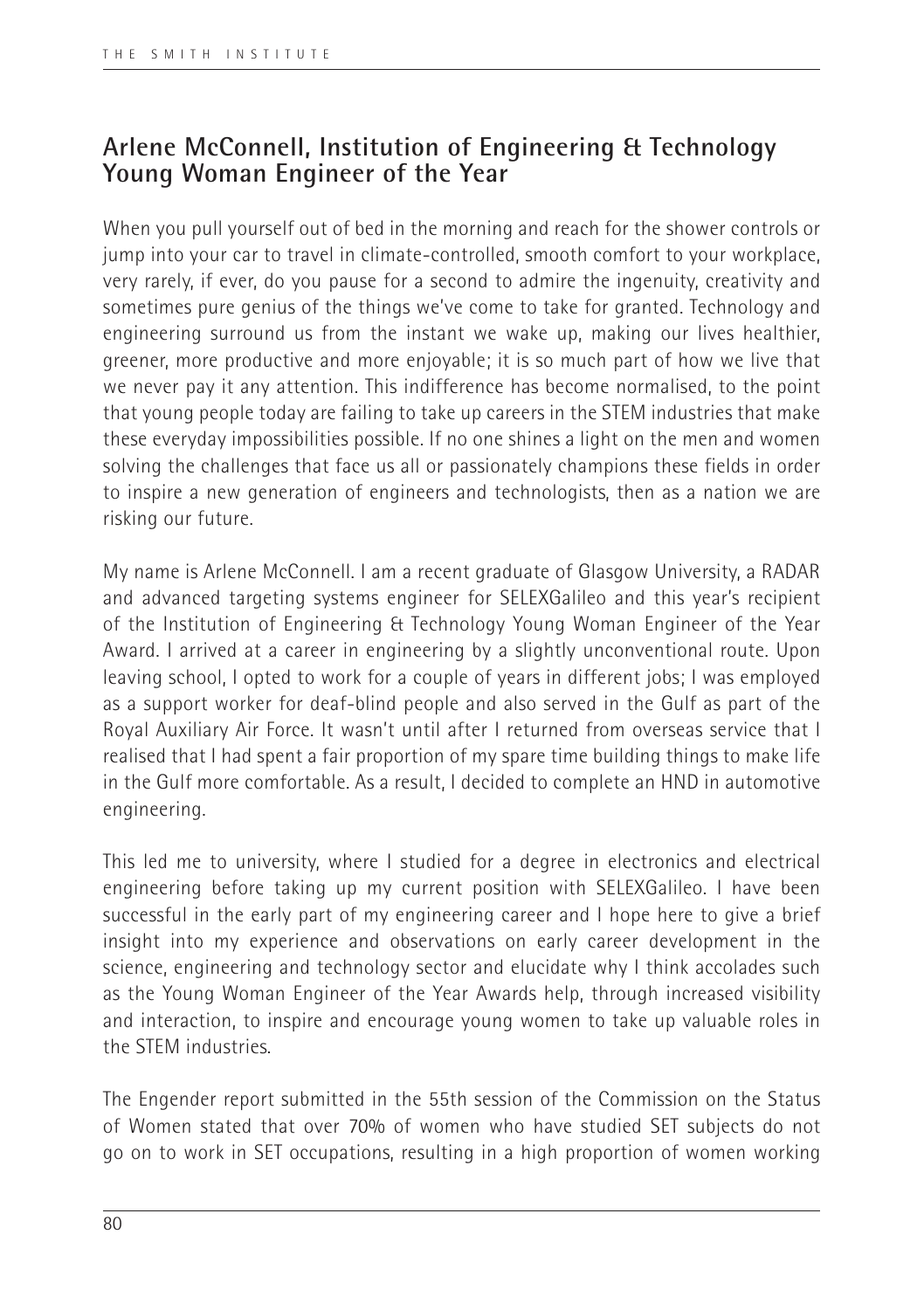below their level of education.<sup>1</sup> At the time I was looking for an engineering job, I found statistics like this both confusing and unnerving; confusing because, having worked so hard for years to secure a good class of distinction, I thought not going into industry seemed futile, and unnerving because I thought maybe there was an unspoken reason why young women were not applying for positions.

There certainly was no lack of positions; in fact, I had to decline several offered to me. However, when I took up a position with SELEXGalileo I found I was the only female graduate out of an induction of 18. This is surprising, as there are a healthy proportion of female engineers working within the company. When I questioned the reason for this, I was told squarely that they just did not have young women applying for the positions. So, if there are women qualified in STEM subjects and the opportunities for them to put these skills into practice, then why are they not making this natural progression?

Among the plethora of reasons to which this drop-off is attributed, there may be a correlation in the fact that there were a good proportion of girls studying engineering with another more obviously creative subject, such as music. I found that these young women chose a combined degree because while engineering provided an outlet for their problem-solving and analytical passions they felt that music quenched their creative thirsts.

However, I believe that STEM industries do require a high degree of creativity, imagination and ingenuity. These expressive aspects of engineering are simply not extolled enough. For example, the video game industry is one that requires solid grounding in both mathematics and artistic skills. Furthermore, the independent skills review, commissioned to investigate how growing industries such as video games can be supported and sustained, identified two stumbling blocks to future growth. First, the lack of general awareness of just how big and successful this industry is in the UK (in the next three years it is set to be worth over a billion pounds). Second, the lack of people furnished with the correct skills, namely mathematics and art, showing that it is rarely recognised that these two subjects are interrelated. Therefore, raising awareness of this interconnection may generate some of the much-needed interest in STEM careers.<sup>2</sup>

In addition to bringing attention to the already existing exciting opportunities, it is equally important that the people behind the achievements of UK engineering are made

<sup>1</sup> Engender *Jobs for the Boys & the Girls? Women & Girls' Experience of Segregation in Learning & Work in Scotland*, report submitted the Commission on the Status of Women (2010)

<sup>2</sup> *The Livingstone/Hope Independent Review of Skills in the Video Games & Visual Effects Sector* (National Endowment for Science, Technology & the Arts, 2010)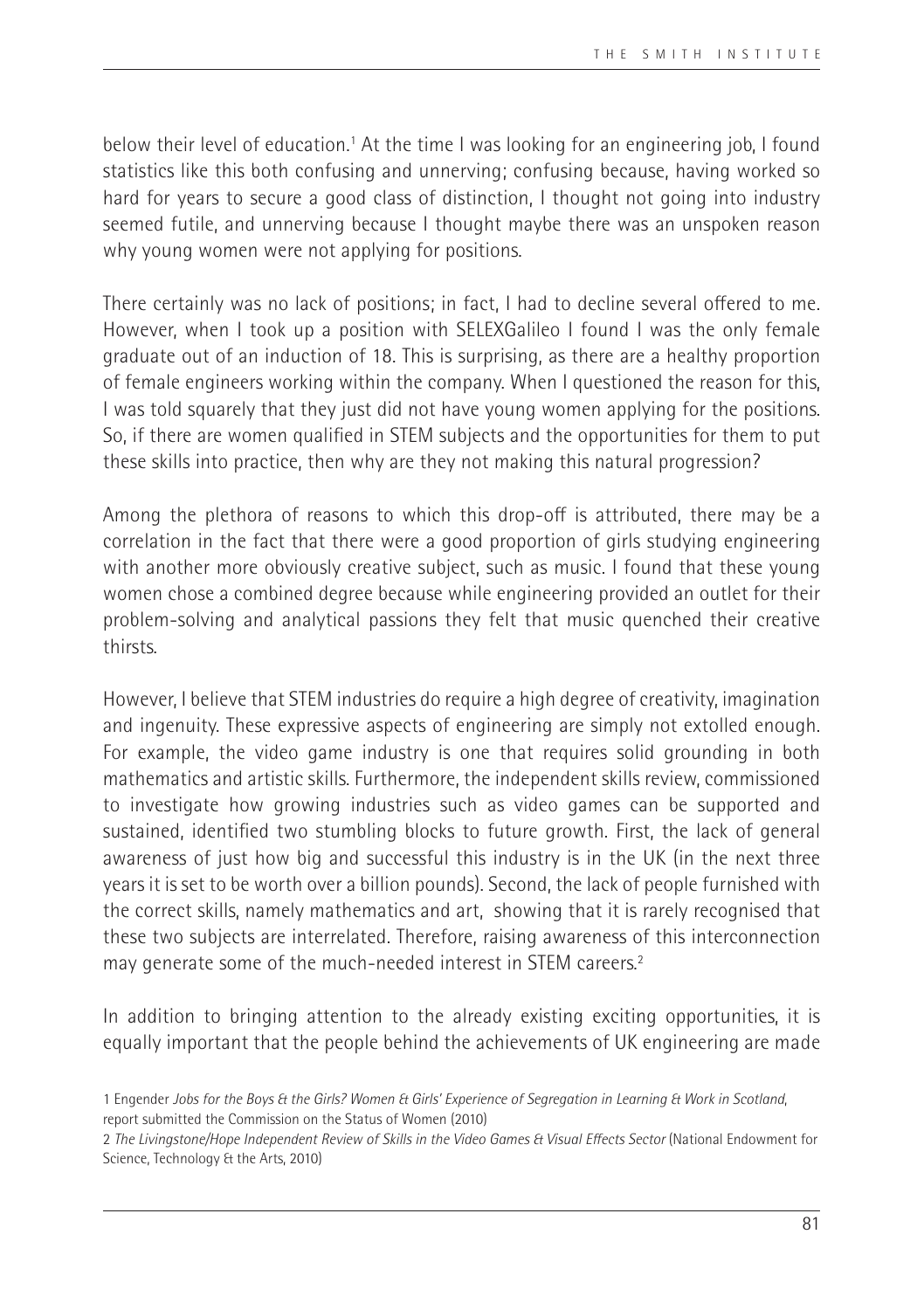highly visible and accessible. The Institute of Chemical Engineers identified this need, and its success in doubling the number of chemical engineering students can in large part be attributed to creating a network of young ambassadors and young professionals,3 making their contributions visible and tangible.

Mark Twain once said that "the really great make you feel that you too can become great". It would seem there is no substitute for role models and real-life examples when it comes to inspiring and motivating young people to study and take up positions in the STEM industries. This is the premise behind awards such as the Institution of Engineering & Technology Young Woman Engineer of the Year Award. By allowing me to speak at universities, run workshops at graduate fairs and get involved in engineering and science events across the UK, this title has given me a platform from which to influence opinion and policy and on a human level.

My route into engineering was haphazard. I did not succinctly move from school to university and then employment in a few easy steps; it took me a while to work out what engineering is and how it fits into and improves the society we live in. Making an example of my story, I hope, makes a career in industry seem more achievable to other young women. Perhaps if I had been shown an example at a younger age and come into contact with someone who was passionate about engineering and not afraid to show it, I might have entered the profession sooner. I believe we all need role models to set expectations, as we know what we are capable of only when we see it in front of our eyes.

From my experience of studying a STEM subject, working in the engineering sector, and participating in the opportunities afforded me by the Institution of Engineering & Technology award, three major concepts have become embedded in my mind. First, we need to change perceptions towards working in STEM industries by highlighting all the exciting and unknown aspects of these industries. Second, we need to ignite passion about the possibilities and achievements that are out there. Finally, we need to lead by example, set the bar high for the new generation of scientists, engineers and technologists, and show them what they are truly capable of once that passion is ignited.

3 "Material World", BBC Radio 4, interview with Dr David Brown, chief executive of the Institute of Chemical Engineering, broadcast on 24 January 2011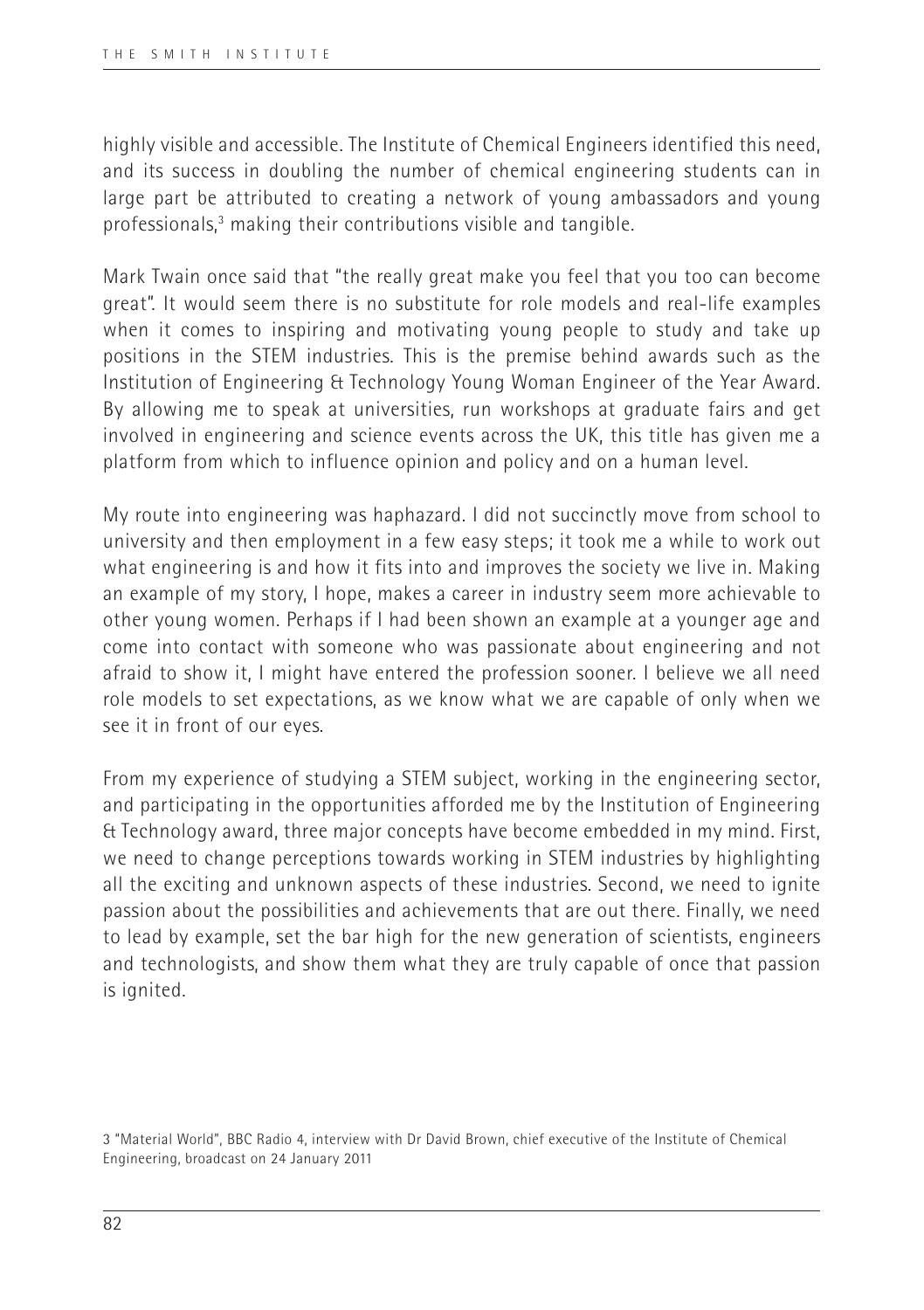**Chapter 9**

# **Engineering down under**

**Monika Sud CEng, Senior Engineer at KBR**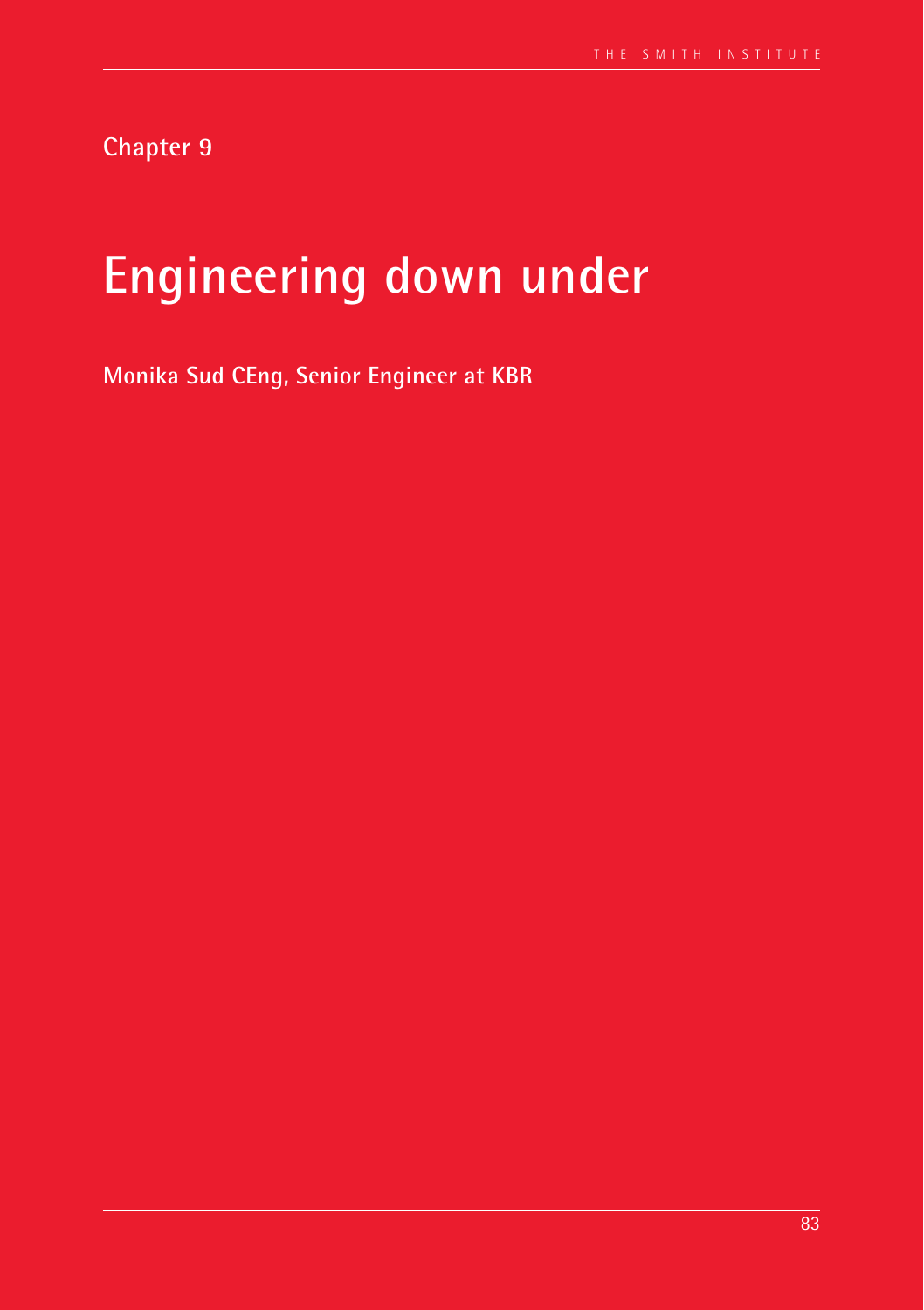## **Engineering down under**

Despite the advances that engineering has brought to the world, engineering is still not seen as an attractive career for women and is not heavily promoted to females. It is still stereotyped as a male industry, and there are few women visible in the industry to encourage and inspire others to join. That has to change, not only because we simply need more young engineers – both men and women – to help find sustainable solutions to the energy, transport and environmental challenges that we face, but also because there is no real reason why women as well as men cannot find and develop successful careers within the engineering field.

Part of the problem is perception, and the rather narrow way people think about engineering as something that happens on muddy construction sites with lots of guys in hard hats. There are of course a wide variety of engineering roles that are just as suited to women as to men, but they do not get talked about enough. The awareness gap can be narrowed, and there is a strong business case to do so (especially in countries such as Australia, where there is an acute shortage of qualified engineers and recruitment costs are rising), but the industry is going to have to work harder at it to achieve results.

Money is also an issue. Overall, the engineering sector is not as highly paid as some other sectors, like finance, although this is changing because of globalisation and the demand for skilled labour. In Australia, for example, engineers are in short supply and employers are having to offer financial incentives to attract people from the UK and elsewhere. As the recruitment process is opened up, there are more opportunities for women like myself who are upwardly mobile and willing to relocate for the sake of their career.

Being an engineer is of course not something you do at the drop of a hat. You have to make a long-term commitment, which can be costly in terms of university fees. However, unlike many other professions, engineering has a long history of apprenticeships and sponsorships. Some of the big engineering firms are now offering young people a career path with paid apprenticeships and the prospect of covering the costs of tuition fees. This should attract more young people.

Unfortunately, though, for women the apprenticeship route seems to be the exception rather than the norm. I was the only person, for example, out of 240 on my mechanical engineering degree course, who left the traditional schooling pathway of A-levels and took an apprenticeship linked to technical qualifications (the Engineering Construction Industry Training Board and Higher National certificates).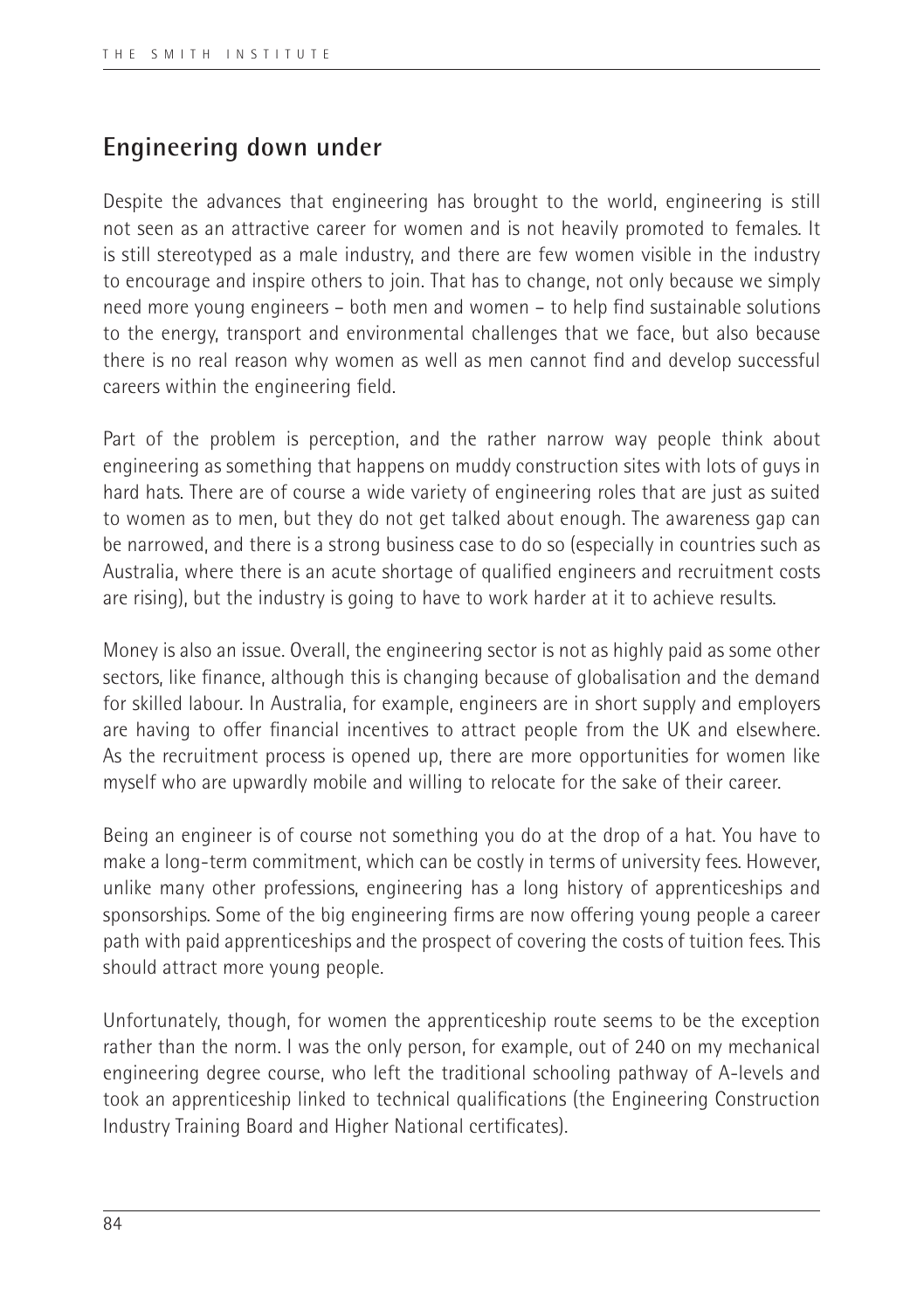Working alongside a number of multidisciplined engineers, designers and managers actually inspired me to continue my studies. My employer at the time, Foster Wheeler (which took me on as an enthusiastic 16-year-old), sponsored me through university, where I became a Whitworth Scholar (the Whitworth Scholarship programme, run by the Institution of Mechanical Engineers, is a first-class example of the sort of schemes for young people that can make a difference).

Going back even further in perception development, I think children in schools are not encouraged enough by parents and teachers to take alternative career paths, and the majority follow the standard route to gaining a degree. There is nothing wrong with this approach, but people may not realise that there are alternative options to reach the same end-point. Perhaps we need to provide more information and educate parents, teachers and career officers, and promote role models and mentoring?

The engineering industry has to take the lead in raising awareness and do more to promote the benefits of the profession to women in all walks of life. In particular, this needs to be done at different stages of education and development so that possibilities are considered from an early age.

The industry also has a lead role to play in helping promote women into managerial and board roles. Companies should aim to have a certain percentage of women in these roles. This issue, of course, is not particular to engineering alone, but the record so far is hardly impressive – especially in the petrochemical environment, which is renowned for being a predominantly male workforce.

When I moved to Australia, I decided I wanted to move out of petrochemicals into a new area to gain new industry experience, so I started working at KBR (formerly Kellogg Brown & Root) within the water area. I was very surprised to find myself among a large number of female engineers, which was a big change for me, having worked in a maledominated environment during my entire engineering education and career.

I have found working in Australia has brought me great working experience and opportunities that I might not have received as readily back in the very maledominated petrochemical environment. Gaining these opportunities is partly due to having brought my UK work culture and experience to Australia and being able to share this among Australian engineers.

Ensuring the workforce is continually receiving training, mentoring and professional development is critical to attracting and retaining women. I have been lucky to receive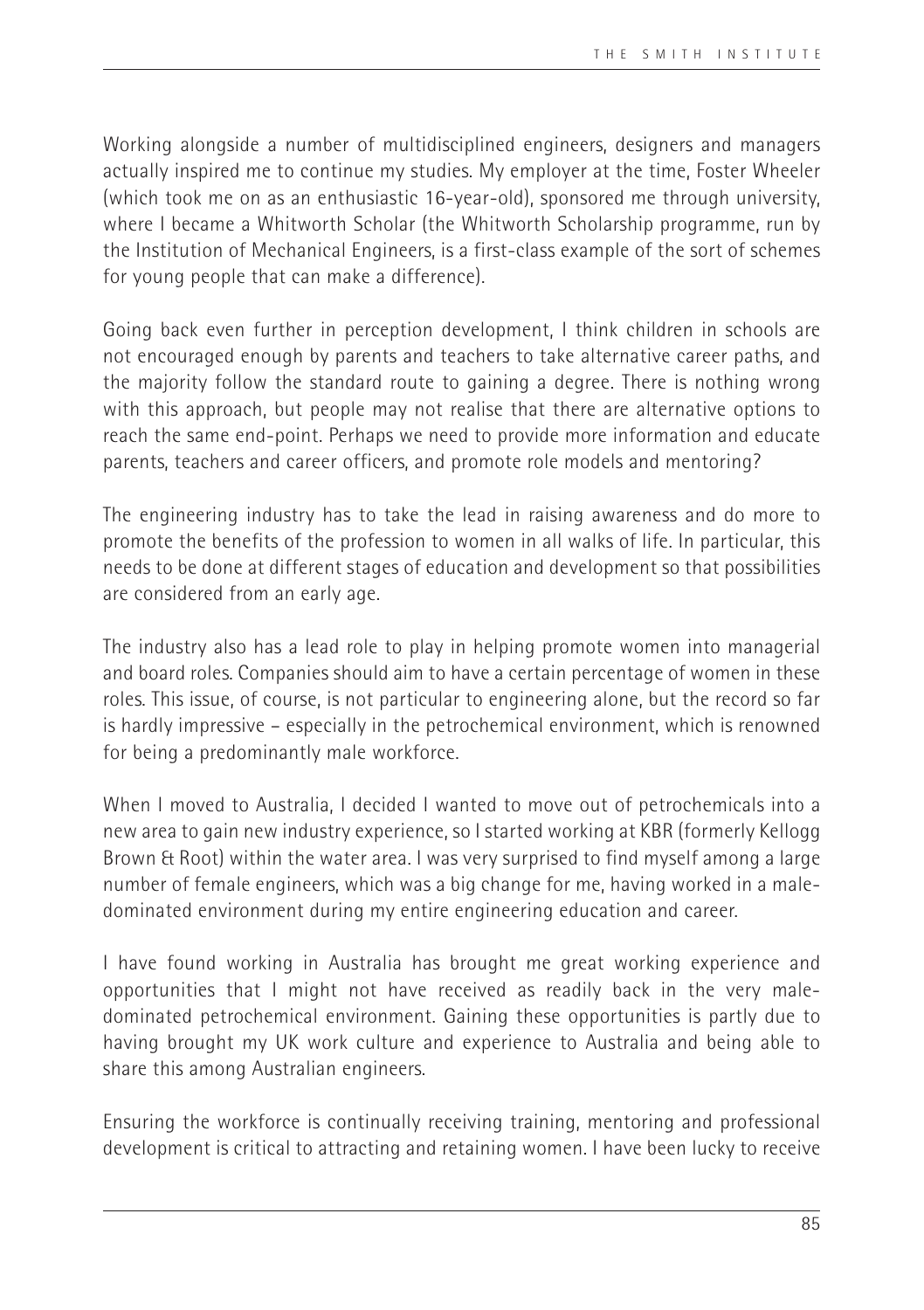all of the above throughout my career, which has been one of the main reasons I have stayed within engineering. At my current employer, KBR, I have been mentored by a number of senior staff and undertaken several training courses, as well as being chosen to take part in the KBR Future Leaders programme.

Encouraging working mums back into the engineering industry by offering flexitime, job sharing, opportunities for working from home and good paid maternity leave is also important. Many women leave the industry to start a family and never return. Anecdotal evidence suggests that women often start work in engineering, have children, and then find work in other industries (notably finance and business services). Survey work by Engineers Australia shows that many organisations are putting policies in place to assist all engineers in balancing work and family commitments. The largest change, as reported by women in the 2007 survey, was the availability of carer's leave, paid maternity leave, part-time work, flexible work hours and job sharing.

It is also well known that women engineering graduates, with a background in maths and science, switch professions after graduating more than men. We need to do more to understand why that is and take action to keep more women in the sector.

Retaining women engineers is a challenge, but there need to be more willing candidates in the first instance – especially among the smaller, more boutique firms that cannot afford to offer training or apprenticeships. Financial incentives from government for women willing to take on apprenticeships should help, but public funds are limited and politicians look to the industry to make the changes needed.

Government can work more with engineering institutions such as the Institution of Mechanical Engineers and the Institution of Civil Engineers to come up with ideas on how to promote and increase awareness of engineering in society. The government could also enforce equal opportunities legislation, which would motivate engineering companies to keep hold of their current female workforce and recruit more women into roles. Firms should be monitored on this and possibly rewarded.

I am currently performing the role of chairman at the New South Wales branch of the Institution of Mechanical Engineers and am the first female to take that position in Australia. One of my goals is to increase awareness of the institution and engineering among Australian engineers and students, and also to increase the number of younger members.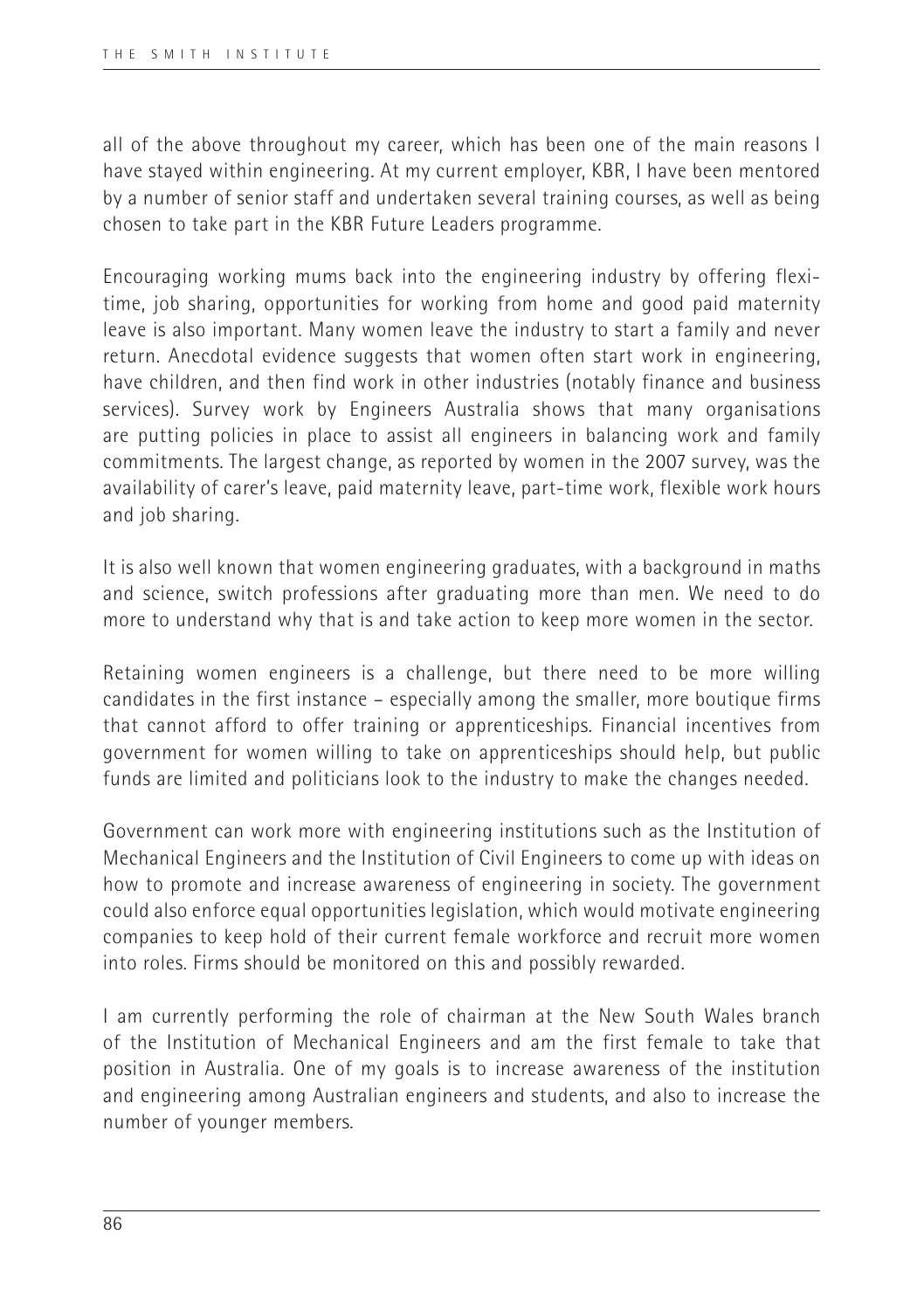Engineers Australia has established a subgroup called Women in Engineering, which seeks to make engineering an inclusive profession that values, supports and celebrates the contributions of women in engineering teams. It links with the International Institute of Women in Engineering, and runs nationwide campaigns and offers professional development courses and scholarships. I believe such organisations should be replicated within other engineering institutions and across engineeringrelated professions.

In Australia women make up less than 10% of the professional engineering workforce. That number is rising (as are retention rates) because of engineering skill shortages and changing public and corporate attitudes towards women in work. More women are in fact moving to Australia to work in the sector, which shows that where the need dictates, cultures can change.

However, females in the profession remain overwhelmingly at low levels of responsibility, and a lot more needs to be done to attract young women into engineering in the first instance. We need to create a bigger pool of skilled women engineering graduates and increase the percentage of women in senior management roles. Women are good for engineering, and organisations such as Women in Engineering are working hard to make the profession more inclusive and more attractive to tomorrow's young people. But the sector also has to do more to assist all engineers in balancing work and family commitments.